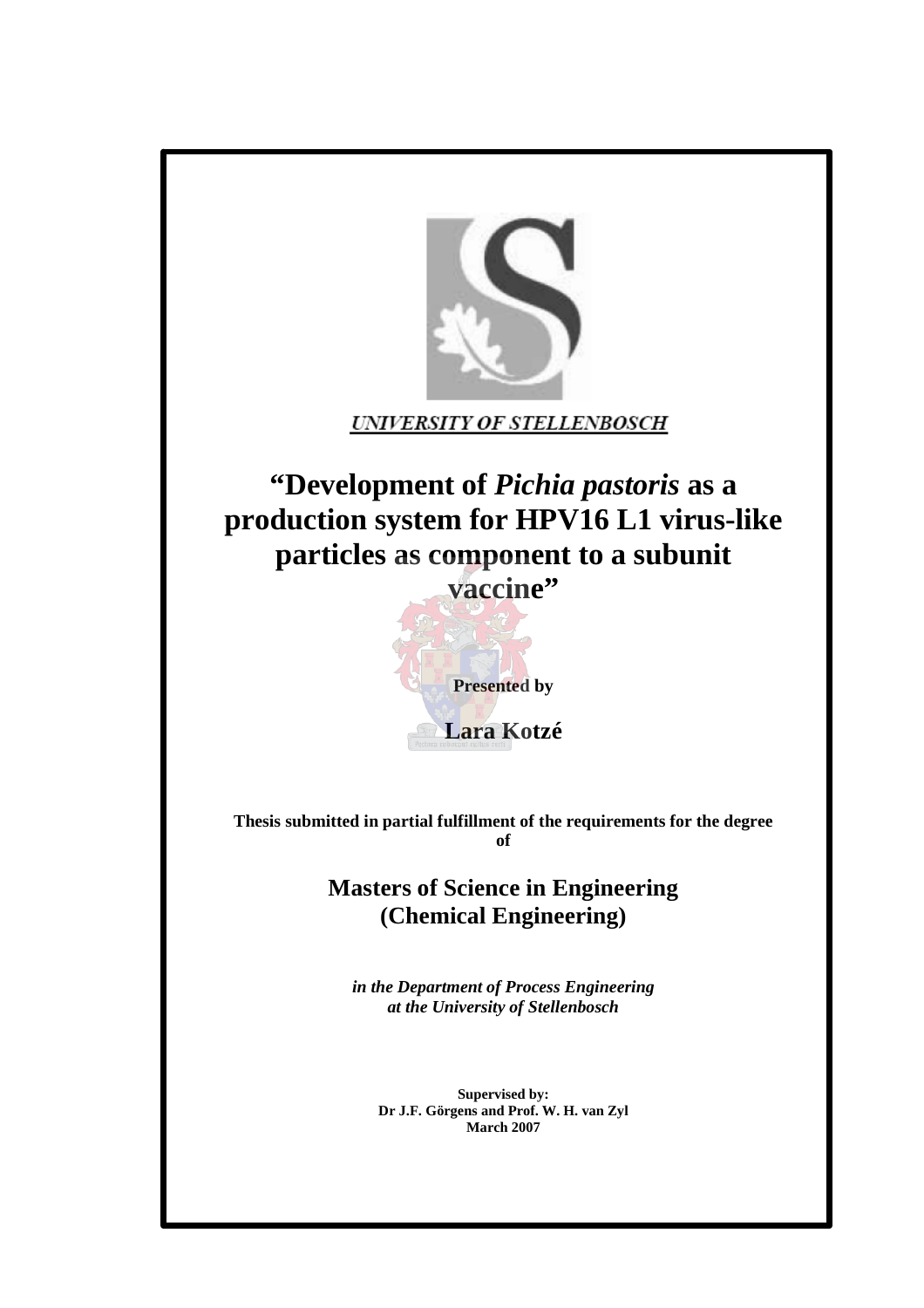#### **DECLARATION**

I , the undersigned hereby declare that the work contained in this document is of my own original work and that I have not previously in its entirety or in part submitted it at any university for a degree.

The experiments in this thesis constitute work carried out by the candidate unless otherwise stated and complies with the stipulations set out for the degree of Masters of Science in Process Engineering, by the University of Stellenbosch.



L. Kotzé Department of Process Engineering University of Stellenbosch; Student Number: 13373765 Stellenbosch 7600, South Africa

©Property of the University of Stellenbosch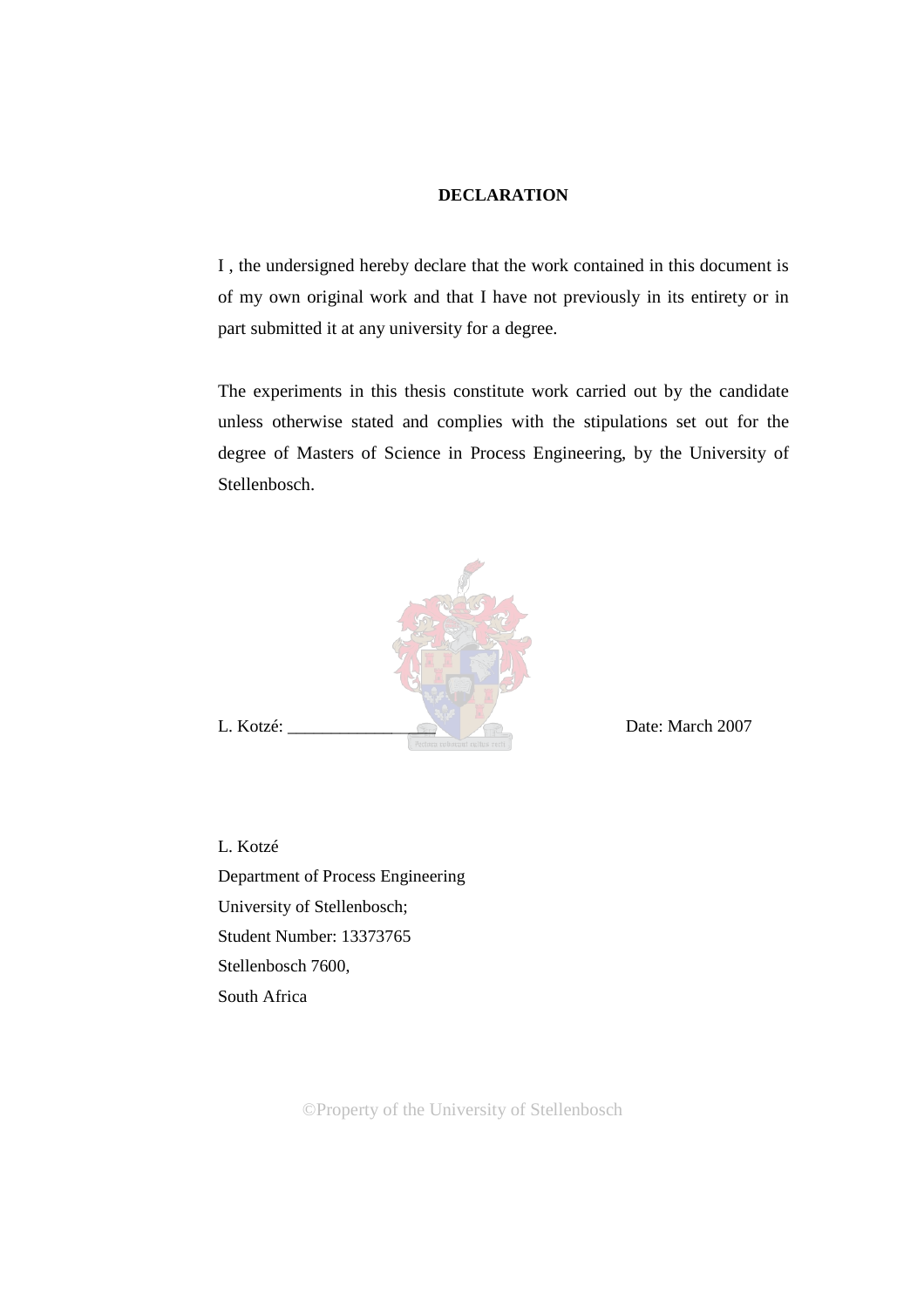## **I ACKNOWLEDGEMENTS**

I would like to acknowledge the following people for contributing greatly to this study and my personal development:

Prof W.H van Zyl, for the use of the facilities in his laboratory and valuable insight into my project. Thank you for instilling in your students the value of being balanced individuals and for recognizing the learning opportunity presented by every obstacle.

Dr J.F Görgens, for immense support, guidance and a contagious enthusiasm for research. I could not have asked for better supervisors.

Dr Riaan den Haan, for most interesting conversations and invaluable discussions. Thank you for the wit that brightened many a dull day.

Laboratory colleagues (Microbiology and Biochemistry), for imparting advice and techniques necessary for this study.

My parents, sister and friends, for encouragement throughout and without whom none of this would have been possible.

My grandparents who never ceased praying for the small things.

The NRF and the Department of Process Engineering, for financial support during this study.

Lastly, unto my Father in Heaven, the creator of all things, the glory and praise forever.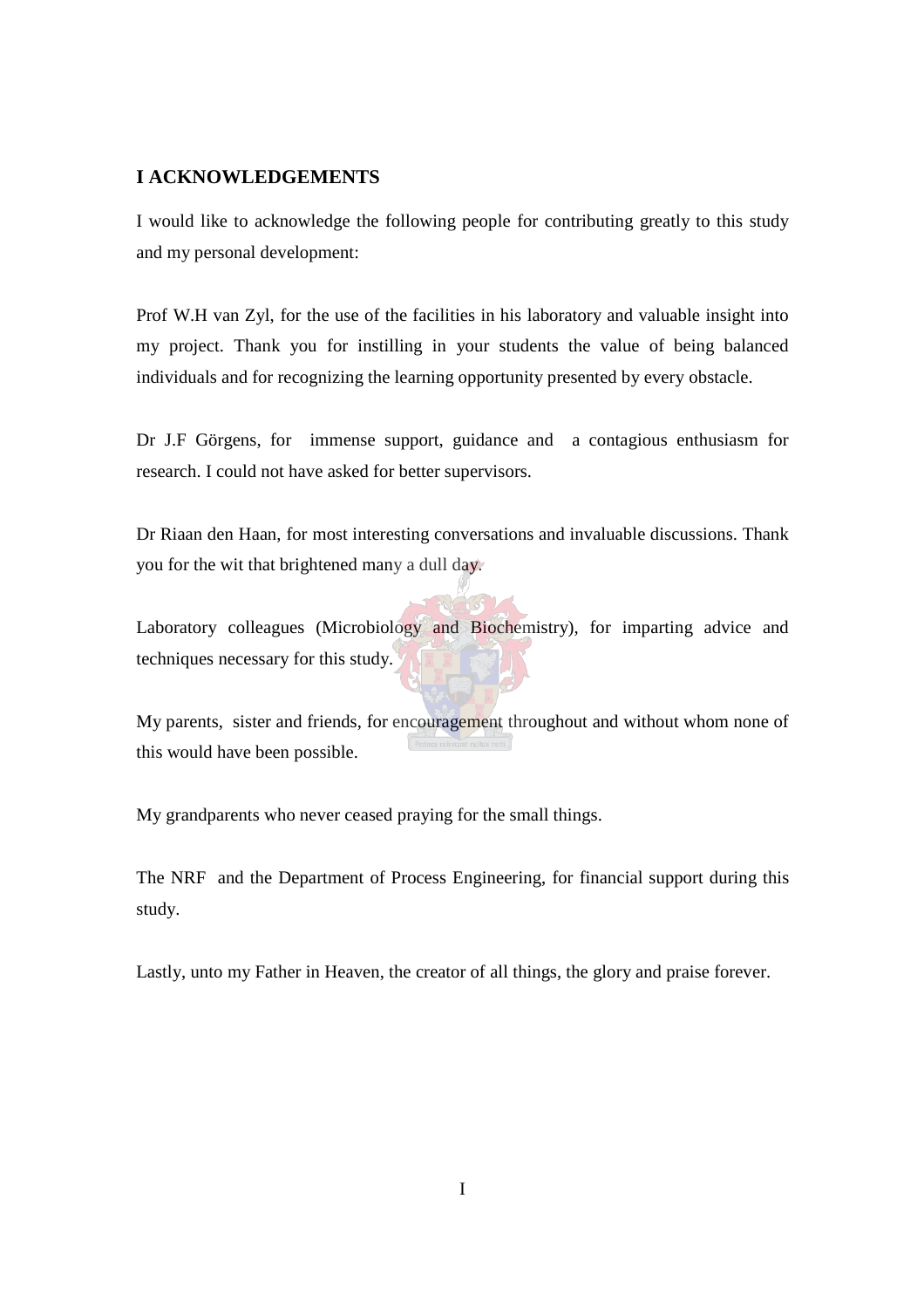### **II SYNOPSIS**

Human papillomavirus (HPV) is a sexually transmitted virus and known precursor to cervical cancer, the second most lethal cancer in females across the world. Two virus-like particle (VLP) vaccines exist that provide immunity against the main serotypes of the disease and are produced in *Saccharomyces cerevisiae* (*S. cerevisiae*) and baculovirus infected insect cells. *Pichia pastoris* (*P. pastoris)* was chosen as an alternative expression system for HPV VLP production based on its history as prolific heterologous protein producer that circumvent many of the problems associated with aforementioned expression systems. The strongly inducible *AOX* promoter allows three-phase fermentations (1.3 L bioreactors) in which high cell densities (>100g<sub>CDW</sub>.L<sup>-1</sup>) are obtained prior to induction with methanol. During the induction phase the dissolved oxygen concentration may be used to control addition of methanol. It is also possible to use predetermined methanol feed rates and to adjust the amount of additional oxygen sparged to maintain a constant dissolved oxygen level. The effects of these control strategies, different gene constructs and multiple gene integrations were quantified through monomer-, VLP- and mRNA production levels.

Increased biomass concentrations in the 20% dissolved oxygen control strategy led to the highest volumetric VLP concentration  $(68.53 \mu g.L^{-1})$ . VLPs were located intracellularly in both the cytoplasm and membranes of the yeast cells. Despite lower codon adaptation of the h-L1 gene expressed in the X33[h-L1] strain it still had higher volumetric VLP concentrations under 40% dissolved oxygen control than the X33[Syn-L1] and X33[SA-L1] strain containing the SA-L1 and Syn-L1 genes. This was ascribed to the possible presence of rare codons in the Syn-hL1 and SA-L1 genes and a lower A+T content in the h-L1 gene. Multiple gene integrations of the h-L1 gene had a negative effect on VLP production and this conclusion was supported by lower mRNA concentrations indicating lower transcriptional efficiency. Increased methanol induction efficiency in the DO control strategies was indicated by higher specific L1 monomer levels. Decreased VLP to monomer ratios in the DO control strategies indicated that a bottleneck existed in the assembly process due to increased L1 monomer concentrations.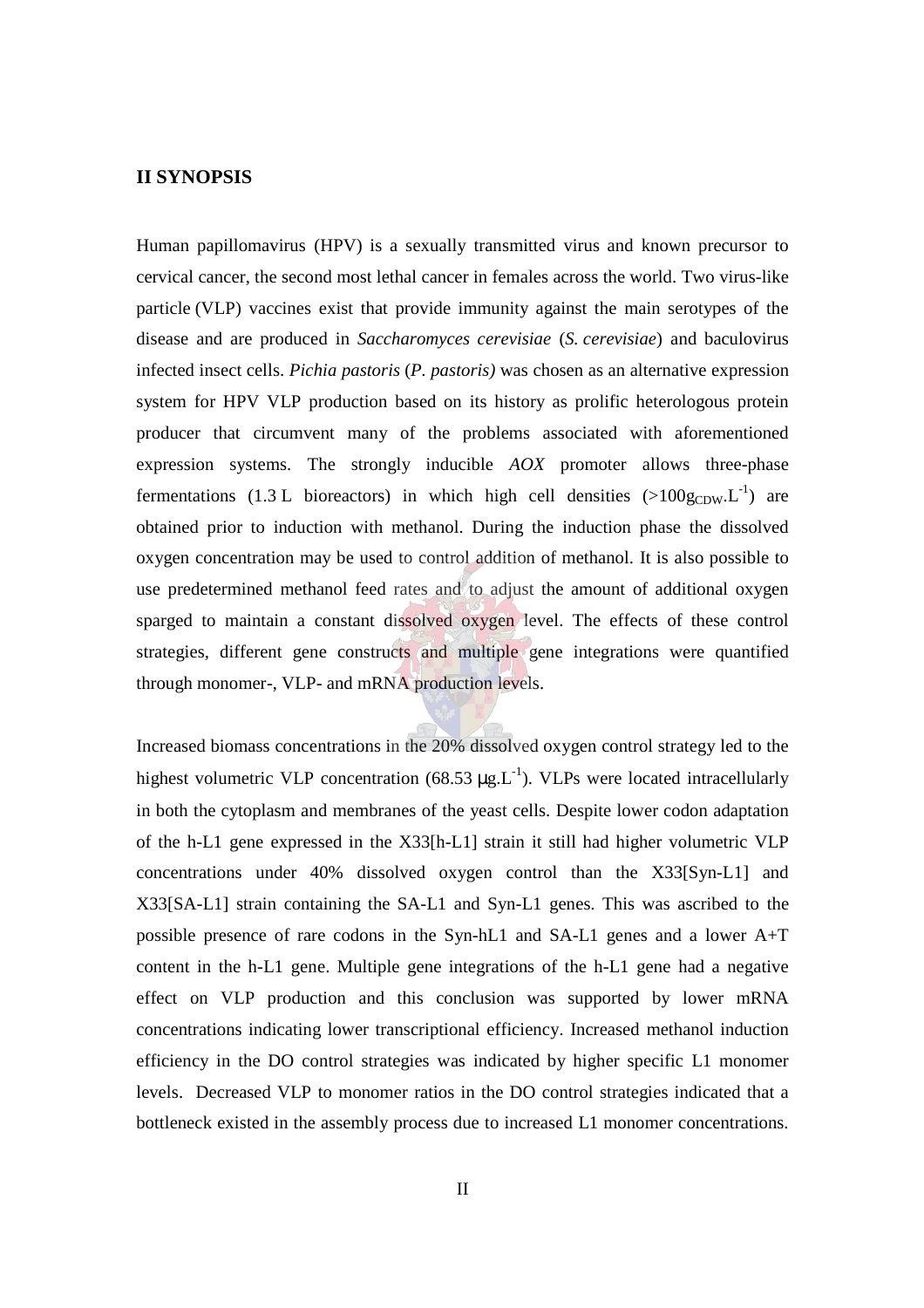Due to the hydrophobic region on the L1 protein, these proteins associated with the membranes within the yeast cells especially when efficient assembly to VLPs did not occur. HPV16 L1 VLP concentrations obtained in *P. pastoris* in this study are comparable to the study by Li et al., (2003), but much lower than expression levels obtained in baculovirus infected insect cells. Based on the expression levels of HBsAg VLPs obtained in *P. pastoris*, this system, with the necessary recommended optimisation, has the capacity for increased HPV VLP production ability.

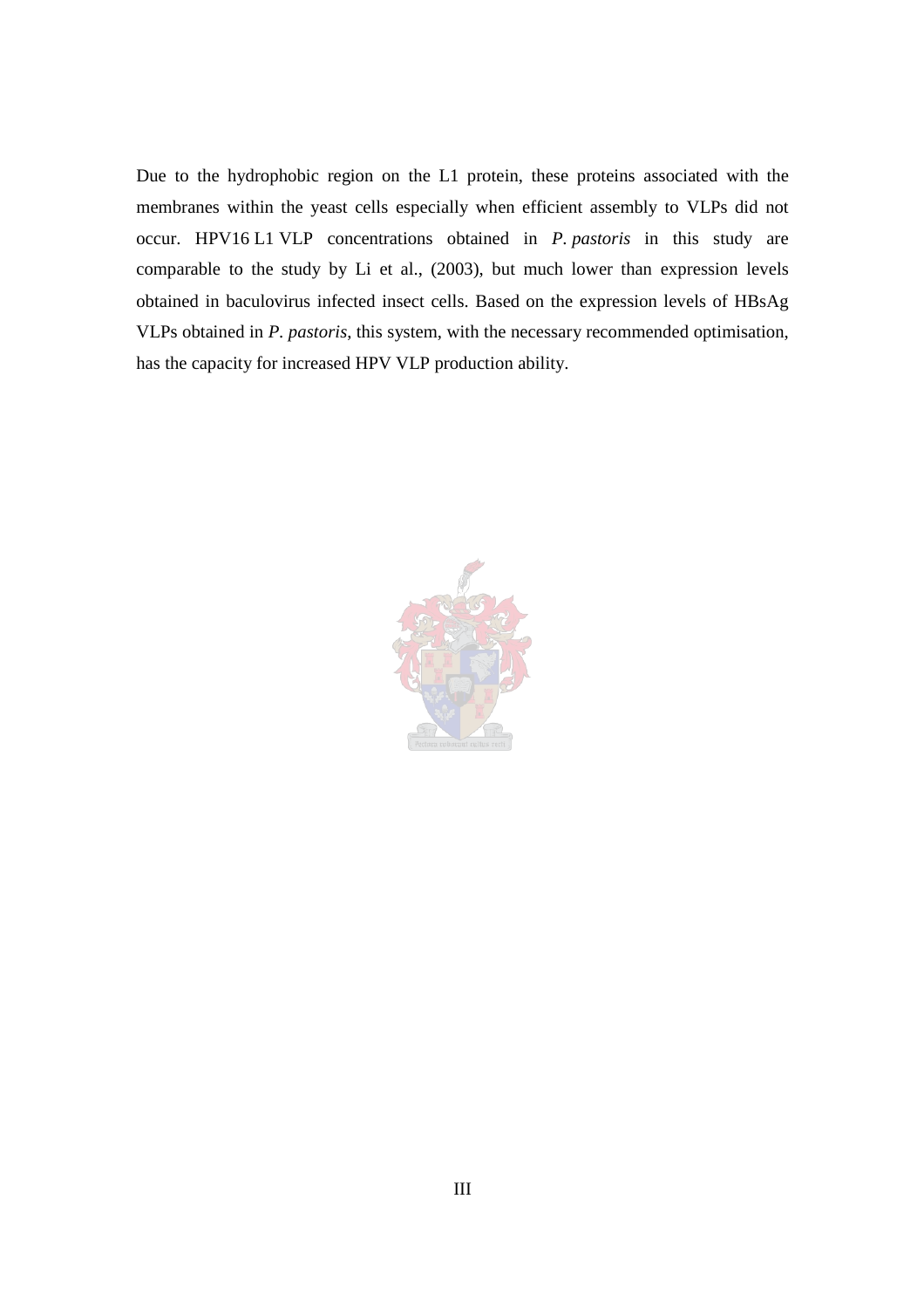### **OPSOMMING**

Menslike papillomavirus is 'n seksueel oordraagbare virus wat wel bekend is as 'n voorloper van servikale kanker in vrouens; die tweede grootste oorsaak van dood agv kanker in vrouens reg oor die wêreld. Huidiglik bestaan daar twee tipes pseudovirale partikel (VLPs) entstowwe wat infeksie met menslike papillomavirus voorkom. Die entstowwe word in *Saccharomyces cerevisiae* (*S. cerevisiae)* en baculo-virus geinfekteerde insek selle geproduseer. *Pichia pastoris* (*P. pastoris)* is gekies as alternatiewe uitdrukking sisteem vir papillomavirus pseudovirale partikel produksie as gevolg van die uitstekende resultate wat al voorheen met die sisteem verkry is, asook die feit dat dit hindernisse, wat ondervind word met bogenoemde sisteme, omseil. Die kragtig induseerbare *AOX* promotor baan die weg vir drie fase fermentasies (1.3 L bioreaktors) waarin hoë digtheid biomassa (>100gcDw.L<sup>-1</sup>) verkry word voor induksie met methanol geskied. Gedurende die induksie fase kan die opgeloste suurstof konsentrasie van die fermentasie kultuur gebruik word om die metanol voer te beheer. Dit is ook moontlik om vooraf vasgestelde voertempos te gebruik om met behulp van ekstra suurstof 'n konstante opgeloste suurstofvlak te handhaaf. Die invloed van die voorafgaande beheer strategieë, asook die effek van drie verskillende geen tipes en meervoudige geen integrasies word bepaal deur middel van monomeer-, VLP- en mRNA produksie vlakke.

Verhoogde biomassa konsentrasies in die 20% opgeloste suurstof beheer fermentasies het die hoogste volumetriese pseudovirale partikel konsentrasie (68.53  $\mu$ g.L<sup>-1</sup>) tot gevolg gehad. Die pseudovirale partikels was intrasellulêr geleë in beide die sitoplasma en membrane van die gis selle. Ten spyte van laer kodon aanpasssingswaardes vir die h-L1 geen, het die X33[h-L1] ras steeds met hoër volumetriese pseudovirale partikel konsentrasies beter gevaar onder 'n 40% opgeloste suurstof konsentrasie as die Syn-L1 en SA-L1 geen bevattende rasse. Hierdie tendens word toegeskryf aan die moontlike teenwoordigheid van raar kodons in die Syn-L1 en SA-L1 gene en laer konsentrasies A+T areas in die h-L1 geen. Meervoudige geen integrasies het nie 'n verhoging in pseudovirale partikel produksie vlakke tot gevolg gehad nie en hierdie gevolgtrekking word ondersteun deur laer mRNA vlakke wat laer transkripsie effektiwiteit impliseer.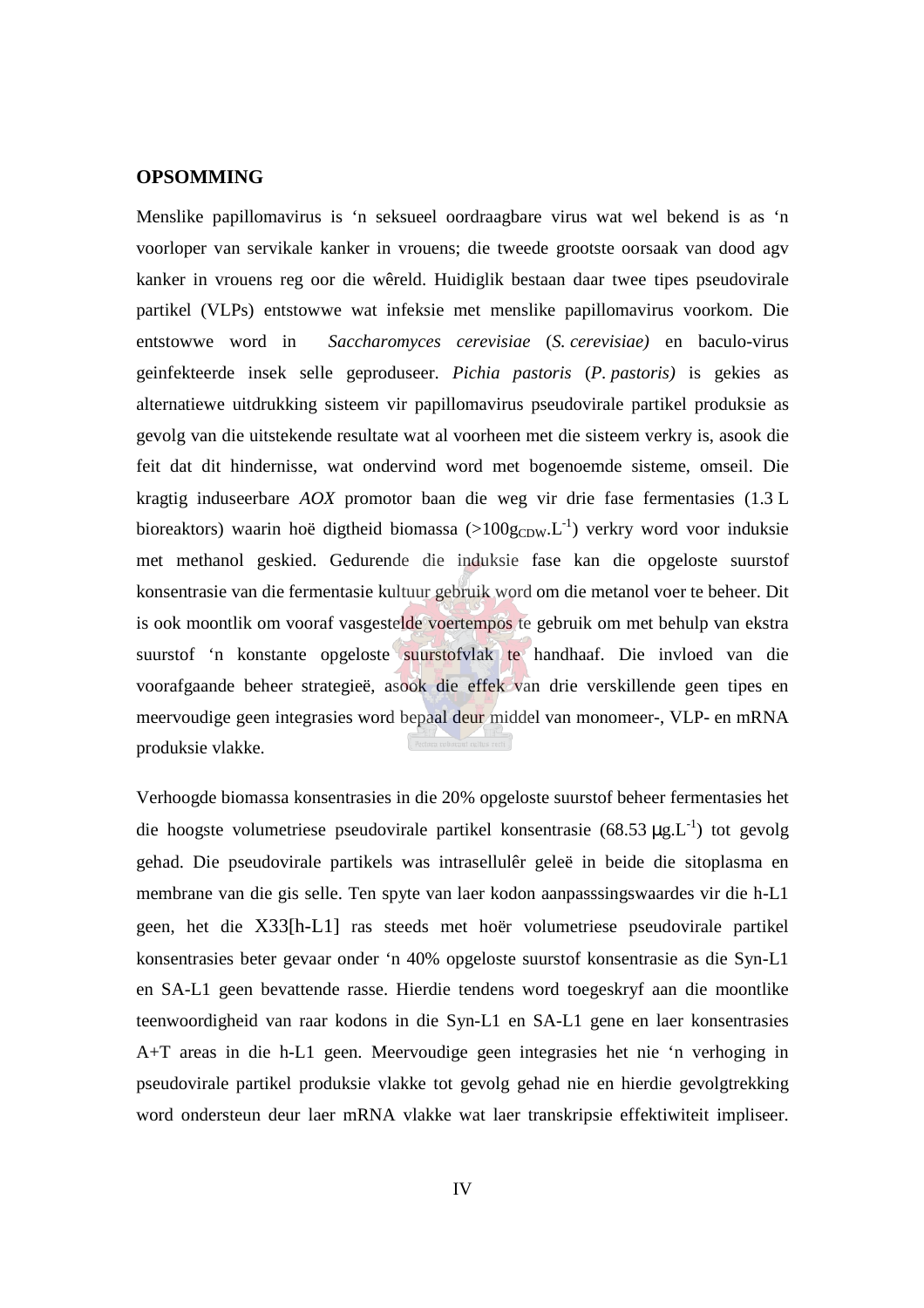Verhoogde induksie effektiwiteit onder opgeloste suurstof beheer strategieë het hoër L1 monomeer konsentrasies tot gevolg gehad. Verlaagde pseudovirale partikel tot monomeer verhoudings het aangedui dat daar 'n bottelnek ondervind word met samestelling van die pseudovirale partikel weens hoër monomeer konsentrasies. As gevolg van die hidrofobiese areas eie aan die L1 monomeer het die L1 protein met die membrane van die gis selle geassosieer veral wanneer die samestellings van die pseudovirale partikels problematies was. Die HPV16 L1 pseudovirale partikel konsentrasies verkry in die *P. pastoris* sisteem in hierdie studie, is vergelykbaar met 'n studie gepubliseer deur Li *et al.*,(2003) maar wel steeds laer as produksie vlakke in baculovirus geinfekteerde insek selle. Op grond van die uitdrukkingsvlakke wat veral met HBsAg pseudovirale partikels in *P. pastoris* bereik is, het hierdie sisteem die potensiaal om met die nodige verbeterings verhoogde HPV pseudovirale partikel produksie vlakke te lewer.

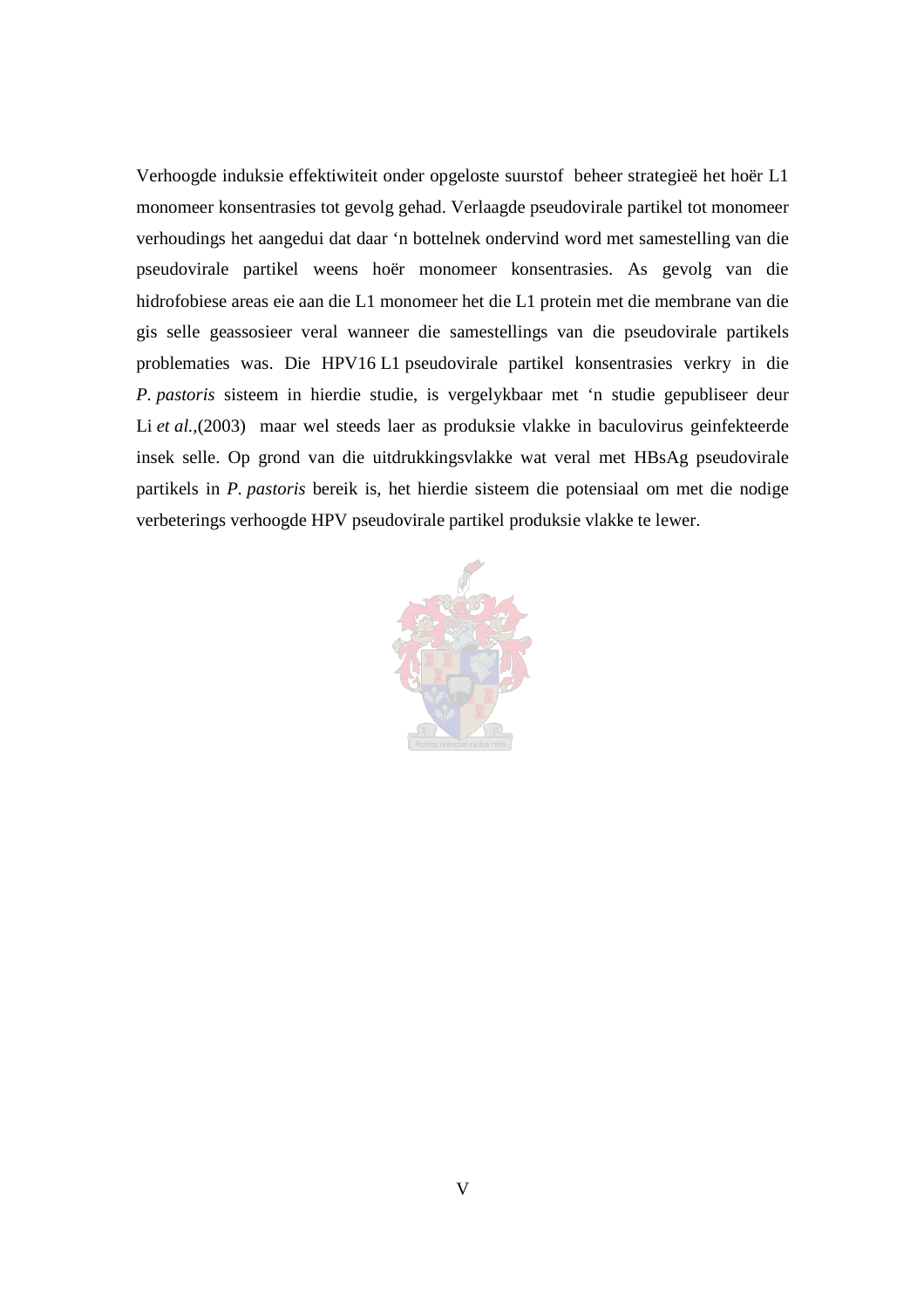# **III TABLE OF CONTENTS**

| <b>I ACKNOWLEDGEMENTS</b>       |     |
|---------------------------------|-----|
| <b>II SYNOPSIS</b>              |     |
| <b>III TABLE OF CONTENTS</b>    | VII |
| <b>IV LIST OF ABBREVIATIONS</b> |     |
| V LIST OF FIGURES               | XII |
| <b>VI LIST OF TABLES</b>        |     |

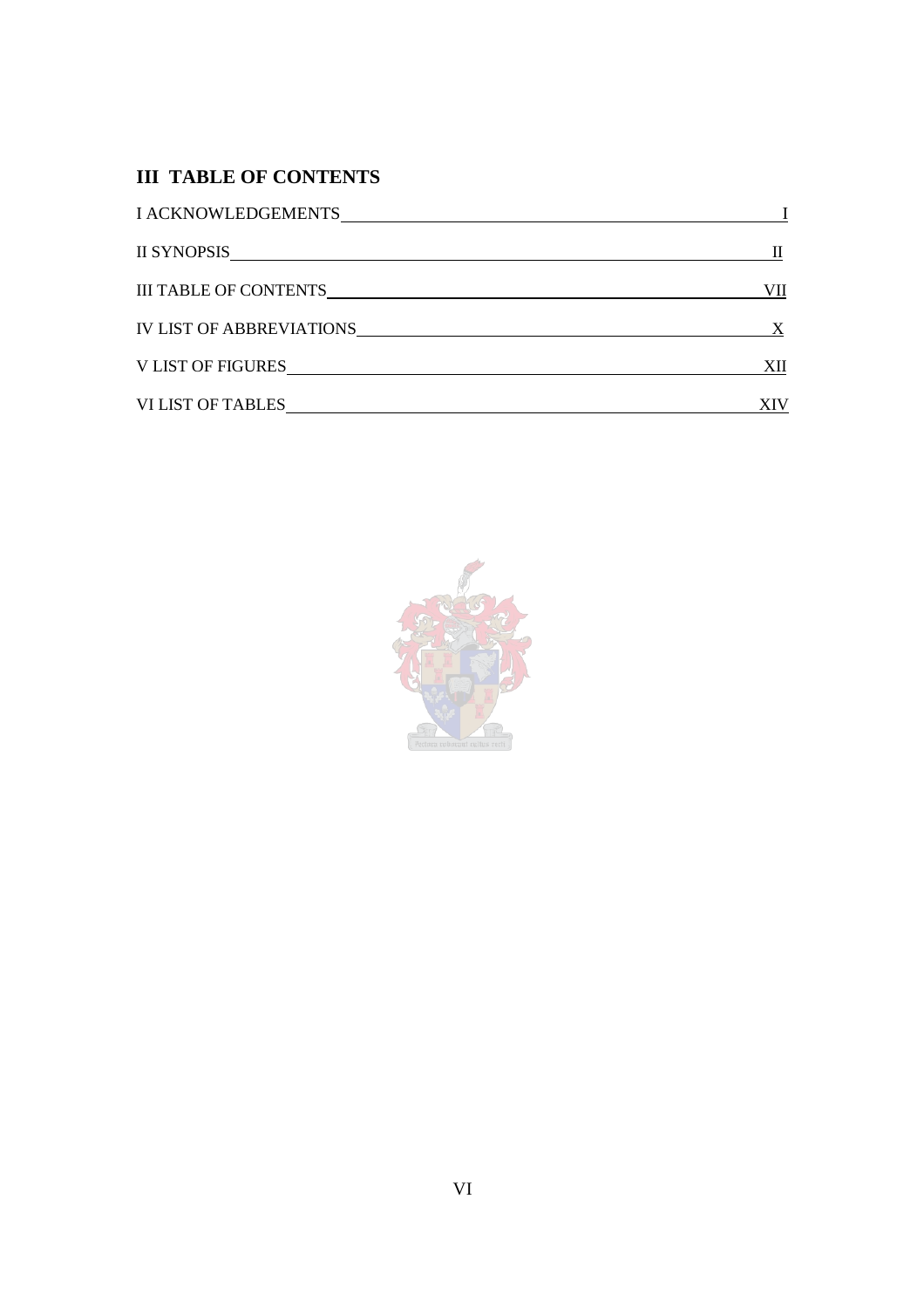# **TABLE OF CONTENTS**

|                                                                                                                                                                                                                                     | 9              |
|-------------------------------------------------------------------------------------------------------------------------------------------------------------------------------------------------------------------------------------|----------------|
| 2.6 VLP production systems<br><u> 14 I</u>                                                                                                                                                                                          |                |
| 2.7 Microbial hosts 2.7.1 Pichia pastoris 15<br>2.7.2 Expression levels                                                                                                                                                             |                |
| 2.8 Factors affecting cultivation of <i>P. pastoris</i> and the contract culture rection of the contract culture certificate contract culture certificate contract culture certificate certificate certificate certificate certific |                |
|                                                                                                                                                                                                                                     |                |
|                                                                                                                                                                                                                                     | 22             |
|                                                                                                                                                                                                                                     | 24             |
| 2.8.5 The role of codon bias on heterologous protein expression                                                                                                                                                                     |                |
|                                                                                                                                                                                                                                     |                |
|                                                                                                                                                                                                                                     |                |
|                                                                                                                                                                                                                                     |                |
|                                                                                                                                                                                                                                     |                |
|                                                                                                                                                                                                                                     |                |
|                                                                                                                                                                                                                                     | $\frac{31}{2}$ |
|                                                                                                                                                                                                                                     |                |
|                                                                                                                                                                                                                                     |                |
|                                                                                                                                                                                                                                     |                |
|                                                                                                                                                                                                                                     | 40             |

| 3.1 Materials and Methods          |  |
|------------------------------------|--|
| 3.1.1 Strains and plasmids         |  |
| 3.1.2 Media and culture conditions |  |
| 3.1.3 Plasmid construction         |  |
| 3.1.4 Transformation               |  |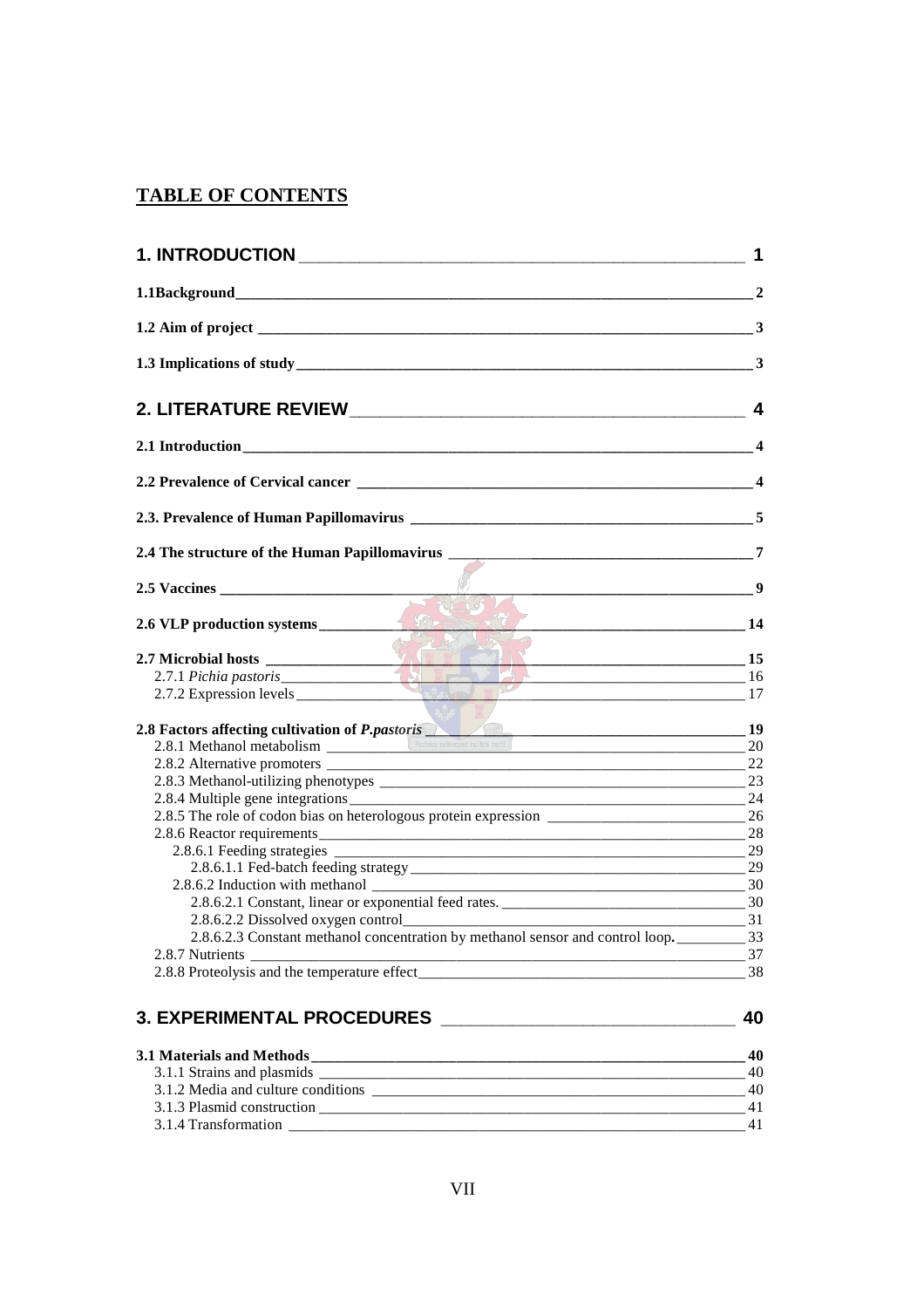|                                                                                                     | 42 |
|-----------------------------------------------------------------------------------------------------|----|
|                                                                                                     | 43 |
|                                                                                                     | 44 |
|                                                                                                     | 44 |
|                                                                                                     | 44 |
| 3.1.6.3.1 Methanol feeding for adaptation phase ________________________________                    | 44 |
|                                                                                                     | 45 |
|                                                                                                     | 45 |
|                                                                                                     | 46 |
| 3.1.7.1 Measurements of optical density and cell dry weight _____________________                   | 46 |
|                                                                                                     | 46 |
| 3.1.7.3 Determination of HPV monomer and VLP levels ____________________________                    | 46 |
|                                                                                                     | 47 |
|                                                                                                     | 47 |
|                                                                                                     | 47 |
|                                                                                                     | 47 |
|                                                                                                     | 48 |
|                                                                                                     | 48 |
| 3.2.1 Type of cultivation and mode of operation                                                     | 48 |
| 3.2.2 Process factors influencing product yield and the effect on experimental development _____ 49 |    |
|                                                                                                     | 50 |
| $3.2.4$ Experimental analysis $\overline{\phantom{a}}$                                              | 51 |
|                                                                                                     |    |
|                                                                                                     |    |
|                                                                                                     | 54 |
|                                                                                                     |    |
|                                                                                                     | 54 |
|                                                                                                     |    |
|                                                                                                     | 54 |
|                                                                                                     |    |
| 4.3 Comparison of the effect of different strain constructs and gene dosage______________55         |    |
|                                                                                                     |    |
| 4.4 Comparison of the effect of methanol addition strategy on the X33[h-L1] strain_________58       |    |
|                                                                                                     |    |
|                                                                                                     |    |
| 4.6 Assembly efficiency and location of the VLPs ________________________________                   | 61 |
|                                                                                                     |    |
|                                                                                                     | 62 |
|                                                                                                     | 63 |
|                                                                                                     |    |
|                                                                                                     |    |
| <b>5. DISCUSSION</b>                                                                                | 64 |
|                                                                                                     | 64 |
|                                                                                                     |    |
| 5.2 Comparison of strains with different gene constructs _______________________                    | 64 |
| 5.2.1 Codon adaptation, G+C content and the effect of Mut phenotype _____________                   | 64 |
| 5.2.2 The effect of multiple gene integrations___________________________________                   | 66 |
|                                                                                                     |    |
| 5.3 The influence of methanol addition control strategy _________________________                   | 67 |
|                                                                                                     |    |
| 5.4 Location and assembly efficiency of VLPs                                                        | 68 |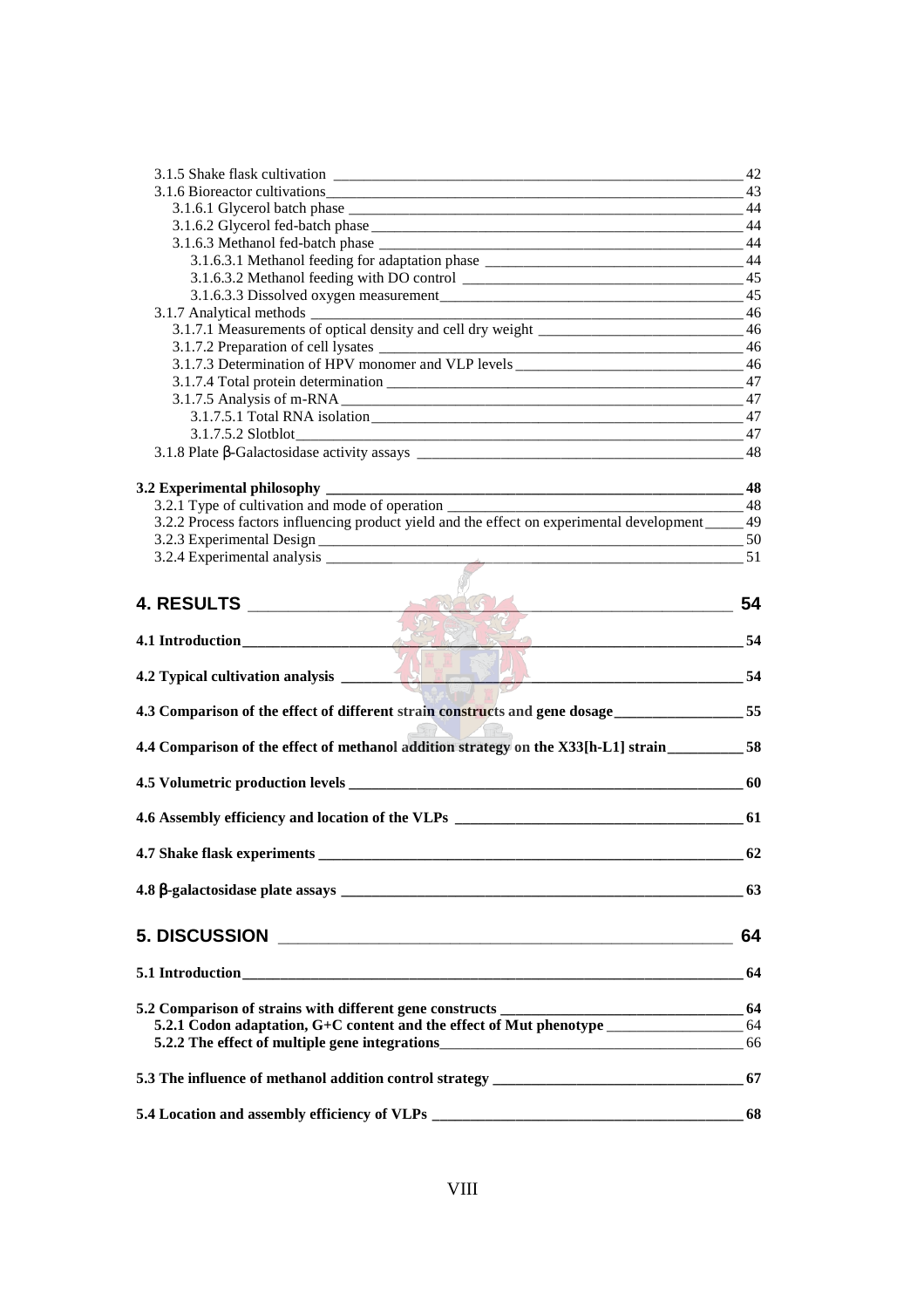| 5.7 Benchmarking with alternative recombinant expression systems _______________________71    |    |
|-----------------------------------------------------------------------------------------------|----|
|                                                                                               | 73 |
|                                                                                               |    |
|                                                                                               |    |
|                                                                                               | 75 |
|                                                                                               | 77 |
|                                                                                               |    |
|                                                                                               |    |
|                                                                                               |    |
| 9.1.2 ANOVA Statistical analysis of TABLE 4.2: Comparison of different control strategies _86 |    |
| 9.1.3 ANOVA Statistical analysis of FIGURE 4.3: Volumetric production levels ____________87   |    |
| 9.1.4 ANOVA Statistical analysis of FIGURE 4.4: Location of VLPs ______________________87     |    |

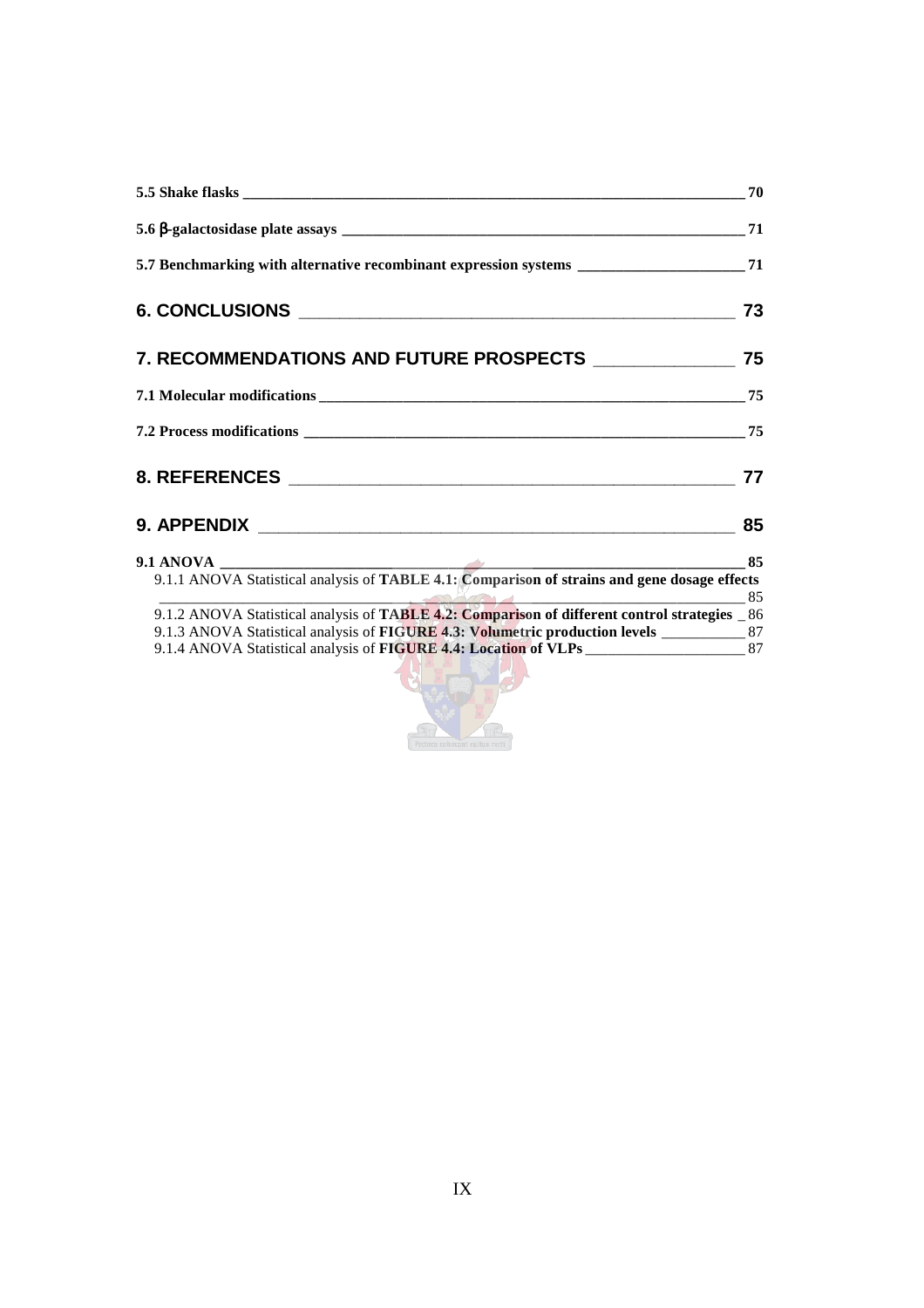## **IV LIST OF ABBREVIATIONS**

| Abbreviation   | Full text                                         |
|----------------|---------------------------------------------------|
| <b>AOX</b>     | Alcohol Oxidase                                   |
| <b>BMGY</b>    | <b>Buffered Minimal Gliserol medium</b>           |
| <b>BMMH</b>    | <b>Buffered Minimal Methanol medium</b>           |
| <b>BSA</b>     | <b>Bovine Serum Albumin</b>                       |
| CAI            | <b>Codon Adaptation Index</b>                     |
| <b>CANSA</b>   | <b>Cancer Association of Southern Africa</b>      |
| <b>CHO</b>     | <b>Chinese Hamster Ovary cells</b>                |
| <b>CIN</b>     | Cervical Intraepithelial Neoplasia                |
| <b>CMF</b>     | <b>Constant Methanol Feed rate</b>                |
| <b>DNA</b>     | Dioxyribonucleic acid                             |
| D <sub>O</sub> | Dissolved Oxygen                                  |
| EIP            | <b>Elastase Inhibiting Peptide</b>                |
| <b>ELISA</b>   | <b>Enzyme Linked Immunosorbent Assays</b>         |
| <b>FDA</b>     | Food and Drug Administration, USA Government      |
| <b>FLD</b>     | Formaldehyde Dehydrogenase promoter               |
| GAP            | Glyceraldehydes-3-phospate dehydrogenase promoter |
| <b>GMP</b>     | <b>Good Manufacturing Practice</b>                |
| <b>GSK</b>     | GlaxoSmithKline                                   |
| HBsAg          | Hepatitis B surface antigen                       |
| <b>HBV</b>     | Hepatits B virus                                  |
| <b>HIV</b>     | Human Immunodefficiency Virus                     |
| <b>HPLC</b>    | High Performance Liquid Chromatography            |
| <b>HPV</b>     | Human Papillomavirus                              |
| <b>IARC</b>    | International Agency for Research on Cancer       |
| mRNA           | messenger Ribonucleic acid                        |
| Mut            | Methanol Utilisation Type                         |
| <b>NBS</b>     | New Brunswick Scientific                          |
| <b>OEM</b>     | <b>Oxygen Enriching Membrane</b>                  |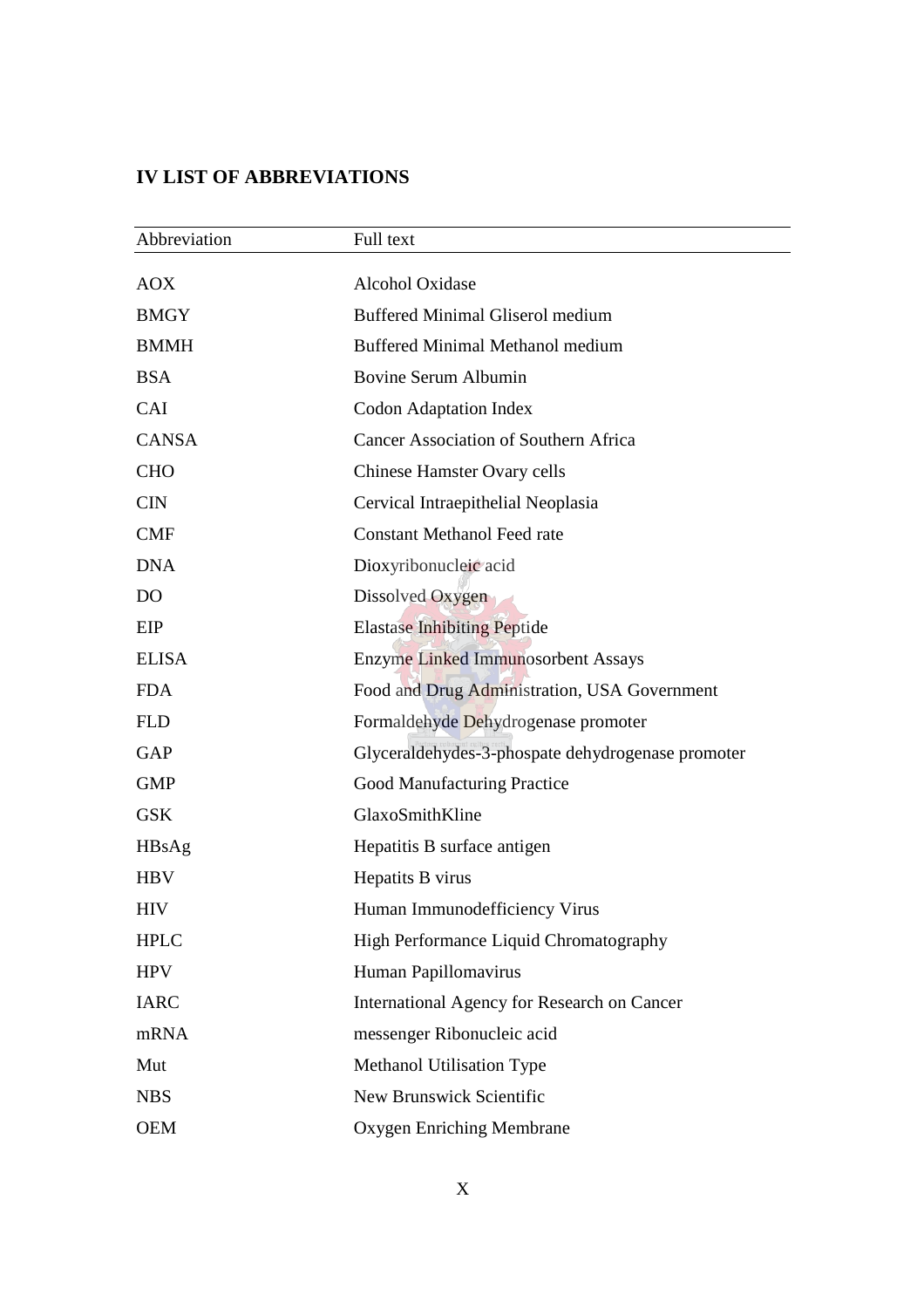| <b>OTR</b> | Oxygen Transfer Rate                                      |
|------------|-----------------------------------------------------------|
| <b>PMF</b> | Predetermined Methanol Feed rate                          |
| <b>PVA</b> | Polivinylalcohol                                          |
| VLP(s)     | Virus-like Particle(s)                                    |
| <i>vvm</i> | volume of inlet gas flow per volume of culture per minute |
| <b>WHO</b> | World Health Organisation                                 |

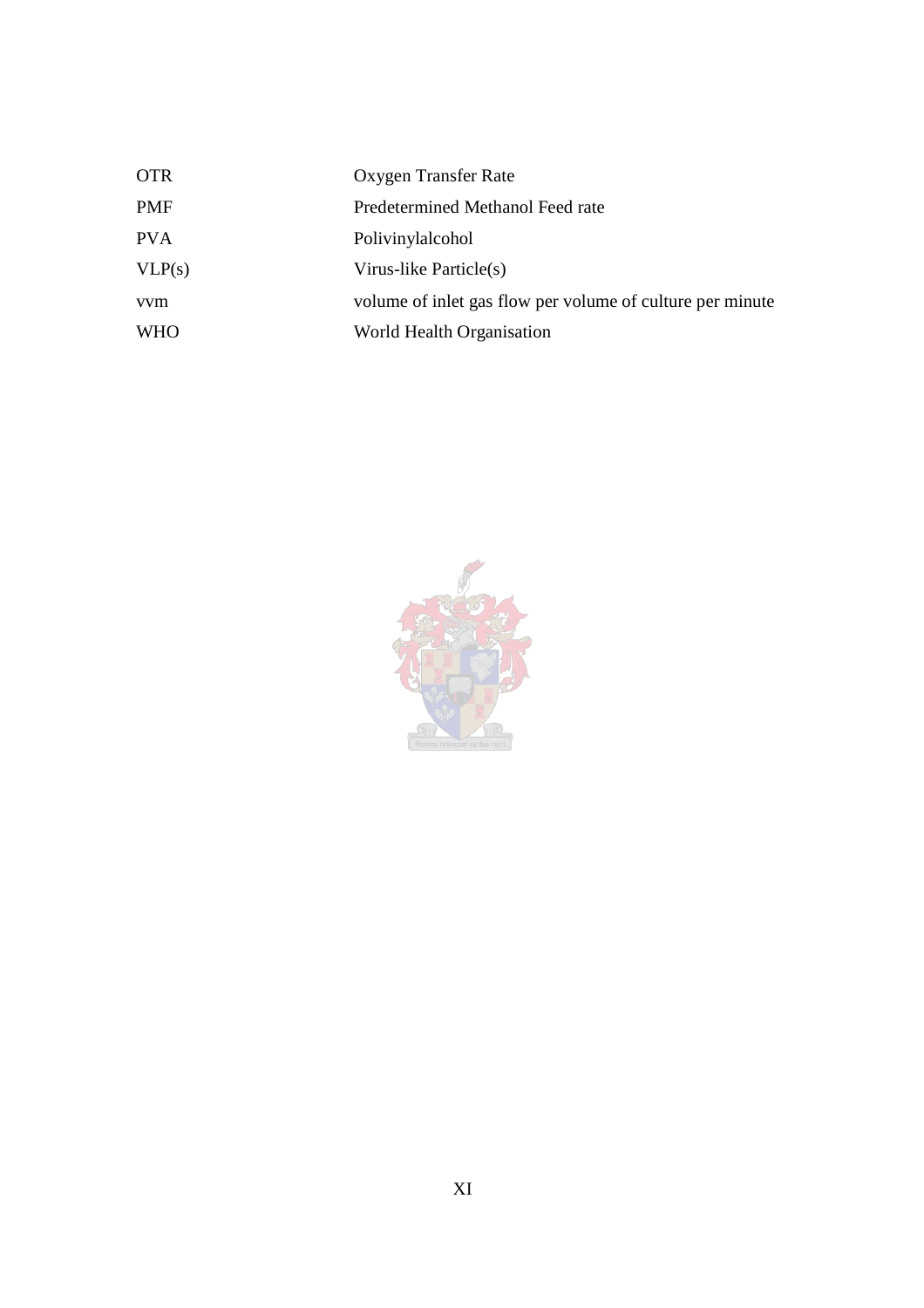### **V LIST OF FIGURES**

| FIGURE 2.1: Incidence of cervix uteri cancer (Parkin, 2001). Legend indicates                                                                                                                                                                                                                                                                                      |
|--------------------------------------------------------------------------------------------------------------------------------------------------------------------------------------------------------------------------------------------------------------------------------------------------------------------------------------------------------------------|
| <b>FIGURE 2.2:</b> (A) A model of the papillomavirus capsid. The pentameres contain 5<br>molecules of L1. One molecule of L2 protein fits into the central dimple. (B)<br>Papillomavirus particles containing DNA. (C) HPV <sup>-1</sup> 6 L1 virus-like particles expressed<br>in baculovirus. Morphologically similar to particles seen in (B). (Stanley et al., |
| <b>FIGURE 2.3:</b> Side view (A) and internal structure (B) of HPV L1 pentameric capsomer.                                                                                                                                                                                                                                                                         |
|                                                                                                                                                                                                                                                                                                                                                                    |
| FIGURE 2.5: Methanol metabolism in P. pastoris (Houard et al., 2002)21                                                                                                                                                                                                                                                                                             |
| FIGURE 2.6: Schematic representation of fermentation strategy30                                                                                                                                                                                                                                                                                                    |
| <b>FIGURE 3.1:</b> Southern blot showing four integrated copies of the h-L1 gene                                                                                                                                                                                                                                                                                   |
| <b>FIGURE 3.2:</b> Plasmid construction of pPICZ-A plasmids containing the three                                                                                                                                                                                                                                                                                   |
| FIGURE 3.3: Experimental setup of two 1.3 L NBS bioreactors49                                                                                                                                                                                                                                                                                                      |
| FIGURE 3.4: Experimental design strategy including both shake flask and bioreactor<br>cultivations                                                                                                                                                                                                                                                                 |
| FIGURE 4.1 : Typical fermentation analysis of the X33[h-L1] strain under 40%DO<br>control. CO2 (%)[ <sup>8</sup> ], Methanol addition (mL) [ $\bullet$ ], Methane (%) [×], HPV16 VLP                                                                                                                                                                               |
|                                                                                                                                                                                                                                                                                                                                                                    |

**FIGURE 4.2:** mRNA slot blots comparing mRNA concentration between X33[h-L1] and X33[multi-h-L1]. Top: Bands 1-3 are a triplicate of the X33[h-L1] 40%DO control strategy mRNA followed by bands 4-6 of X33[multi-h-L1] mRNA under the same control strategy. Bottom: Comparison of *ACT1* concentrations for the corresponding X33[h-L1] and X33[multi-h-L1] strain mRNA. Band number 7 is the positive control for the h-L1 mRNA at the top and *ACT1* at the bottom**…………………………...…….…..58**

**FIGURE 4.3:** Comparison of total volumetric HPV16 L1 VLP concentrations of different strains and cultivation strategies**……….………………………………………61**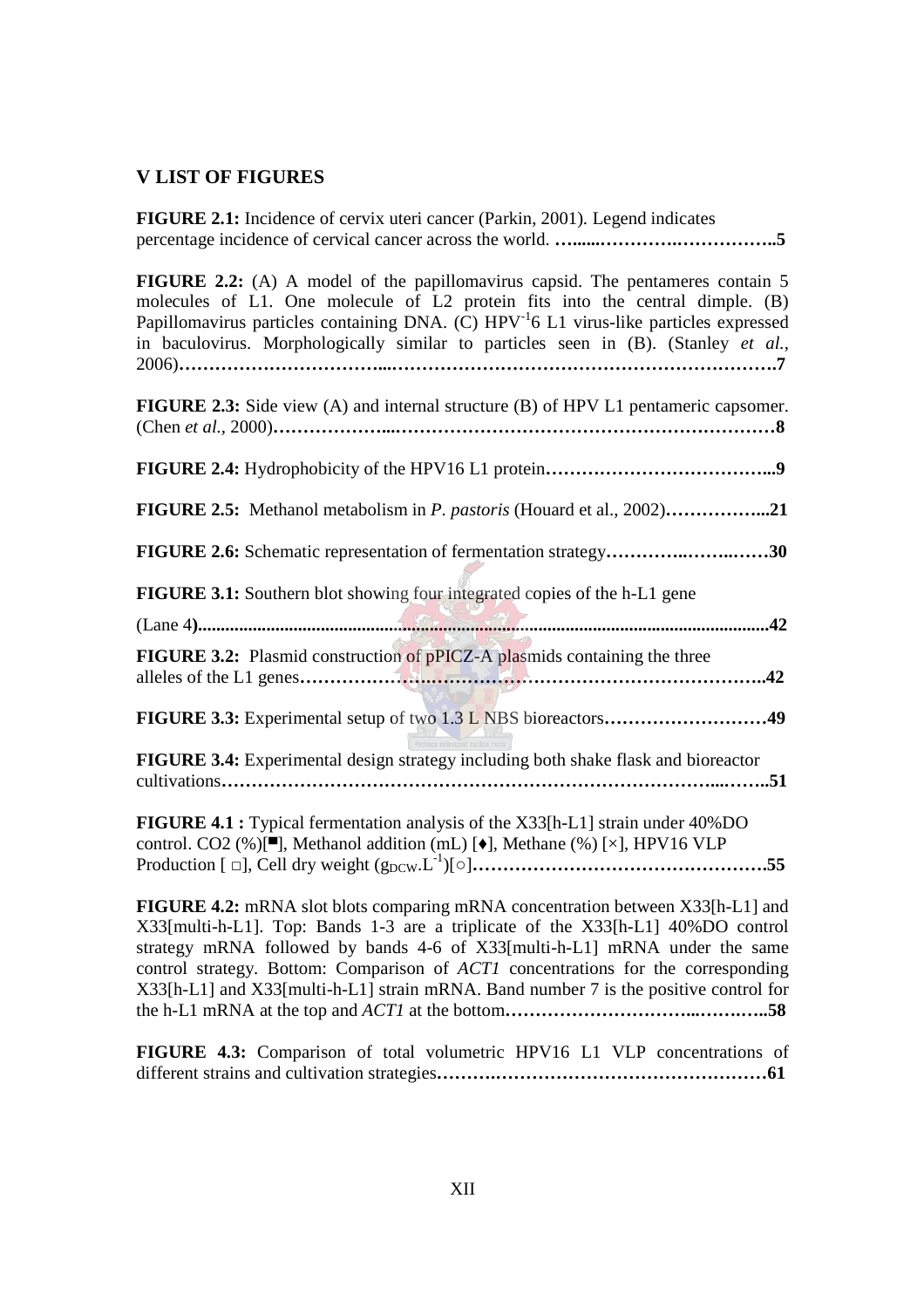|  |  |  |  | FIGURE 4.4: Specific HPV16 L1 VLP concentration in cytoplasmic and membrane |  |
|--|--|--|--|-----------------------------------------------------------------------------|--|
|  |  |  |  |                                                                             |  |

| FIGURE 4.5: $\beta$ -galactosidase plate assays (blue zones indicate induction occurring and |  |  |  |
|----------------------------------------------------------------------------------------------|--|--|--|
|                                                                                              |  |  |  |

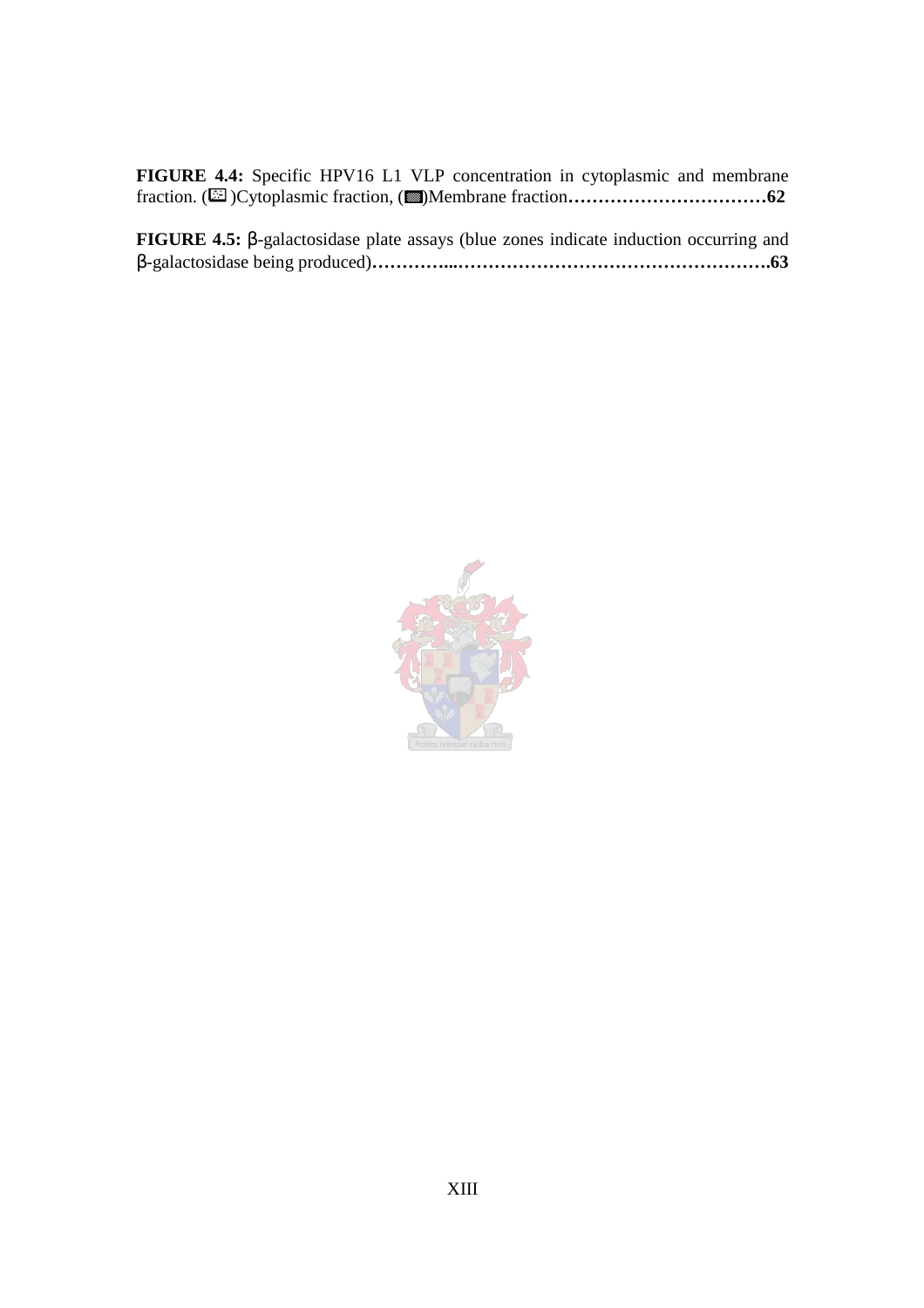## **VI LIST OF TABLES**

| <b>TABLE 2.1:</b> Classification of HPV types by cervical oncogenicity                          |
|-------------------------------------------------------------------------------------------------|
|                                                                                                 |
|                                                                                                 |
| TABLE 2.3: Summary of vaccine types and advantages and disadvantages related to                 |
|                                                                                                 |
| <b>TABLE 2.5:</b> Intracellular heterologous proteins expressed in <i>P. pastoris</i> 18        |
| TABLE 2.6: Extracellular heterologous proteins expressed in <i>P. pastoris</i> 19               |
| <b>TABLE 2.7:</b> The advantages and disadvantages of the <i>AOX</i> promoter system (Macauley- |
| <b>TABLE 2.8:</b> Successful increase in expression with increased gene dosage24                |
| TABLE 2.9: Improvement of expression levels through codon optimisation adapted from             |
|                                                                                                 |
|                                                                                                 |
| TABLE 4.1: Comparison of the effect of different strain constructs and gene dosage              |
| <b>TABLE 4.2:</b> Comparison of the effect of methanol addition strategy on the X33[h-L1]       |
| TABLE 9.1.1: ANOVA Statistical analysis of TABLE 4.1: Comparison of strains and                 |
| TABLE 9.1.2: ANOVA Statistical analysis of TABLE 4.2: Comparison of different                   |
| <b>TABLE 9.1.3:</b> ANOVA Statistical analysis of FIGURE 4.3: Volumetric production<br>levels   |
| TABLE 9.1.4: ANOVA Statistical analysis of FIGURE 4.4: Location of VLPs87                       |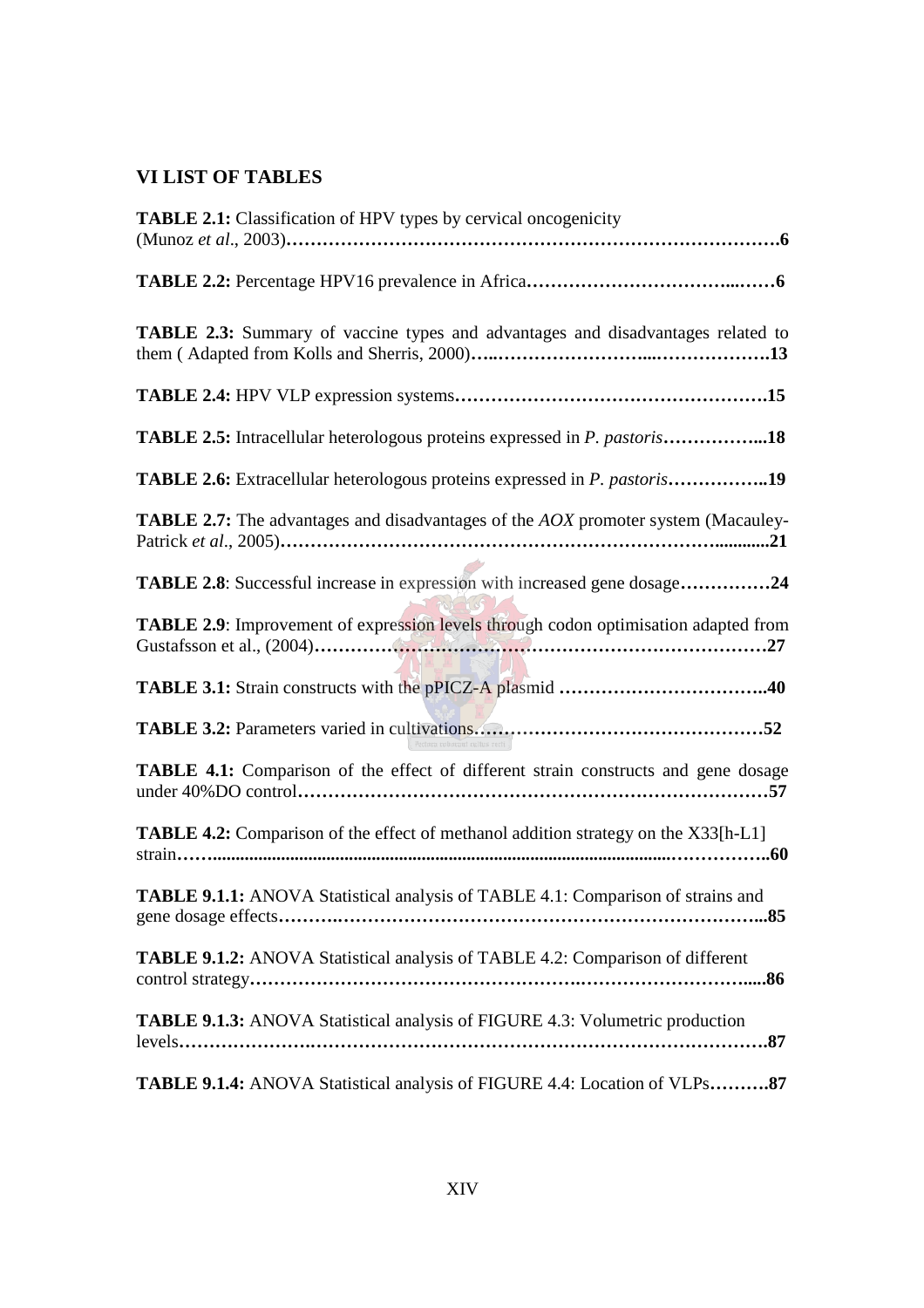## **1. Introduction**

Human papillomavirus (HPV) is a sexually transmitted virus that affects mainly the female population and is one of the leading causes of the development of cervical cancer (IARC, 1999). Cervical cancer is most prevalent in less developed countries (Parkin, 2001) and although good screening programs should be sufficient in identifying and preventing cervical cancer, these programs are not readily available in poorer countries. The only viable solution to preventing HPV and therefore cervical carcinoma in poorer countries is the development of a cost effective vaccine against HPV that is widely accessible to less developed countries.

The virus, which causes lesions that progress to cervical carcinoma, cannot be propagated in tissue culture and therefore no attenuated or live virus vaccines are available. Recombinant gene technology has provided the opportunity to express virus-like particles in various recombinant expression systems. Both prokaryotic and eukaryotic systems have been used in this way. They are bacterial, insect and mammalian cell cultures, yeasts and filamentous fungal systems as well as transgenic plants.

Currently Merck and GSK have vaccines on the market to combat 4 serotypes of HPV. Unfortunately the costs of these vaccines are prohibitive towards general distribution to developing countries as one dose of the vaccine (of which three are necessary to induce sufficient protection) can cost up to US\$120 (Merck, 2006).

The development of a recombinant system that can produce a virus-like particle vaccine at reduced cost and in larger volumes will go a long way towards increasing availablility of a HPV vaccine. Many of the limitations of the current production systems might be overcome by the use of a different system. These limitations might include glycosylation of the VLP, costly substrates and rich media as well as long production times and low yields.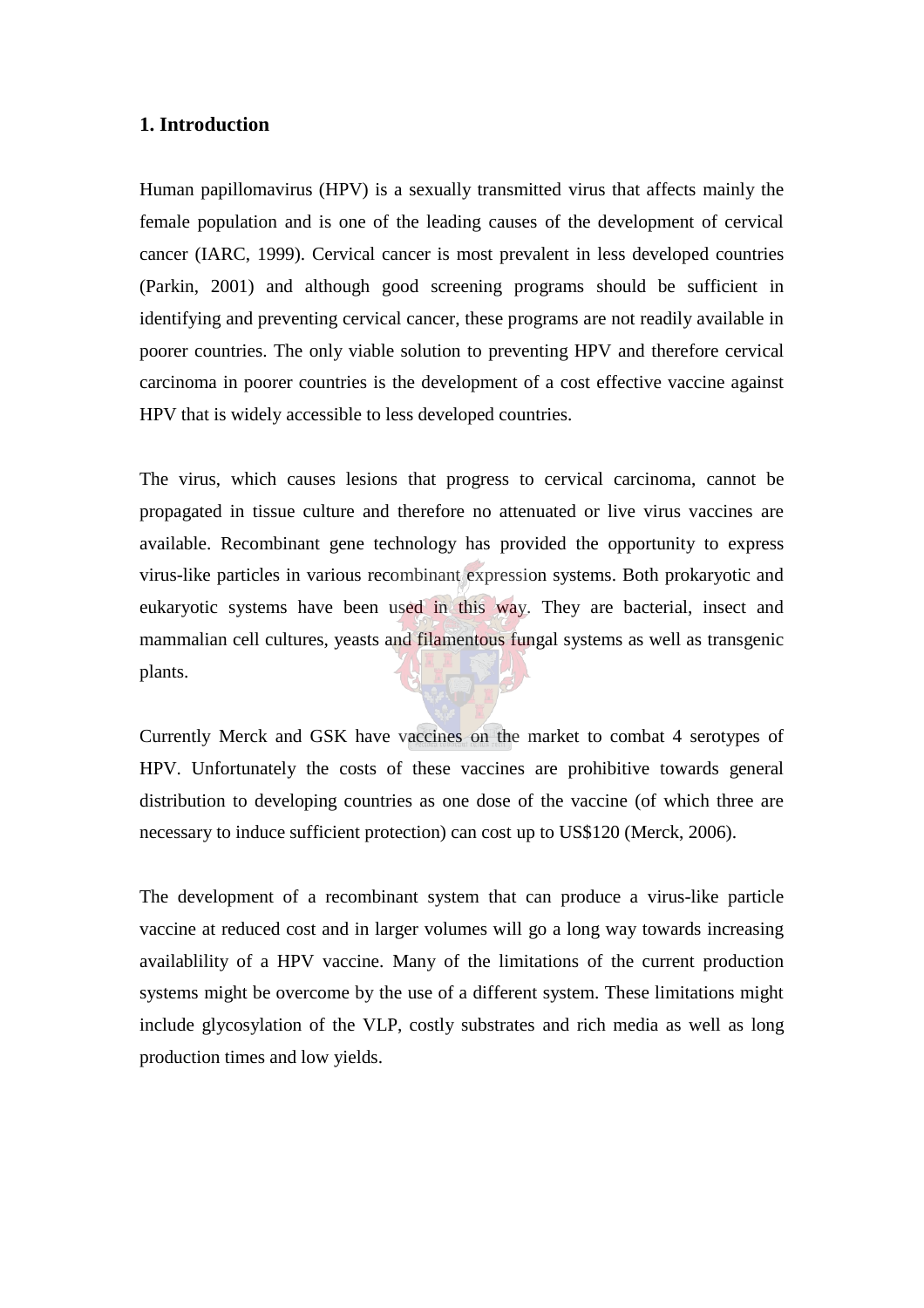### **1.1 Area of focus**

In this study Pichia pastoris(*P. pastoris)* is investigated as a possible heterologous host for the production of HPV16 L1 proteins that self-assemble into virus-like particles (VLPs). These VLPs induce immunity to the virus when introduced to the human system in the form of a vaccine. *P. pastoris* is the subject of this research firstly due to ease of genetic manipulation and transformation that is possible in this system (Invitrogen). Secondly, high density cell cultures can be obtained through relatively simple and cost efficient fed-batch fermentation on a defined medium (Stratton *et al.,* 1998). Thirdly, expression of the protein in question is under tight control of the strong *AOX* promoter that is induced with methanol (Cregg *et al.,* 1987). *P. pastoris, Hansenula polymorpha* (*H. polymorpha*) and *Candida boidinii* (*C. boidinii*) are three yeasts that can assimilate methanol as its only carbon source and have shown great potential as heterologous hosts (Anthony, 1982).

Although HPV16 L1 VLPs have been produced in Chinese hamster ovary cells, insect cells, *Saccharomyces cerevisiae* (*S. cerevisiae*), *Schizosaccharomyces pombe* (*S. pombe*) and potato and tobacco plants, the only instance of HPV being produced in *P. pastoris* was HPV6 (Li *et al.,* 2003). Research into HPV16 L1 VLPs is therefore exploratory and it still needs to be determined whether expression is possible in *P. pastoris* and whether these HPV16 L1 monomers and VLPs can correctly assemble to induce the correct immunological response.

If expression and assembly does take place, the question remains whether expression levels obtainable in *P. pastoris* are high enough to justify further investigation into *P. pastoris* as a HPV16 L1 VLP producer. The main competition for this expression system at the moment is insect cells with baculovirus vectors, *S. cerevisiae* and expression of HPV16 L1 VLPs in transgenic plants. It will have to be proven that expression levels obtained with *P. pastoris* are indeed sufficient to be a competitor in this field.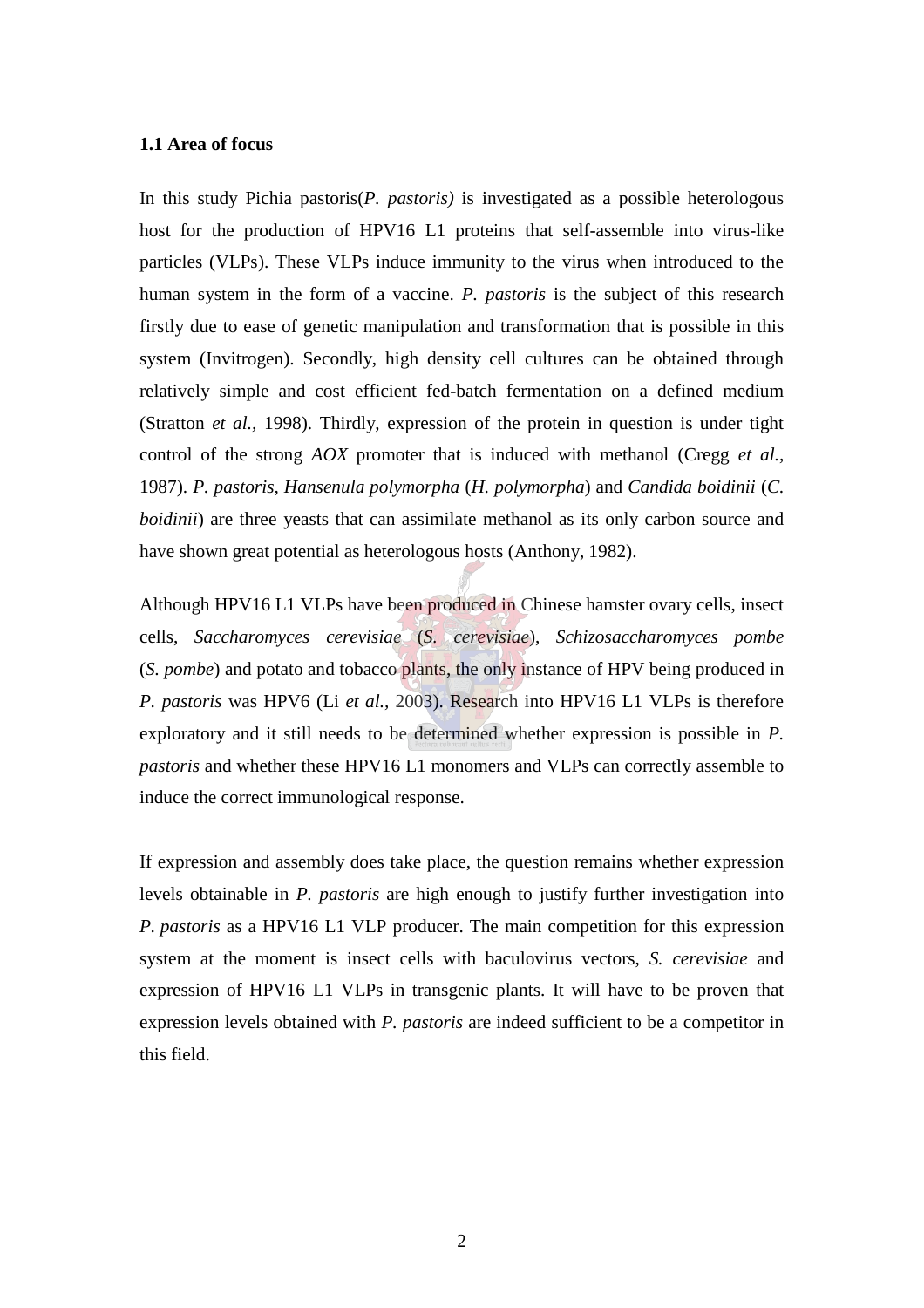### **1.2 Objectives of project**

The objectives and aims of this project serve to direct the investigation of *P. pastoris* as a microbial host for HPV16 L1 production toward answering the research questions as mentioned above in the following manner:

- i) Testing the hypothesis that *P. pastoris* can express HPV16 L1 monomers and VLPs of three genes expressed in the same host strain.
- ii) Establish benchmark production levels through an in-depth literature study.
- iii) Cultivate an understanding of the *P. pastoris* expression system to facilitate adequate investigation of VLP production and in particular the effect of codon bias and gene copy number on HPV expression levels.
- iv) To optimize expression (if at all possible) through different methanol feed control strategies and compare the efficiency of multiple L1 gene integrations.
- v) Study and application of analytic techniques (ELISA, mRNA detection) that facilitate interpretation of data gathered through fermentations.

### **1.3 Implications of study**

The main focus of this research is to develop *P. pastoris* as an expression platform for HPV16 VLP vaccine. This will make a significant contribution to the development of vaccine production abilities in Southern Africa. In addition, the Western Cape has become a hub for the development of vaccines.

As insect cell and mammalian cell lines have expensive media requirements and difficulty in scale-up, an alternative eukaryotic expression system such as *P. pastoris* might lead to lowering production cost and enable increased availability of vaccines to poorer countries. Producing a vaccine developed with a South African serotype of the virus might significantly increase efficacy of the vaccine and lead to better immunogenicity.

Furthermore, with *P. pastoris* firmly established as a vaccine producer other vaccine candidates can be expressed in this system, while maintaining the knowledge base of cultivation methods. This study should lead to a better understanding of the host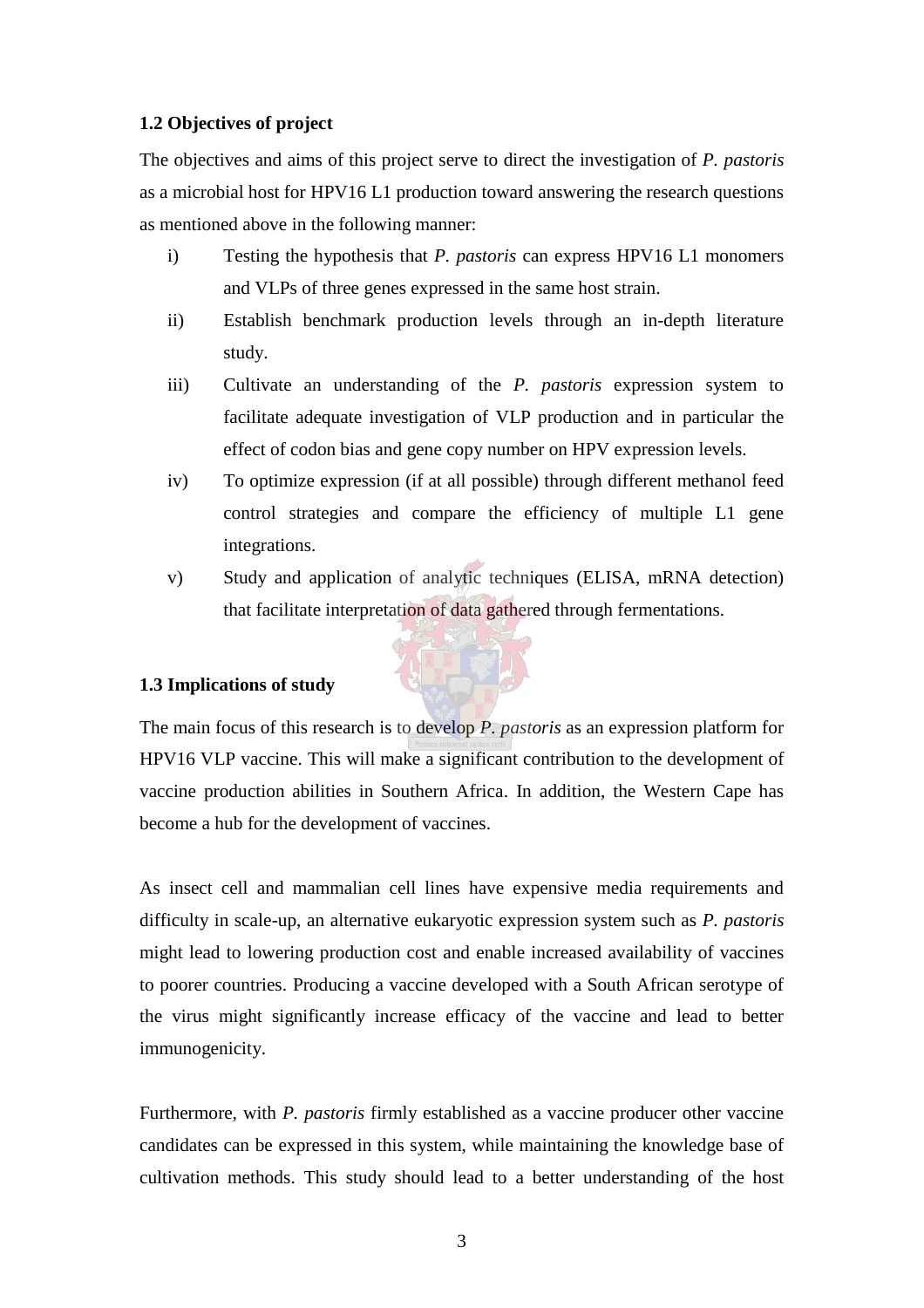expression system and further breakthroughs in vaccine technology in the prevention of communicable diseases.

### **2. Literature Review**

### **2.1 Introduction**

The literature review will aim to bring insight into HPV as a sexually transmitted virus and the causative link to cervical cancer in females across the world. The merits of current vaccine strategies are discussed and the state of HPV vaccines. Microbial systems and their applications in VLP production is evaluated with particular emphasis on *P. pastoris* as a heterologous host. Finally factors influencing cultivations and possible bioreactor control strategies are considered.

## **2.2. Prevalence of Cervical cancer**

Studies undertaken across the world have irrevocably shown an etiological relationship between human papillomavirus (HPV) and cervical cancer (IARC, 1999). In 1995 the World Health Organization (WHO) officially classified HPV as a human carcinogen (IARC, 1995). The etiological relationship is even more visible when one learns that the epidemiology of this cancer closely follows that of sexually transmitted diseases (Lowy *et al*., 1994).

Cervical cancer is the second largest cause of shortened life span in females across the world (Parkin, 2001), and the most common cancer in black females in South Africa (Kay *et al*., 2003). The WHO reports that it is the cause of 288 000 deaths yearly, while 510 000 cases are reported each year. Eighty percent of the cases originate in developing countries (68 000 in Africa, 77 000 in Latin America and 245 000 in south and south-east Asia). Incidence studies conducted by Parkin (2001) have shown that the highest incidence rates of cervical cancer occur in less developed countries as shown in FIG 2.1 and that this was due to the lack of screening programs for cervical cancer. Parkin (2001) also cited HPV as the most important cause of cervical cancer.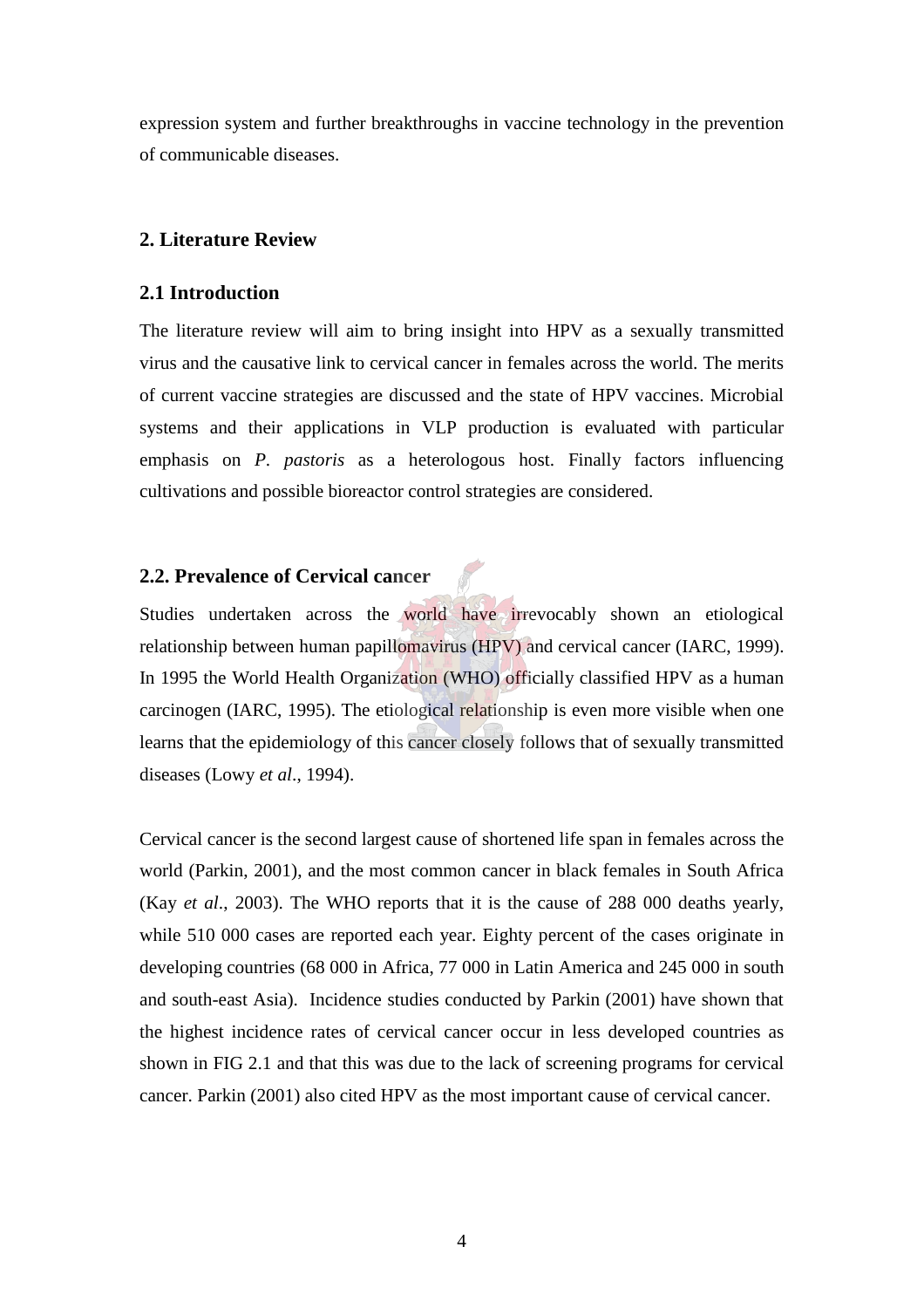

**FIGURE 2.1: Incidence of cervix uteri cancer (Parkin, 2001). Legend indicates percentage incidence of cervical cancer across the world.**

## **2.3. Prevalence of Human Papillomavirus**

In the South-African study by Kay *et al*., (2003) 82% of cervical cancer biopsies and 56.6% of cervical intraepithelial neoplasia biopsies showed evidence of HPV16 infection. This indicates that HPV16 is the most prevalent HPV type in South Africa and also accounts for 50% of global HPV infection causing cervical cancer (Bosch *et al*., 1995).

To date 120 HPV serotypes have been identified with 18 of these being classified as high risk types associated with cervical cancer (De Villiers *et al*., 2004). High risk HPV DNA has been associated with 99% of uterine cervix cancer (Wallboomers *et al.,* 1999). TABLE 2.1 classifies some of the serotypes into high-risk, probable highrisk and low risk groups.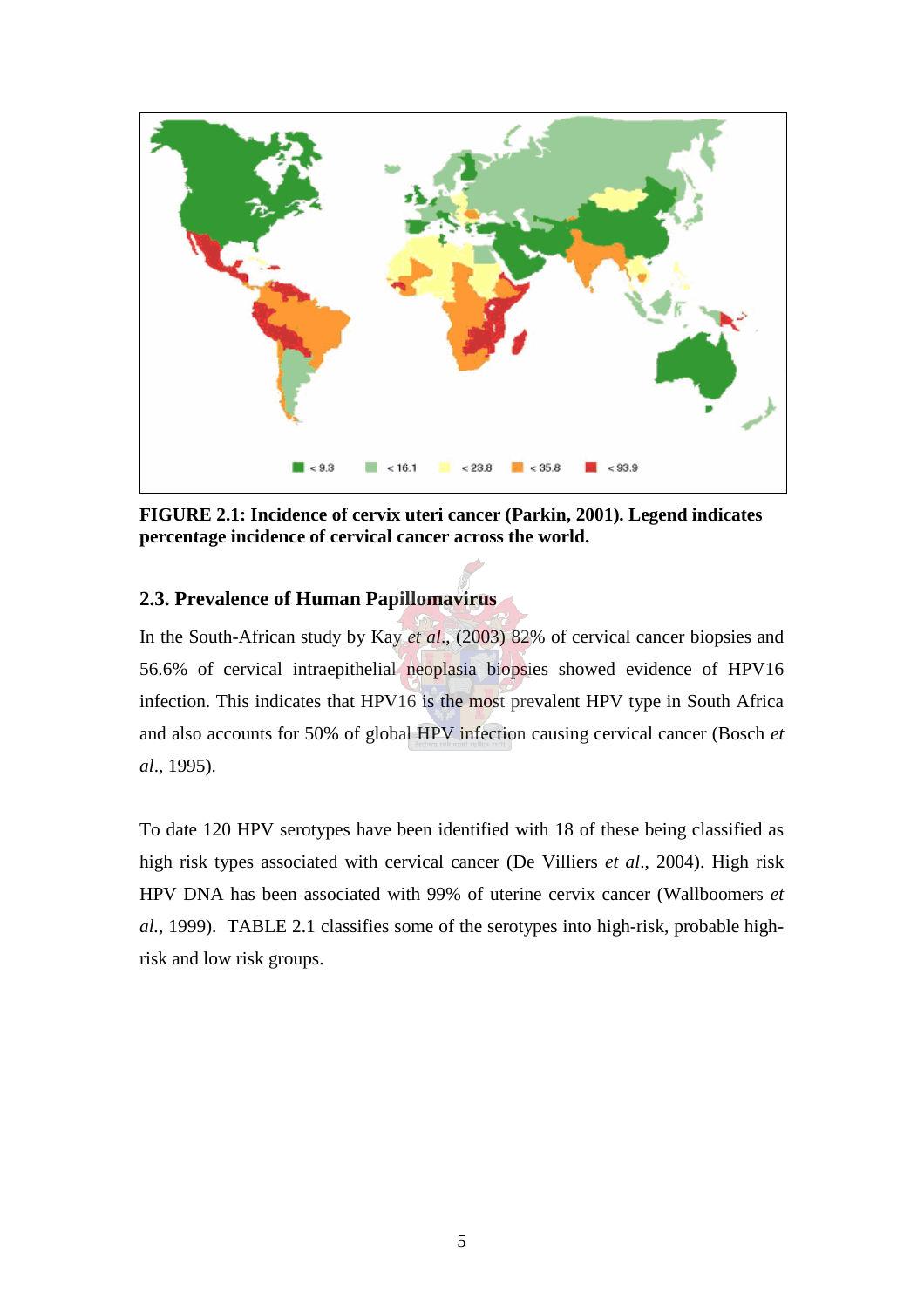| <b>TABLE 2.1:</b> Classification of HPV types by cervical oncogenicity |
|------------------------------------------------------------------------|
|------------------------------------------------------------------------|

(Munoz *et al*., 2003)

| Classification of HPV types |                                                                |  |  |
|-----------------------------|----------------------------------------------------------------|--|--|
| <b>Risk Classification</b>  | <b>HPV</b> types                                               |  |  |
| High-risk                   | 16, 18, 31, 33, 35, 39,<br>45, 51, 52, 56, 58, 59,<br>68.73.82 |  |  |
| Probable high-risk          | 26, 53, 66                                                     |  |  |
| Low risk                    | 6, 11, 40, 42, 43, 44,<br>54, 61, 70, 72, 81,<br>CP6108        |  |  |
| Undetermined risk           | 34, 57, 83                                                     |  |  |

Roden *et al.,* (1997) postulated that papillomaviruses adapted into different genotypes due to evolutionary pressure and to escape neutralisation. Due to this, HPV shows little or no cross reactivity between genotypes and therefore an effective vaccine would incorporate some of the main HPV types prevalent to a region (Kay *et al*., 2003). In African countries HPV16 infection is higher than any other types of HPV (TABLE 2.2)., closely followed by HPV 18

**TABLE 2.2:** Percentage HPV16 prevalence in Africa

| <b>HPV16</b> prevalence rates in Africa |                                   |                           |  |
|-----------------------------------------|-----------------------------------|---------------------------|--|
| Country                                 | <b>Reference</b><br>$\frac{0}{0}$ |                           |  |
|                                         |                                   |                           |  |
| Algeria                                 | 33.3                              | Bosch et al., 1995        |  |
| Uganda                                  | 53.5                              | Bosch et al., 1996        |  |
| Morocco                                 | 67.7                              | Chauki et al., 2000       |  |
| Mozambique                              | 13.0                              | Castellsague et al., 2001 |  |
|                                         |                                   |                           |  |

Worldwide, 57.6% of cervical cancers can be attributed to HPV16, 14.1 % to HPV 18 and 5.4 % to HPV 45 (WHO, 1999).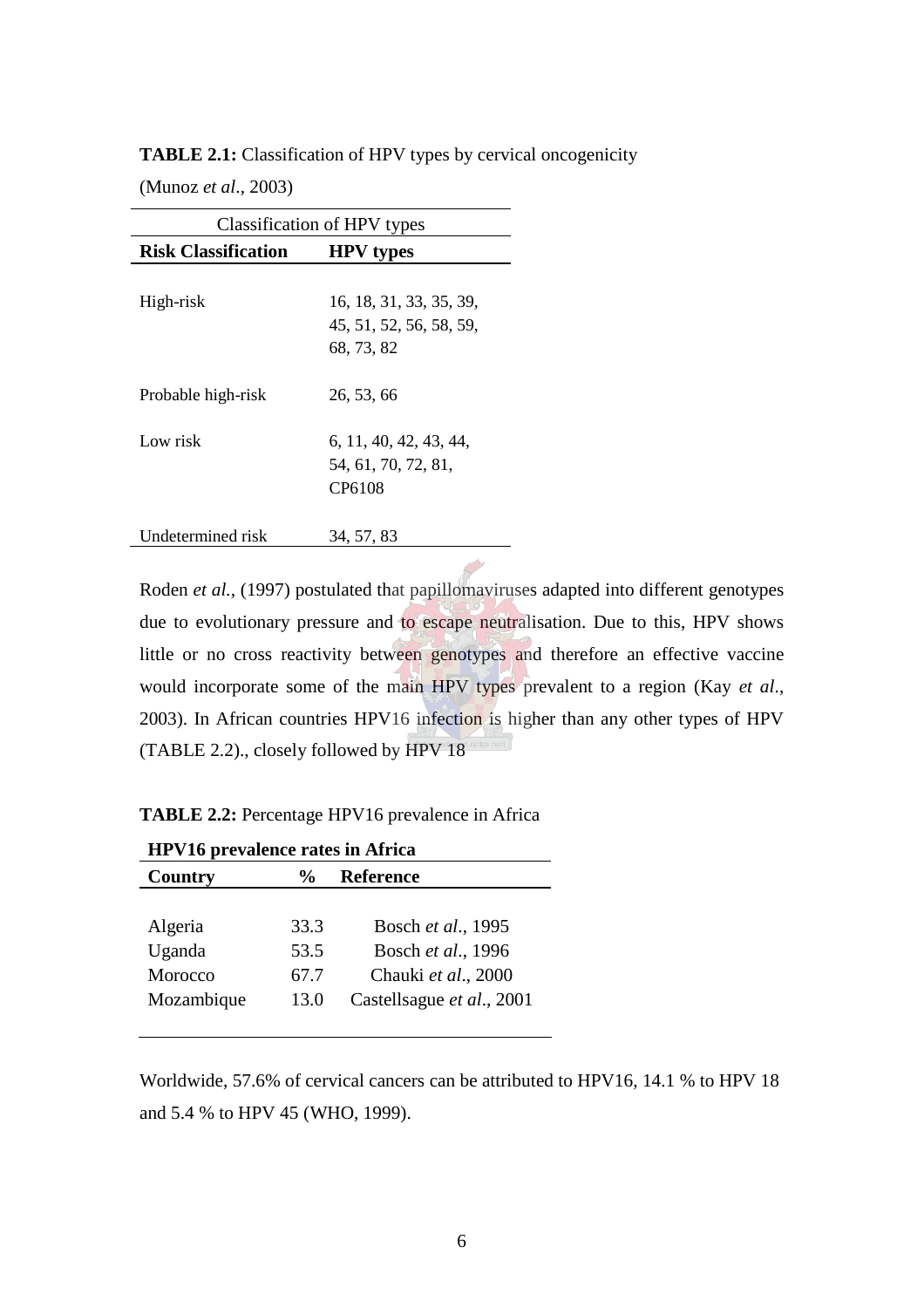An aggravating factor in developing countries is that immuno-compromised individuals, such as the HIV-infected, are more prone to infection, show faster progression from lesions to cancer, are more difficult to treat and have a high rate of cancer recurring (Levi *et al*., 2004; Baay *et al*., 2004). One can presume that in South Africa and many under developed countries where HIV prevalence is high, HPV may increase the mortality rates due to cervical cancer.

If vaccination against HPV high risk types can be implemented, approximately 30% of infections with high risk types may be avoided, as well as 40-50% of cytological abnormalities and 50-60% of high-grade cervical intraepithelial neoplasia (CIN) within 5 to 10 years (Kaufmann and Schneider, 2006).

## **2.4 The structure of the Human Papillomavirus**

The Human papillomavirus consist of approximately 55 nm (diameter) non-enveloped virions with icosahedral symmetry (FIG 2.3). It contains a naked protein capsid containing a ~8000 base double-stranded circular DNA genome.



**FIGURE 2.2: (A) A model of the papillomavirus capsid.The pentamers cpntain 5 molecules of L1. One molecule of L2 protein fits into the central dimple. (B) Papillomavirus particles containing DNA. (C) HPV16 L1 virus-like particles expressed in baculovirus. Morphologically similar to particles seen in (B). (Stanley** *et al.,* **2006)**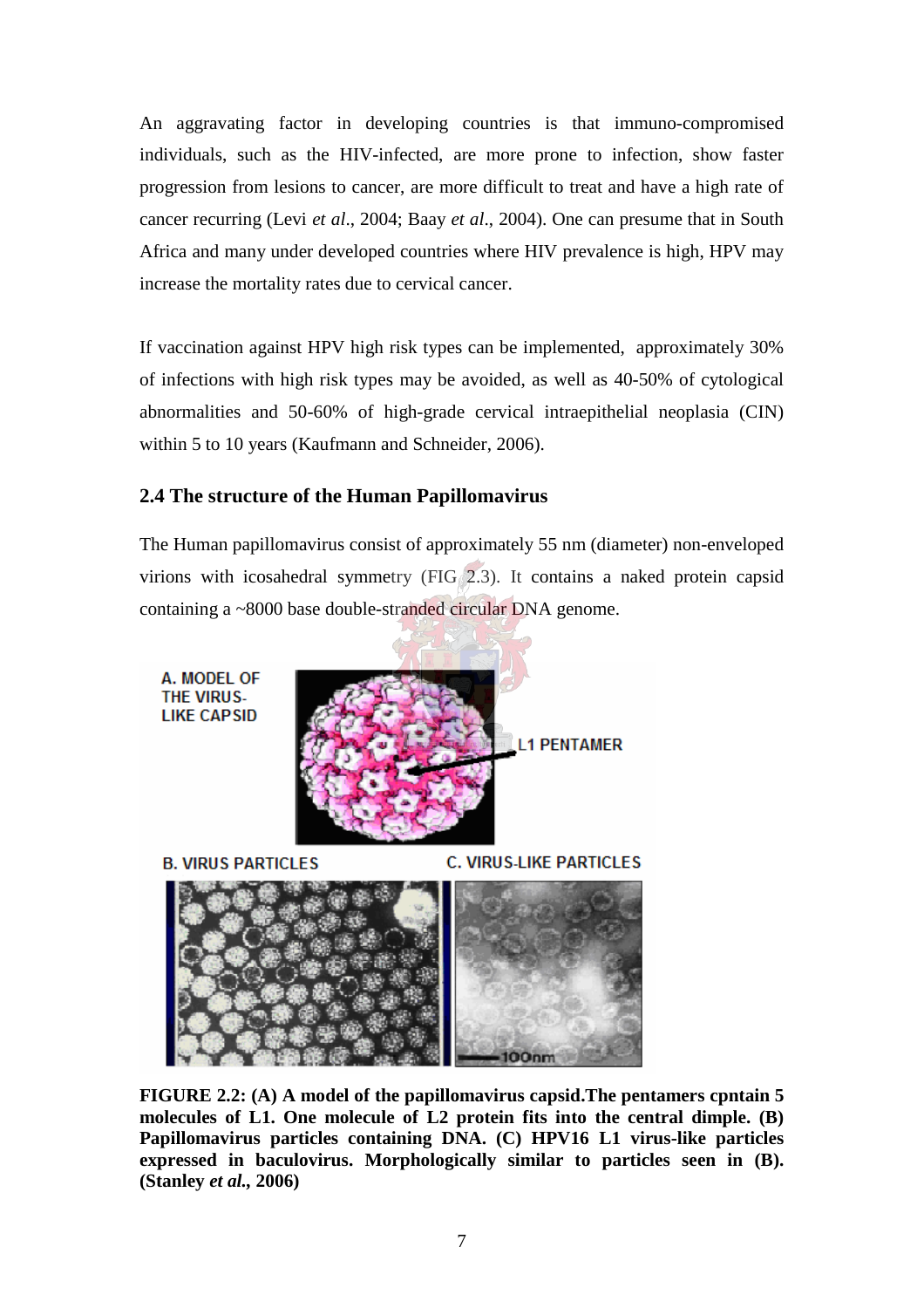The capsid is made up of 72 pentameric capsomers (FIG 2.2) of the major L1 capsid protein (~55 kDa) arranged on an icosahedral lattice with between 30 and 72 copies of the minor L2 protein (Finnen *et al.,* 2003). The L2 protein is mainly an internal protein and less abundant than L1 proteins (Stanley *et al.,* 2006). They occur in a 1 to 30 ratio to the L1 protein (Chen *et al.,* 2000). The HPV L1 protein is known to self-assemble without the presence of the L2 protein. Studies have shown that coexpression with the L2 protein increases the VLP yield by about four fold in baculovirus systems (Kirnbauer *et al.,* 1993).



**FIGURE 2.3: Side view (A) and internal structure (B) of HPV L1 pentameric capsomer. (Chen** *et al.,* **2000)**

The nature of the heterologous protein being expressed in the recombinant host is of great importance. Not only does it give insight into the mechanism of self-assembly of the pentameres and VLPs, but it impacts on the affinity of the protein for the cytoplasm or the membrane. With regards to this, the hydrophobicity of the HPV16 L1 protein was investigated. FIG 2.4 was obtained by inserting the protein sequence into DNAMAN. As indicated on the graph, there is a large region that is hydrophobic.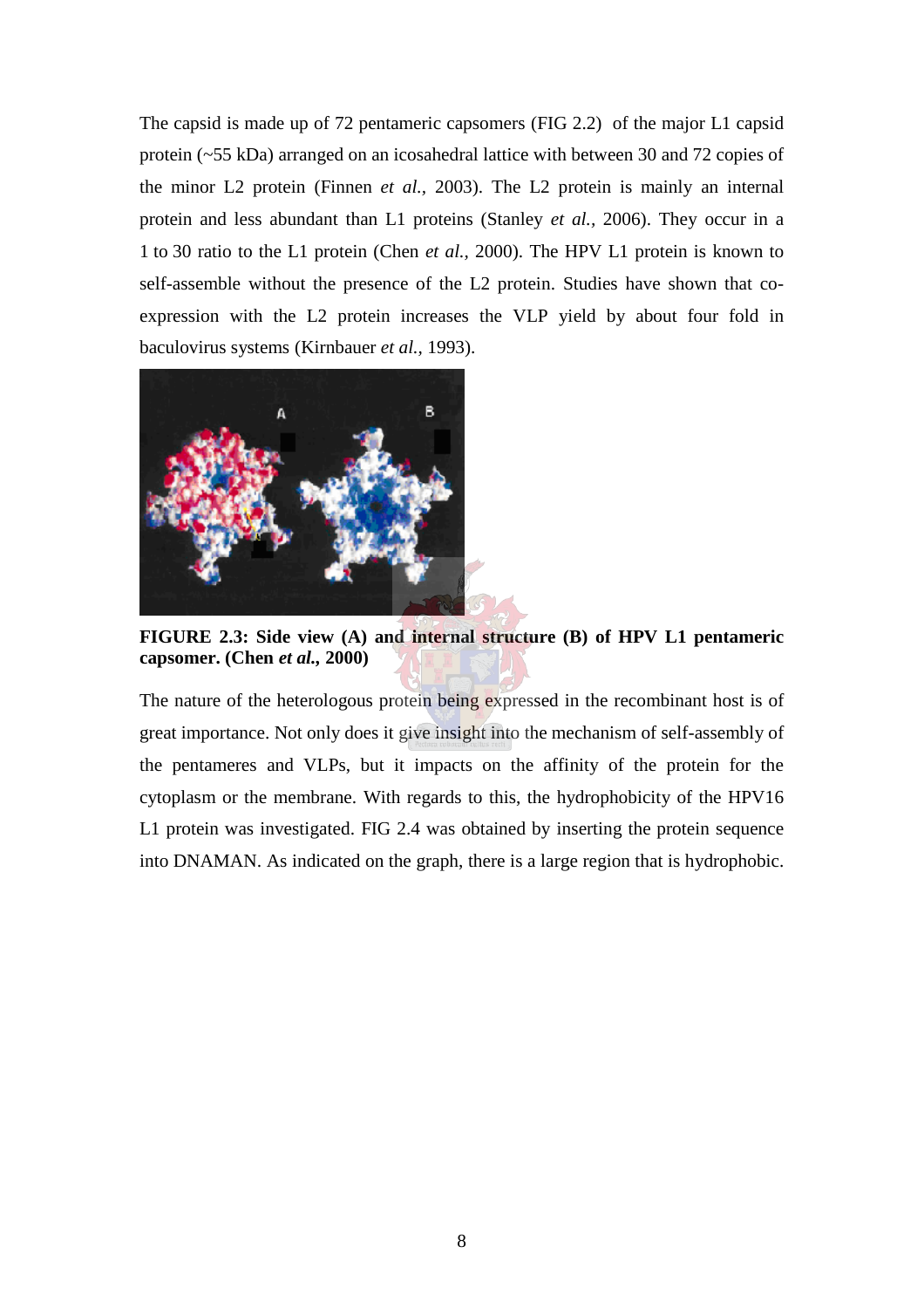

**FIGURE 2.4: Hydrophobicity of the HPV16 L1 protein**

Chen and co-workers (2000) established that L1 pentamer-pentamer contacts come from small laterally projecting domains that have a highly hydrophobic bond. Finnen *et al.,* (2003) found that there is a region on the L2 protein that is hydrophobic to facilitate adhesion of the L2 protein to the L1 pentamer. Therefore both the major and the minor protein have areas of hydrophobicity to facilitate not only L1-L1 interaction and assembly, but also L1-L2 interaction.

### **2.5 Vaccines**

The only viable option for preventing the progression of HPV lesions to carcinomas is the development of safe, cost effective prophylactic vaccines (Goldie, 2002). It is suggested that a vaccine specifically targeting HPV type 16 would appreciatively lessen the occurrence of cervical cancer in South-Africa (Kay *et al.,* 2003). If one considers the impact of the hepatitis B vaccine program on the incidence of hepatocellular carcinomas, one can postulate that a HPV vaccine might follow a similar trend in preventing anogenital carcinomas (Steller, 2003). Huang and Lin (2000) published results indicating that since 1984 when a hepatitis B vaccination program was introduced in Taiwan the prevalence of childhood hepatitis was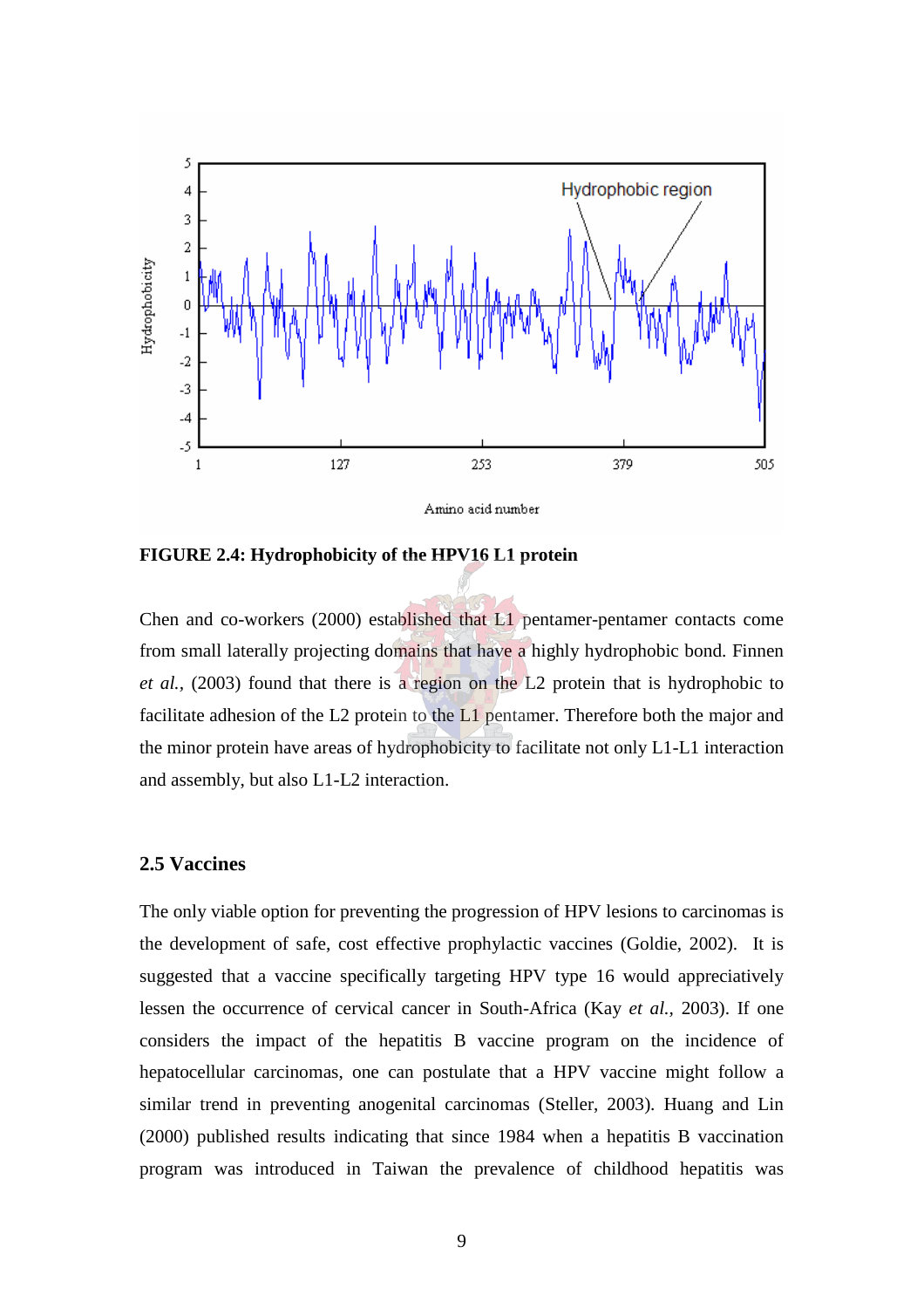decreased by 90% and mortality decreased by 80%. Hepatocellular carcinoma incidence has decreased four fold. To effect a similar decrease on cervical cancer incidence some vaccines have been developed with varying production yields and efficacies, and are in different stages of human phase trials. Up to the year 2005, HPV vaccine candidates were limited to proof-of-concept studies.

On 8 June 2006 a quadrivalent human papillomavirus L1 virus-like particles (types 6, 11, 16, and 18) (Gardasil<sup>TM</sup>) developed by Merck Pharmaceuticals (Villa *et al.*, 2005) (IAVI Report, 2005) was approved by the FDA (http://www.merck.com/newsroom/press\_releases/product/2006\_0608.htmL). This is the first approved HPV vaccine to reach the market. Their VLP vaccine is yeast-based (*S. cerevisiae*). They have also submitted an application to the European Medicines Agency. A single dose of Gardasil<sup>TM</sup> costs US\$120. Three doses are necessary to complete the vaccination. Currently the cost is prohibitive to implementation in the developing world.

GlaxoSmithKline Biologicals in Rixsensart, Belgium produced a bivalent HPV16 and HPV 18 (Cervarix<sup>TM</sup>) based on recombinant insect cell (SF9)/baculovirus technology. Phase III results were expected by the end of 2005 and an application to the European regulatory authorities for licensure was to be submitted by the first half of 2006 (IAVI Report, 2005).

A vaccine against HPV would work by stimulating a humoral or antibody mediated response against the virus at genital mucosal surfaces and inducing neutralizing antibodies that recognize and can inactivate the virus before it infects the host cells. Vaccines can be categorized into two categories, depending on the function they must perform. Prophylactic vaccines must induce antibody response to an infection while a therapeutic vaccine will stimulate cell-mediated immunity. This distinction is necessary because once the virus is incorporated into the host cell; the antibodies from an antibody mediated immunological attack cannot affect the virus anymore. A therapeutic vaccine would prevent a low grade disease from progressing, as well as causing existing lesions to regress. This reaction would control the spread of metastatic cancer and prevent recurrence of cervical cancer after appropriate treatment (Kolls and Sherris, 2000).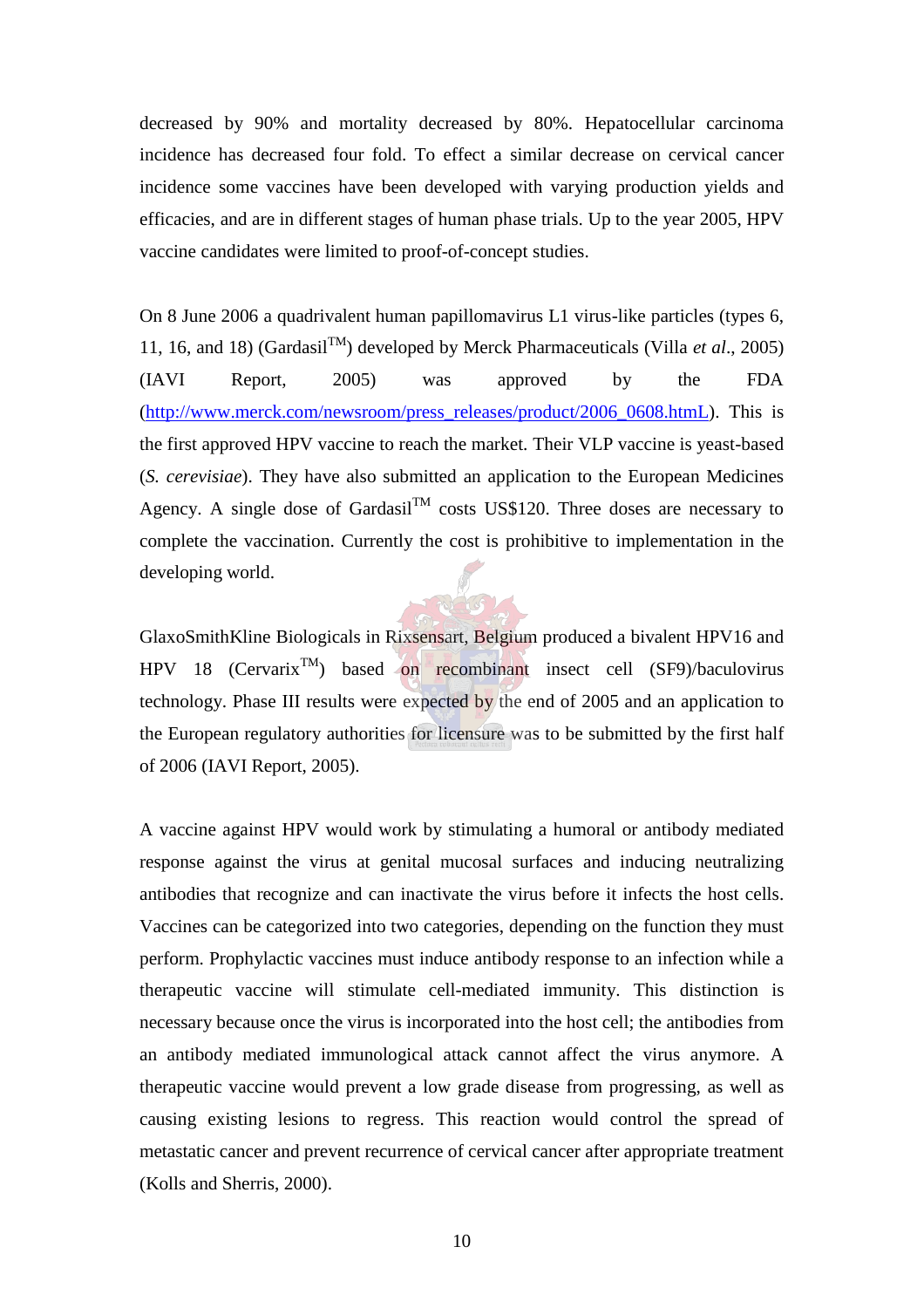In general HPV cannot be propagated in tissue cultures and therefore it is not possible to develop attenuated or inactivated live virus vaccines. Genetic engineering provides a solution to this problem in the form of recombinant subunit vaccines. These subunit vaccines do not contain the viral genes, cannot induce HPV and are therefore safer and have fewer side effects.

Researchers are investigating different approaches to HPV vaccine development through recombinant genetic engineering and TABLE 2.3 is a summary of the vaccine producing technologies with benefits and disadvantages connected to them. The five types of vaccines will be discussed briefly:

## *Recombinant live vector vaccines*

A harmless host virus or bacterium is genetically engineered to produce a HPV antigen. The immune system responds to both the host organism and the HPV antigen (Kolls and Sherris, 2000).

## *Protein/ peptide vaccines*

An organism, such as yeast, is genetically modified to produce a HPV protein or peptide. After this antigen is purified, it is combined with an adjuvant that helps trigger the immune system (Kolls and Sherris, 2000).

## *DNA vaccines*

HPV genetic material is inserted into bacterial plasmids. When these circular DNA structures are used in a vaccine, the DNA is expressed in human cells that then produce an HPV antigen (Kolls and Sherris, 2000).

## *Edible vaccines*

Plants are genetically engineered to express HPV antigens in fruits and vegetables. Eating the foods leads to immunization in the gastrointestinal tract (Warzecha *et al*., 2003, Santi *et al.,* 2006).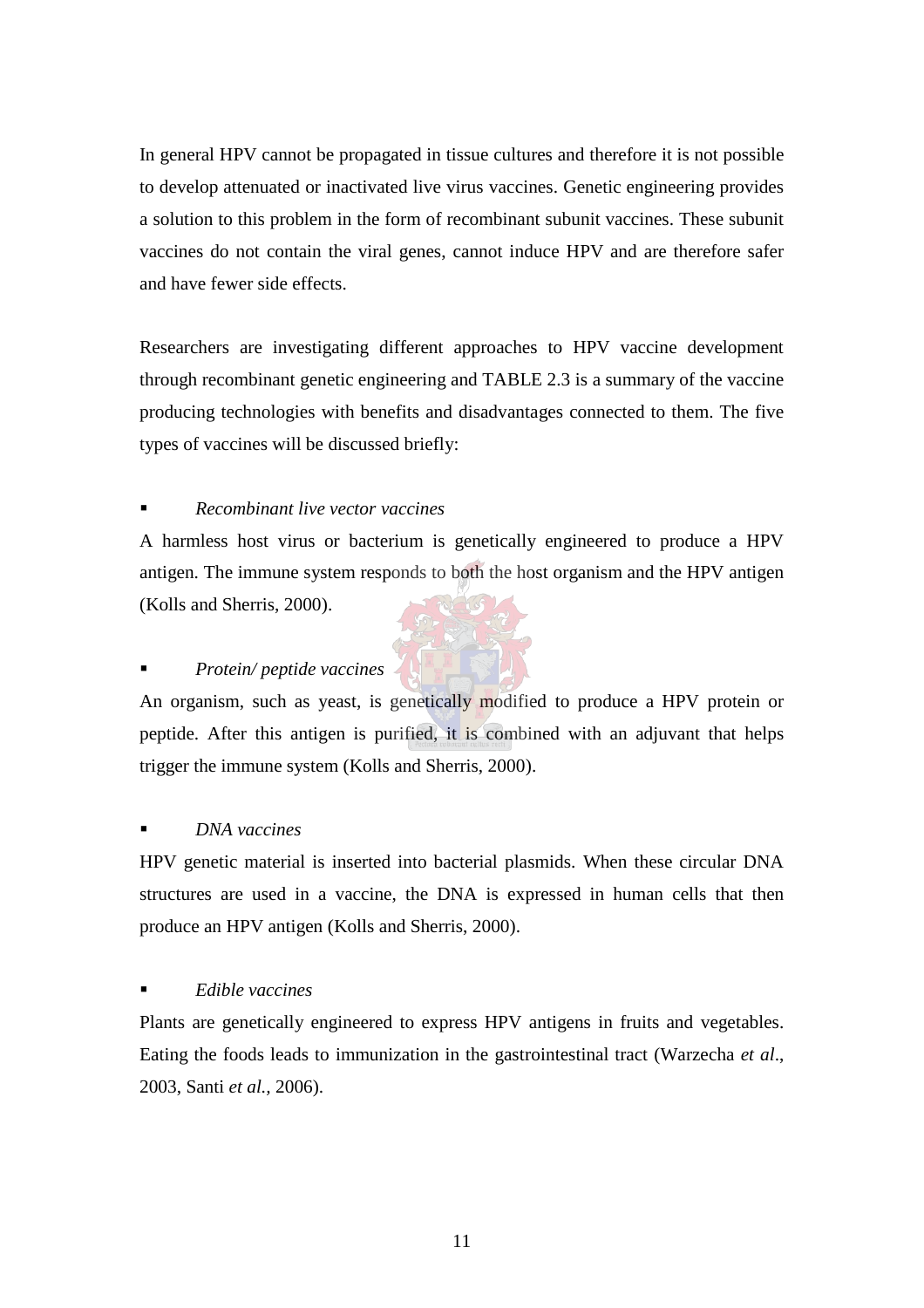## *Virus like particles (VLPs) vaccines*

Cultured cells are genetically engineered to produce HPV capsid proteins that self assemble into empty shells resembling virus particles (Zhou *et al*., 1991; Hagensee *et al*., 1993; Vassileva *et al.*, 2001; Deml *et a.l*, 2005).

VLP production systems have many advantages over other systems; for instance, VLP vaccines cannot multiply in the mammal, as could be the case in live or attenuated viruses. The VLP consists of the capsid proteins and does not contain the viral DNA. The VLPs are morphologically indistinguishable from the virus (Giroglou *et al.,* 2001) and therefore VLPs induce high titres of neutralizing antibodies due to the identical correct folding of monomeric proteins that induce a high epitope concentration (Grgacic and Anderson, 2006). VLPs are also easily purified, which reduces the downstream processing costs (Pattenden *et al.,* 2005).

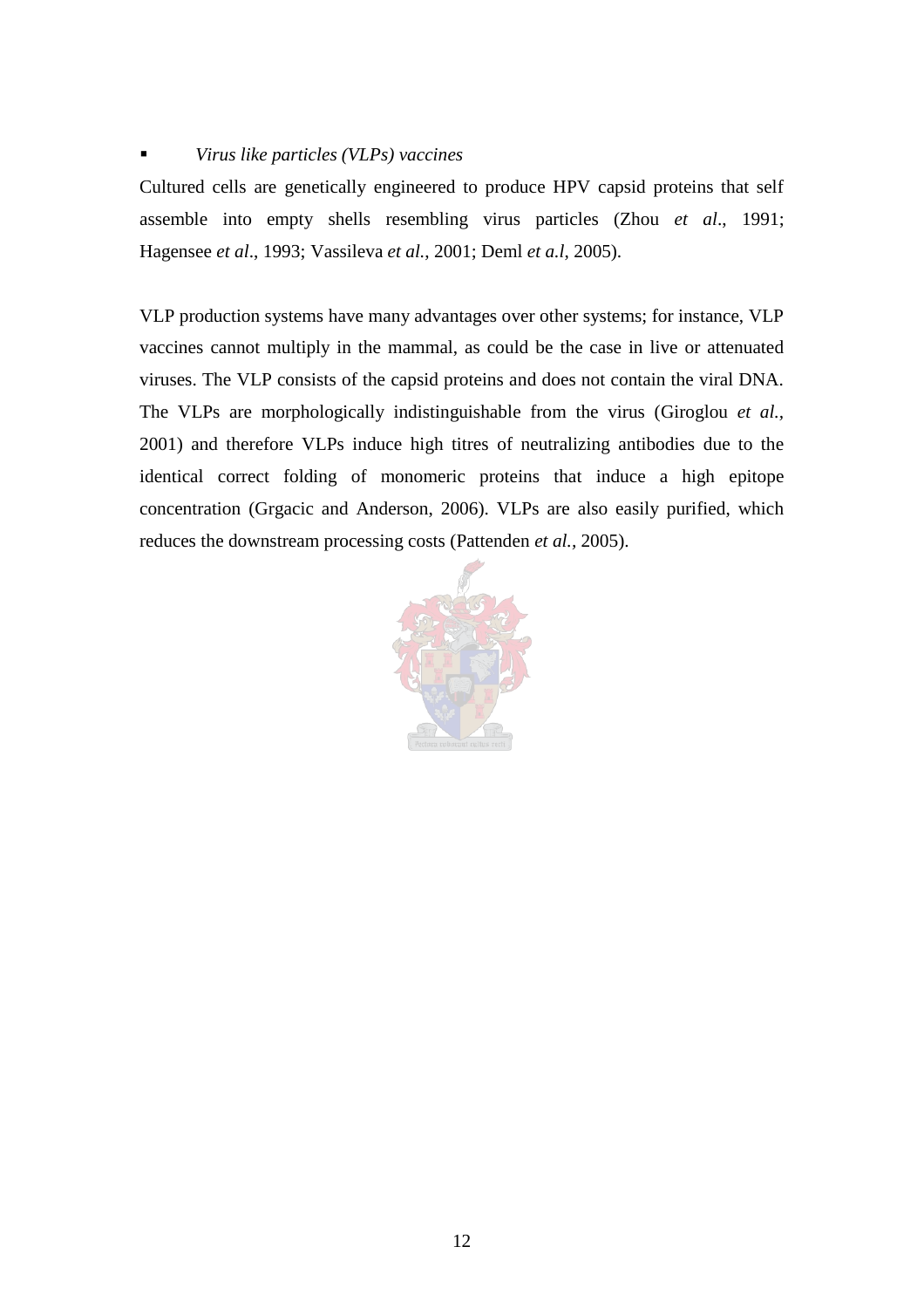| <b>Type of Vaccine</b>     | Recombinant live<br>vector                                                                                                                                                                                              | Protein/peptide                                                                     | Naked DNA                                                                                                                                                              | Edible                                                                                                                                                                                               |
|----------------------------|-------------------------------------------------------------------------------------------------------------------------------------------------------------------------------------------------------------------------|-------------------------------------------------------------------------------------|------------------------------------------------------------------------------------------------------------------------------------------------------------------------|------------------------------------------------------------------------------------------------------------------------------------------------------------------------------------------------------|
| <b>Advantage</b>           | Induces a strong immune<br>response with fewer injections<br>and gives both antibody-and-<br>cell mediated immunity.                                                                                                    | Safe, ease of production and<br>cost efficiency.                                    | Induces cell-and-antibody<br>mediated immunity.<br>Simplify the production of<br>multivalent vaccines.<br>Less expensive, no need for a<br>cold chain.Long shelf life. | Simple, inexpensive way<br>to mass produce<br>vaccines.<br>No cold chain required.<br>Easier to supply foodstuffs<br>that require no<br>infection prevention<br>measures or trained<br>medical staff |
| <b>Disadvantage</b>        | Not safe to use for immuno<br>compromised individuals. As<br>some of the vectors are already<br>used for other vaccines,<br>widespread immunity to vector<br>already exists and will have no<br>effect as a HPV vaccine | Does not generatestrong T-<br>cell response.<br>Difficulty in epitope<br>isolation. | May induce cell mutations,<br>disrupt cellular genes.<br>Might induce anti-DNA<br>antibodies. Might not elicit<br>mucosal immune responses                             | May have to ingest large<br>volumes to induce<br>immunity (if live vaccine-<br>some part of it may<br>degrade - exact dosage<br>unknown).                                                            |
| <b>Current</b><br>research | Cantab Pharmaceuticals,<br>Transgene S.A.,<br>Johns Hopkins School of<br>Medicine,<br>Wyeth-Lederle Vaccines &<br>Pediatrics,<br>CANSA with UCT.<br>Wistar.                                                             | Cantab Pharmaceuticals.<br>StressGen Biotechnologies.                               | Wyeth-Lederle Vaccines<br>collaborating with Apollon, inc.<br>(Malvern, USA),<br>Merck and Vical, Inc.<br>(Emeryville, USA),<br>Wistar Institute.                      | CANSA and UCT (SA).                                                                                                                                                                                  |
|                            |                                                                                                                                                                                                                         |                                                                                     |                                                                                                                                                                        |                                                                                                                                                                                                      |

## **TABLE 2.3:** Summary of vaccine types and advantages and disadvantages related to them. (Adapted from Kolls and Sherris, 2000)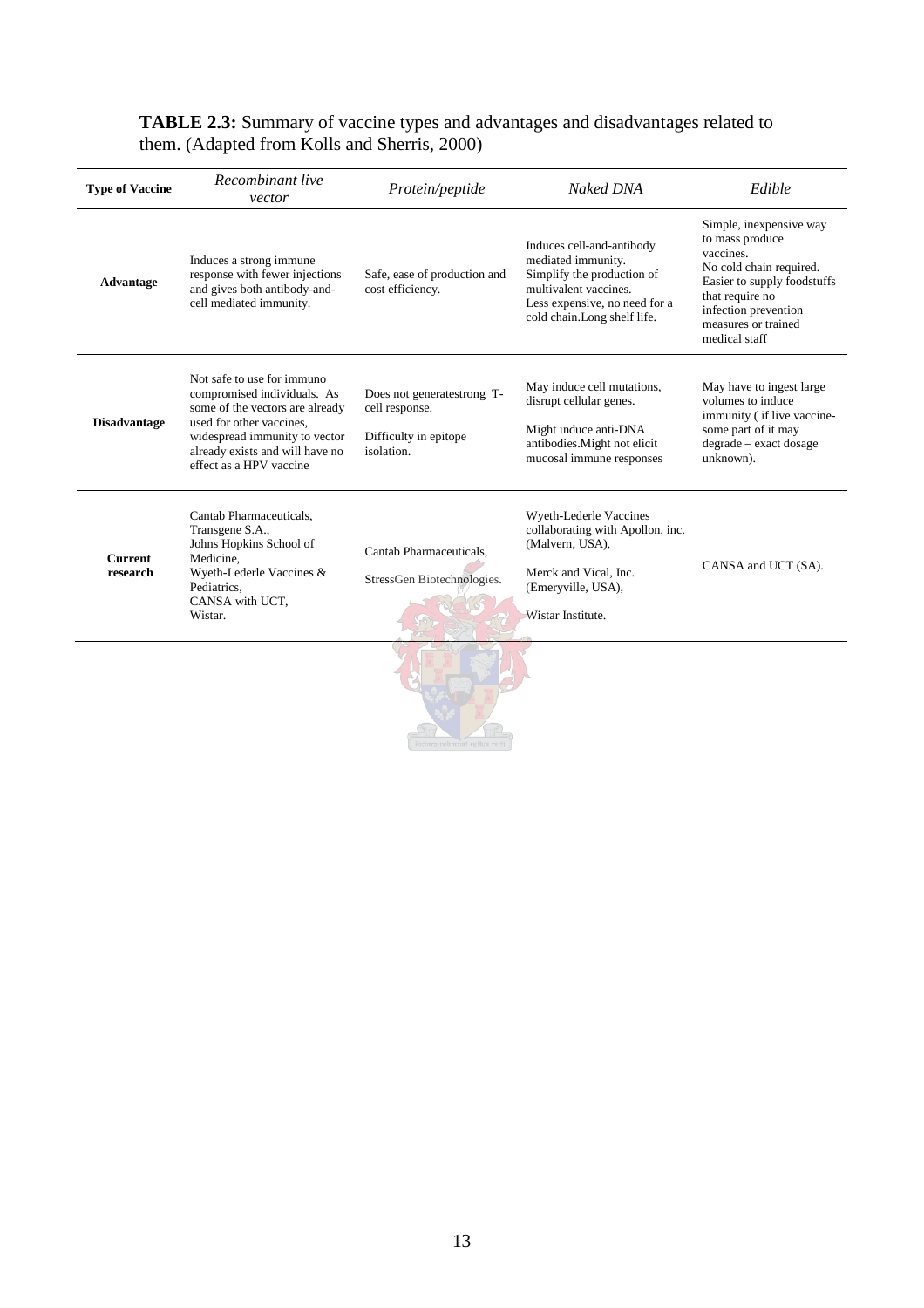### **2.6 VLP production systems**

Discovery of the intrinsic ability of viral coat proteins to self assemble after recombinant expression has provided scientists with a pure source of large macromolecular assemblies with unique properties. These VLPs can be isolated directly from expression in eukaryotic cells or assembled *ex vivo* from coat protein subunits purified from any recombinant hosts (Pattenden *et al.,* 2005). Recent advances in technology allow the inclusion of small particles in the capsid structure to use VLPs as a delivery system (Garcea and Gissman, 2004), making them vessels for gene and drug delivery.

Additionally, VLPs are well sized  $(\pm 40 \text{ nm})$  for uptake in dendritic cells. Therefore it is less likely that adjuvants are necessary. Targeting the dendritic cells is crucial in eliciting an efficient induction of broadly neutralizing antibodies. VLPs are more immunogenic than subunit vaccines, as they can stimulate both humoral and cellmediated immune responses (Grgacic and Anderson, 2006).

In the past VLPs have been successfully expressed through baculovirus in insect cells, Vaccinia virus in Chinese hamster ovary cells (CHOs), *Salmonella typhimurium* (Nardelli-Haefliger *et al*., 1997; Baud *et al.,* 2004), transgenic plants (Varsani *et al.,* 2003; Liu *et al.,* 2005; Santi *et al.,* 2006), as well as yeast systems such as *S. cerevisiae* (Neeper *et al*., 1996) and *Schizosaccharomyces pombe* (Sasagawa *et al*., 2005). Certain systems show advantages above others and varying production levels have been reached.

Much research has been done on VLPs as vaccines (Grgacic and Anderson, 2006) and the main drawbacks to date are affordability and vaccine stability. It should be noted that other vaccines are in less developed stages and would need more time for development and preclinical evaluation than VLP production systems. The effect of vaccines will only be seen in the next twenty years, as HPV lesions take time to progress to carcinomas.

VLPs have been successfully produced for HPV types (Lowy *et al*., 1998). The L1 major capsid protein self-assembles into naked icosahedrons when expressed in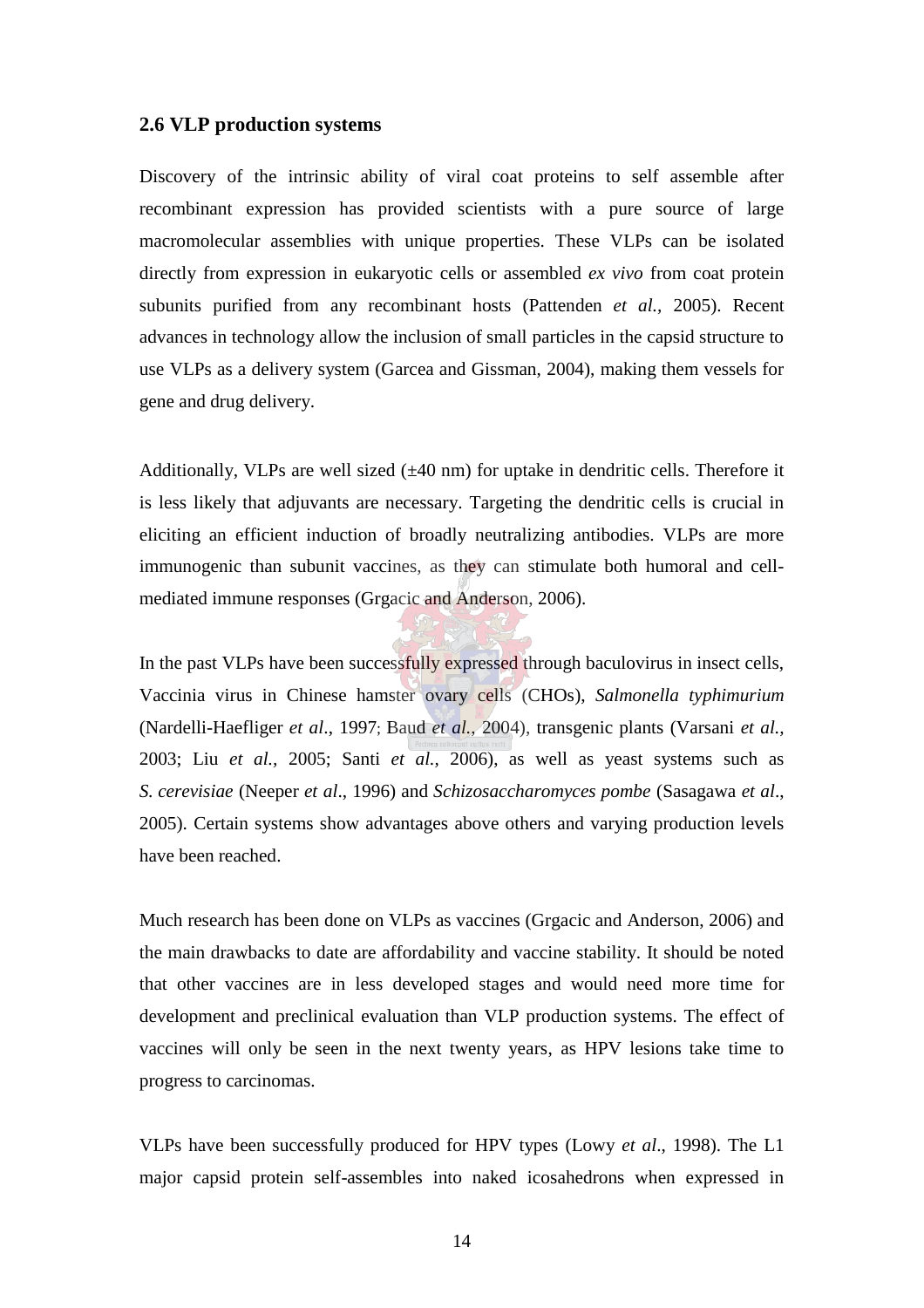microbial or cellular expression systems engineered by recombinant techniques (Schiller and Lowy, 2001). In TABLE 2.4 a short summary is given of some of the expression systems used to express HPV VLPs (refer to Stanley *et al.,* (2006) and Santi *et al.,* (2006) for review articles). Already in 1992, Kirnbauer and co-workers reported that HPV L1 VLPs had successfully assembled in insect cells at high levels.

| <b>TABLE 2.4:</b> HPV VLP expression systems |  |
|----------------------------------------------|--|
|----------------------------------------------|--|

| Human papilloma virus-like particles |                             |                                 |  |
|--------------------------------------|-----------------------------|---------------------------------|--|
| VLP                                  | <b>Expression system</b>    | <b>Reference</b>                |  |
|                                      |                             |                                 |  |
| HPV16 L1 protein                     | Schizosaccharomyces pombe   | Sasagawa et al., 1995           |  |
| HPV16 L1 protein                     | Insect cells                | Rose et al., 1993               |  |
| HPV11 L1 protein                     | Saccharomyces cerevisiae    | Neeper et al., 1996             |  |
| HPV11 L1 protein                     | Escherichia coli            | Li et al., 1997                 |  |
| HPV16 L1 protein                     | Salmonella typhimurium      | Nardelli-Haefliger et al., 1997 |  |
| HPV11 L1 protein                     | Potato plant                | Warzecha et al., 2003           |  |
| HPV16&18 E6 and E7                   | Vaccinia virus              | Boursnell et al., 1996          |  |
| HPV16 L1 protein                     | Insect cells                | Kirnbauer et al., 1992          |  |
| HPV16 L1/E7 chimera                  | Insect cells.               | Greenstone et al., 1998         |  |
| HPV16 L1 and L2 protein              | SemLiki Forest Virus        | Heino et al., 1995              |  |
| HPV6 L1 protein                      | Pichia pastoris             | Li et al., 2003                 |  |
| HPV16 E6 and E6                      | Chinese hamster ovary cells | Zheng et al., 2002              |  |

## **2.7 Microbial hosts**

Microbial systems such as yeasts show great potential as VLP expression hosts. Yeasts are unicellular eukaryotic microorganisms in which the ease of genetic manipulation is combined with the ability to perform eukaryotic processing steps such as folding of proteins. In 1982 Valenzuela and co-workers expressed recombinant HBsAg VLPs in *S. cerevisiae*. The first commercial recombinant vaccine (HBV) was produced by this system in 1986. Much is known about this system and it has been a basis of knowledge in genetics, molecular biology and physiology. Methylotrophic yeast systems like *Hansenula polymorpha*, *Candida boidinii* and *Pichia pastoris* offer considerable improvements on difficulties often encountered in *S*. *cerevisiae-*based production systems, namely mitotic instability of recombinant strains, undesirable hyperglycosylation, obstacles in adapting production schemes to an industrial scale and low production levels. Studies over the last decade have conclusively shown that the methylotrophs are proficient heterologous protein producers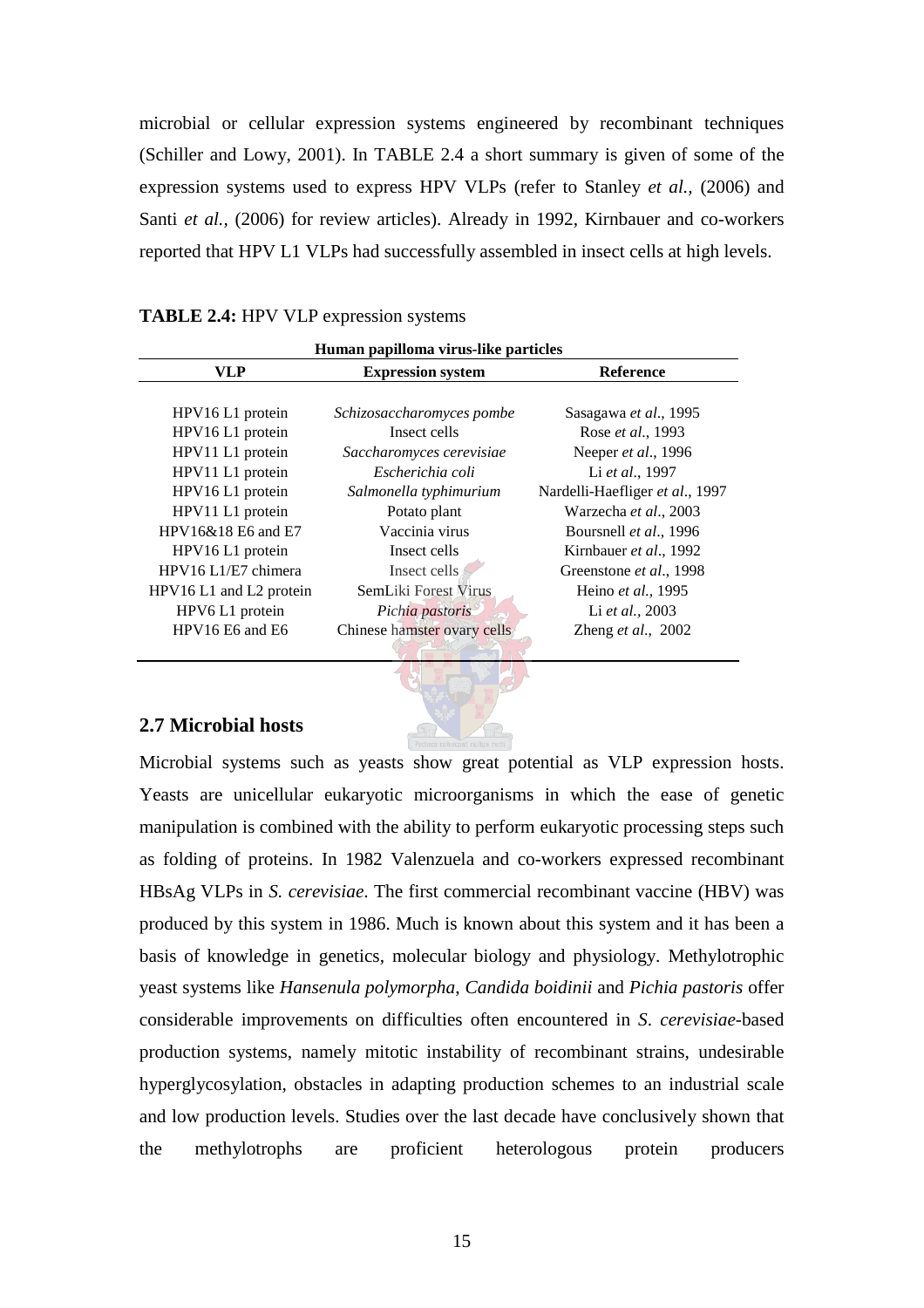(Gellisen and Hollenberg, 1997). Furthermore, *P. pastoris* shows great potential as VLP expression host.

### **2.7.1** *Pichia pastoris*

Yeast expression systems have been used to produce numerous eukaryotic proteins and since 1984 many foreign proteins have been expressed in the methylotrophic yeast *P. pastoris* (Lin Cereghino and Cregg, 2000). *P. pastoris* is one of 12 different yeast species comprising of different genera capable of metabolizing methanol. The other genera are *Candida*, *Hansenula* and *Torulopsis*.

The Philips Petroleum Company contracted Salk Institute Biotechnology/Industrial Associates Incorporated to develop *P. pastoris* as an organism for heterologous protein expression. Specifically, a strain was genetically engineered to produce single cell proteins on a cost efficient minimal defined medium (Wegner, 1983). In 1993 Phillips Petroleum Co. sold the system patent to Research Corporation Technologies who is still the current patent holder. Phillips Petroleum Co. also licensed Invitrogen Corporation to sell components of the system. This combines a well documented protocol for working on *P. pastoris* with a very efficient customer help service.

This eukaryote is capable of many functions carried out in higher eukaryotic cells such as glycosylation, folding and disulphide bond formation. *P. pastoris* is similar to the well-known *S. cerevisiae* system in that the techniques used in molecular genetic manipulation are simple and established. It can also produce foreign heterologous proteins at high levels both intracellularly and extracellularly (Cereghino and Cregg, 1999). One of the main advantages of this system is its availability in a commercial kit, simplifying cloning and transformation.

Media for *P. pastoris* cultures are economical and well defined, making it ideal for large scale production of heterologous proteins. As the most rewarding section in terms of cost saving in the development process is the choice of the correct organism and optimal environmental conditions, it is assuring to know that this system is less expensive than insect and mammalian tissue culture cell systems and that in general *P. pastoris* is known for high expression levels. The correct choice of expression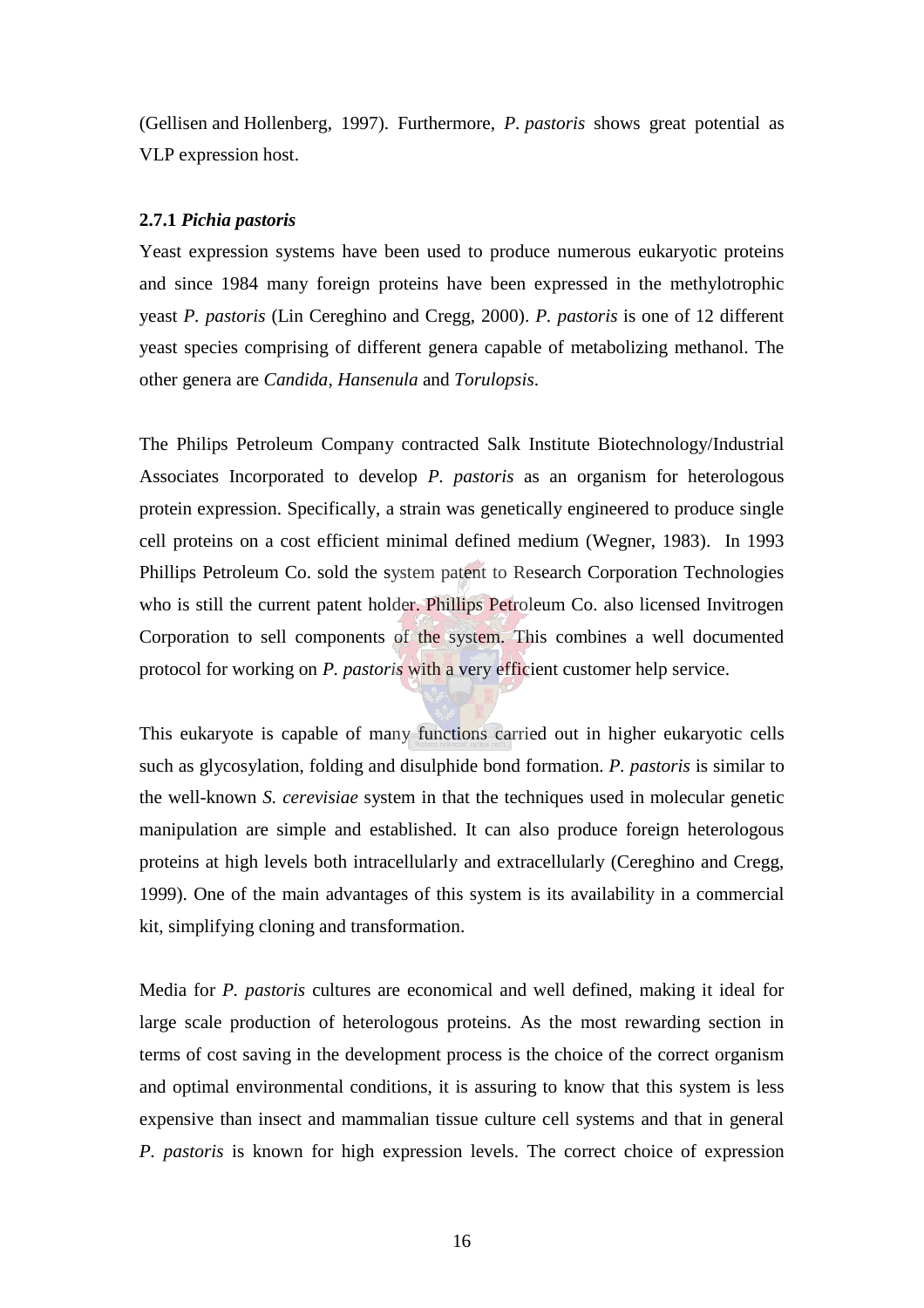system surpasses the effect of improving reactor design and its operation in later stages (Pattenden *et al.,* 2005).

Additional factors that make *P. pastoris* a popular choice for foreign protein expression is the ability to stably integrate expression plasmids at specifics sites in the genome in single or multicopy and the presence of the strongly regulating alcohol oxidase (*AOX*) promoter (Cereghino *et al*., 2002). This promoter is strongly repressed in cultures grown on glucose and induced over a 1000 fold in methanol medium. This makes it possible to repress foreign protein expression until sufficient biomass has accumulated.

#### **2.7.2 Expression levels**

Research has been done on the expression of both intracellular and extracellular heterologous proteins with various degrees of success (TABLE 2.5) The highest intracellular protein expression level to date in a recombinant *P. pastoris* strain was 22 g/L (Hasslacher *et al*., 1997) when cytosolic hydroxynitrile lyase from the tropical rubber tree *Hevea brasiliensis* was produced.

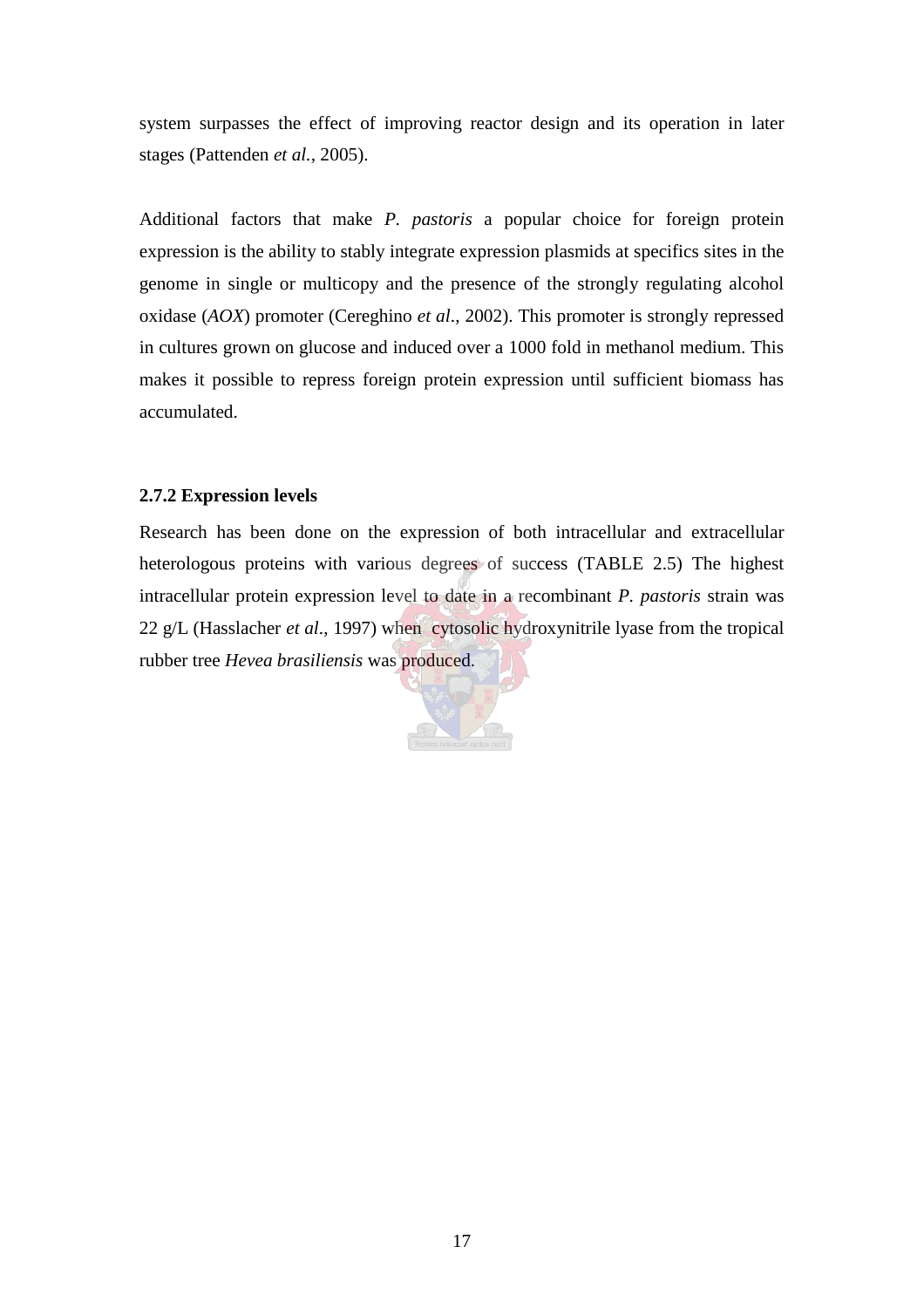| Intracellular complex protein yields                        |                             |                          |                            |
|-------------------------------------------------------------|-----------------------------|--------------------------|----------------------------|
| Type of protein                                             | <b>Type of fermentation</b> | <b>Expression levels</b> | <b>Reference</b>           |
| Envelope protein                                            |                             | [mg/L]                   |                            |
| Dengue<br>type 2 virus chimera<br>with<br>HBsAg (VLP)       | Shake flasks                | 2.6                      | Bisht et al., 2001         |
| Anti-p185 <sup>HER-2</sup> scFv                             | Shake flasks                | 70                       | Gurkan et al., 2004        |
| Tetanus toxin<br>fragment C<br>(14 gene copies)             | Shake flasks<br>Fed-batch   | 466<br>12 000            | Clare <i>et al.</i> , 1991 |
| Plasmodium vivax<br>Apical membrane<br>antigen $(AMA^{-1})$ | Fermentation<br>Chemostat   | >50                      | Kocken et al., 1999        |
| Botulinum neurotoxin<br>serotype A<br>(BoNT/A(Hc))          | Fed-batch<br>fermentation   | 260                      | Zhang et al., 2000         |
| Hepatitis B Surface<br>antigen (HBsAg)<br>(VLP)             | Fed-batch<br>fermentation   | 400                      | Cregg et al., 1987         |
| Hepatitis B Surface<br>antigen (HBsAg)<br>(VLP)             | Fed-batch<br>fermentation   | 1000                     | Chauhan et al., 1999       |
|                                                             |                             |                          |                            |

**TABLE 2.5:** Intracellular heterologous proteins expressed in *P. pastoris*

It is important to note that to our knowledge Li and Co-workers (2003) were the only group to have expressed HPV6 L1 proteins in *P. pastoris*. Therefore the main benchmark for HPV L1 VLP production in *P. pastoris* is 125 µg from 1-litre cultures. It is however unclear whether this amount of VLPs was per liter of culture or from a concentrated broth of multiple fermentations.

The Hepatitis B surface antigen VLPs produced in *P. pastoris* is another close benchmark for HPV VLP production in *P. pastoris*. Cregg and co-workers (1987) obtained 2.3 mg/L in shake flasks and 0.4 g/L HBsAg in fed-batch cultivation with a Mut<sup>s</sup> strain. Chauhan *et al.*, (1999) reported levels in excess of 1 g/L (0.5 g/L soluble protein) in a Mut strain. However, some genes do not express any measurable amounts of protein. This is often due to yeast transcriptional terminators resulting in truncated mRNA (Romanos, 1995). The AT-rich regions in certain genes are the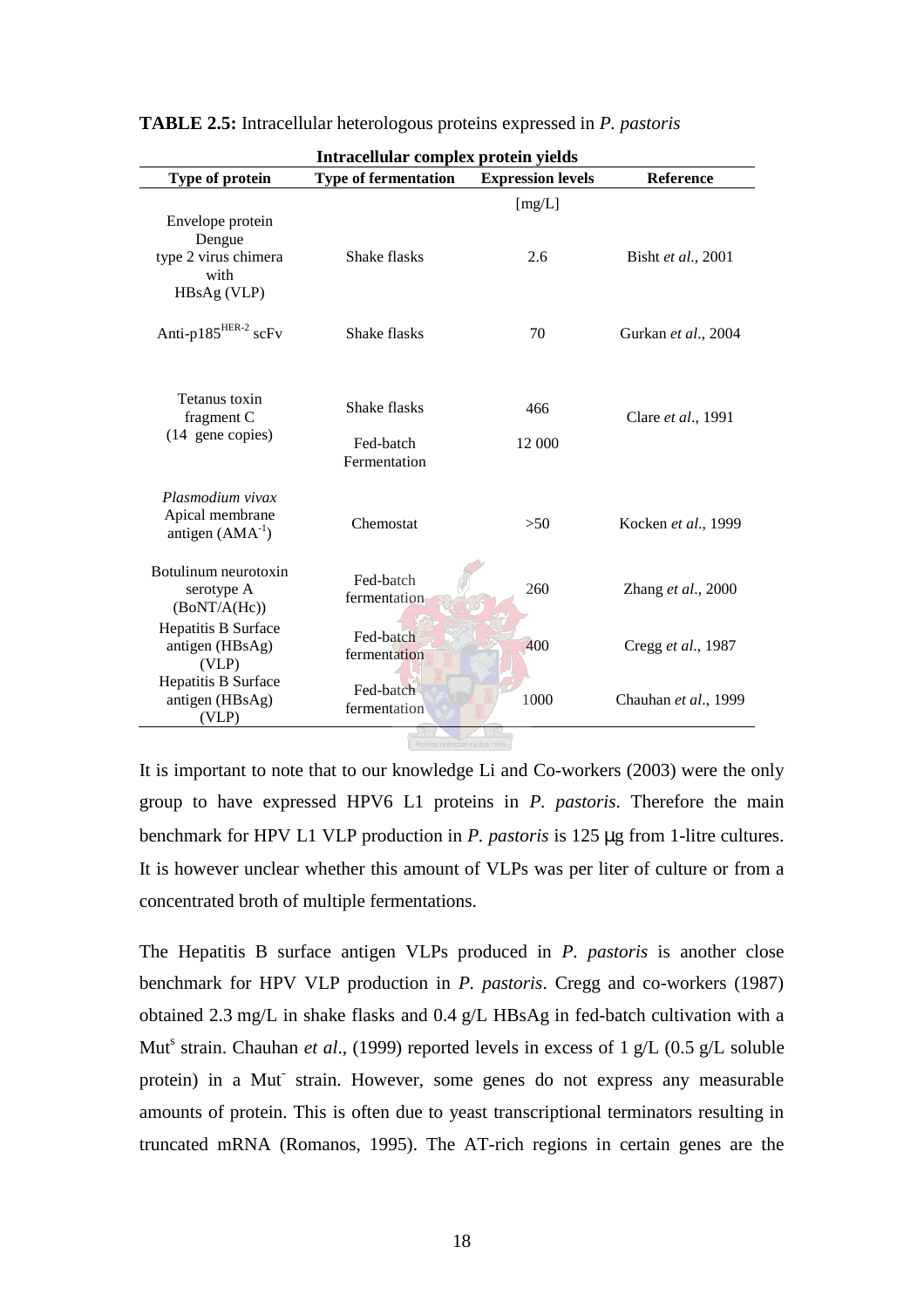cause of this phenomenon and can be solved by gene synthesis as was the case for tetanus toxin gene in *S. cerevisiae* (Romanos *et al.,* 1992)

| Secreted extracellular complex protein yields           |                             |                          |                           |
|---------------------------------------------------------|-----------------------------|--------------------------|---------------------------|
| Type of protein                                         | <b>Type of fermentation</b> | <b>Expression levels</b> | <b>Reference</b>          |
| Fusion protein                                          | fed-batch<br>fermentation   | [mg/L]<br>1500           | Jahic et al.,<br>2003a    |
| Elastase inhibiting<br>peptide                          | fed-batch<br>fermentation   | 846                      | Lee et al., 2003a         |
| Chimeric alpha amylase<br>(Amy1A)                       | fed-batch<br>fermentation   | 340                      | Lee <i>et al.</i> , 2003b |
| Angiostatin                                             | fed-batch<br>fermentation   | 191                      | Xie et al., 2005          |
| scFv                                                    | Shake flasks                | 25                       | Shi et al., 2003          |
| Merozite surface<br>protein (MSP1)<br>(Subunit vaccine) | fed-batch<br>fermentation   | 500                      | Brady et al.,<br>2001     |

**TABLE 2.6:** Extracellular heterologous proteins expressed in *P. pastoris*

Although high secretion levels for extracellular proteins are possible (TABLE 2.6), for use as a vaccine, it is necessary that VLPs are not glycosylated or structurally different from the virus structure as this will influence the immunogenicity of the vaccine (Cereghino *et al*., 2002). Glycosylation occurs in yeasts and to a lesser degree in filamentous fungi as a post translational modification.

## **2.8 Factors affecting cultivation of** *P. pastoris*

The development of a Human Papillomavirus virus-like particle production system in *Pichia pastoris* requires the optimisation of a fermentation strategy. The design of a defined controlled high cell density cultivation strategy consists of two parts:

- (i) The generation of biomass (utilizing available carbon sources)
- (ii) Induction of a foreign protein production through the tight regulation of the *AOX* promoter.

The yield of foreign protein from the system depends on growth conditions, the cultivation process, operating parameters and also the character of foreign protein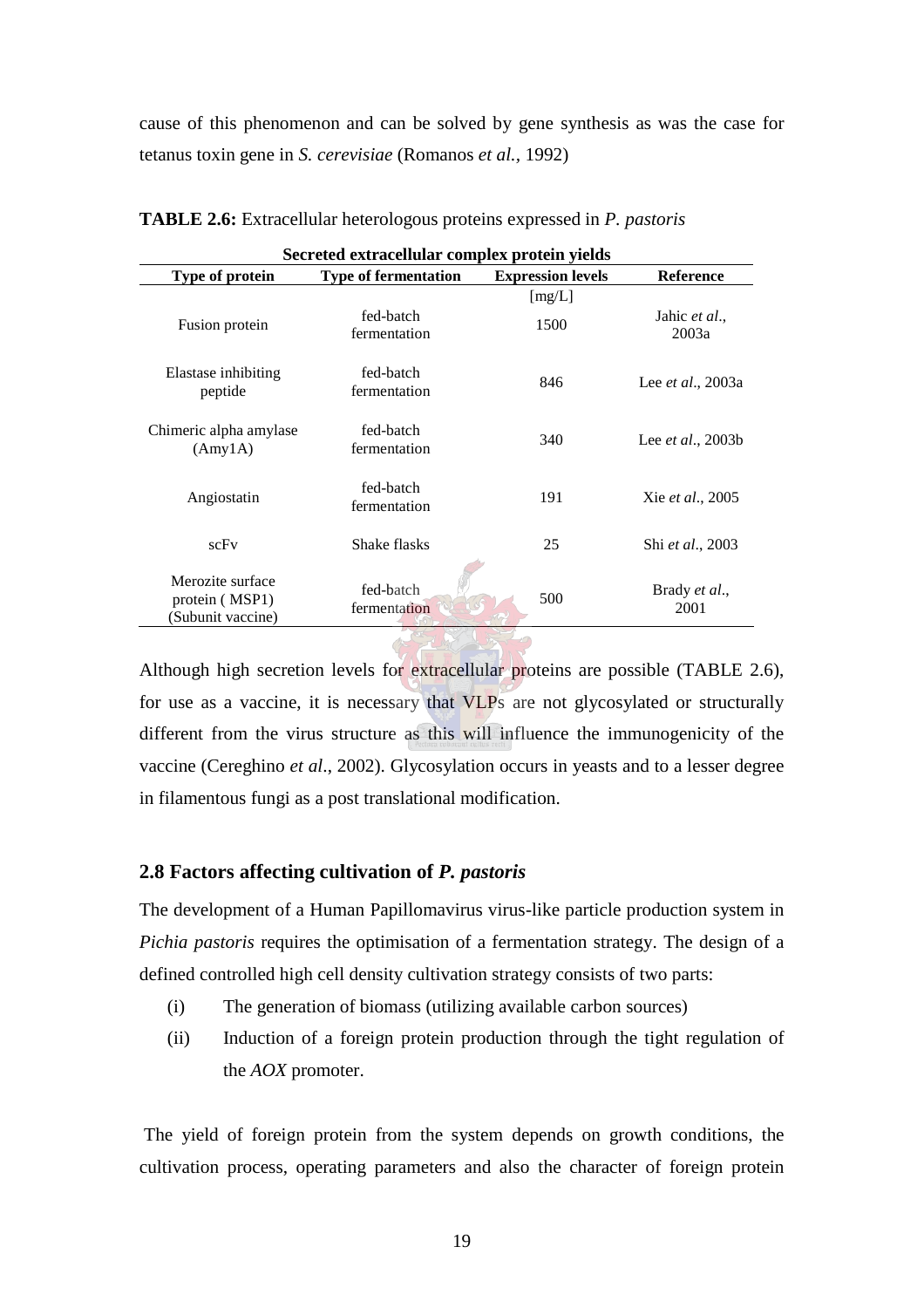itself: its protein stability, cell toxicity and sensitivity to proteases. The methanol concentration and its effect on dissolved oxygen in the fermentation broth have an important effect on the production capacity of recombinant *P. pastoris* (Stratton and Meagher, 1998). *P. pastoris* is a poor fermenter, which is an advantage considering that in fermentation with *S. cerevisiae*, ethanol builds up rapidly and is toxic to the cell, limiting not only growth, but also foreign protein expression. Respiratory growth is favoured by *P. pastoris* and it can be cultured at very high densities.

The following sections discuss factors affecting the expression of heterologous protein. These factors include gene copy number and methanol utilizing phenotype, the role of codon bias, possible feeding strategies, medium composition (specifically non-repressing carbon sources) and methods to prevent protease inhibition of recombinant protein production.



#### **2.8.1 Methanol metabolism**

Heterologous protein production is induced by methanol and as such the methylotrophs have very specific enzyme pathways connected to growth on methanol (FIG 2.5). The first step in the methanol utilization pathway is catabolized by alcohol oxidase. In this step methanol is converted to formaldehyde and hydrogen peroxide (Sahm, 1977; Anthony, 1982). Oxidation, facilitated by the *AOX* enzyme, takes place inside a highly specialized organelle called the peroxisome. This organism deftly encapsulates the toxic hydrogen peroxide sequestering it away from the rest of the cell. The formaldehyde can either be utilized to generate biomass or be oxidized by two dehydrogenase reactions to carbon dioxide (Gellissen and Hollenberg**,** 1997). *AOX* has a poor affinity for oxygen and therefore is present in vast numbers inside the peroxisome. The genome of *P. pastoris* contains two copies of the *AOX* gene. *AOX1* regulates 85% of the oxidase activity in the cell and *AOX*2 that regulates the other 15%. *AOX1* is the promoter used to drive foreign protein expression.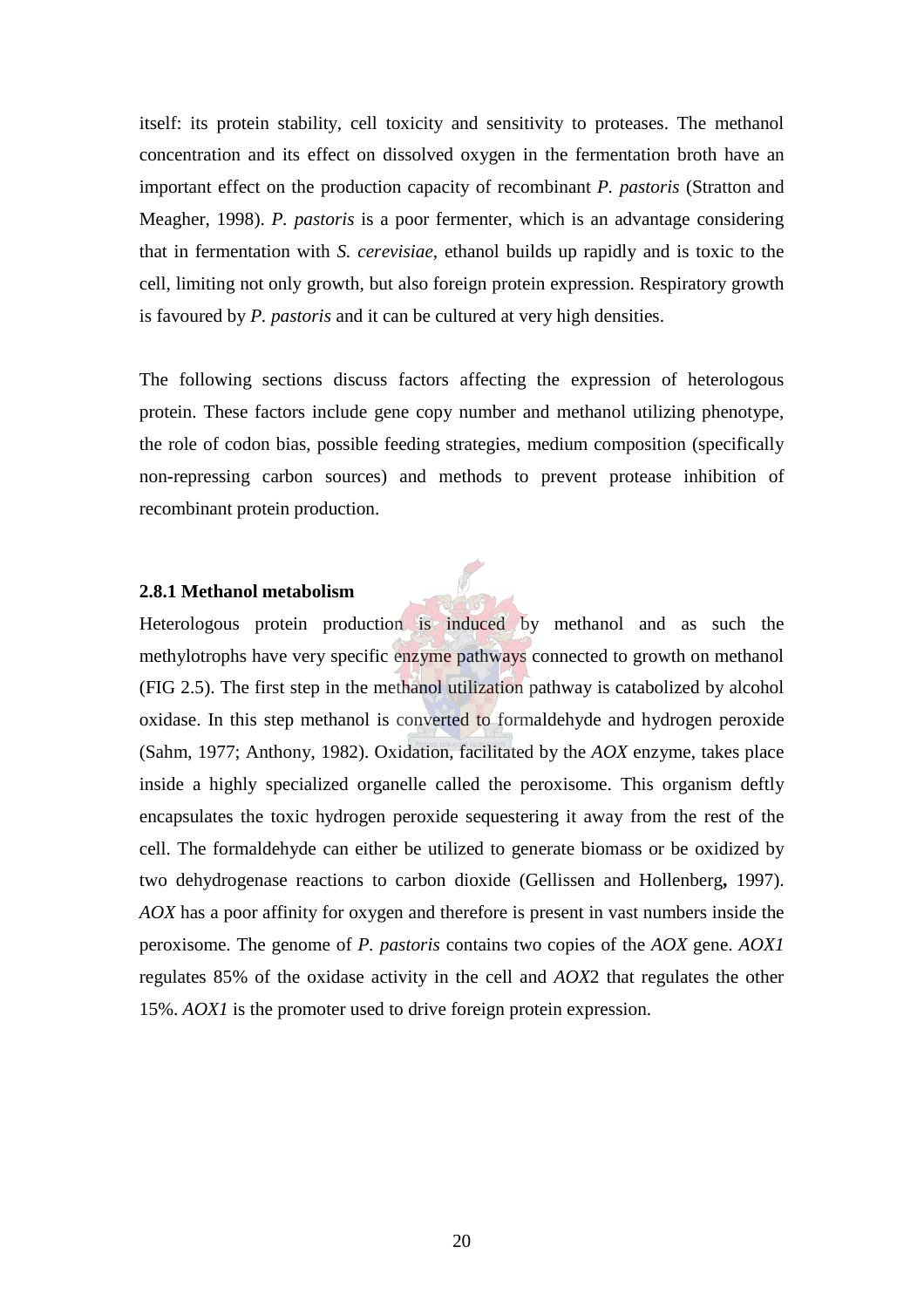

**FIGURE 2.5: Methanol metabolism in** *P. pastoris* **(Houard** *et al.,* **2002)**

The advantages and disadvantages of the *AOX* promoter system are shown in TABLE 2.7.

**TABLE 2.7:** The advantages and disadvantages of the *AOX* promoter system. (Macauley-Patrick *et al*., 2005)

| <b>Advantages</b>                                                                                                                                          | <b>Disadvantages</b>                                                                                                                                      |  |
|------------------------------------------------------------------------------------------------------------------------------------------------------------|-----------------------------------------------------------------------------------------------------------------------------------------------------------|--|
| Transcription of foreign protein is tightly<br>regulated and controlled by a<br>repression/derepression mechanism.                                         | Monitoring methanol during a process is<br>often difficult, due to the unreliability of on-<br>line probes and the complications of<br>measuring off-line |  |
| High levels of foreign proteins can be<br>expressed, even if they are toxic to the cell.                                                                   | Methanol is a fire hazard, therefore storing of<br>large quantities for fermentations are<br>undesirable.                                                 |  |
| The repression of transcription by the initial<br>carbon source ensures that good cell growth is<br>obtained before the gene product is over<br>expressed. | Methanol is mainly derived from<br>petrochemical sources, which may be<br>unsuitable for use in the production of certain<br>food products and additives. |  |
| Induction of transcription is easily achieved<br>by the addition of methanol.                                                                              | Two carbon sources are required, with a<br>switching over from one to the other at a<br>precise time point.                                               |  |

In shake flasks *AOX* makes up 5% of the soluble protein. This percentage is even more increased in fermenter cultures where it is present in excess of 30% when methanol is fed at a limiting rate (Cregg *et al.,* 1987). The expression of *AOX* is controlled at transcriptional level and is very similar to *S. cerevisiae* mechanism where there exists a repression/derepression and induction mechanism.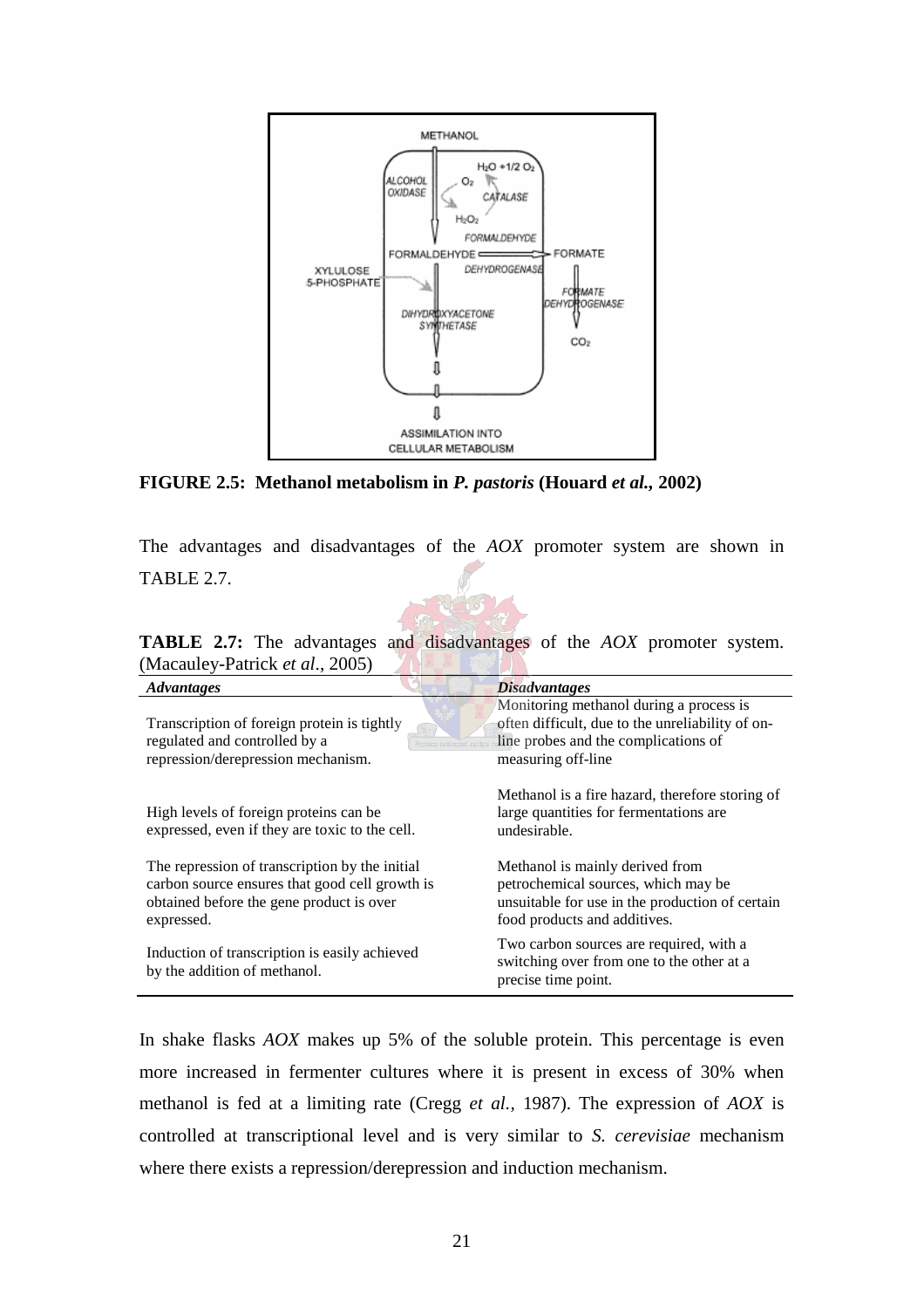#### **2.8.2 Alternative promoters**

The glutathione-dependent formaldehyde dehydrogenase (*FLD1*) promoter is strongly and independently induced by either methanol as sole carbon source with ammonium as nitrogen source, or methylamine as sole nitrogen source with glucose as carbon source. This facilitates induction of foreign gene expression without the use of methanol. *FLD1* oxidizes formaldehyde to formate and a second enzyme, formate dehydrogenase, breaks it down to  $CO<sub>2</sub>$  to supply energy for growth and foreign gene expression in the form of NADH (Sunga and Cregg, 2004).

Shen *et al*. (1998) found that β-lactamase was secreted under the *FLD1* promoter at levels comparable to those under *AOX1*, allowing the use of this promoter as an alternative to methanol induction. Studies by Cos and co-workers (2005) in batch and fed-batch cultures compared p*AOX* and p*FLD* and found similar productivity in both systems. Similarly Resina *et al*. (2004) showed that *Rhizopus oryzae* lipase expression levels were positively influenced by co-induction with methanol and methylamine under both promoters in shake flasks and 1 L bioreactor batch cultures. Making use of different fermentation strategies and using methylamine and sorbitol as nitrogen and carbon sources, respectively, Resina *et al*., (2005) was able to further increase *Rhizopus oryzae* lipase expression levels significantly more than with an *AOX*-based system producing the same enzyme.

The glyceraldehyde-3-phosphate dehydrogenase (*GAP*) promoter is also a methanol free alternative to *AOX*-based systems. Under the *AOX* promoter, expression of the gene of interest only occurs some time after the initial phase of biomass growth. By using the constitutive *GAP* promoter, expression and growth occurs concurrently in medium containing glucose. Using this *GAP*-based system Vassileva *et al*. (2001) was able to show that HBsAg production compared favourably to the *AOX*-based system. Similarly Aloulou *et al*. (2005) was able to constitutively express human pancreatic lipase-related protein1 in *P. pastoris,* also showing that expression of the protein occurred simultaneously with growth, reaching levels of protein expression of 100-120 mg/L at 40 h.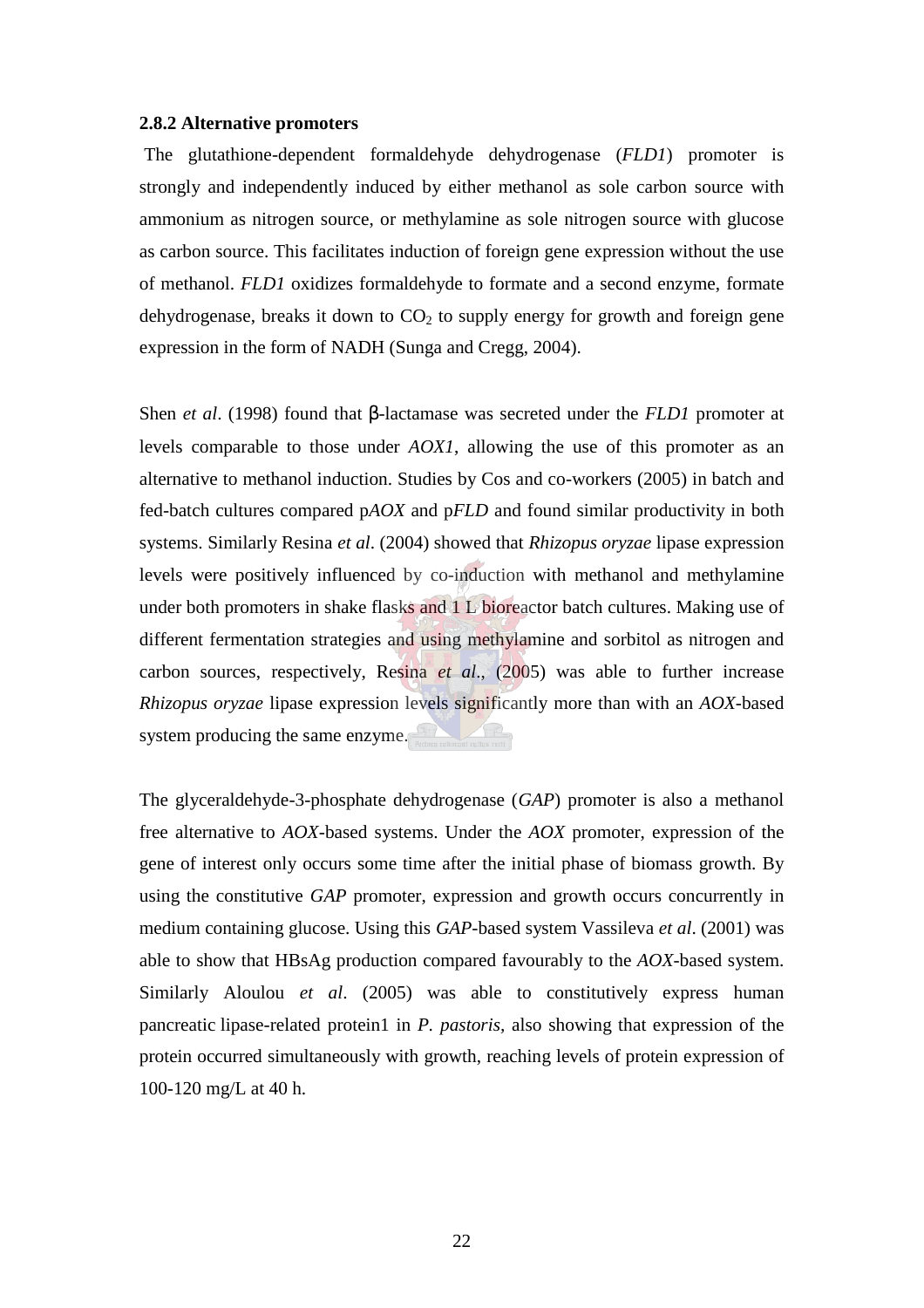Both of these promoters are alternatives to the *AOX*-based system, and circumvent the use of methanol as an inducer. This solves problems of methanol toxicity, longer extended fermentation times and storage hazards. Even the use of combinations of the promoters as in the case of enhancing the expression of human granulocyte macrophage colony-stimulating factor in *P. pastoris* (Wu *et al*., 2003) has shown improved expression while still decreasing the amount of methanol used.

## **2.8.3 Methanol-utilizing phenotypes**

Three methanol-utilizing phenotypes (Mut) of  $P$ . pastoris exist and they are the Mut<sup>+</sup>, Mut<sup>-</sup> and Mut<sup>s</sup> strains. The Mut<sup>+</sup> strain contains both *AOX1* and *AOX2* and is very sensitive to methanol feeding, grows on methanol at the wild-type rate and requires high feeding rates of methanol in large-scale fermentations. Mut is deficient in both the *AOX* promoters and is unable to grow on methanol. This is an advantageous characteristic for certain recombinant products that require low growth rates. In the Mut<sup>s</sup> strain only the *AOX*2 gene is intact and growth and protein production is then dependent on the weaker *AOX*2 for methanol metabolism. This causes slower growth and slower methanol utilisation. The Mut<sup>s</sup> strain is used for intracellular expression of heterologous proteins. They have lower levels of *AOX* protein, giving rise to higher specific yields of heterologous protein and the expressed protein can be more readily purified (Sreekrishna *et al*., 1997). As growth is slow on methanol, longer fermentations which facilitate folding and assembly of proteins is favoured (Cregg et al., 1987). Since as Mut<sup>s</sup> strains are not as sensitive to residual methanol in the cultivation medium as Mut<sup>+</sup> strains, hence process scale-up is easier (Stratton *et* al., 1998). Advantages of expressing genes of interest in a Mut strain are higher protein yields and a 35-fold reduction in the amount of methanol needed for induction (Chiruvolu *et al*., 1997. This is important because storage of methanol in explosion proof facilities is expensive and a substantial safety hazard.

Gregg *et al.*, (1987) reported that Mut<sup>+</sup> strains produced lower levels of HBsAg compared to strains in which *AOX1* was deleted. Overall, Mut<sup>s</sup> and Mut<sup>-</sup> have been known to produce VLPs at higher levels than Mut<sup>+</sup> (Cregg *et al., 1987)*. Clare *et al.* (1991) argued that it was not so much the Mut phenotype that influenced the expression of tetanus toxin fragment C, but the combination of this factor with the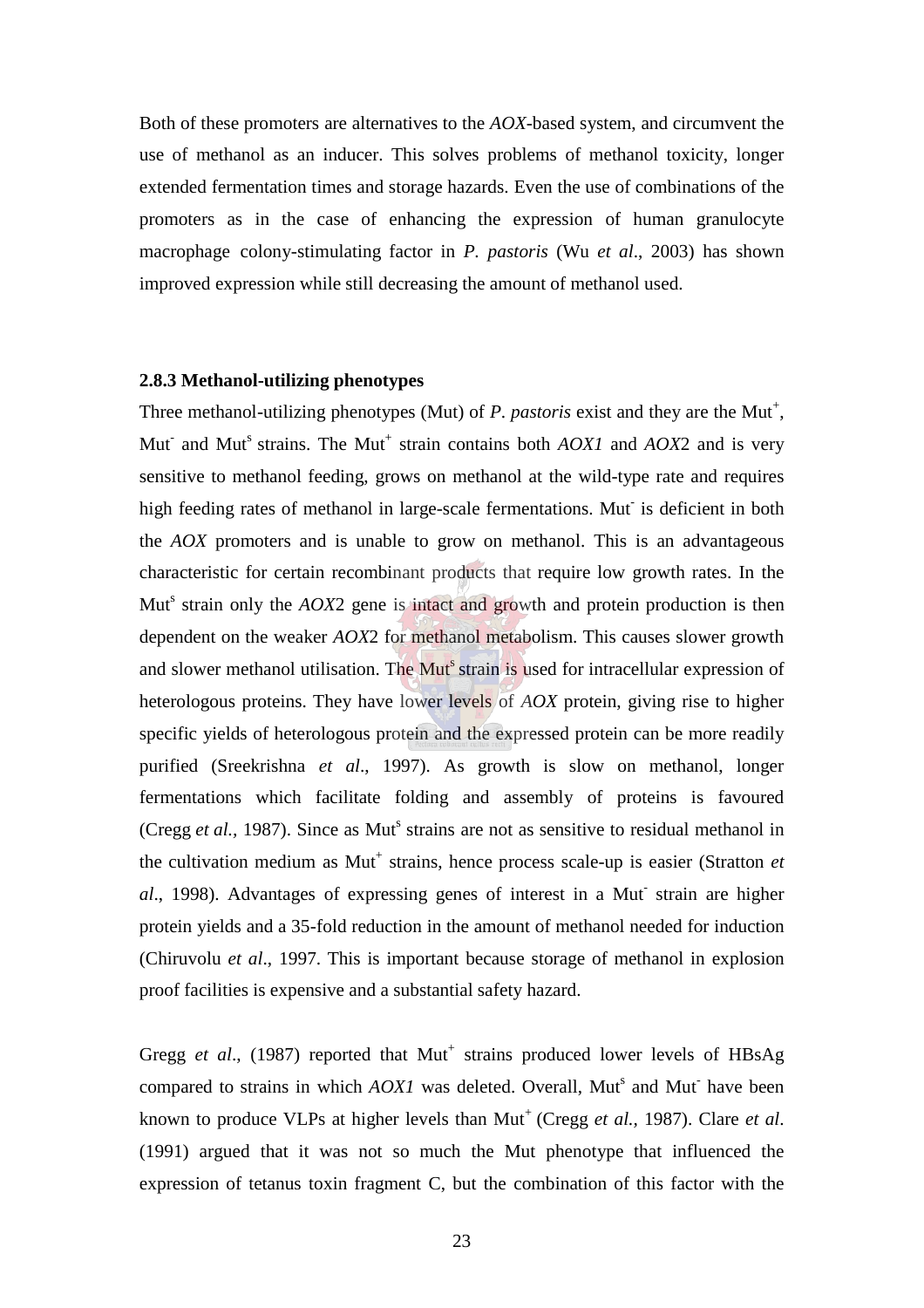number of integrated gene copies. They showed that in both  $\text{Mut}^s$  and  $\text{Mut}^+$  single gene copies gave similar production levels. Upon increasing the gene copy number to 9 they found that fragment C levels in Mut<sup>+</sup> strains were 20% lower than for Mut<sup>s</sup>.

#### **2.8.4 Multiple gene integrations**

It would seem that with the extremely high expression levels of alcohol oxidase produced from the native *AOX1* gene, a single copy *AOX1*-promoter expression vector would sufficiently induce foreign gene expression. In the case of hepatitis B surface antigen (Cregg *et al*., 1987a) and β-galactosidase (Cregg *et al*., 1987b) this proved true, but subsequent studies have shown that an increase in gene copy number could further increase expression levels. TABLE 2.8 shows a summary of increased expression with multi copy recombinant strains.

| <b>Product</b>                    | Gene<br>copies                    | <b>Increase in</b><br>production<br>compared to single<br>copy transformants | <b>References</b>           |
|-----------------------------------|-----------------------------------|------------------------------------------------------------------------------|-----------------------------|
| Murine epidermal growth<br>factor | 19<br>ectora roborant cultus rect | 13 fold                                                                      | Clare <i>et al.</i> , 1991b |
| Tetanus toxin fragment            | 14                                | 6 fold                                                                       | Clare et al., 1991a         |
| Tumour necrosis factor            | >200                              | 200 fold                                                                     | Sreekrishna et al.,<br>1989 |
| Aprotinin                         | 5                                 | 7.fold                                                                       | Thill et al., 1990          |
| Insulin-like growth factor        | 6                                 | 5.fold                                                                       | Brierly et al., 1994        |
| HBsAg                             | 8                                 | 9.fold                                                                       | Vassileva et al., 2001      |
|                                   |                                   |                                                                              |                             |

| TABLE 2.8: Successful increase in expression with increased gene dosage |  |
|-------------------------------------------------------------------------|--|
|-------------------------------------------------------------------------|--|

Two methods of generating multi-copy strains have evolved: i) Identifying multi copy strains that exist naturally at a frequency of a few percent within transformed cell populations through screening methods or, ii) introducing multiple expression cassette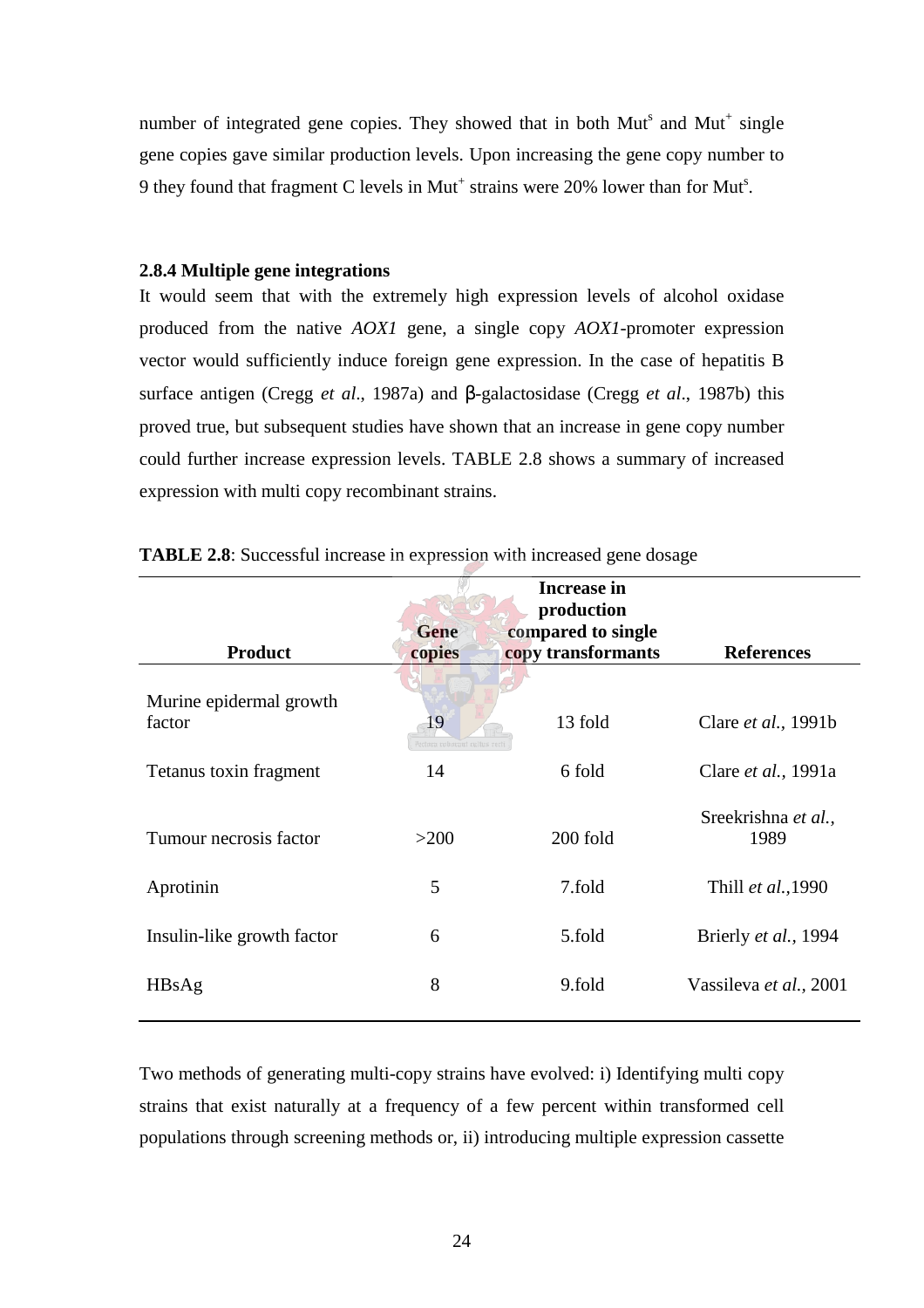copies into a single vector before transformation. Both methods have given rise to stable strains within the bioreactor environment (Cregg *et al.,* 1993).

It is commonly believed that vector copy number is a determining factor affecting protein yield in intracellular foreign protein production (Vassileva *et al.,* 2001). Studies done on expression of intracellular tetanus toxin fragment C showed that although Mut phenotype and the site of integration had a minor effect on protein levels, increased copy number had a marked effect (Clare *et al*., 1991). In their study they were able to increase foreign protein production from 3.7 to 8.3% as a percentage of total cell protein to 27% (approximately 12 g/L of fragment C) by increasing the gene copy number to 14. A marked increase (2.5 to 10-fold) was also noticed in scale up from shake flasks to bioreactors. This was due to increased aeration and high cell density possible in the bioreactor. In the production of *Rhizopus oryzae* lipase (ROL) Cos and co-workers (2005) found that an increase in gene copy number resulted in a marked decrease in extracellular expression. They also found that Mut phenotype, in this case Mut<sup>s</sup> gave higher production in the single copy strain than Mut<sup>+</sup>.

As transcript level is a limiting factor in foreign gene expression (Romanos, 1995), maximizing gene copy number is a suitable solution to the problem. Not only does it increase foreign gene expression, but other factors such as protein instability and mRNA secondary structure can be overcome. As to the question of why heterologous genes cannot be expressed as abundantly as *AOX* there are many arguments. It is possible that although mRNA levels of the heterologous protein may be equal or even in excess of *AOX* mRNA present, the translation efficiency of the foreign protein is inhibited. The codon-bias of the heterologous gene may be less favourable than *AOX*. Obviously many of these factors may still have an effect as it depends on the stability of the protein being expressed. This we are only able to determine empirically.

In the case of Hepatitis B surface antigen (HBsAg) an increase in HBsAg gene copy number is accompanied by an increase in steady state mRNA levels. Overall expression of HBsAg increases with copy number by similar amounts (Vassileva *et al.,* 2001). In all transformants the majority of proteins occurred in the particulate form.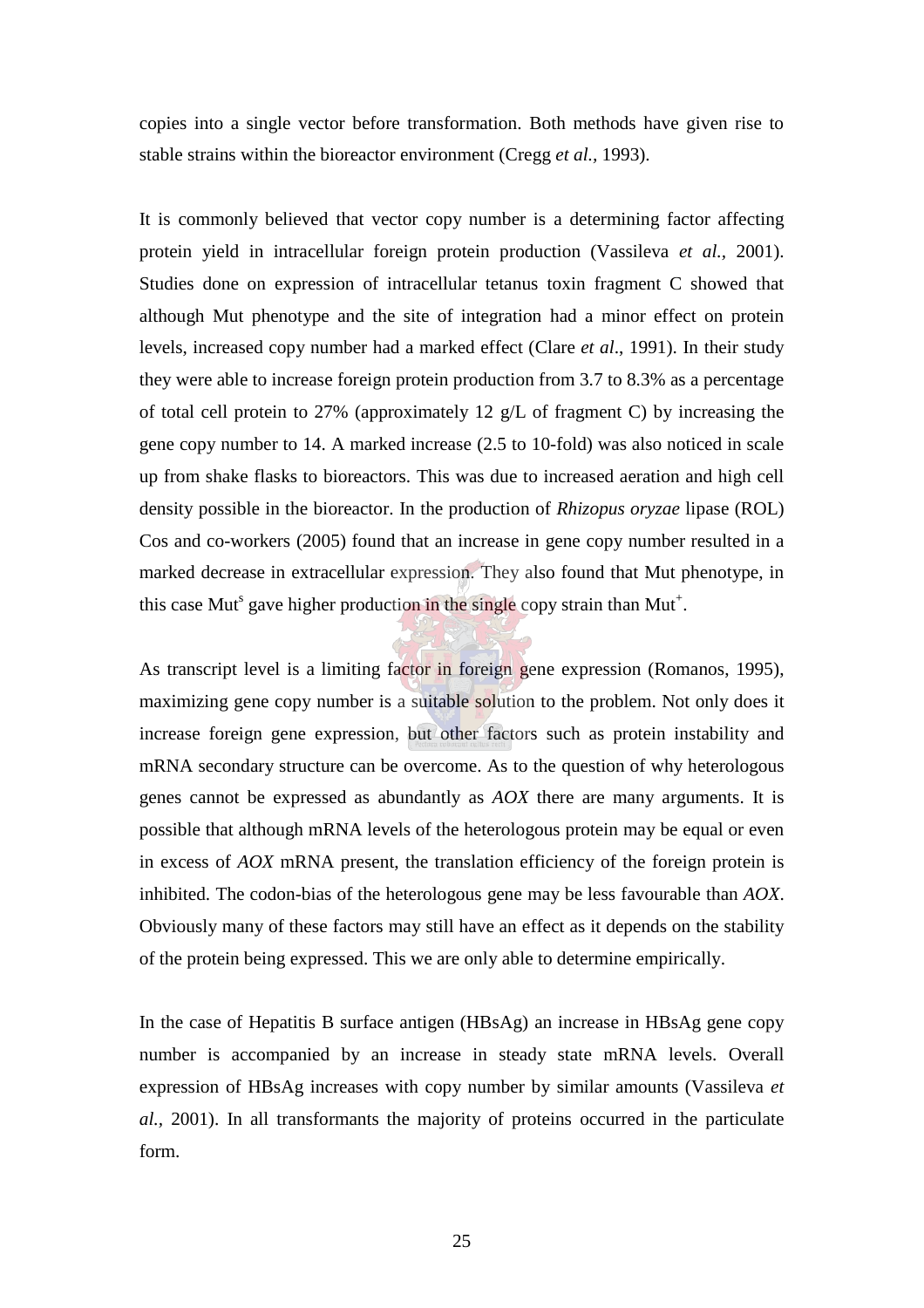Hohenblum and co-workers (2004) conducted a study on stress responses in *Pichia*. During this study on human trypsinogen production, they found that an increase of gene copy number above 2 copies resulted in a decrease in production. This was possibly due to cellular stress response to unfolded proteins. They also conclude that the improvement of expression by increasing the copy number could constitute a major bottleneck for optimisation of recombinant protein secretion. It seems that the effect of gene copy number on production levels is most unpredictable (Sreekrishna *et al.,* 1997). It would be wise to study the production level as a function of gene dosage.

#### **2.8.5 The role of codon bias on heterologous protein expression**

All genes consist of nucleotide triplets called codons. The 61 nucleotide triplets encode for 20 amino acids and three codons serve to terminate translation. Different combinations of nucleic acids are able to encode for the same proteins. Certain organisms are biased towards using certain codons. When inserting a certain gene into an organism, it is possible that the specific bias of the organism does not correlate with the gene and that this might have a significant impact on heterologous protein expression (Gustafsson *et al.,* 2004).

A codon adaptation index (CAI) helps us to visualise the relationship/correlation between the codon bias of a gene and its expression level. The index can specify the degree of preference for a specific codon, but it cannot indicate the nature of the preference. Therefore a high CAI towards a certain codon does not automatically mean a gene will be expressed well in an organism. Preferred codons correlate well with a profusion of transfer (tRNA) in the cell content. This in turn optimises the translational capacity of the organism.

When rare codons occur in a gene it is more unlikely that heterologous proteins will be expressed at reasonable levels. To remedy the situation the rare codons in the gene are targeted and modified to more directly resemble the codons used by the host. This is done by sequential site-directed mutagenesis or by resynthesis of the entire gene (Gustafsson *et al.,* 2004). As can be seen from TABLE 2.9 adapted from Gustafsson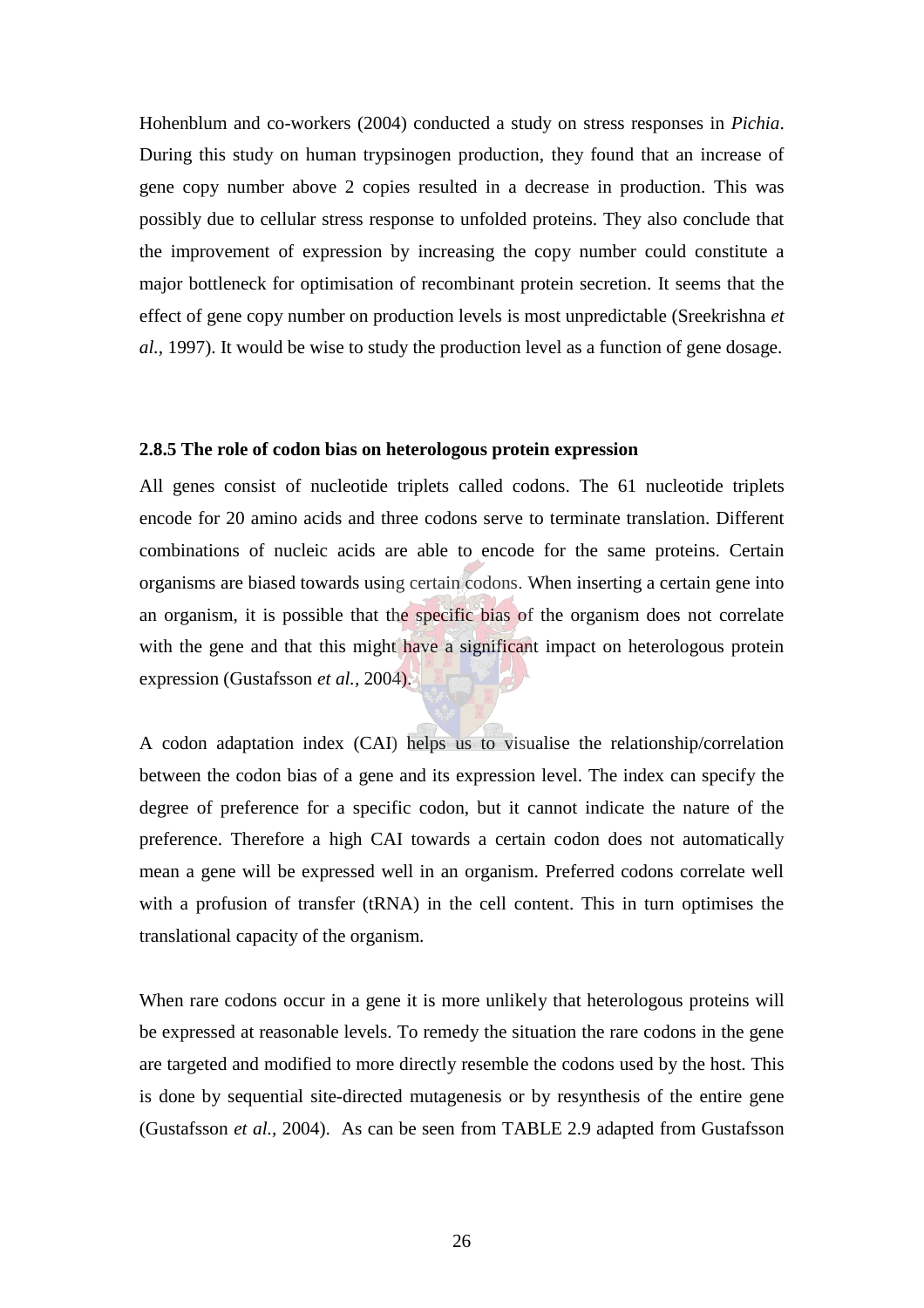*et al.,* (2004) reported a vast improvement in expression by codon optimisation for both HPV in human hosts and other proteins in *P. pastoris*.

| Gene origin                   | <b>Protein</b>                     | <b>Host</b> | Improvement                   | <b>Reference</b>               |
|-------------------------------|------------------------------------|-------------|-------------------------------|--------------------------------|
| <b>HPV</b>                    | L1                                 | H. sapiens  | $1x\ 10^4 - 1x\ 10^5$<br>fold | Leder et al., 2001             |
| <b>HPV</b>                    | E <sub>5</sub>                     | Mammalian   | $6 - 9$ fold                  | Disbrow et al., 2003           |
| <b>HPV</b>                    | E7                                 | Mammalian   | $20-100$ fold                 | Cid-Arregui et al., 2003       |
| Corynebacterium<br>diptheriae | Diptheria toxin                    | P. pastoris | 0 vs. $10mg L^{-1}$           | Woo et al., 2002               |
| Actina equina                 | Equistatin                         | P. pastoris | $2$ -fold                     | Outchkourov et al., 2002       |
| H. sapiens                    | Glucocerebrosidase                 | P. pastoris | $8-$ and 10-fold              | Sinclair and Choy, 2002        |
| Plasmodium                    | F <sub>2</sub> domain of<br>EBA175 | P. pastoris | 4- and 9-fold                 | Yadava and Ockenhouse,<br>2003 |

**TABLE 2.9**: Improvement of expression levels through codon optimisation (adapted from Gustafsson *et al.,* (2004)).

In a study to optimise expression of scFV in *P. pastoris* Hu and coworkers (2006) found that gene copy number had no significant effect on expression. They did, however, find that codon optimisation and lowering of the G+C content of the synthetic gene from 56% to 43% had a significant effect on production and in some cases improved protein yield up to 5 times.

Another example of increasing heterologous gene expression is found in a study by Sinclair and Choy (2002). Their attempt to produce luciferase had limited success despite high levels of transcription. Results suggested that translational inefficiencies were limiting production and that synonymous codon usage bias differences were a translational barrier. They compared a codon optimised construct to another construct with an altered G+C content and found that the latter was the major contributor toward increasing translational efficiency in *P. pastoris*. Therefore, although codon bias has a significant effect on heterologous protein expression, it is not the only factor involved and should be seen as a contributing factor to insufficient production levels.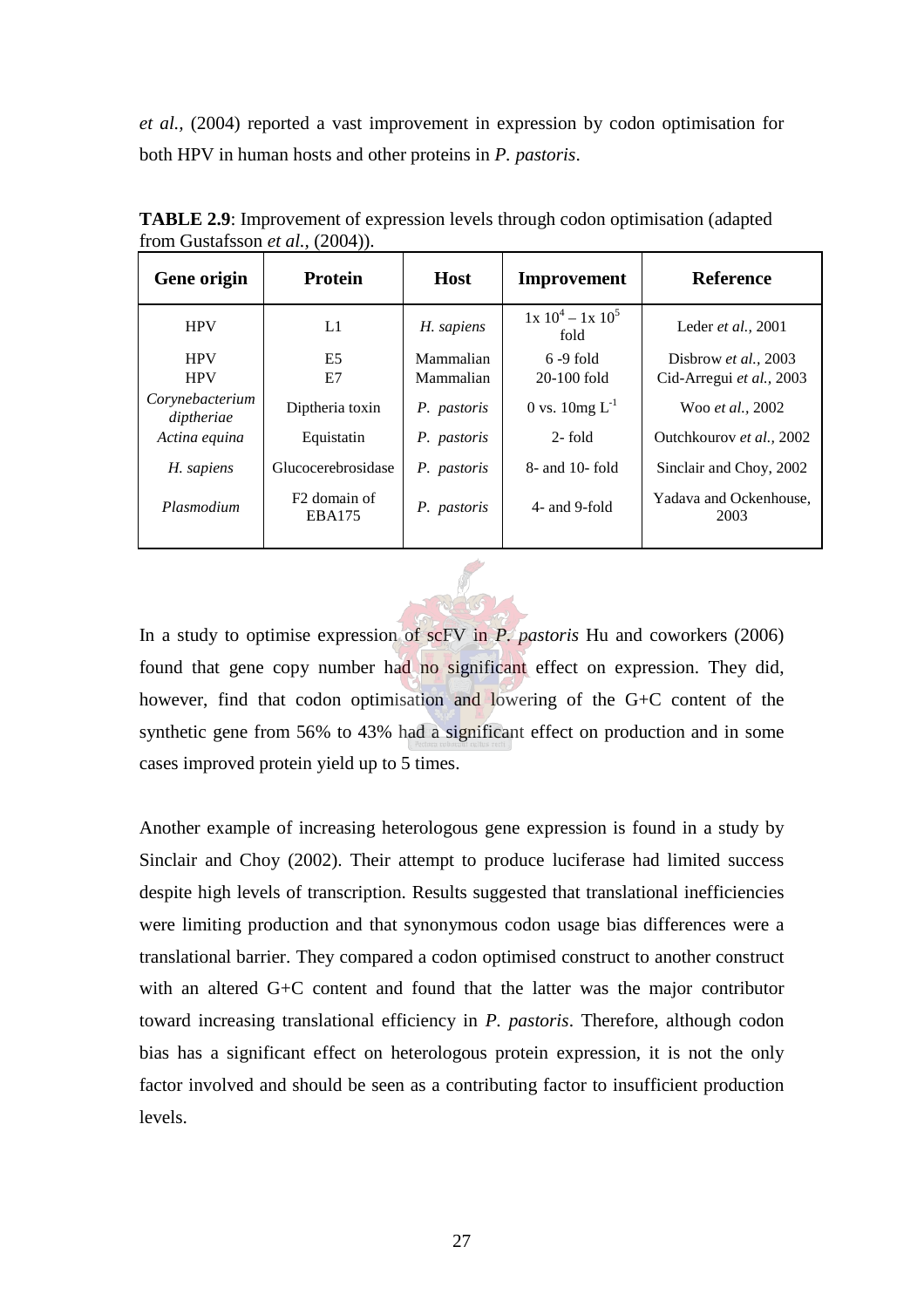#### **2.8.6 Reactor requirements**

Successful foreign protein expression in shake flask cultures of *P. pastoris* have been documented, but are typically low in comparison with expression levels in fermenter cultures (Romanos, 1995). Reasons for this are that transcription levels for *AOX1* is 3 to 5 times greater in cultures that have been fed methanol at growth limiting rates than for cultures cultivated in excess methanol (Romanos, 1995). Even for intracellulary expressed proteins yields of product as a percentage of total cellular proteins are significantly higher in fermenter cultures. Another plausible explanation is that methanol metabolism has a high oxygen demand that can only be met in a fermenter where dissolved oxygen levels can be closely regulated. The *AOX* enzyme pathway has high oxygen requirements not only for cellular electron transport, but alcohol oxygenase requires molecular oxygen as a substrate. Therefore oxygen limitation has a negative effect on foreign gene expression (Lin Cereghino and Cregg, 2000). It is also true that it is only possible to culture *P. pastoris* to the high cell densities it is known for in bioreactors.

The most important fermenter characteristics for high density cultures, such as *Pichia*, are the bioreactors maximum oxygen transfer rate (OTR) and maximum heat transfer rate of the bioreactor. In dense robust cultures, the fermenter must:

- 1. **Incorporate oxygen** at a high rate from the sparged gas into the dissolved oxygen needed for metabolism. Additionally, OTR depends on agitationmotor power and impeller design.
- 2. **Dissipate the heat of metabolism and agitation** without allowing culture temperature to rise above the growth optimum. Good temperature control depends on cooling system design and coolant temperature. Of course factors such as substrate concentration and metabolite build-up can also be limiting, but these are often more controllable than inherent physical limitations of the fermenter.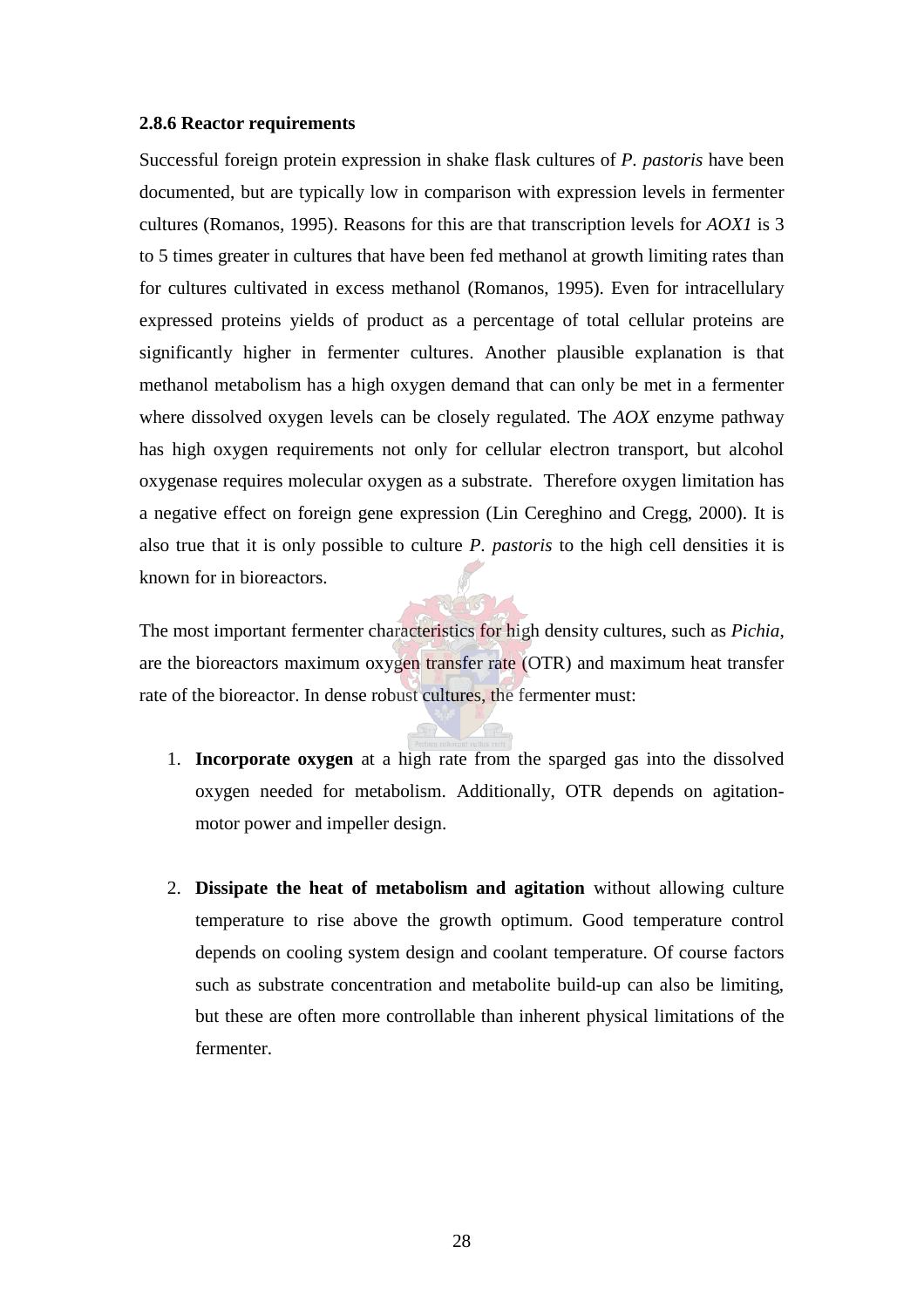#### **2.8.6.1 Feeding strategies**

The *P. pastoris* expression system has been used extensively for the production of heterologous proteins. This is due to the tight regulation offered by the alcohol oxidase (*AOX*) promoter, which is induced over 1000 fold by methanol (Lin Cereghino *et al.,* 2002). It is known that *P. pastoris* can assimilate methanol, but cannot tolerate high methanol concentrations. The oxidized products of methanol, formaldehyde and hydrogen peroxide, accumulate inside the cells and are toxic to the cells.

## **2.8.6.1.1 Fed-batch feeding strategy**

In order to obtain high-density growth and low residual levels of methanol, a fed batch strategy is employed. The strategy usually involves three phases (also illustrated in FIG 8.6.1.

*(i) Glycerol batch phase*

A batch culture of the engineered strain is placed in a simple non fermentable but repressing carbon source, such as glycerol, to accumulate biomass.

## *(ii) Glycerol fed batch phase*

After all glycerol is depleted from the batch phase, glycerol is fed to the culture at growth limiting rate to further increase biomass concentration and to prepare cells for methanol induction (derepressing). It also facilitates the consumption of metabolites (ethanol and acetate) that may be inhibitory to *AOX1* induction (Zhang *et al.,* 2000).

## *(iii) Methanol induction phase*

The induction phase is initiated upon completion of the glycerol fed-batch phase by adding methanol to the culture at a slow rate. This facilitates the acclimation of the culture to methanol as carbon source and initiates the synthesis of recombinant protein. From here the methanol feed rate is adjusted upwards until the desired growth rate is achieved (Lin Cereghino *et al*., 2002).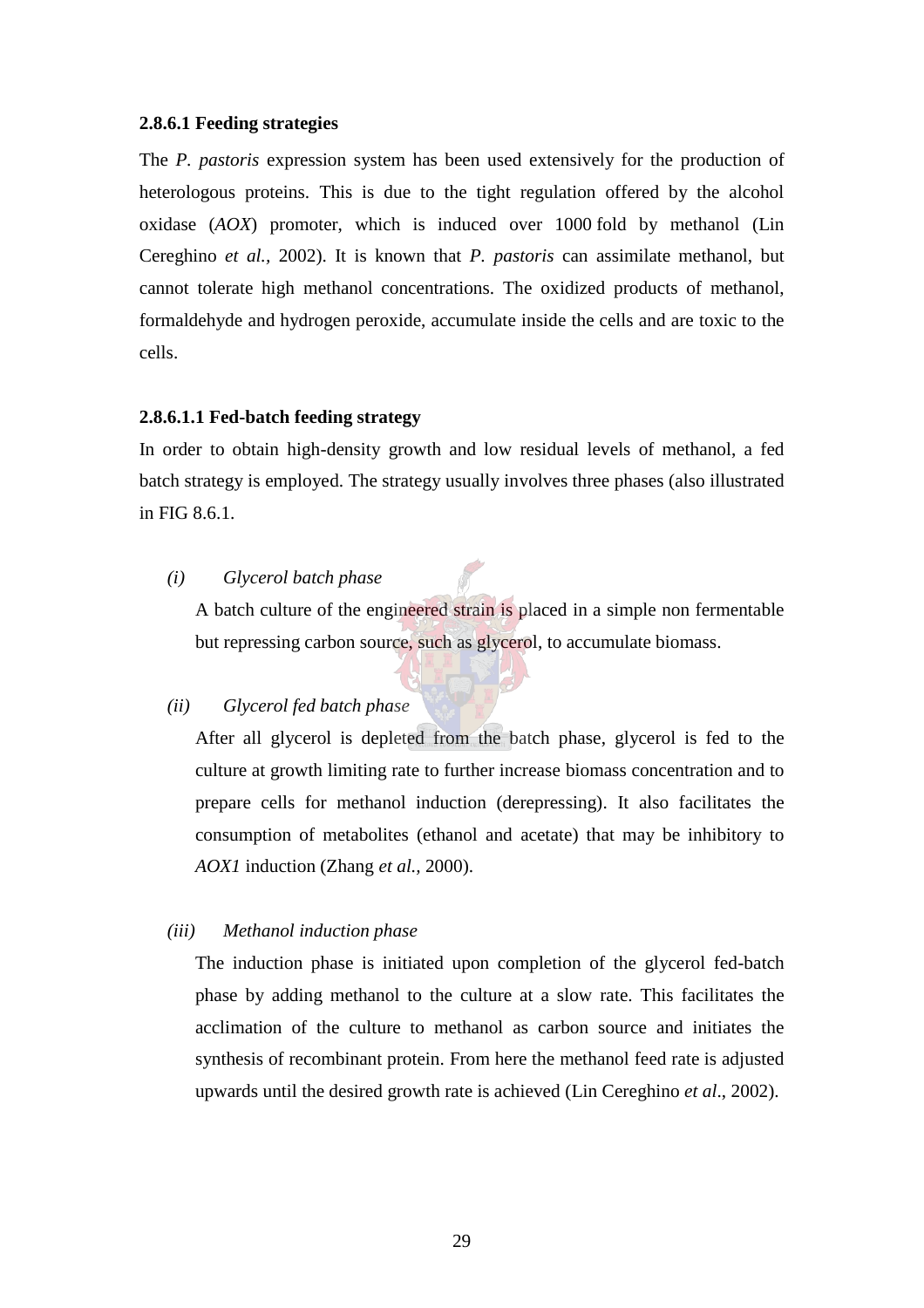

**FIGURE 2.6: Schematic representation of fermentation strategy**

Some researchers have added a mixed glycerol-methanol feeding phase after the glycerol fed batch phase (Zhang *et al*., 2000. Brady *et al*., 2001.). This phase is included to reduce time associated with acclimatization of the cells to the methanol induction (derepressing the methanol utilization pathway), and to ensure a reduced glycerol concentration when induction starts. The employment of this technique has reduced the initial acclimation time from 5 to 3 hours in some cases (Zhang *et al*., 2000).



## **2.8.6.2 Induction with methanol**

The methanol feeding strategy is one of the most important factors in heterologous protein production in *Pichia* as it is directly influenced by biochemical reactions associated with cell growth. The main problem that investigators face is being able to meet the large oxygen transfer rates required as a consequence of the high cell densities achieved. There are two different empirical feeding strategies suggested by Invitrogen in "*Pichia* fermentation process guidelines" that are commonly applied to attempt to overcome this challenge:

## **2.8.6.2.1 Constant, linear or exponential feed rates**.

Feed rates can be constant, linear or exponential, are not related to the metabolism of the organism and do not exceed 11 mL. $L^{-1}$ .h<sup>-1</sup>. In fact, the amount of methanol present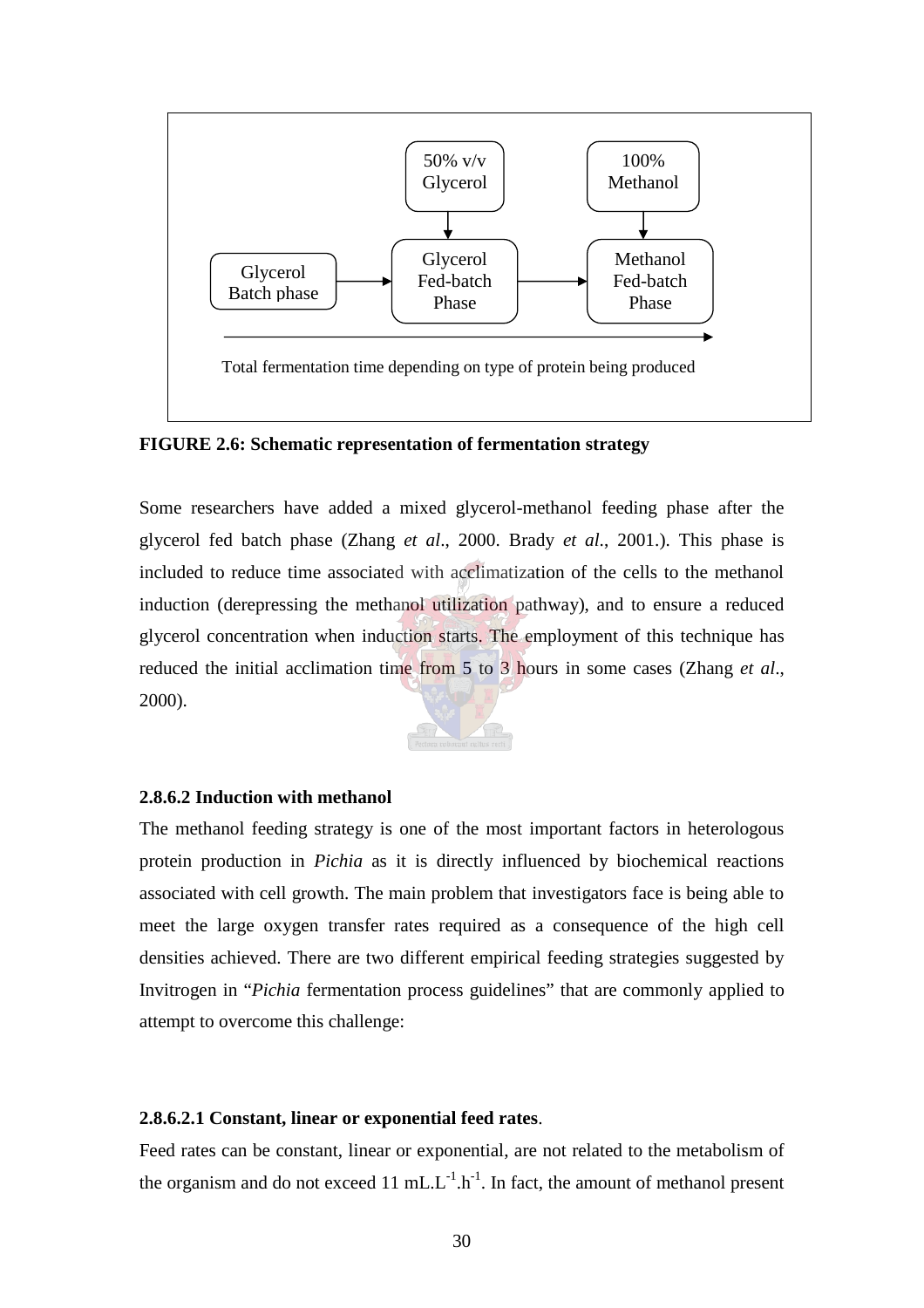determines growth of the microorganism. If the methanol concentration supplied is below that necessary to maintain cell growth at  $\mu_{\text{max}}$ , then the actual methanol concentration is zero and its supply is limited (Chauhan *et al*., 1999; Trinh *et al*., 2002). The methanol feeding rate is increased and periodically the feed pump is switched off and a dissolved oxygen (DO) spike performed to see whether growth is limited by methanol. A spike is defined as the time it takes for the DO level to increase by 10%. If this time exceeds 1 minute, then the feeding rate is decreased by a set amount (Stratton *et al*., 1998). While pre-programmed feed rates may give reasonably good results, tighter control of the carbon source and therefore better results, is possible with DO control.

#### **2.8.6.2.2 Dissolved oxygen control**

In this method dissolved oxygen levels are used as an indication of carbon source availability and as such are linked to the methanol feeding scheme. A cascade is selected in the controller to maintain DO at set-point through automatic adjustment of agitation speed and aeration rate. The agitation cascade increases agitation speed with increasing oxygen demand and switches over to pure oxygen sparging when the maximum agitation speed is reached. This method is used to a great extent in *Pichia* fermentations. It is based on the fact that as soon as the carbon source is depleted, the DO concentration starts to increase. Control is maintained in the system, by adhering to the predetermined set-point whilst addition of methanol is taking place. Lee *et al*. (2003) adapted this control by using an oxygen enriching membrane (OEM) instead of the usual cascaded control of agitation and aeration rate. Because zero methanol concentration is not necessarily desirable for maximum protein production, set points of the controllers could be altered to maintain methanol concentrations at desirable levels.

Two approaches can be followed, where in one case the DO is set at a required setpoint and methanol is fed at predetermined rates. The system employs agitation and air sparging rates to keep the DO at set-point (Stratton *et al*., 1998; Ikeda *et al*., 2004). The risk here is that the culture could outgrow the predetermined feeding rate and then be subject to carbon source limitation to such an extent that heterologous protein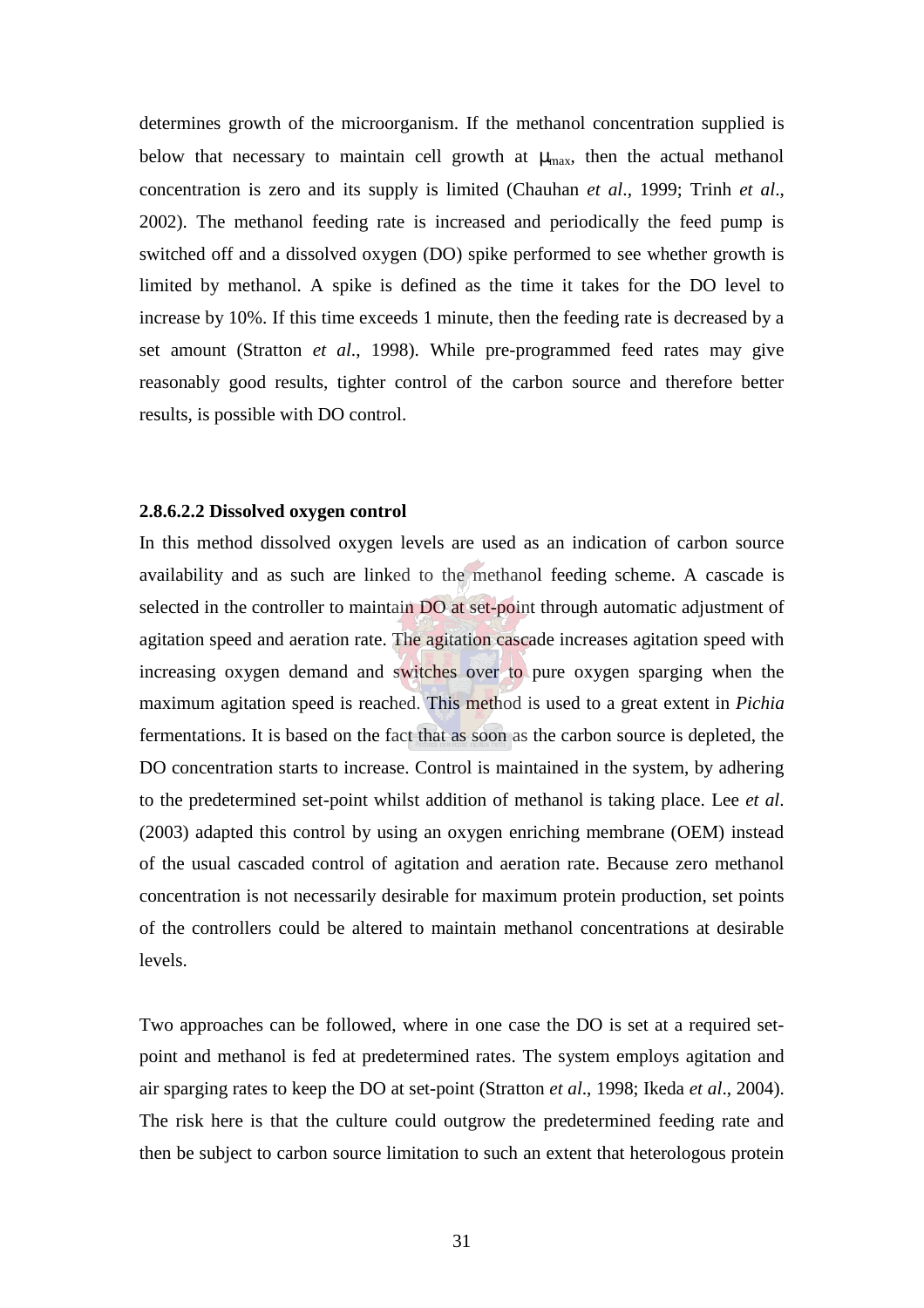production is negatively influenced if not halted altogether. To avoid this scenario the DO can be controlled by methanol addition in the DO-stat method (Lee *et al*., 2003). When the DO concentration increases, methanol feeding is switched on and vice versa. The DO-stat method has the advantage of sustaining high cell density cultures in active cellular states for extended time periods and minimizing the accumulation of incompletely reduced substrates. One drawback is that biomass increases constantly and regulation of DO and therefore methanol feeding rates are decreasing over the fermentation run. The decreased feeding rates toward the end of the fermentation do not necessarily induce optimum methanol concentrations for production of heterologous proteins.

Lee and co-workers found that increasing the lower DO set point from 10% to 30% and more frequent methanol additions resulted in significantly enhanced elastase inhibiting peptide (EIP) expression, indicating that higher DO tension stimulates the methanol utilization pathway. The drawbacks of the DO method are:

- 1. May be complicated to implement.
- 2. May repeatedly expose cells to non inducing levels of methanol (designed to keep residual levels very low so as not to be toxic to cells)

The first two protocols are designed to keep residual methanol concentrations at nearly zero. This may be optimum for growth rates, but not necessarily for recombinant protein production. A point in case is investigations by Zhang *et al*. (2000) into two methanol fed-batch fermentation strategies. The one culture was grown at methanol-limited feeding rates and the other culture was grown with methanol-excess feeding. From these two strategies an unrestricted growth model was developed that accurately described the system. It should be noted that this growth model is specific to the recombinant protein being produced and therefore not generally applicable. Nonetheless the experiment indicated that a significant difference in production levels was experienced between these two extremes. They successfully employed through the growth model a feeding scheme that coupled growth rate to production levels.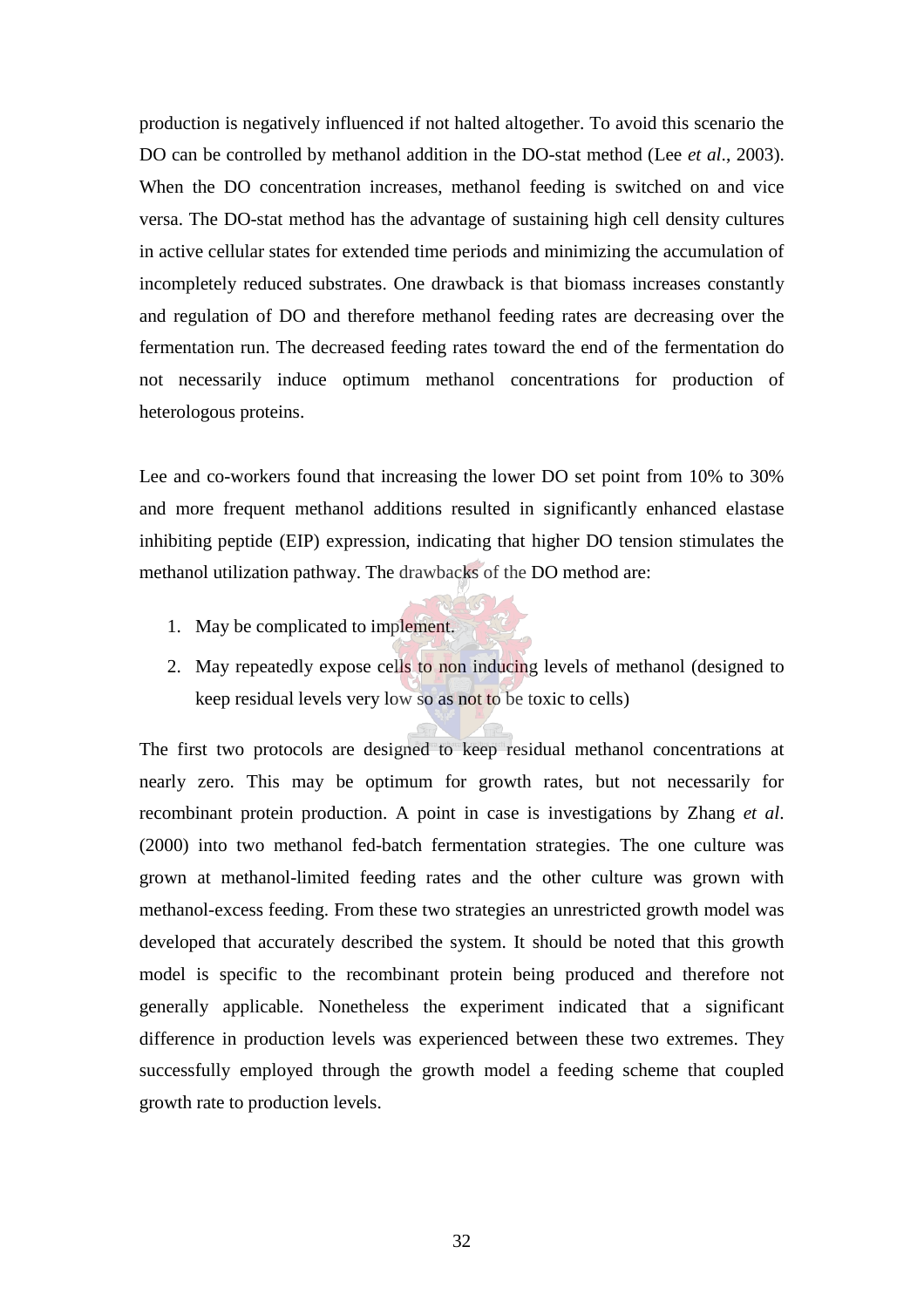Another method employs off-line gas chromatography to monitor methanol concentration in the culture medium. Results show that in this specific system, a 2.5 fold increase in recombinant protein production was obtained in comparison with the DO method (Minning *et al*., 2001). Although in this instance tighter control of the carbon source was possible, chromatography or HPLC analysis is relatively expensive and difficult to implement online.

#### **2.8.6.2.3 Constant methanol concentration by methanol sensor and control loop**.

In this control strategy the microorganism is controlling the amount of methanol added as a response to its own metabolism. Methanol supply is practically unlimited and methanol concentration can have any value below 4 g/L where toxicity becomes a problem (Trinh *et al*., 2002).

Certain advantages of online monitoring of methanol concentration make it a better option than DO control. With constant methanol control it is possible to:

- 1. Obtain more reproducible results.
- 2. Employ more sophisticated fermentation in order to methodically approach research in this area.
- 3. Help avoid safety hazards during large scale fermentations.
- 4. Contribute to good manufacturing practices (GMP) by the availability of online data on the concentration of toxic substrate methanol during the production of therapeutically relevant proteins.

Guarna and co-workers (1997) were some of the first researchers to employ a methanol sensor and control system to specifically measure methanol concentrations on-line and be able to adjust them to a certain set point value. The sensor system was an organic solvent vapour detector TGS  $822 \text{ (SnO}_2)$  obtained from Figaro (Minoh, Osaka). Methanol concentration values obtained with this sensor correlated well with those obtained from an off-line HPLC analysis.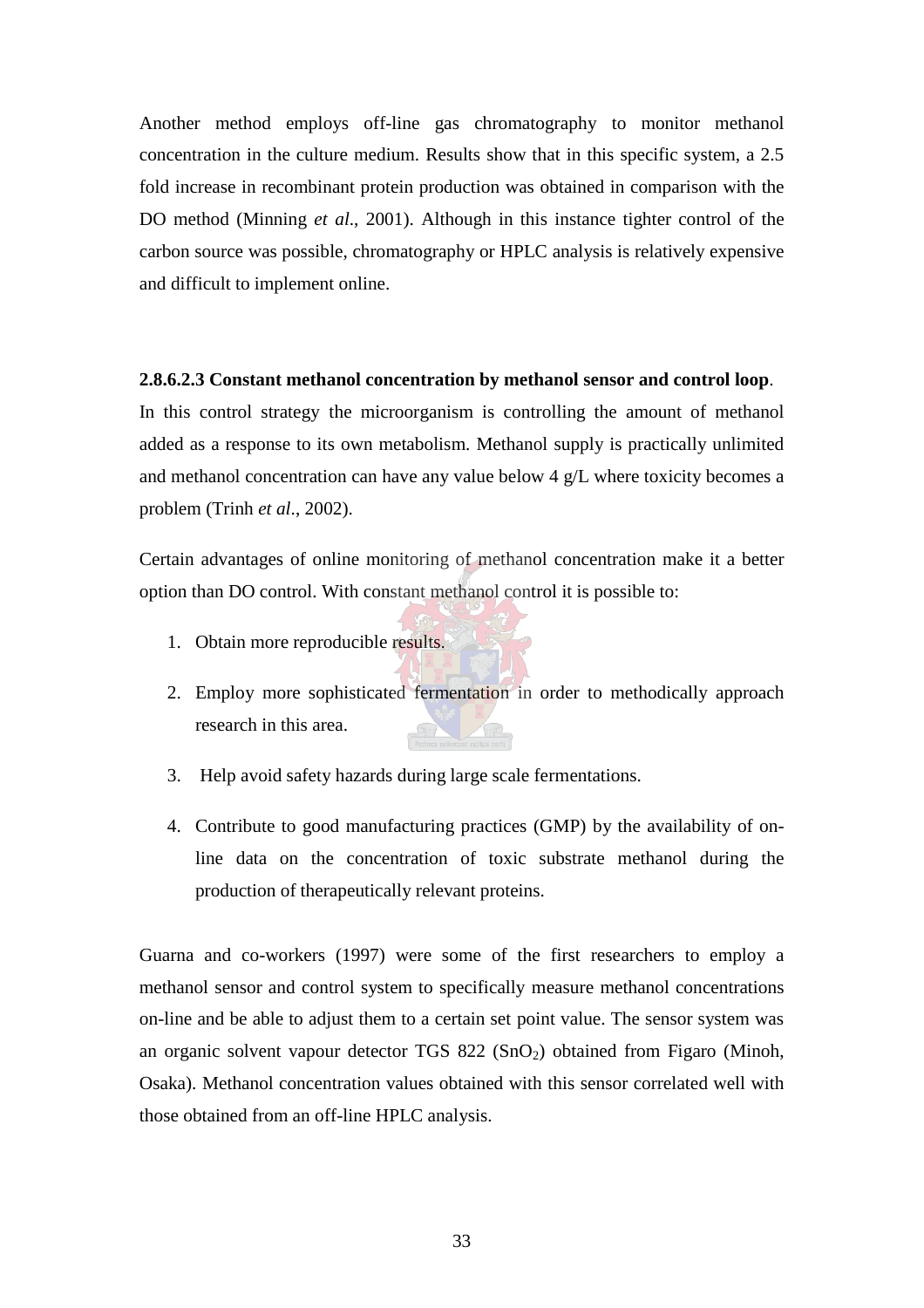The voltage output of the sensor is connected to a personal computer where it is compared to a manually entered set-point in order to generate an actuating signal to drive the methanol feed pump. A low methanol consumption rate compared to the lowest practical feeding rate indicated the use of a simple "on/off "pulse feed control. After a pulse, a wait state was entered for 5-7 min (longer than normal response time of probe) before the concentration was reevaluated. Non-linearity evident in the sensor response function results from a combination of two effects: an artifact of the electronic measuring circuit that employs a simple voltage divider configuration to measure conductance changes in the detector element, yielding a hyperbolic relationship between output voltage and conductance and a composite effect results from physical chemistry and the physical electronic principles of semi-conducting metal-oxide gas sensors.

Although these experiments by Guarna and co-workers (1997) were conducted in shake-flasks to produce the N-lobe of human transferrin, a five fold increase in volumetric productivity over the conventional fed-batch method was obtained. This shows that a residual level of methanol might actually enhance heterologous protein production.

Hellwig *et al*. (2000) employed the Frings Alkosense Metha probe and a control system (Acetomat II signal processor) to express a single chain antibody fragment (scFv4813). It operates similarly to the Raven sensor, and has a silicone membrane. Studies by them showed that methanol control of this manner increased production. They also concluded that in *P. pastoris* fermentation, when DO controlled or in a limited methanol feed control strategy, carbon source availability may be the limiting factor for expression.

Cunha *et al*. (2004) did experiments to optimize the methanol feeding strategy and cell concentration at the induction point integrated with the dissolved oxygen control, thus allowing the use of the total available power input in the fermenter to achieve highest titre and product quality. They also used the Figaro organic vapour metal oxide sensor to maintain constant methanol concentration. They found that the methanol uptake rate had a significant effect on the specific production rate and that uptake rates below 0.026 g/gcells/h gave rise to a linear increase in specific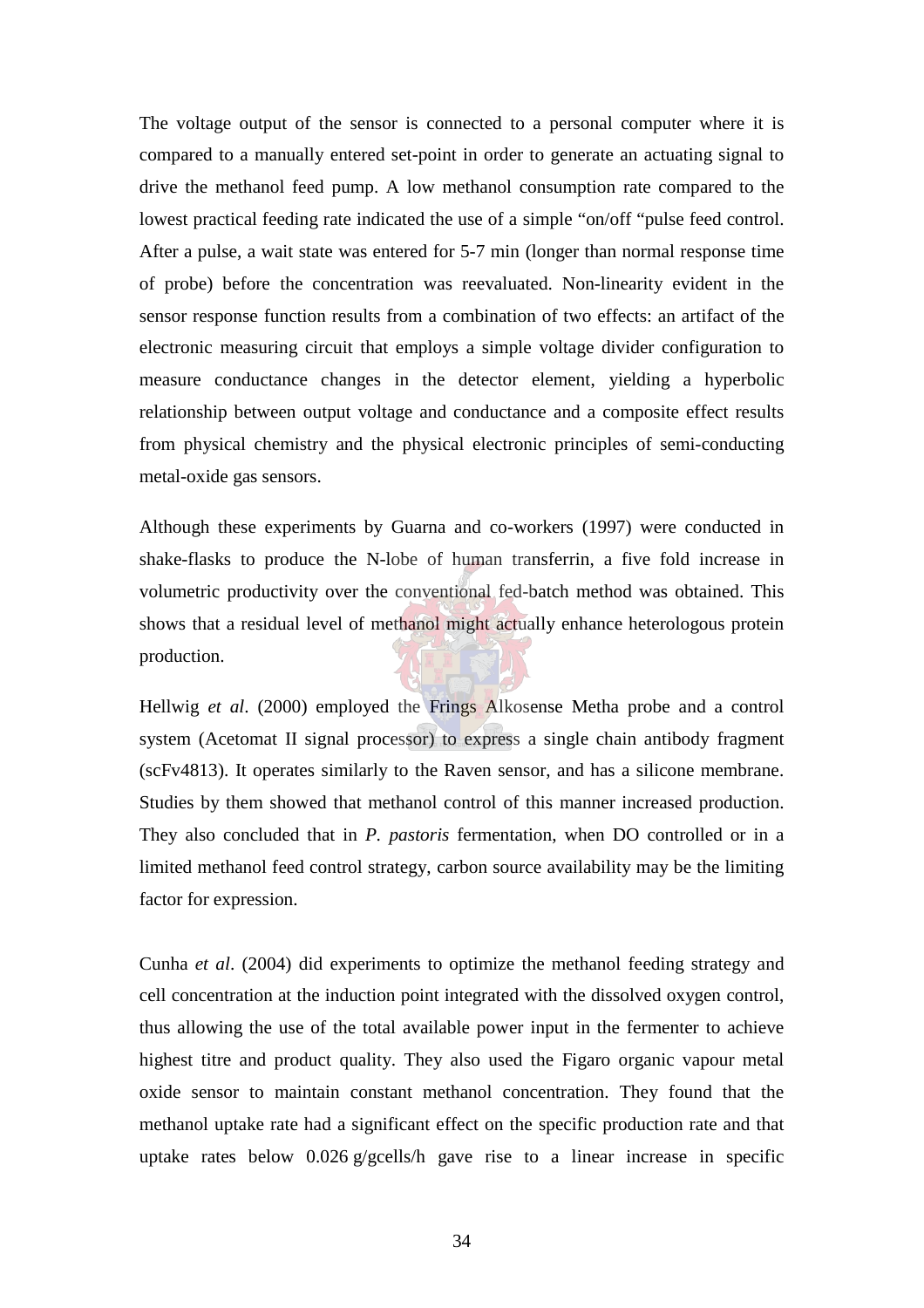production rate. The optimisation resulted in a ten fold increase in the dimeric form of scFv.

Katakura *et al*. (1998) expressed Human β2 Glycoprotein *I* Domain *V* in *P. pastoris* and used mixed methanol and glycerol feeding to determine the effect on specific production and compared this with a base case methanol feed. This was the first study on constant methanol concentration on bench-top fermentation scale. A methanol control system with semiconductor gas sensor and relay was used, similar to Guarna *et al*. (1997). Once again the methanol measurement was taken from the fermenter headspace or exhaust gas.

When characterising the probe performance, it was found that the fermenter temperature drift affected the methanol measurements as well as the airflow rate to the fermenter. These problems could be rectified by ensuring tight control of these variables at constant values. Sensor values correlated well with off-line measurements.

Studies on the effect of methanol on specific rates revealed a decrease in specific growth rate as well as consumption rate of methanol as methanol concentration increased. Interestingly enough, specific production rates increased. This shows that at high methanol concentration cell growth is markedly inhibited, consumption is inhibited slightly, but production is increased. Inhibition must then be due to toxic effects of methanol on DNA replication and membrane synthesis, because metabolism and protein biosynthesis were not significantly influenced.

Katakura *et al*. (1998) hypothesized that the increase in productivity could be due to an increase in protein gene transcription, an increase in permeability across cell membrane for protein or an increase in energy supply for protein production.

The following are suggestions for the elimination of these reasons

- 1. *AOX* activity decreases with methanol concentrations higher than 20 g/L and that specific methanol consumption decreased, thus an increase in gene copy number could not be responsible for an increase in production levels.
- 2. It is known that solvents permeabilise cell membranes. Thus if the larger protein was present in the broth, smaller molecules (metabolites) would also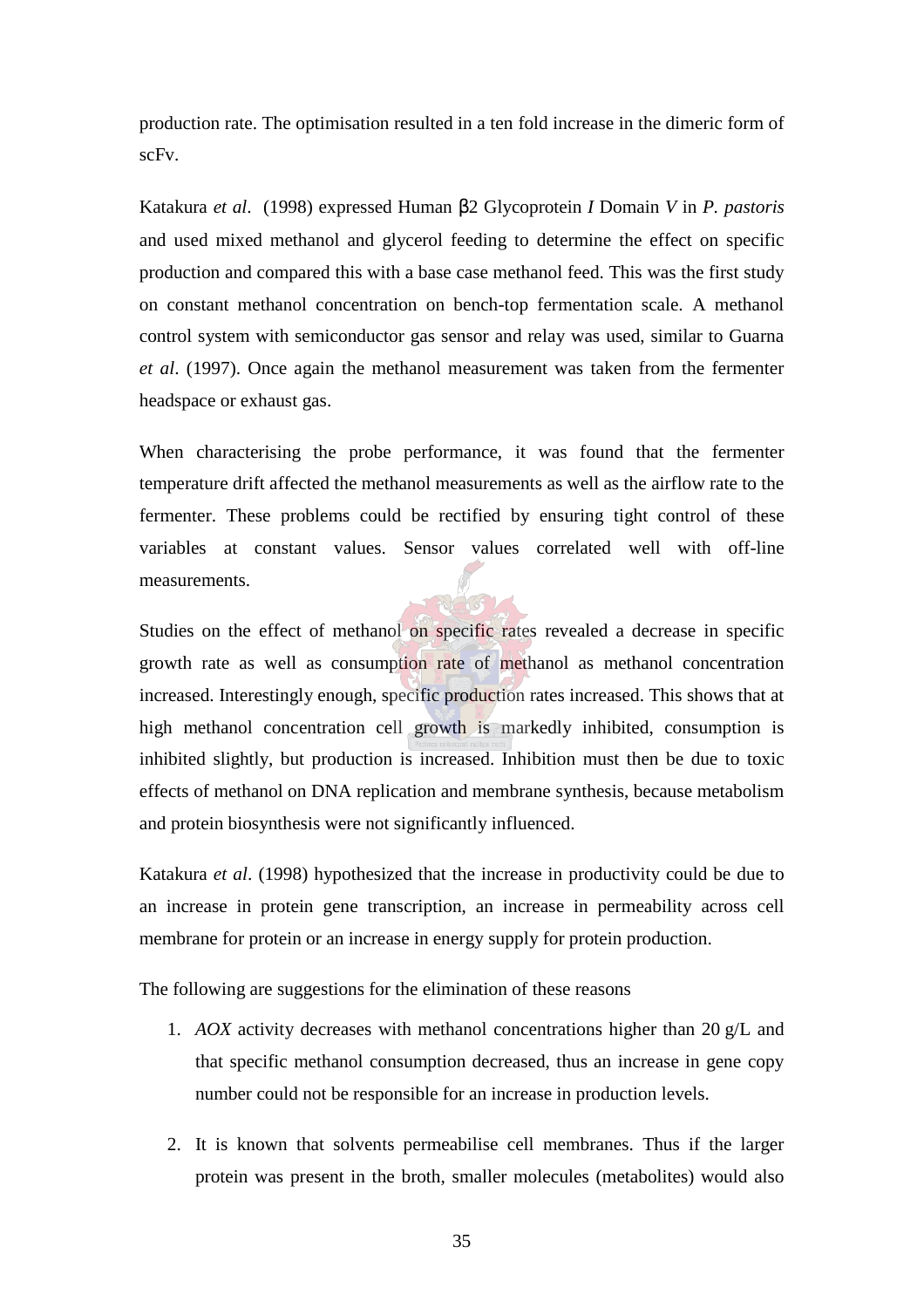have been present in the broth and would cause serious damage to cell. As this did not occur, an increase in permeability could not be responsible for an increase in production.

3. Energy for cell growth and protein production obtained from methanol oxidation and growth and production compete for energy in the production phase. When cell growth is inhibited by high methanol concentrations, production is benefited. This is supported by the fact that specific production rates were higher in the transition phase than in the production phase. Glycerol was also fed in this phase and therefore more energy was available for production.

The main obstacle to high production would then seem to be a lack of a sufficient energy from the carbon source. When the methanol concentration is increased, inhibition occurs. To remedy this situation mixed feeding with glycerol was investigated as a simple way of increasing energy supply to cells by increasing the carbon source concentration. Specific rates were constant during the early production phase and the specific methanol consumption rate remained the same compared to the straight methanol feeding. The specific growth rate increased by approximately 20% with mixed feeding and specific production levels increased 2.3 fold. This indicated that foreign protein expression was not repressed by glycerol (Katakura *et al*., 1998).

The expression of recombinant laccase was investigated by Hong *et al*. (2002). They used a methanol sensor similar to the one used by Guarna *et al*. (1997), the main difference being the point of obtaining the methanol sample. The methanol sensor and control system was obtained from Raven Biotech and consisted of a probe with gaspermeable silicone rubber tubing that was inserted into the fermentation broth. The control system was also provided by Raven Biotech.

The fermentation strategy employed by Hong *et al*. (2002) included the batch and fedbatch glycerol phases and aimed to find the best temperature and constant methanol concentration for the induction phase. They concluded that a 0.5% constant methanol concentration gave the best laccase activity, but not necessarily the best growth rate. An induction temperature of 30°C was more favourable towards induction than 20°C. Methanol inhibition was only noticed at methanol concentrations higher than 2%.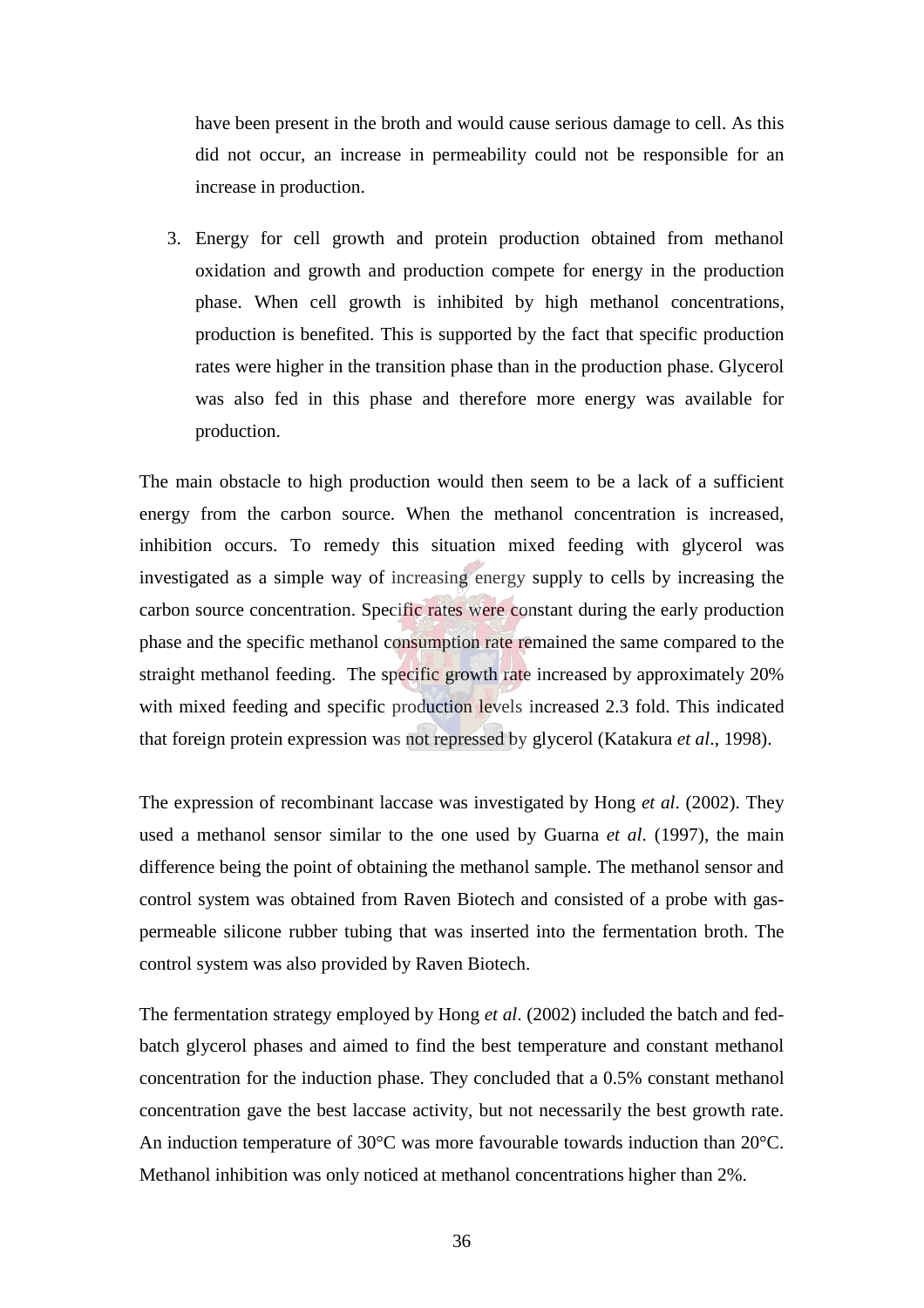Any of these cultivation methods could be employed as a starting point for process optimisation, keeping in mind the availability of analytic equipment as well as the limited applicability of some of the methods to certain types of proteins being expressed.

#### **2.8.7 Nutrients**

Much time, effort and capital is spent on the setting up of a fermentor run, therefore it is important to obtain the maximum growth and heterologous expression from the carbon source used. The methanol feeding strategy in the induction phase is dependent on the Mut strain and it influences the amount of growth and expression of foreign proteins. The *AOX* promoter induces foreign gene expression, and almost all the energy from the carbon source is directed toward foreign gene expression and very little towards cell maintenance and growth. Most carbon sources in mixed feed with methanol repress the *AOX* promoter, effectively decreasing foreign protein expression. It is therefore necessary to identify a non-repressing carbon source that can support cell growth and maintenance during the induction phase.

Besides the fact that glycerol is repressing to the *AOX* promoter, growth on glycerol causes the formation of metabolic substances such as ethanol and acetate, which are also repressing. Iman and Meagher (2001) found that ethanol and acetate was preferentially used, repressing the methanol utilization and expression of foreign protein during the transition phase. This is due to a high glycerol feed rate and careful control of glycerol feed rate is necessary when using the Mut strain.

Inan *et al*. (2001) investigated the use of different non-repressive carbon sources on a Mut-strain. They compared different sources in terms of their ability to support growth and expression of β-galactosidase. They found that glucose, glycerol, ethanol and acetate repressed production of β-galactosidase, while growth and expression were supported on alanine, mannitol, sorbitol or trehalose. Alanine delivered the best results when fed in a mixed feed with methanol.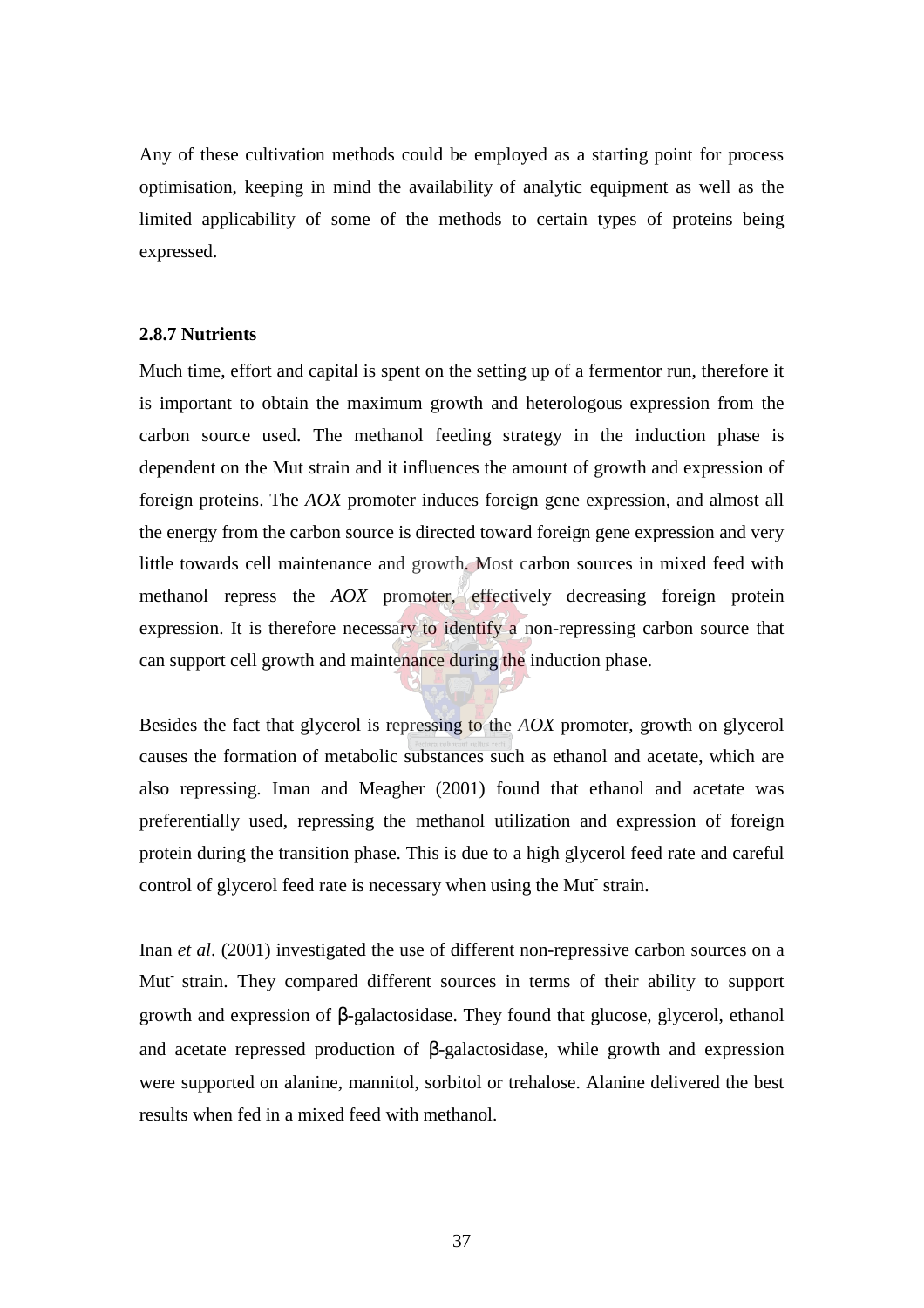Sreekrishna *et al*.(1997) reported that sorbitol and alanine increased the recovery of expressed protein when used in a mixed feed batch fermentation to accomplish several cycles of Matrix metalloproteinases (MMP-2) production. Sorbitol was used as the main carbon source and methanol was added to induce expression. In another experiment by Chauhan *et al*., (1999) found that the addition of 0.1% alanine or casamino acids increased the yield of HbsAg particles. Sorbitol at this concentration had an inhibitory effect, as had addition of the other two components at higher concentrations.

The use of lactic acid by Xie *et al*., (2005) as a main carbon source for the production of angiostatin increased the yield 1.7- 2.5 fold. Accumulation of lactic acid in the fermentation broth did not repress expression. In comparison with the 191 mg/L angiostatin produced on the lactic acid strategy, 141 mg/L angiostatin was produced on sorbitol. Interestingly enough the specific growth rate on lactic acid was much lower than on other carbon sources, while the volumetric angiostatin production was still high. This means that more recombinant protein was produced on fewer cells in a shorter period. Although lactic acid has the same molar carbon number as glycerol, the degree of reduction and molar combustion heat is lower. This means that more lactic acid is consumed to form the same amount of biomass and a lower cell yield on lactic acid was obtained.

## **2.8.8 Proteolysis and the temperature effect**

Proteolysis occurs in most cells after a certain amount of time has passed in the fermentation. It occurs due to the release of extracellular proteases and mainly affects extracellular protein production and is closely associated with pH and temperature. Many studies have been done to establish a link between these factors. The effect of pH in the production of an intracellular protein is not as great as with an extracellular product (subject to degradation by proteases). Certain pH ranges may however be more optimum for growth of the host cells and, indirectly, recombinant protein production. *Pichia* fermentation process guidelines from Invitrogen suggest the best pH for cell growth is in the range of 5-6.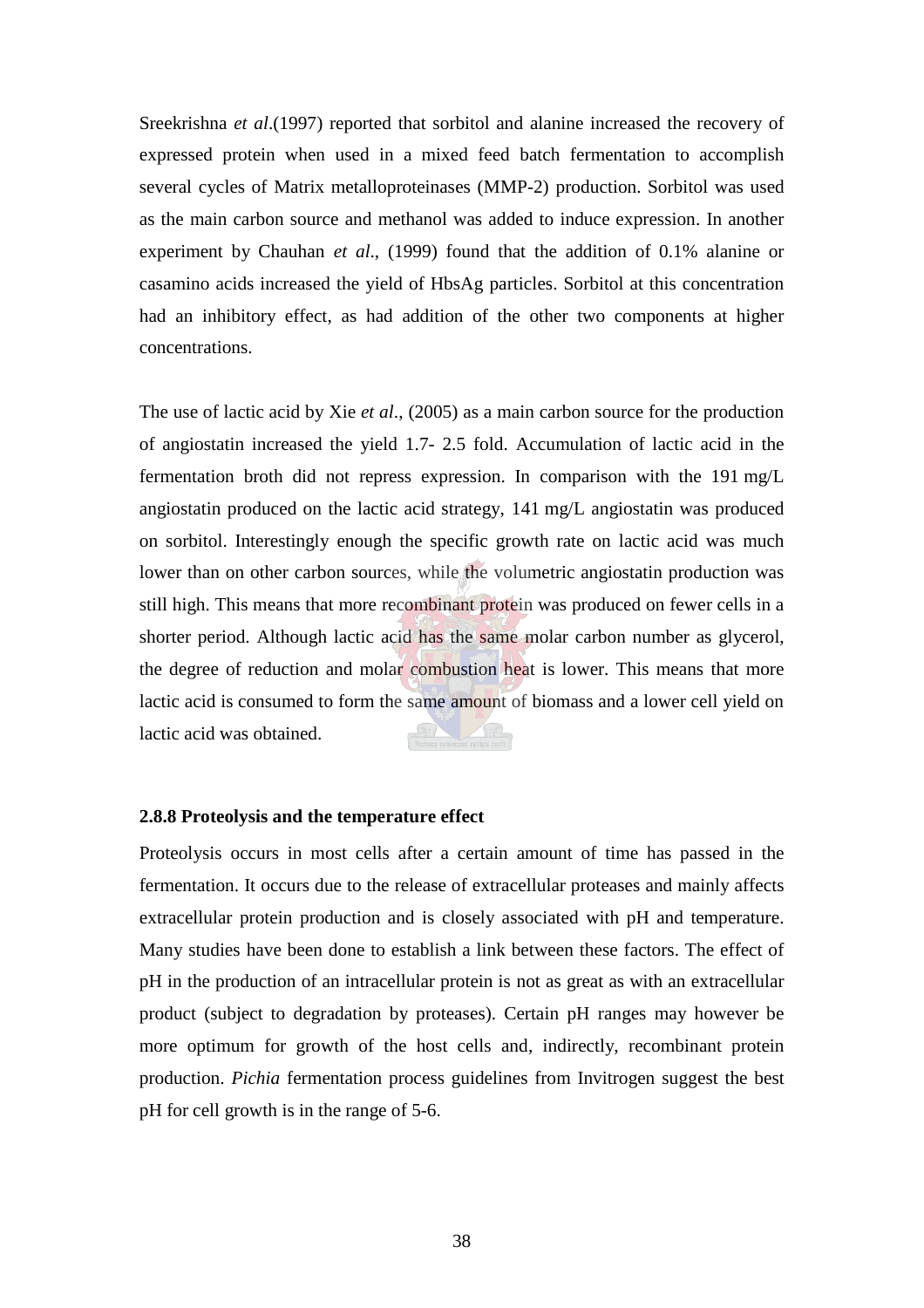Another factor that plays an integral part in cell degradation and death is temperature. While the optimal growth temperature for *P. pastoris* is between 28°C and 30°C, it has been proved that lower temperatures might be conducive to higher recombinant protein production. During the expression of herring antifreeze protein in *P. pastoris* (Li *et al*., 2001) a reduced temperature of 23°C improved productivity without decreasing cell growth. A much debated point is the relationship between temperature and proteolysis. Curvers *et al*. (2001) suggested reduction in proteolytic activity due to decrease in the specific activity of the proteases, while Jahic *et al*. (2003b) proposed that three factors may contribute to a decrease in proteolysis *i.e*. i) reduced proteolysis due to lower temperature, ii) reduced proteolysis due to lower cell death and protease release to the medium, iii) increased synthesis rate due to higher *AOX* activity at lower temperatures. The third reason could indicate that there exists an optimum temperature that increases *AOX* activity and therefore expression of recombinant protein.

It was suggested by Hong *et al*. (2002) that the temperature be reduced during the induction phase from 30°C to 20°C. Although the expression of laccase in their experiments was extracellular, they found that a decrease in temperature reduced the folding problems of the protein by decreasing the growth rate and allowing more time for protein folding. In the case of self-assembling virus-like particles allowing time for folding may not be of great use as proteins self-assemble and have till the end of the fermentation to do so.

It can be seen from the literature reviewed that most recombinant proteins expressed in *Pichia* is secreted. For intracellular proteins the pH may have little effect and a decrease in temperature may at most increase the viability of cells.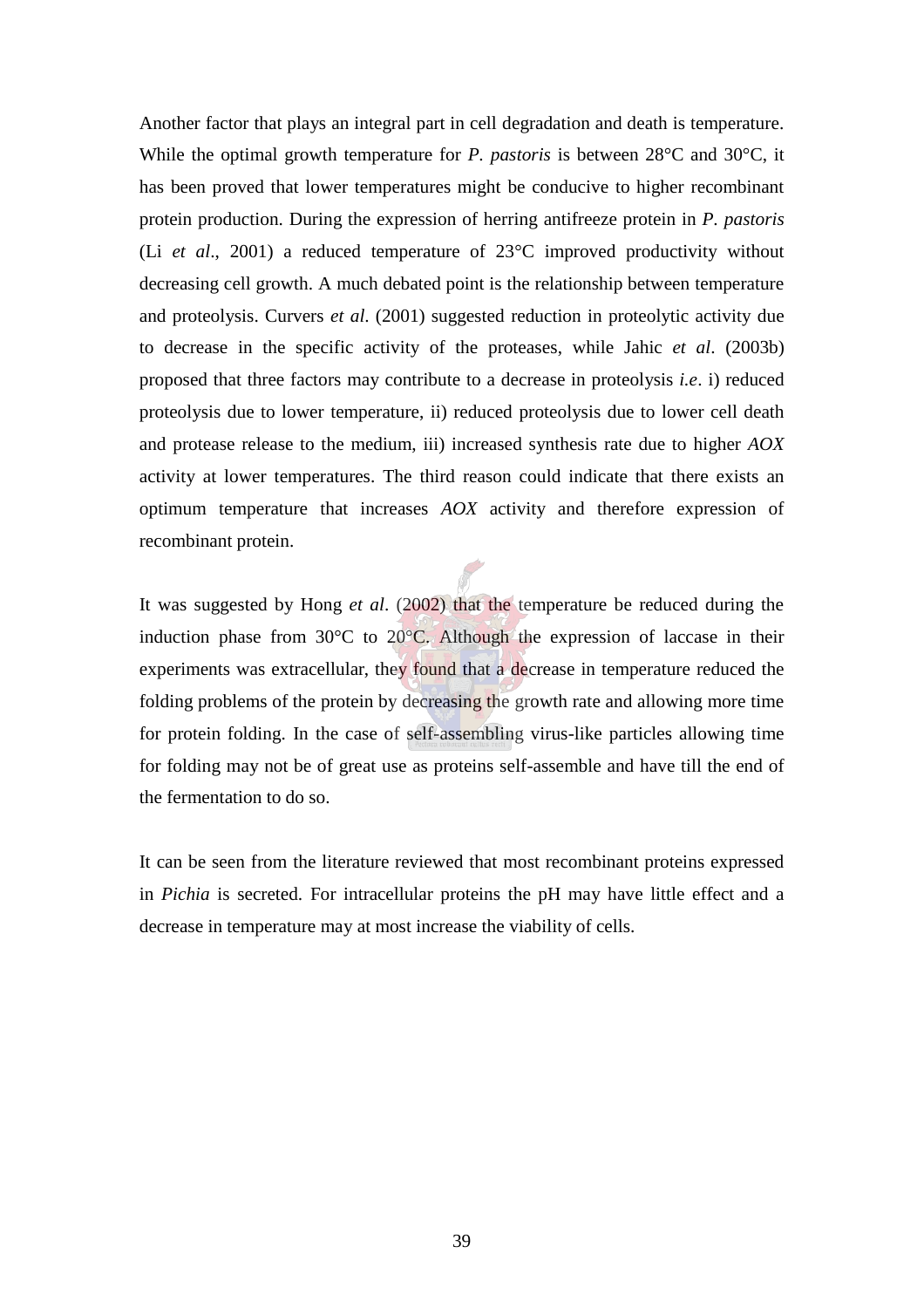## **3. Experimental procedures**

## **3.1 Materials and Methods**

## **3.1.1 Strains and plasmids**

The wild type strain *Pichia pastoris* X-33 (Mut<sup>+</sup>), the lab strain KM71H (*AOX1::ARG4 HIS4* Mut<sup>s</sup>) and the plasmid pPICZ-A were purchased from Invitrogen as part of the EasySelect<sup>TM</sup> *Pichia* expression kit. GS115/pPICZ/lacZ strain was used as a positive control for induction and was obtained from Invitrogen (Carlsbad, CA, USA). The *Escherichia coli* strain DH5α was used for plasmid preparations. Strain constructs are shown in TABLE 3.1. All strains were prepared by Dr. Riaan den Haan (Department of Microbiology, University of Stellenbosch).

| <b>TABLE 3.1:</b> Strain constructs with the pPICZ-A plasmid |  |  |  |
|--------------------------------------------------------------|--|--|--|
|--------------------------------------------------------------|--|--|--|

| Strain            | Gene     | Abbreviation     | Reference  |
|-------------------|----------|------------------|------------|
| P. pastoris X-33  | $h-L1$   | $X33[h-L1]$      | This study |
| P. pastoris X-33  | $h-L1$   | X33[multi-h-L1]* | This study |
| P. pastoris X-33  | $Syn-L1$ | $X33[Syn-L1]$    | This study |
| P. pastoris X-33  | $SA-L1$  | $X33[SA-L1]$     | This study |
| P. pastoris GS115 | lacZ     | $GS115$ [lacZ]   | Invitrogen |

\* This strain contains 4 copies of the h-L1 gene, while others contain a single copy

## **3.1.2 Media and culture conditions**

For *E. coli* transformation, a low salt LB (10 g.L<sup>-1</sup> tryptone, 5 g.L<sup>-1</sup> NaCl, 5 g.L<sup>-1</sup> yeast extract, pH 7.5) containing 25  $\mu$ g.mL<sup>-1</sup> zeocin (Invitrogen) was used. Cells were routinely cultured at 37°C on a rotating wheel or on an orbital shaker at 100 rpm. Yeast transformants were plated on YEPD  $(10 \text{ g.L}^{-1})$  yeast extract,  $20 \text{ g.L}^{-1}$  peptone, 20 g.L<sup>-1</sup> dextrose, 20 g.L<sup>-1</sup> agar) containing 100  $\mu$ g.mL<sup>-1</sup> zeocin with the pH adjusted to 7.5 with NaOH and grown for 2-10 days at 30°C. To determine the Mut phenotype of transformants, cells were cultivated overnight in 5 mL liquid YEPD at 30°C. One microlitre of the cell suspensions were plated on minimal dextrose  $(13.4 \text{ g.L}^{-1}$  yeast nitrogen base, 20 g.L<sup>-1</sup> dextrose, 4 x 10<sup>-4</sup> g.L<sup>-1</sup> biotin, 20 g.L<sup>-1</sup> agar) and minimal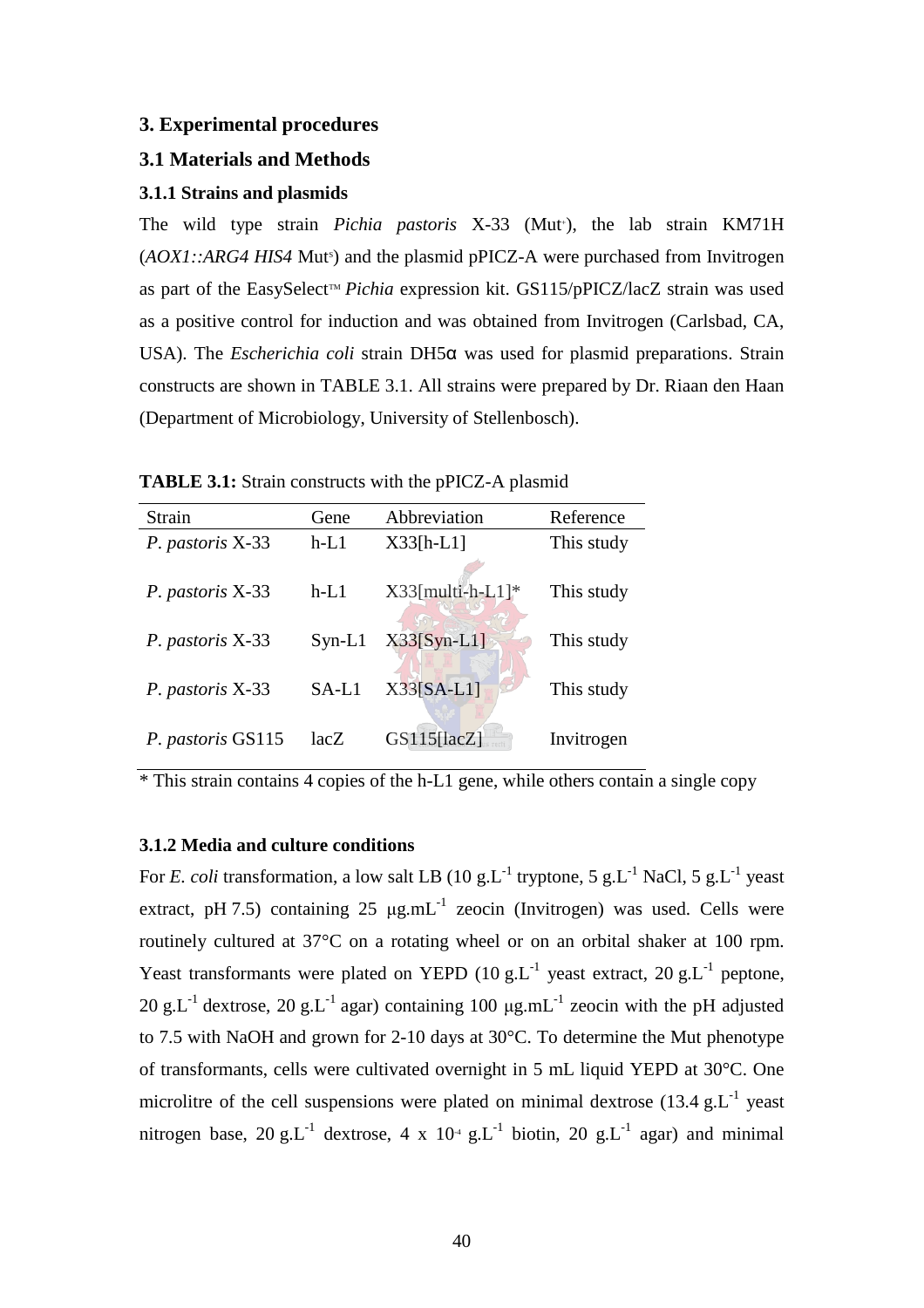methanol (13.4 g.L<sup>-1</sup> yeast nitrogen base, 5 g.L<sup>-1</sup> methanol, 4 x 10<sup>-4</sup> g.L<sup>-1</sup> biotin, 20 g.L<sup>-1</sup> agar) media and grown for two days at  $30^{\circ}$ C.

## **3.1.3 Plasmid construction**

Standard procedures for DNA manipulation were followed as outlined by Sambrook *et al*. (1989). Three plasmids, pGEM SA-L1, pGEM syn-L1 and pCRscript h-L1 were used for the cloning experiments. All three L1 genes are derived from HPV type 16 encoding the 506 aa L1- protein. The gene variants syn-L1 and h-L1 were codonoptimized for expression in potato plants (*Solanum tuberosum*) and human cell lines respectively. All L1 genes were kindly provided by Prof. Ed Rybicki (Molecular and Biosciences Department, UCT) and all three L1 gene variants were cloned into a pPICZ-A plasmid, an *E. coli-P. pastoris* shuttle vector under the transcriptional control of the *PAOX1* (FIG 3.1). Both the h-L1 and syn-L1 genes were inserted into the *Eco*RI-site of pPICZ-A. SA-L1 was inserted into the *Not*I-site of pPICZ-A. Further restriction digestions with other restriction enzymes confirmed the correct orientation of these genes in the plasmids.

#### **3.1.4 Transformation**

The *Pichia pastoris* host strain used in all subsequent experiments was the X-33 wildtype strain. Three recombinant strains of *P. pastoris* X-33 recombinants were constructed containing the three HPV L1 gene variants (FIG 3.1). Furthermore a multi-copy recombinant with 4 copies of the h-L1 gene was also used. The expression of the h-L1, Syn-L1 and SA-L1 genes are under the control of both *AOX* promoters (Mut<sup>+</sup>) which is induced with methanol.

The pPICZ-A plasmids containing the respective L1 gene inserts were linearized with *Sac*I (Roche) and transformed into X-33 and KM71H using the standard yeast electroporation protocol provided by the *Pichia* expression kit manual (Invitrogen). For the selection of multiple copy integrants the zeocin concentration used was 500, 1000 and 2000 µg.mL-1. Only *P. pastoris* X-33 was transformed with pPICZ-A h-L1. Identification of the presence of the integrated L1 gene was confirmed with polymerase chain reactions (PCR) using primers complementary to internal sequences in all the gene variants. The Southern blot in FIG confirmed four integrated copies of the h-L1 gene. Only one of the screened transformants had multiple gene integration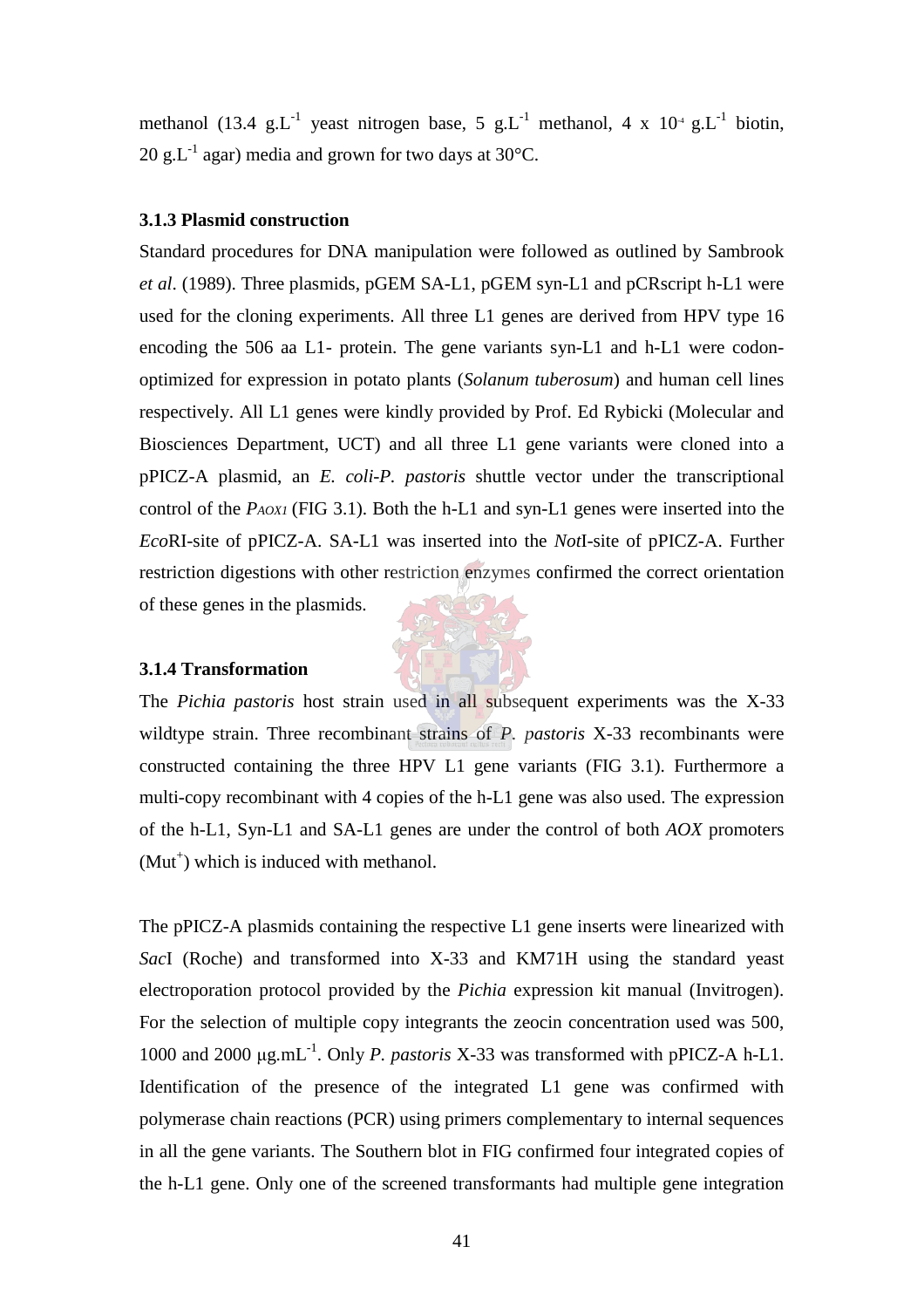due to difficulty in integration and was used in this study. For PCR, *Taq*I DNA polymerase (New England Biolabs) was used as recommended by the manufacturers for the Perkin Elmer GeneAmp® PCR system 2400.



**FIGURE 3.1: Southern blot showing four integrated copies of the h-L1 gene (Lane 4).**



**FIGURE 3.2: Plasmid construction of pPICZ-A plasmids containing the three alleles of the L1 genes.**

## **3.1.5 Shake flask cultivation**

All shake flask experiments were carried out in 250mL baffled shake flasks with a 50 mL working volume. Cultures were inoculated from single colonies on YEPD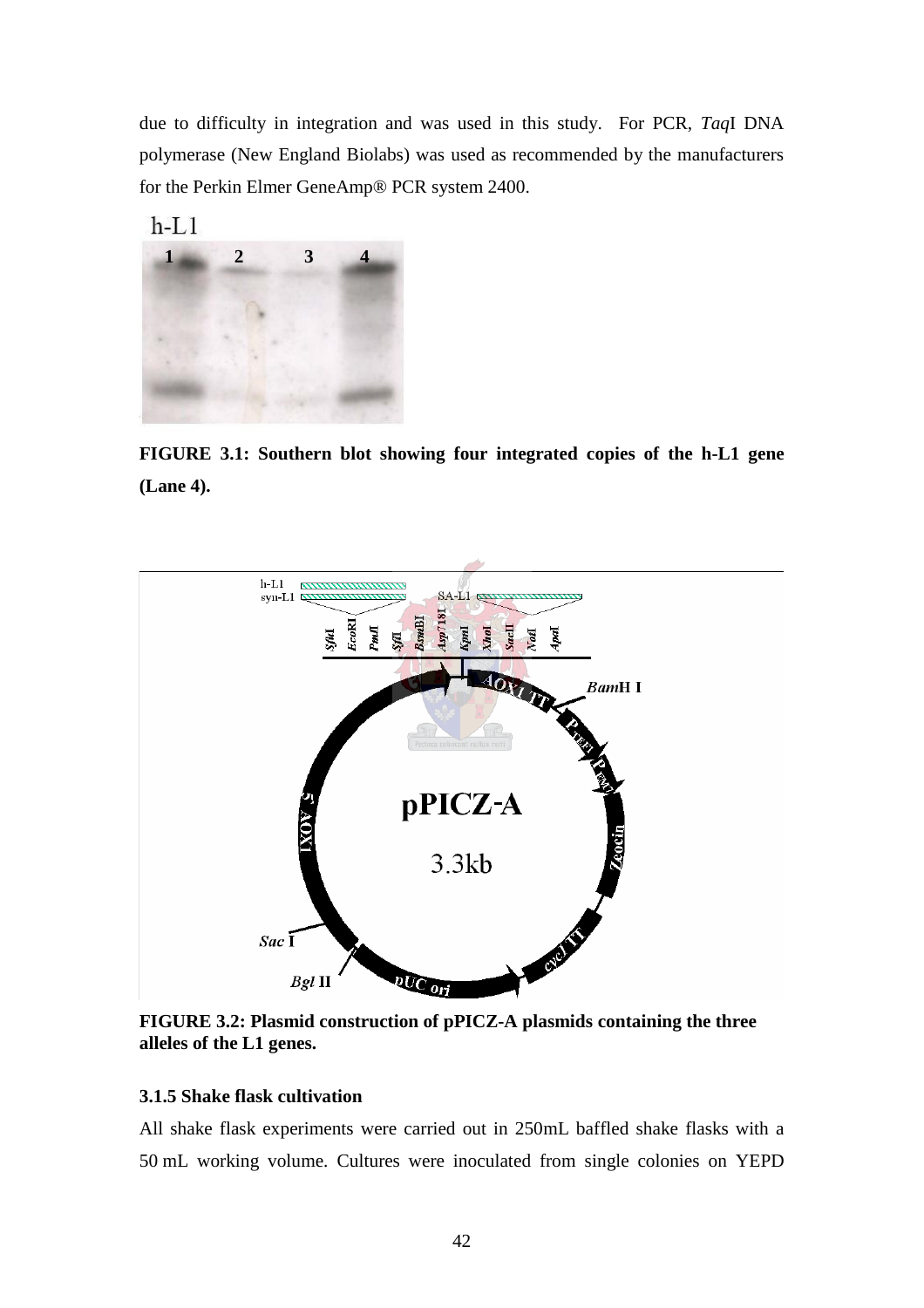plates and incubated in Buffered Minimal Glycerol Medium (BMGH: 100 mM potassium phosphate pH 6.0, 13.4 g.L<sup>-1</sup> YNB, 4  $x10^{-4}$  g.L<sup>-1</sup> biotin, 10 g.L<sup>-1</sup> glycerol) at 30°C on a rotary shaker at a constant speed of 100 rpm. When culture optical density of OD<sup>600</sup> 2-6 was reached, cells were centrifuged at 1500 x *g* at 4°C for 5 minutes and resuspended in 10 g.L<sup>-1</sup> minimal methanol medium (BMMH; 100 mM potassium phosphate pH 6.0, 13.4 g.L<sup>-1</sup> YNB, 4 x10<sup>-4</sup> g.L<sup>-1</sup> biotin, 10 g.L<sup>-1</sup> methanol). Methanol (final concentration 0.5%, 1%, 2%, 3%) was added every 24 h during the induction phase. Cultures were sampled every 24 h and 2 mL per shake flask was removed for analysis.

## **3.1.6 Bioreactor cultivations**

Cultivations were carried out in a 1.3 L New Brunswick Bioreactor with a working volume of 1 L at 30°C and a maximum agitation of 900 rpm with a Rushton turbine impeller. The initial culture volume was 500 mL. Pre-cultures for fermentations were inoculated from 1 mL glycerol stocks of cells in the early stationary phase of growth into 50 mL buffered glycerol complex medium (BMGY;  $10 g.L^{-1}$  yeast extract, 20 g.L<sup>-1</sup> peptone, 100 mM potassium phosphate pH 6.0, 13.4 g.L<sup>-1</sup> YNB, 4  $\times 10^{-4}$  g.L<sup>-1</sup> biotin, 10 g.L-1 glycerol) in 250 mL baffled shake flasks. Cultures were grown to an  $OD<sub>600</sub>$  3 (for approx. 11 h) before adding an inoculum of 40 mL to reach a working volume of 500 mL.

The filtered sterile air (0.2 µm absolute filters, resterilizable) was passed through a rotameter to control the aeration rate at 1 vvm (volume of gas inlet flow rate per volume of culture per minute). In cultivations where the culture dissolved oxygen (DO) concentration required control independent from the agitation and aeration rate, NBS gas mixers were used. DO concentrations were analysed by an online NBS polarographic electrode. An online pH electrode (Mettler-Toledo, USA) measured the pH of the culture broth. Ammonium hydroxide (28%) (NH4OH, R&S Enterprise) solution was used to maintain a pH of 5 in the bioreactor. Ammonium hydroxide was the main nitrogen source and did not cause a build-up of salts. In the exhaust gas of bioreactor cultures, the concentration of  $O_2$  and  $CO_2$  were determined by infrared gas analysis systems (INNOVA AirTech Instruments 1301 Gas Analyser). Foam formation was suppressed by the addition of antifoam reagent (Antifoam Y-30 Emulsion, Sigma), with the aid of a level sensor. A foam trap was installed as an extra precaution.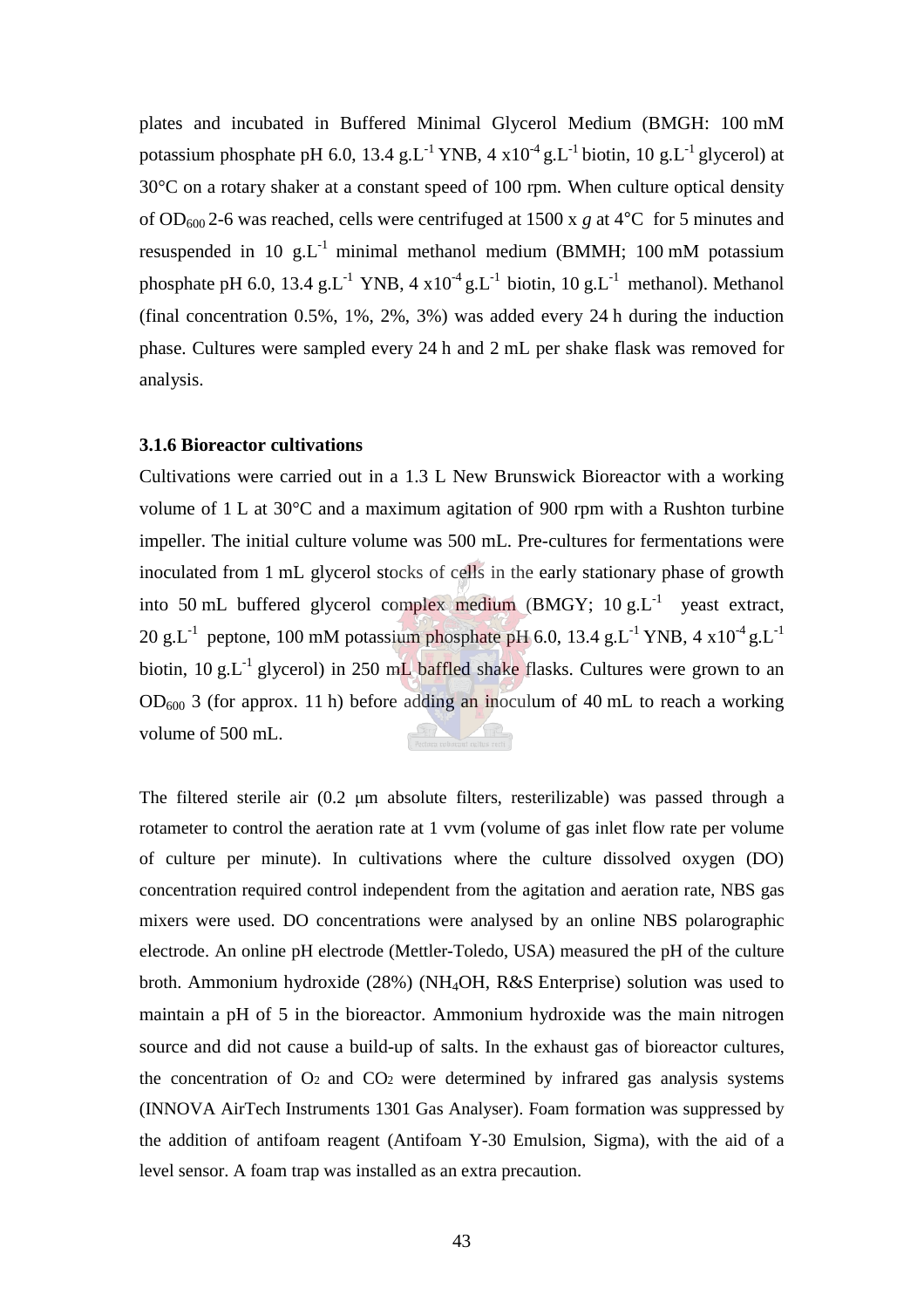## **3.1.6.1 Glycerol batch phase**

A defined basal salts medium was used as fermentation medium and consisted of the following: 26.7 mL.L<sup>-1</sup> H<sub>3</sub>PO<sub>4</sub>; 0.93 g.L<sup>-1</sup> CaCl<sub>2</sub>; 18.2 g.L<sup>-1</sup> K<sub>2</sub>SO<sub>4</sub>; 14.9 g.L<sup>-1</sup>  $MgSO<sub>4</sub>.7H<sub>2</sub>O$ ; 4.13g.L<sup>-1</sup> KOH; 40 g.L<sup>-1</sup> Glycerol. A trace salts solution (PTM1) containing: 6 g.L<sup>-1</sup> CuSO<sub>4</sub>.5H<sub>2</sub>O; 0.08 g.L<sup>-1</sup> KI; 3 g.L<sup>-1</sup> MnSO<sub>4</sub>.H<sub>2</sub>O; 0.2 g.L<sup>-1</sup>  $Na<sub>2</sub>MoO<sub>4</sub>.2H<sub>2</sub>O$ ; 0.02 g.L<sup>-1</sup>  $H<sub>3</sub>BO<sub>3</sub>$ ; 0.5 g.L<sup>-1</sup> CoCl<sub>2</sub>; 20 g.L<sup>-1</sup> ZnCl<sub>2</sub>; 65 g.L<sup>-1</sup> Fe<sub>2</sub>SO<sub>4</sub>.7H<sub>2</sub>O; 0.2 g.L<sup>-1</sup> Biotin; 5 mL.L<sup>-1</sup> H<sub>2</sub>SO<sub>4</sub> was filter sterilized, stored at 4<sup>o</sup>C and added to the basal medium at  $4.4 \text{ mL}$ . $L^{-1}$  medium once the fermentor had cooled down to 30°C after being autoclaved. Automatic DO control was set at 40% and control was cascaded to agitation and by the amount of oxygen sparged through the gas mixer once the maximum agitation rate of 900 rpm has been reached. A sharp rise in dissolved oxygen concentration occured 20-24 h after inoculation and indicated the depletion of the glycerol carbon source.

## **3.1.6.2 Glycerol fed-batch phase**

During the glycerol fed-batch phase a  $50\%$  (w/v) glycerol solution with 12 mL.L<sup>-1</sup> trace salts solution was fed to the fermenter at  $18.3$  mL.L.<sup>-1</sup>.h<sup>-1</sup> initial volume for 5 h or until wet cell weight of approximately  $200 \text{ g.L}^{-1}$  was reached. At this stage automatic DO control was still set at 40% and controlled by the amount of oxygen sparged through the gas mixer with a constant maximum agitation rate of 900 rpm. DO spikes were carried out during this phase to ensure that no glycerol accumulation occurred. A DO spike consisted of shutting off the glycerol feed and timing how long it took for the DO to increase by 10%. A satisfactory DO spike was observed under 1 minute and indicated growth limitation based on the available carbon source.

## **3.1.6.3 Methanol fed-batch phase**

## **3.1.6.1.1 Methanol feeding for adaptation phase (Stratton** *et al***., 1998)**.

The glycerol feed was stopped when sufficient biomass levels were reached and the DO rose to approximately 100%. For the methanol fed-batch stage, a solution of 100% methanol and 12 mL. $L^{-1}$  trace salts solution was fed to the bioreactor at predetermined feeding rates. The first stage was initiated to adapt the culture to growth on methanol and flow rates were typically  $3.6 \text{ mL.L.}^{-1} \text{ h}^{-1}$  initial volume. During this adaptation period (2-5 h) DO steadily decreased to approximately 40%. Eventually the DO stabilized (approx. 2 h) and increased again, this meant that the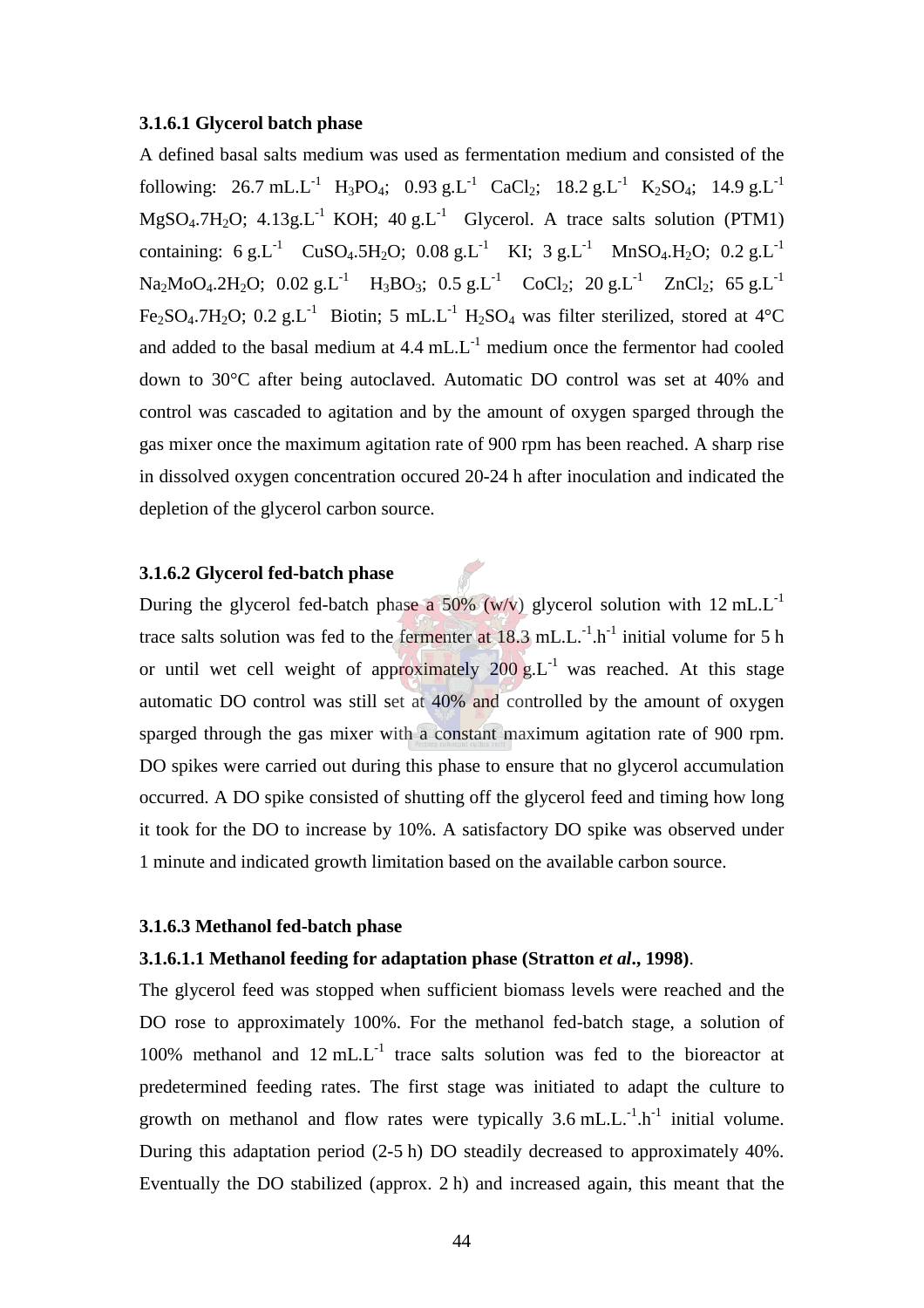culture was starved for methanol. In the second stage the methanol feed rate was increased to 7.2 mL.L. $^{-1}$ .h<sup>-1</sup> initial volume. A DO spike was performed after 2 h and the feed rate was maintained until the DO spike time was less than 30 s. When the spike time was less than 30 s, the methanol flow rate was increased by 1 mL.L. $^{-1}$ .h<sup>-1</sup> initial volume at 1h intervals until the optimal feed rate of  $11-12 \text{ mL}$ .  $\text{L}^{-1}$ .  $\text{h}^{-1}$  initial volume was reached. If at any time the DO spike time exceeded 1 min, the methanol flow rate was decreased by 1-2 mL.L.<sup>-1</sup>.h<sup>-1</sup> initial volume. The optimum feeding rate was maintained until the end of the fermentation. If at any time the DO dropped below 15% the methanol feed pump was stopped, allowing the culture to metabolize the methanol. Only when the DO was rising again was any adjustments made to the oxygen flow rate. Adding oxygen to immediately increase DO was detrimental to the culture as the excess methanol and oxygen combined to produce formaldehyde, which pickled the culture.

## **3.1.6.1.2 Methanol feeding with DO control (Lee** *et al***., 2003a,b).**

In this feeding strategy, DO is used as an indication of carbon source availability. As the proposed method of having a set point bandwidth was not feasible with the current command system, the DO set point was set at 40%. Through BioCommand a basic control program was initiated. It consisted of defining a set point condition and then comparing true or false operators to this condition. The output then either indicated that methanol feeding be halted or recommenced. Methanol feeding rate was set at  $12 \text{ mL}$ .<sup>-1</sup>.h<sup>-1</sup> initial volume. The methanol adaptation phase in which methanol feeding was ramped up from 1.8 to 6 mL.L.<sup>-1</sup>.h<sup>-1</sup> initial volume was similar in both control strategies.

## **3.1.6.1.3 Dissolved oxygen measurement**

Culture DO was measured using a DO probe (Metler Toledo InPro 6000, Inc., USA). Calibration was conducted according to New Brunswick Scientific BioFlo 110 protocol using a standard two point referencing technique, with 0% saturation corresponding to a nitrogen equilibration and 100% corresponding to air saturation at 30°C.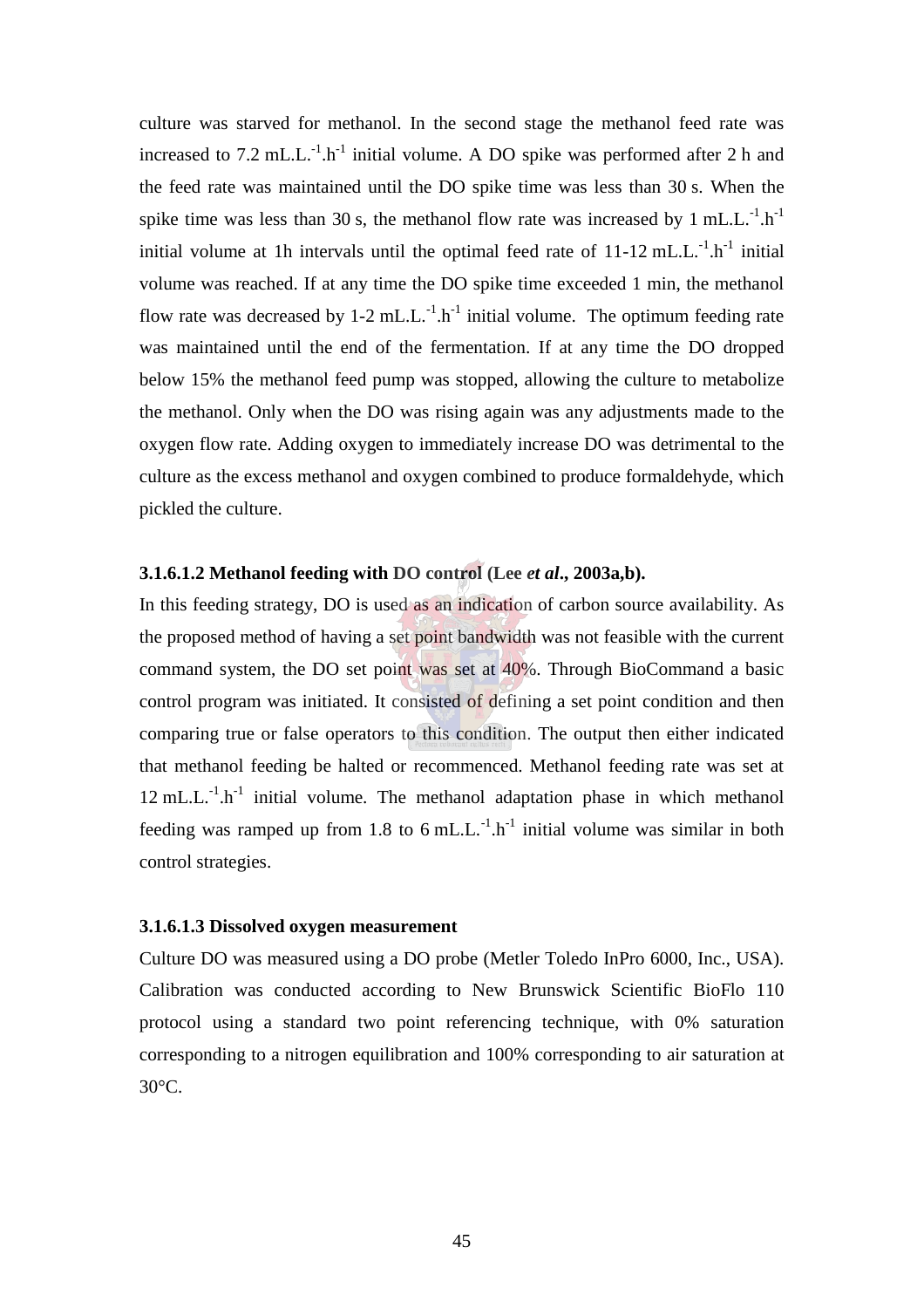## **3.1.7 Analytical methods 3.1.7.1 Measurements of optical density and cell dry weight**

Optical densities were determined with a spectrophotometer at 600 nm. Dilutions were made to keep the OD reading below 1 unit. Wet cell weight  $(g_{WCW} L^{-1})$  was determined by washing a 2 mL volume of cell culture with breaking buffer, centrifuging for 2 min at 8000 g and then discarding the supernatant. The wet cell pellet was then weighed. Dry cell weight  $(g_{DCW} L^{-1})$  was determined by drying the wet cell pellet at 75°C for 96 h.

## **3.1.7.2 Preparation of cell lysates**

Cell lysates were prepared according to the Invitrogen Corporation (Version G) *Pichia* expression kit with the following modifications: A washing step in breaking buffer containing per liter: 6 g Sodium phosphate (monobasic), 372 mg EDTA, 50 mL glycerol. Centrifugation at 3000 g and 4°C was followed by a resuspension step in breaking buffer followed by centrifuging at 8000 g for 1 min. 0.15 g of spun down cells were then made up to 1.5 mL with breaking buffer and 0.5 mL aliqotted to three impact-resistant glycerol tubes filled with an equal volume of acid washed glass beads (0.45 mm, Sigma). The tubes were then subjected to 9 cycles in a FastPrep® FP120A Instrument (120V) for 20 sec per cycle at  $5.5 \text{ m.s}^{-1}$ . Each lysing cycle was separated by a 2 min rest cycle on ice. After centrifuging the samples at 12000 g and 4°C for 15 min the supernatant was extracted (first extraction). Another 200 µl of breaking buffer is then added to the samples and subjected to 1 cycle of breaking for 20 sec at 5.5 m.s<sup>-1</sup>. The sample was then spun down again at 12000 g and  $4^{\circ}$ C for 10 min. The supernatant was extracted and this second extract was then added to the first extract to obtain the soluble protein or cytoplasmic fraction. 200 µl of breaking buffer containing 1% Triton X-100 was then added and subjected to 1 cycle of breaking for 20 sec at 5.5 K. The sample was then spun down again at 12000 g and 4°C for 10 min. This supernatant was extracted and termed the insoluble or membrane fraction.

## **3.1.7.3 Determination of HPV monomer and VLP levels**

HPV L1 protein was quantified from *P. pastoris* cell extracts by capture ELISA, which was modified from a polyvinyl alcohol (PVA)-blocking ELISA method (Studentsov *et al*., 2002). A 96-well microtitre plate was coated with monoclonal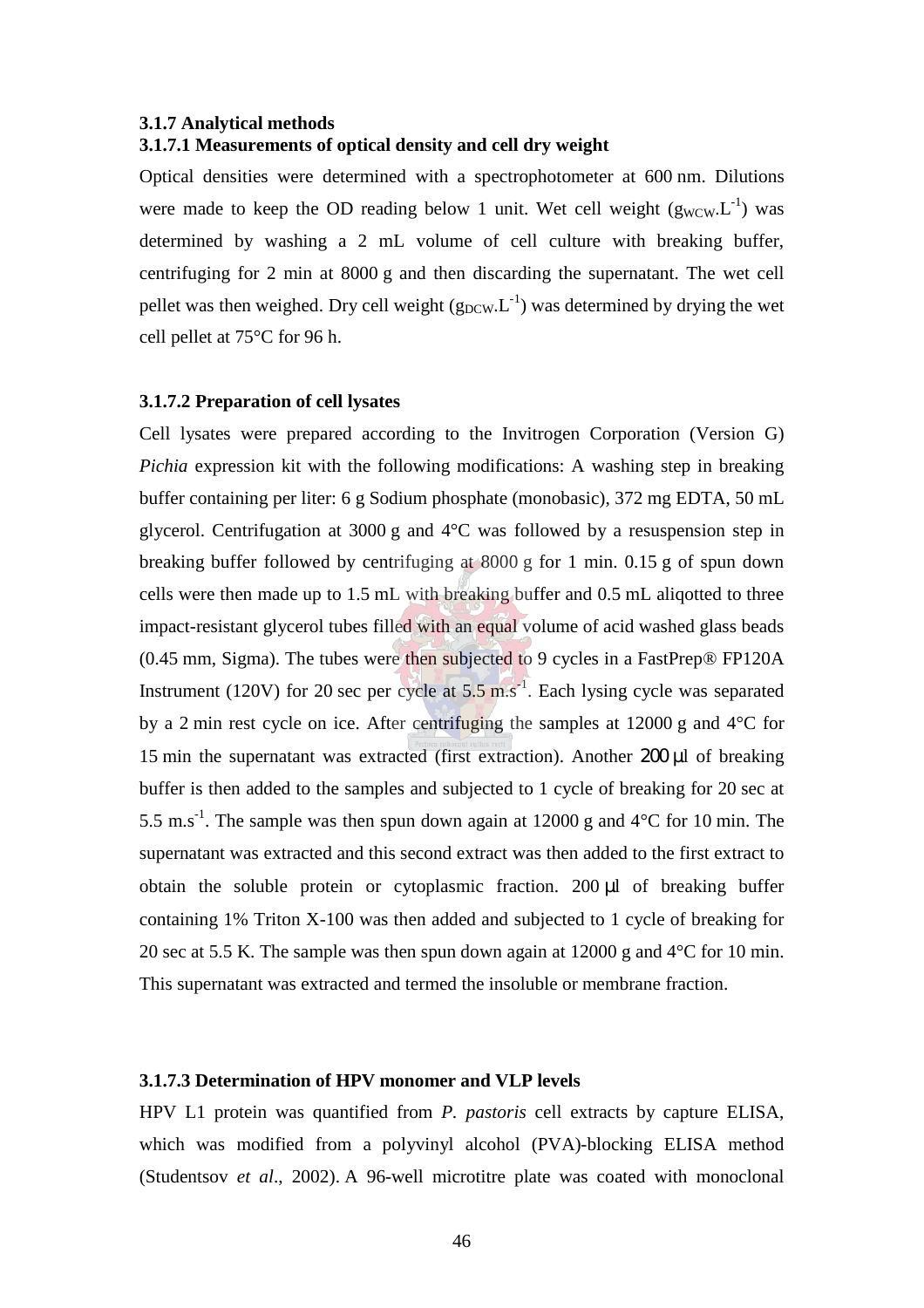antibodies HPV16 J4 (recognises a linear HPV16 L1 epitope) or HPV16 V5 (recognises conformational epitope) overnight at 4°C, washed and blocked. Cell extracts were then added and incubated for 1h at 37°C, followed by a washing step and addition and incubation of rabbit anti-HPV16 VLP polyclonal serum (1:1000) for 1 h at 37°C. This serum was detected with swine anti-rabbit-HRP conjugate (1:5000; DAKO, Denmark) and 1,2-phenylenediamine dihydrochloride (OPD; DAKO) substrate. The colorimetric reaction was stopped with 2.8% sulphuric acid solution. Optical density of the samples was then detected at 450 nm in a Titertrek Multiskan MKII plate reader. Baculovirus-derived VLPs of known concentrations were used as standards.

## **3.1.7.4 Total protein determination**

Total protein concentration of extract samples were determined using the Bio-Rad protein assay, based on the method of Bradford (Bradford, 1976), (Bio-Rad Laboratories, Hercules, CA), using bovine serum albumin (Pierce Chemical Co., Rockford, IL) as the reference standard.

## **3.1.7.5 Analysis of m-RNA**

#### **3.1.7.5.1 Total RNA isolation**

Total RNA was isolated from frozen cell samples according to the method described in Invitrogen (Version G) *Pichia* expression kit manual. Total RNA concentrations were determined using the NanoDrop system (NanoDrop Spectrophotometer ND1000 3.2.1, Coleman Technologies, 1998).

## **3.1.7.5.2 Slot Blot analysis**

Equal amounts of RNA were transferred to a nylon membrane (MSI, Westboro, MA) with slot blotting (Ausubel *et al*., 1995). Hybridisation was done with PCR generated DIG-labeled fragments of the h-L1 gene and a *S. cerevisiae* actin gene (*ACT1*) with a high homology to *P. pastoris* actin gene. The latter was used as an internal control to comparatively quantify mRNA levels of different fermentations. Transcripts were visualised with the Chemiluminescent Detection Kit (Roche Biochemicals, Germany).

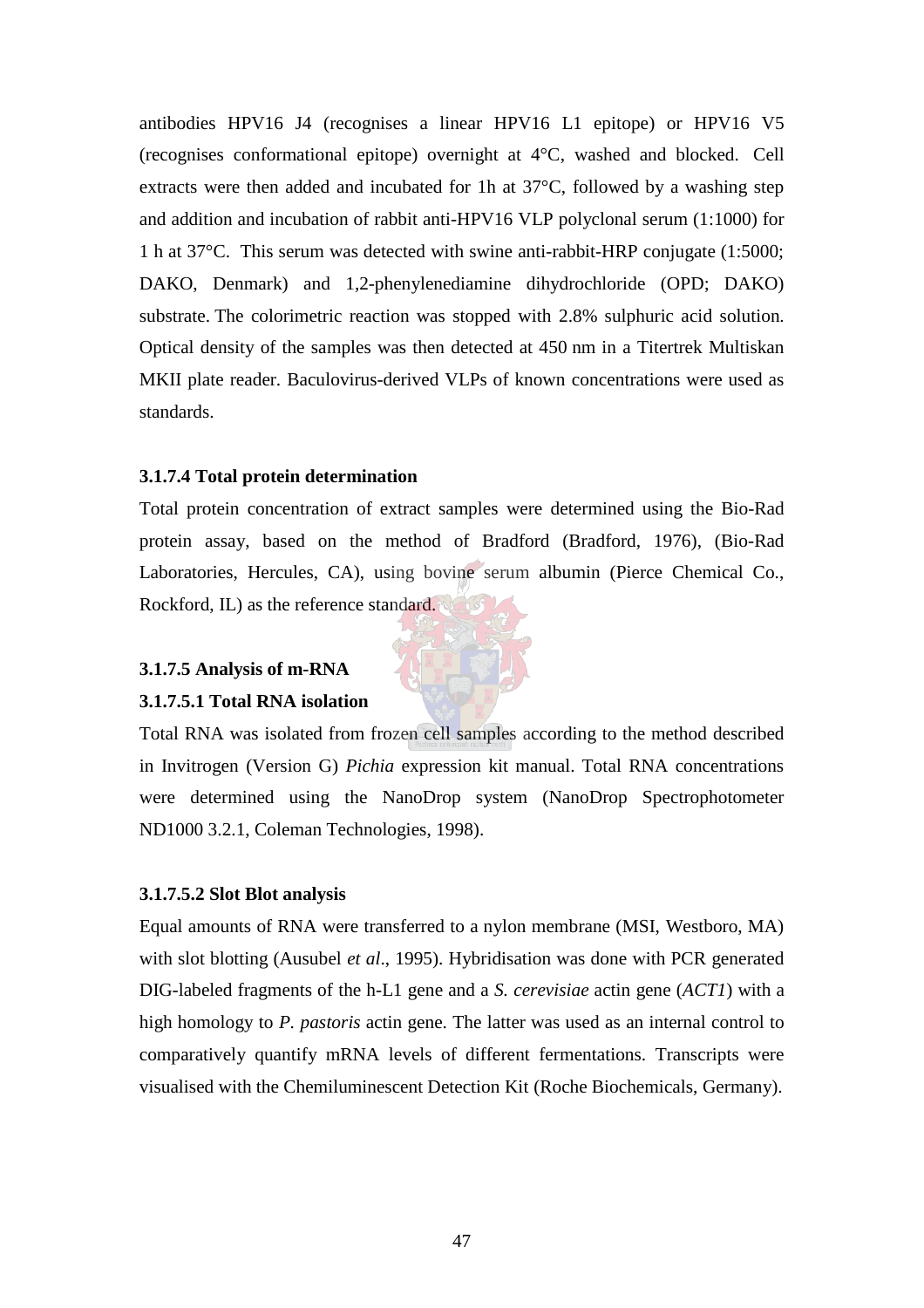## **3.1.8 Plate** β**-Galactosidase activity assays**

β-Galactosidase activity was determined on plates made of minimal methanol media containing 70 µg/mL X-Gal. Methanol concentrations of 0.5%, 1% and 3% were investigated. An *E.coli* strain containing the plasmid pBluescript was used as a positive control for β-Galactosidase activity and a X-33 pPIC-X33[h-L1] strain was included as a negative control. Blue zones on the plates indicated  $\beta$ -galactosidase activity.

#### **3.2 Experimental philosophy**

From the literature review it was evident that cultivation methods for *P. pastoris* were very well developed and documented. It was also obvious that although a standard type of fermentation could be performed, various parameters could be altered to suit the specific heterologous protein being produced. Factors that influenced parameter changes have already been mentioned, but they can be roughly divided into two types of influences namely strain dependent parameters and cultivation dependent parameters. As HPV16 VLPs have never been produced in *P. pastoris* it was necessary to vary some of these basic parameters to determine optimal yield of the product.

## **3.2.1 Type of cultivation and mode of operation**

Submerged fermentation is the fermentation type of choice for the production of heterologous gene products in *P. pastoris*. Additionally, the infrastructure and knowledge base for submerged fermentations were already well established in the Biotechnology laboratory (Biochemistry, University of Stellenbosch) where the experiments were carried out.

The preferred mode of operation for cultivation of *P. pastoris* is fed-batch. This was an obvious choice as the inducer (methanol) was only added to the fermentation once sufficient biomass had accumulated. Fed-batch feeding of glycerol after the initial batch phase further increased biomass while adapting the culture to limited feeding and switch-over to methanol. Due to the toxic effect of high methanol concentrations on the culture, it seemed prudent to add methanol in a fed-batch mode.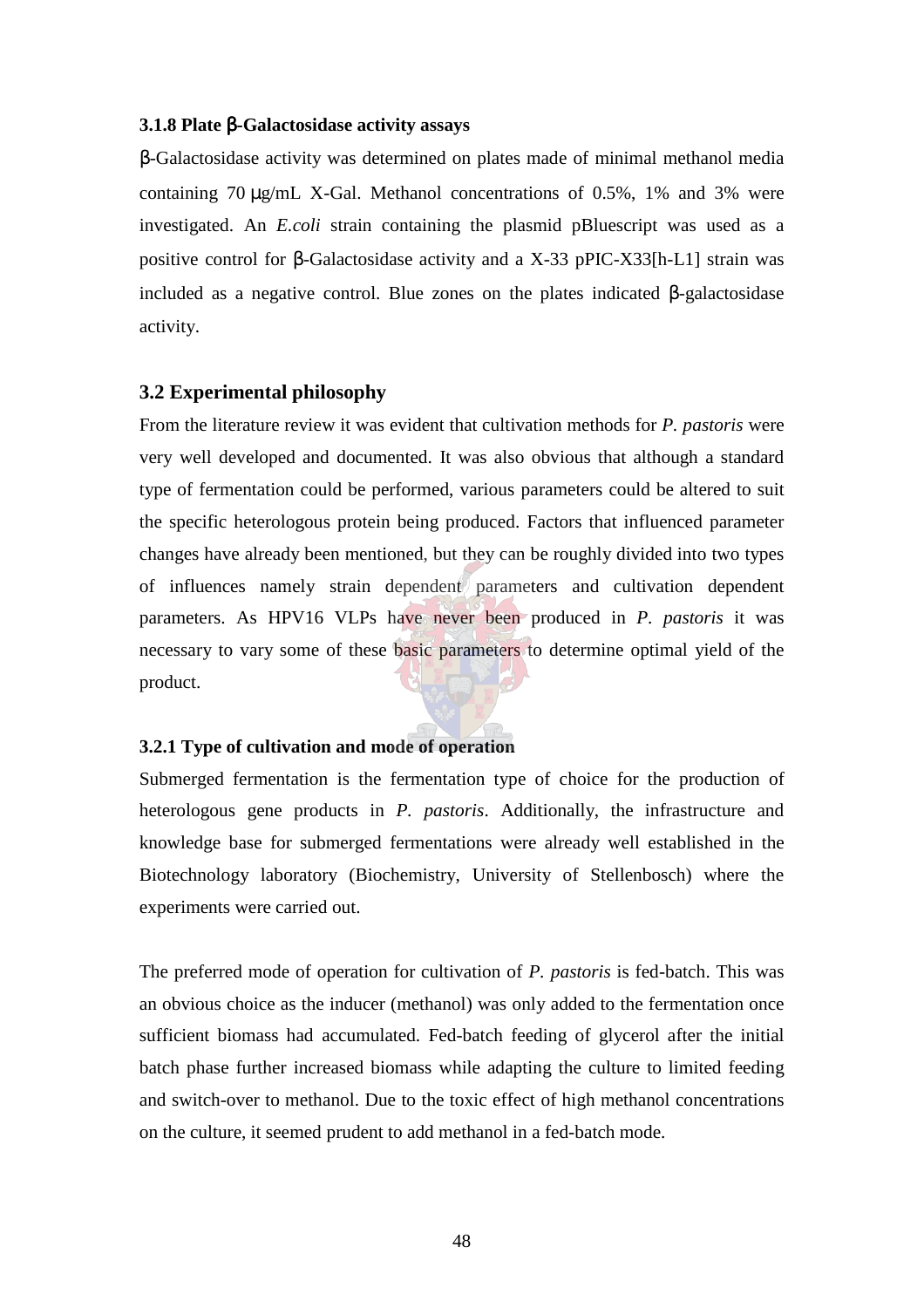The size of bioreactor used was influenced mainly by two factors. Firstly, availability and therefore ability to conduct more than one fermentation at a time necessitated the use of the 1.3 L NBS bioreactors (FIG 3.3). Secondly the current infrastructure in the laboratory did not allow for the use of 10 L bioreactors as massive heat generation associated with high biomass formation could not be controlled with the current water or ethanol cooling systems available.



**FIGURE 3.3: Experimental setup of two 1.3 L NBS bioreactors.**

# **3.2.2 Factors influencing product yield and the effect on experimental development**

Strain dependent factors have been discussed in depth in the literature study, but it is necessary to elucidate why we were only able to vary a few of these factors. Three strains were available in the  $\text{Mut}^+$  phenotype. This allowed us to evaluate the effect of different gene constructs on the production of HPV16 L1 proteins and VLPs. It was, however, not possible to evaluate the effect of methanol phenotype on the production levels. We were able to obtain, through antibiotic screening, up to four copies of the h-L1 gene in a Mut<sup>+</sup> strain and this could be used in comparison with a single copy strain to determine the effect of gene dosage on expression of heterologous proteins.

With the cultivation dependent parameters it was decided to first focus on the most clear-cut fermentation method as described by Higgens et al., (1998), namely constant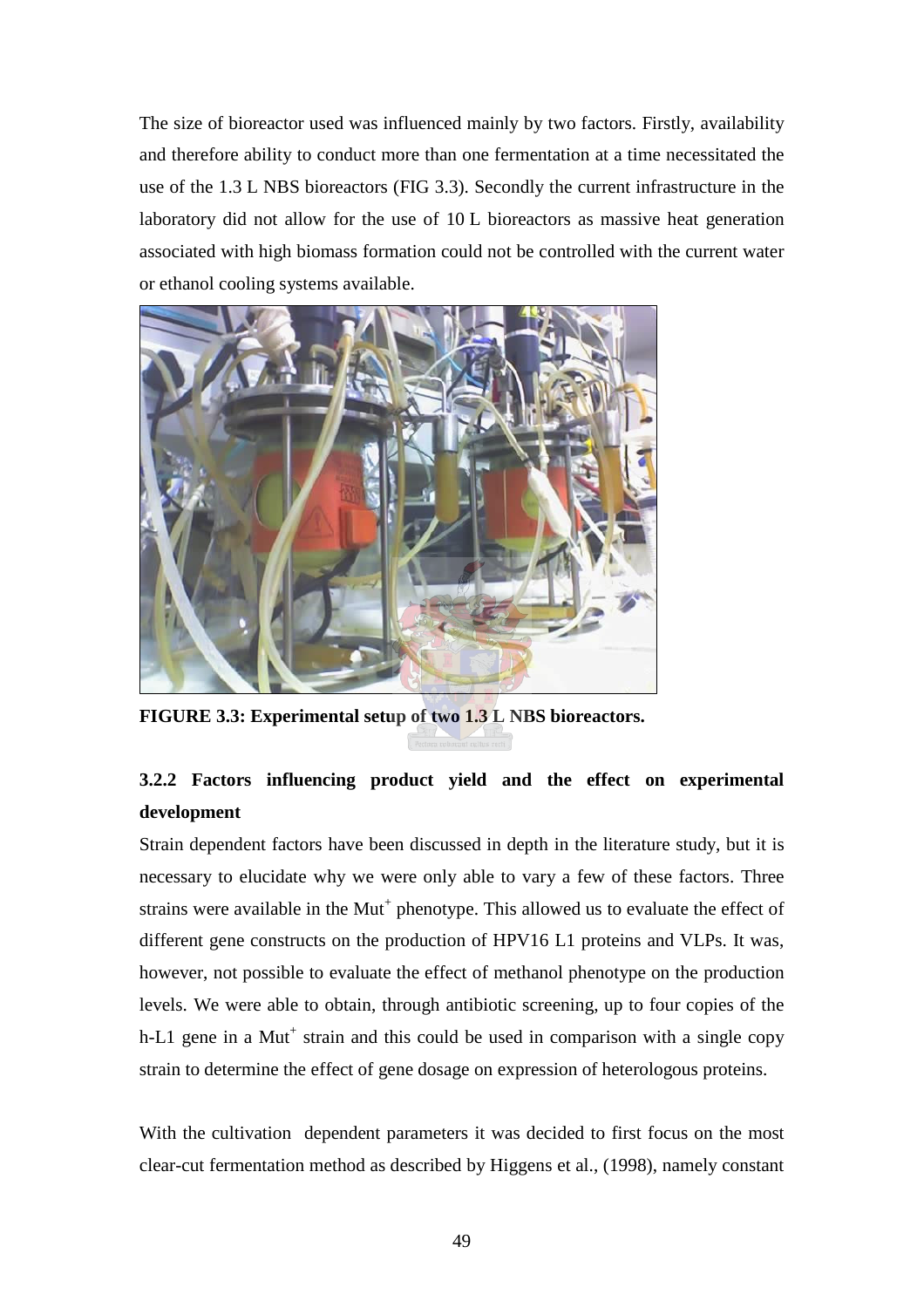(CMF) or predetermined (PMF) methanol feed rates. This would be a base case scenario and hopefully all other cultivation methods could be measured against this method. It would also closely imitate the feeding profile one would use for a Mut<sup>s</sup> strain as this phenotype is preferred for intracellular production. The methanol feeding strategy and its effect on the dissolved oxygen concentration has been known to have a great effect on production capacity in *Pichia* fermentations (Romanos, 1995). This has been established through literature and was one of the main focuses in this study of the production of HPV16 L1 VLPs.

The second control strategy namely DO control would keep DO levels above a predetermined set point and it was decided that because this method gave very good results in other instances to compare both the single and multi copy gene integration to each other with this method. Based on the outcome of these experiments one could then decide on further parameter changes such as DO set point and strain to optimize production .

## **3.2.3 Experimental Design**

Shake flask experiments were conducted to determine whether expression of the heterologous protein occurred. This was done for a range of methanol concentrations and for all strains. As the control, a strain containing the lacZ gene (to produce β-galactosidase), did not show any β-galactosidase activity it was determined that conditions were not adequate for induction.

The experimental design is shown in FIG 3.4. After unsuccessful shake flask cultivations the 40% DO control strategy was used to compare different strains. Subsequently feeding strategies for the best strain was compared. The single copy X33[h-L1] strain was cultivated with predetermined feed rates (1) and with DO control at a 40% DO set point (2). The multi copy h-L1 strain was cultivated under 40% DO control (3). At this point we were able to quantify expression of HPV L1 monomers as well as VLPs. It was obvious from calculated data that the single copy X33[h-L1] strain had to be optimised further and to ensure that sufficient induction occurred the dissolved oxygen set point was lowered to 20% DO (4). This increased the volume and interval at which methanol was fed. Both the X33[SA-L1] and the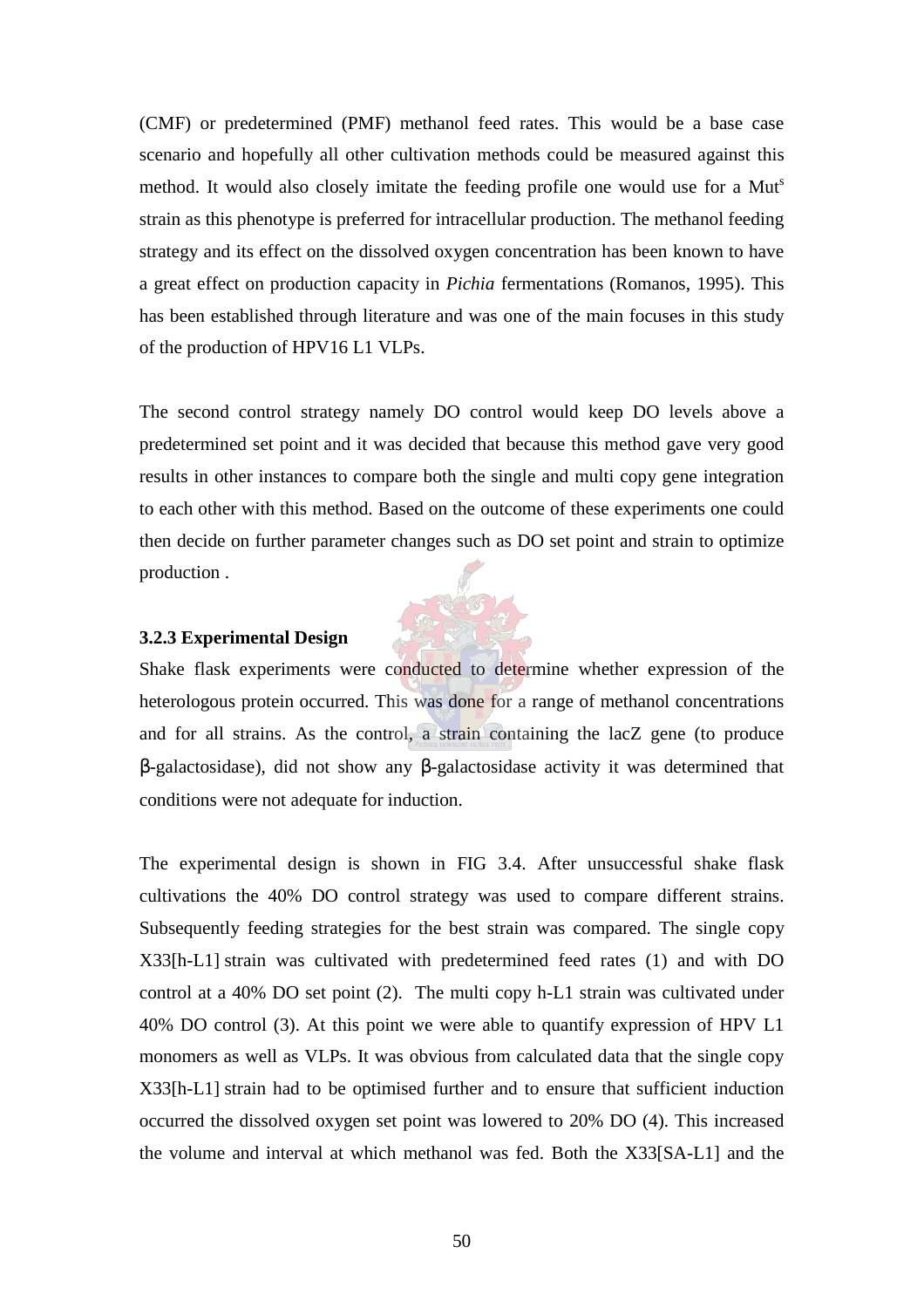X33[Syn-L1] strains were subjected to bioreactor cultivations (5) and data obtained compared to previous cultivations.



**FIGURE 3.4: Experimental design strategy including both shake flask and bioreactor cultivations (1-5 discussed in text).**

All cultivations were carried out in triplicate except for those with the X33[Syn-L1] and X33[SA-L1] strain where time constraints limited experiments to only one cultivation per strain. The single copy X33[h-L1] strain cultivation at 20% DO was carried out in duplicate.

## **3.2.4 Experimental analysis**

As already described both shake flasks and bioreactors were used to determine HPV16 L1 production levels. The following parameters were investigated in this study:

1) Strains with different L1 gene constructs to determining success of developed constructs.

2) Multiple integration of the h-L1 gene to determine the effect of gene dosage on VLP production.

3) The effect of methanol feeding strategy on expression.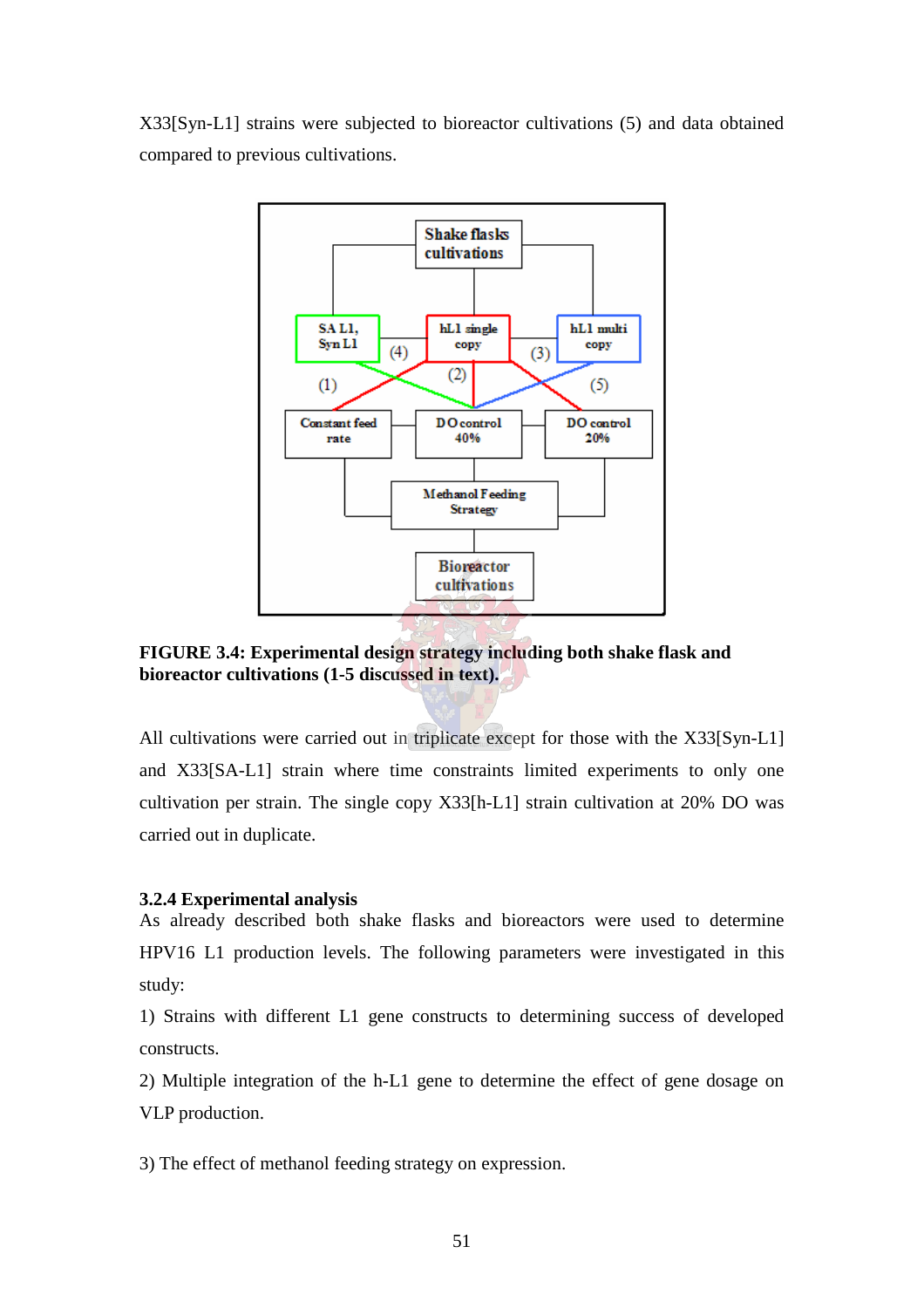The effect of parameter changes (TABLE 3.1) were evaluated by completing the following analysis (a \* indicates which analyses were done for shake flask experiments):

i) Intracellular HPV16, monomer and VLPs  $(ug.L^{-1}; ug.g<sub>DCW</sub><sup>-1</sup>)$ \*

ii) Yield of product on carbon source  $(ug.L^{-1}.L^{-1}_{methanol})$ 

iii) Total intracellular protein  $(mg.L^{-1})^*$ 

iv) Biomass growth curve (Optical Density at  $OD_{600}$ , Wet cell weight (WCW), Dry cell weight (DCW),  $g_{DCW}L^{-1}$ <sup>\*</sup>

Of these parameters the main evaluation criteria for determining an increased performance was volumetric ( $\mu g$ . L<sup>-1</sup>) and specific production levels ( $\mu g$ .  $g_{CDW}^{-1}$ ). The other measured and calculated values were used to establish possible reasons for performance and to further differentiate between different cultivation methods.

TABLE 3.2 shows a summary of parameters changed in both the shake flasks and bioreactors.

| <b>TADLE</b> 5.2. I alameters varied in Cultivations |                                      |                                                                                                   |  |
|------------------------------------------------------|--------------------------------------|---------------------------------------------------------------------------------------------------|--|
| Cultivation                                          |                                      |                                                                                                   |  |
| type                                                 | Process parameter                    | Range                                                                                             |  |
| Shake flasks                                         | Different gene<br>constructs         | Pectora roborant cultus recti<br>$X33[SA-L1], X33[Syn-L1],$<br>$X33[h-L1],$<br>$X33$ [multi-h-L1] |  |
|                                                      | Methanol<br>concentration            | $0.5\%, 1\%, 2\%, 3\%$                                                                            |  |
| <b>Bioreactor</b>                                    |                                      | Constant flow rate                                                                                |  |
|                                                      | Methanol feeding<br>control strategy | DO control $(20%)$<br>DO control $(40\%)$                                                         |  |
|                                                      | Different gene<br>constructs         | X33[SA-L1], X33[Syn-L1],<br>$X33[h-L1]$ ,<br>$X33$ [multi-h-L1]                                   |  |

**TABLE** 3.2: Parameters varied in cultivation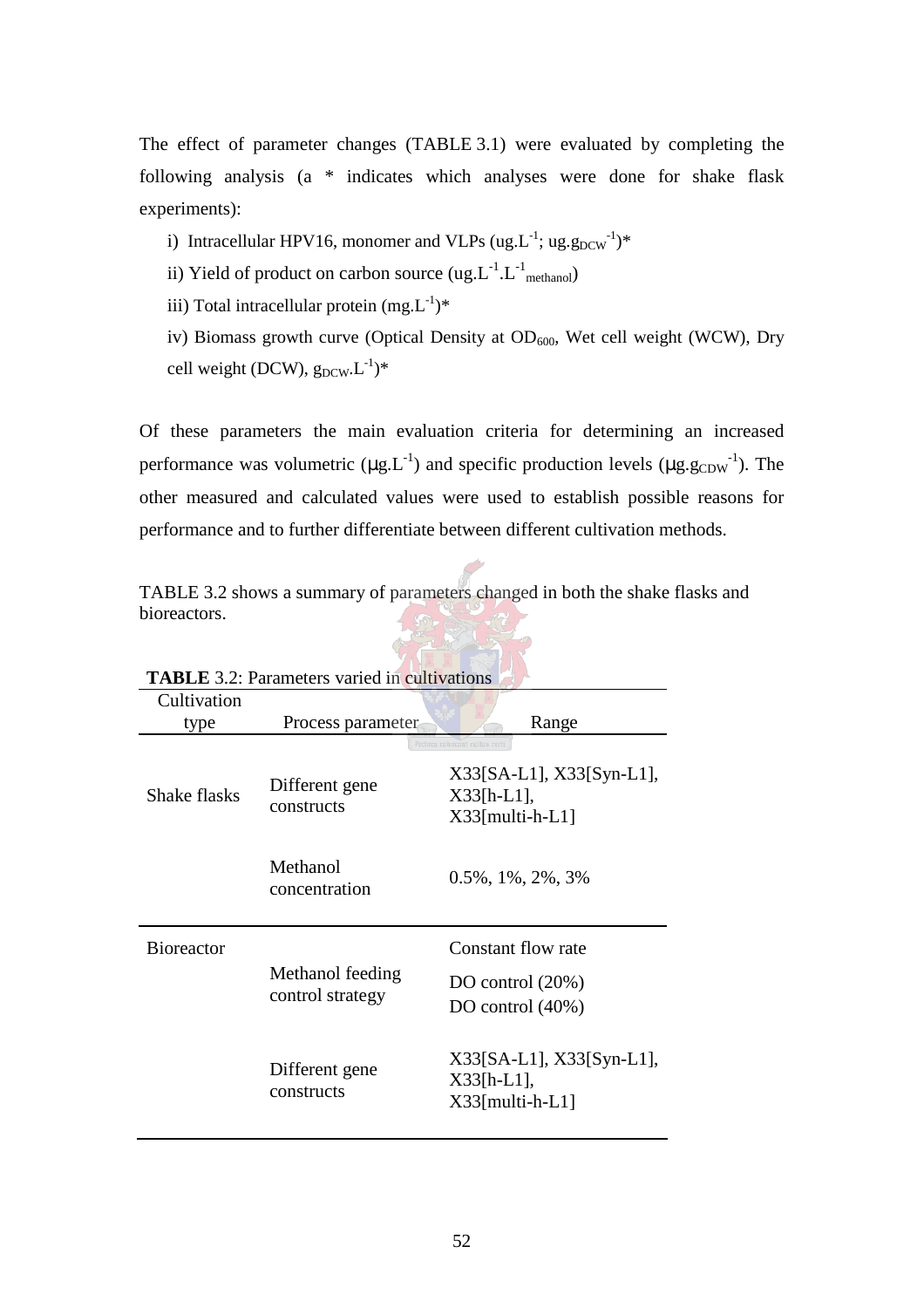HPV16 L1 monomer and VLP quantification was carried out for both the cytoplasmic (soluble) fraction and the membrane (insoluble) fraction. Because HPV16 L1 protein has not been produced in *P. pastoris* before, it was unknown where the heterologous product would be located. We did however know that the protein did not have a secretion signal and therefore would not accumulate extracellularly. The native virion has a tendency to accumulate in the cytoplasm.

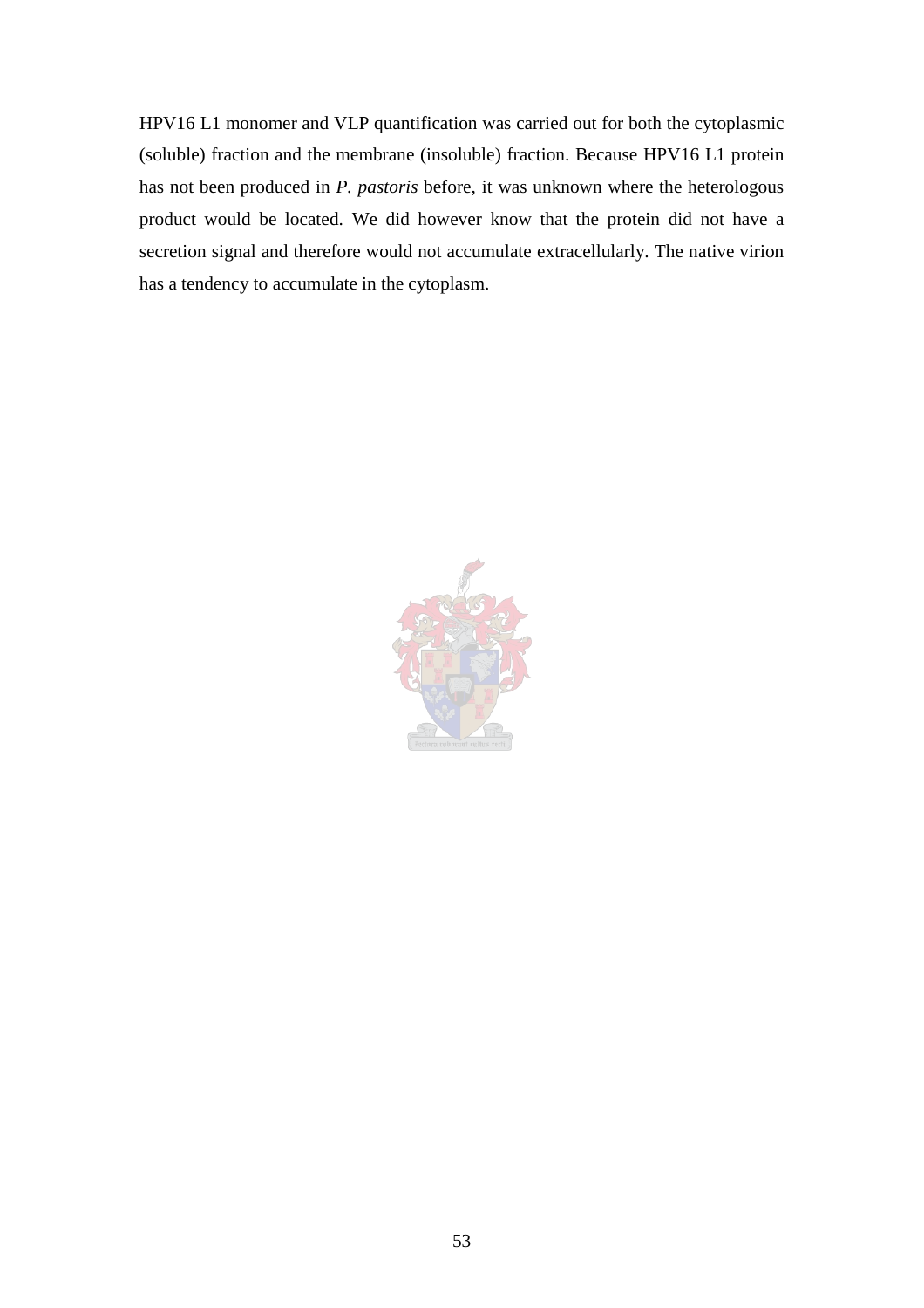## **4. Results**

## **4.1 Introduction**

The effect of gene copy number, gene codon bias and cultivation strategy on HPV monomer and VLP production by *P. pastoris* was determined in fed-batch culture. Volumetric and specific monomer and VLP production levels, biomass accumulation, HPV VLPs per total protein production, yield of product on substrate and substrate consumption rates were compared. The ratio between VLPs and monomers was investigated and the location of the VLPs within the yeast cell was determined.

## **4.2 Typical cultivation analysis**

The progression of a typical DO controlled cultivation is displayed in FIG 4.1. At the end of the glycerol batch phase (24 h) the biomass reached levels of approximately  $30.2 \pm 4.58$  g<sub>DCW</sub>.<sup>1</sup>. The exponential growth phase (not indicated in FIG 4.1) followed a ten hour lag phase. After 5.5 h of the glycerol fed-batch phase, the biomass had accumulated to  $47.89 \pm 1.47$  g<sub>DCW</sub>.<sup>1</sup>. This was sufficient biomass to commence the methanol fed-batch phase. At the end of the cultivation biomass reached a level of  $115.68 \pm 4.75$  g<sub>DCW</sub>. L<sup>-1</sup>. Methanol feed rate increased from induction until approximately 120 h to levels of  $71.03 \pm 6.09$  mL.day<sup>-1</sup> from where it stayed constant. Carbon dioxide levels followed a trend similar to that of the methanol feeding and levelled of when the methanol feed rate did not increase. VLP production started when induction took place and VLP levels steadily increased until the end of the cultivation at 217 h. A typical CMF control strategy fermentation had the same glycerol batch and glycerol fed-batch phases and only differed in the methanol induction phase. The methanol feed rate stayed constant in the methanol induction period at the predetermined flow rate of  $3.6$  mL.h<sup>-1</sup> for the first 48 h of induction and was then decreased to  $1.8 \text{ mL} \cdot \text{h}^{-1}$  for the rest of the induction phase.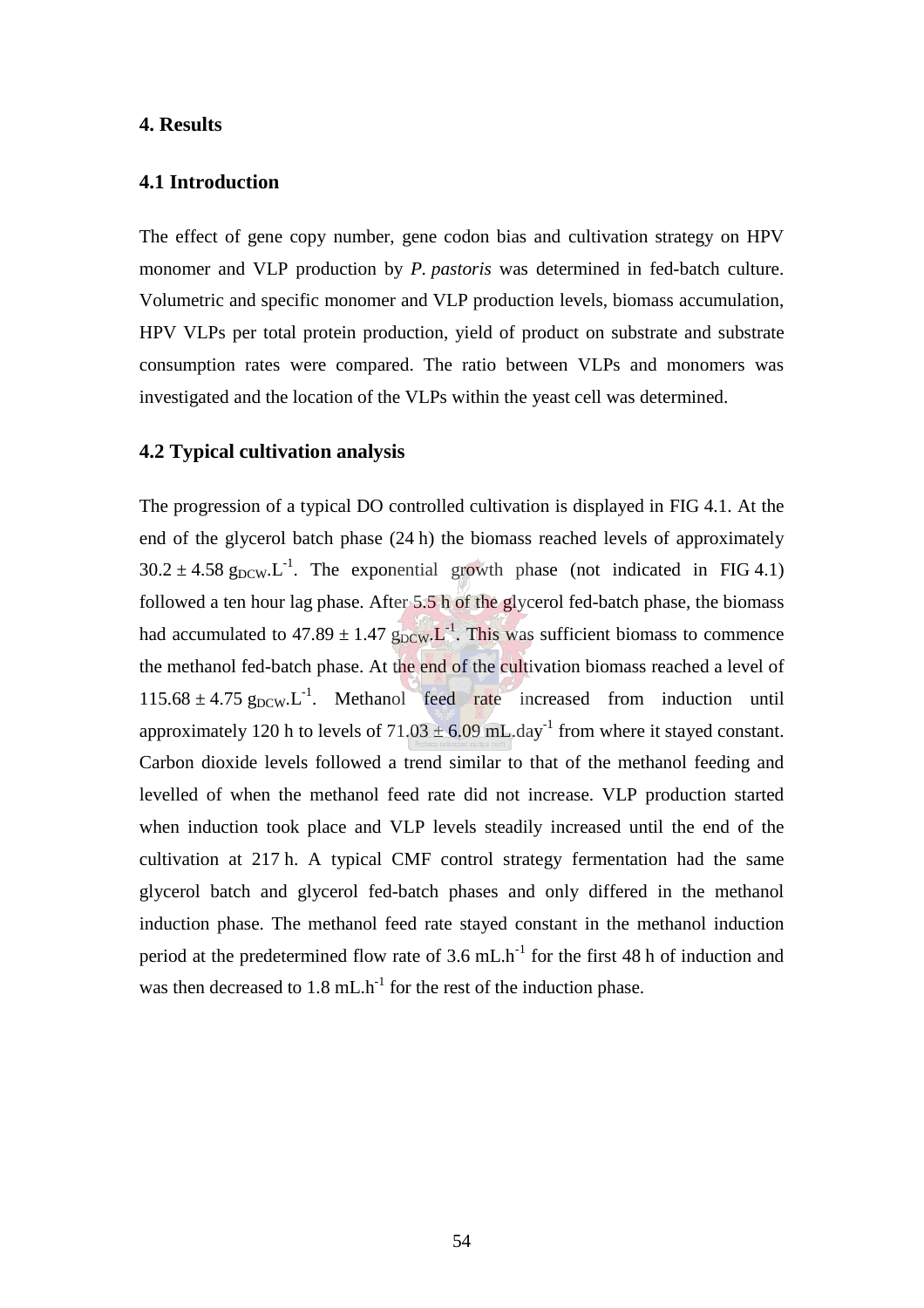

**FIGURE 4.1 : Typical fermentation analysis of the X33[h-L1] strain under 40% DO control. CO<sup>2</sup> (%)[**▄ **], Methanol addition (mL) [**♦**],HPV16 VLP Production**  $\lceil \Box \rceil$ , Cell dry weight  $(g_{DCW} L^{-1})[\circ]$ . Error bars indicate one standard deviation.

## **4.3 Comparison of the effect of different strain constructs and gene dosage**

In TABLE 4.1 a comparison was made between the three gene constructs and the effect of gene dosage and codon bias under 40% DO control. The humanized gene construct has a significantly lower CAI  $(0.581)$  than the Syn-L1  $(0.713)$  and the SA-L1 (0.719) genes. The humanized gene also has a much higher G+C content (62%) in comparison with the Syn-L1 (47.5%) and SA-L1 genes (49%).

No significant difference was noted (TABLE 4.1) for the specific VLP production levels ( $\mu$ g.g<sup>-1</sup><sub>DCW</sub>) between the X33[h-L1] and the X33[multi-h-L1] strain under 40% dissolved oxygen (DO) control, while there was a significantly lower specific VLP production level for the X33[Syn-L1] strain  $(0.2 \pm 0.011 \,\mu\text{g}.\text{g}^{-1} _{\text{DCW}})$ . The X33[SA-L1] strain produced no measurable VLP levels. A significant difference in specific monomer levels between the X33[multi-h-L1] and the X33[h-L1] strain existed, while no significant difference existed in the specific monomer levels for the  $X33[h-L1]$  (0.48 ± 0.012  $\mu$ g.g<sup>-1</sup><sub>DCW</sub>) and X33[Syn-L1] (0.50 ± 0.02  $\mu$ g.g<sup>-1</sup><sub>DCW</sub>) strain (TABLE 4.1). The VLP yield on methanol  $(\mu g.g^{-1}_{DCW}.L^{-1}_{methanol})$  for the X33[Syn-L1] strain was much lower than for the other strains  $(0.34 \pm 0.019 \,\mu g \cdot g^{-1}_{\text{DCW}})$ . L<sup>-1</sup> methanol) (refer to TABLE 4.1). The methanol consumption rate  $(ml.h^{-1})$  for the X33[Syn-L1]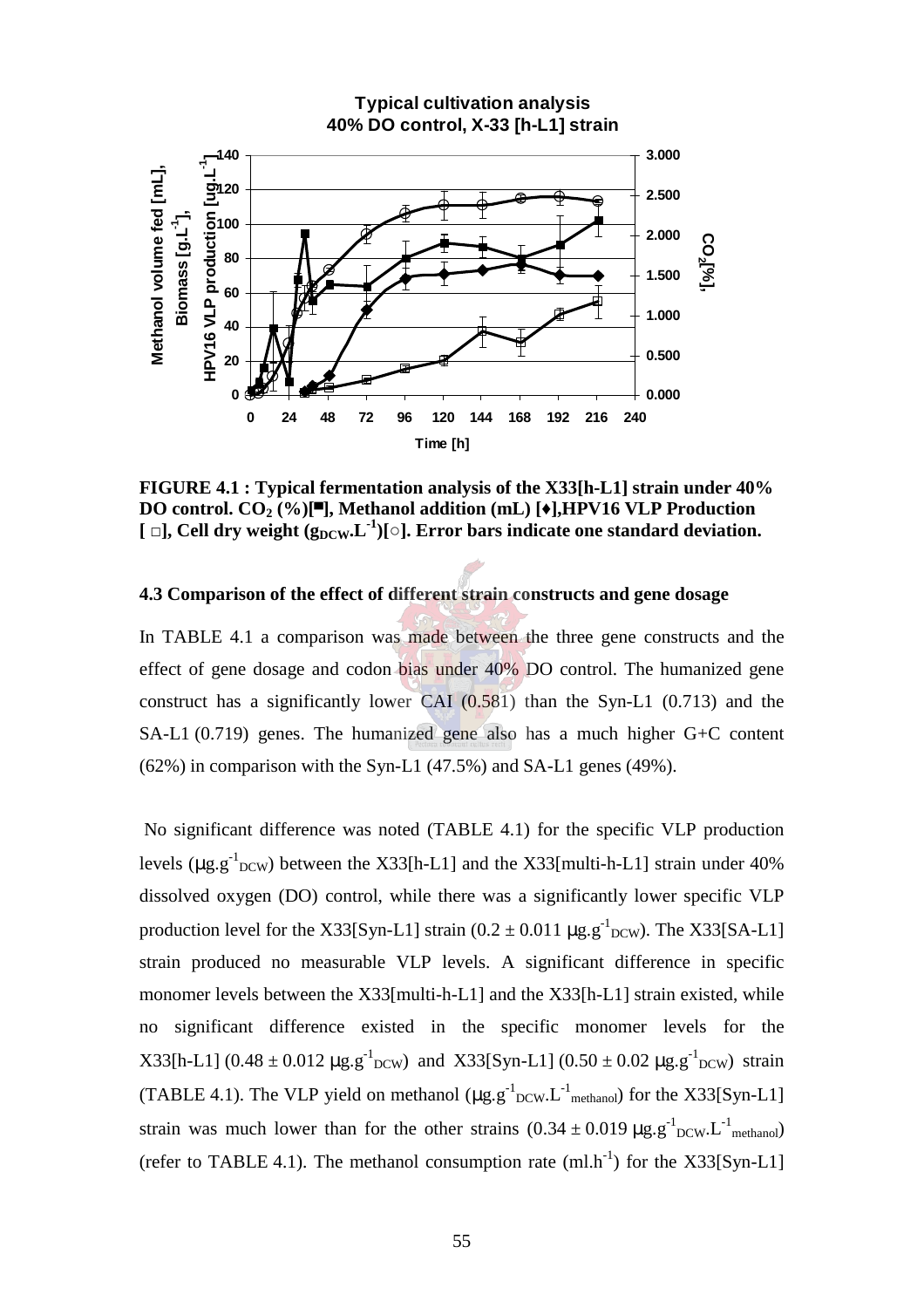and X33[SA-L1] strains under 40% DO control  $(3.16 \text{ and } 3.18 \text{ ml.h}^{-1})$  respectively was not statistically lower than for the X33[h-L1]  $(3.42 \pm 0.24 \text{ ml.h}^{-1})$  and X33[multi-h-L1] strains  $(3.48 \pm 0.26 \text{ ml.h}^{-1})$  under the same control strategy (TABLE 4.1). A notable increase in biomass was observed for the X33[Syn-L1] and the X33[SA-L1] strains relative to the X33[h-L1] and X33[multi-h-L1] strains (TABLE 4.1). The biomass increase during induction was very similar between different strains as evident in comparable average linear rate of biomass increases  $(g_{DCW} L^{-1} \cdot h^{-1})$ . The average biomass yield did not differ considerably between the 40% DO control with the X33[h-L1] or X33[multi-h-L1] strains  $(0.146 \pm 0.0033$   $g_{DCW} \cdot g^{-1}$ <sub>methanol</sub> vs.  $0.122 \pm 0.0061$   $g_{DCW} \cdot g^{-1}$ <sub>methanol</sub>). The average biomass yield of both the X33[Syn-L1] and X33[SA-L1] strains do not differ statistically under 40% DO control and are  $0.135 \pm 0.005$   $g_{DCW} \cdot g^{-1}$  methanol and  $0.131 \pm 0.0066$   $g_{DCW}$ . $g^{-1}$ <sub>methanol</sub> respectively. Compared to the X33[Syn-L1] strain  $(0.4 \pm 0.006)$  a higher VLP to monomer ratio was observed in the X33[h-L1]  $(0.76 \pm 0.04)$  and X33[multi-h-L1] strain  $(0.78 \pm 0.02)$ , although no significant difference in VLP to monomer ratio was seen between the X33[h-L1] and X33[multi-h-L1] strain (TABLE 4.1).

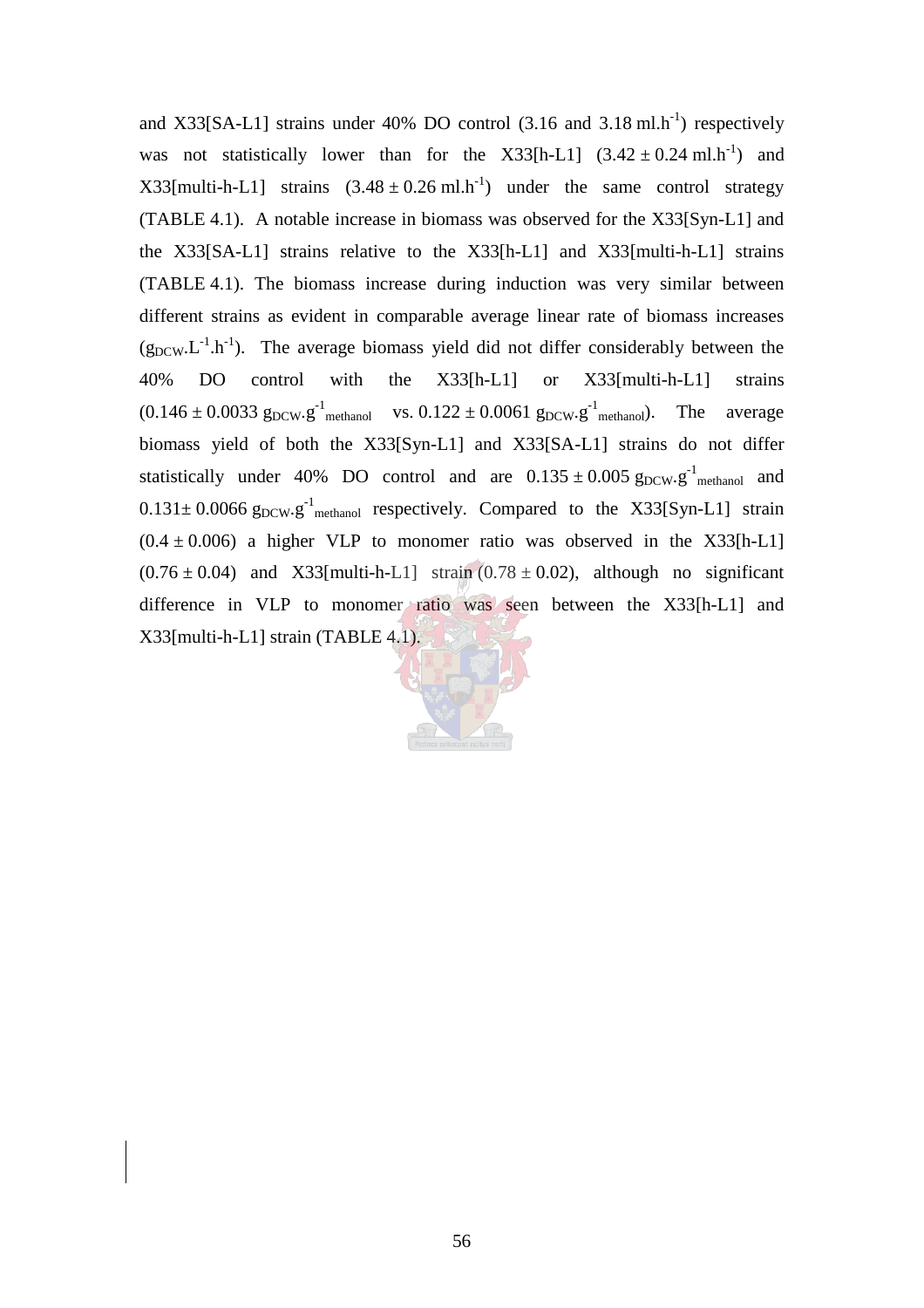| <b>1070 DO COLLUI</b><br><b>STRAIN</b>                                                                                                | $X-33[h-L1]$       | $X-33[Syn-L1]$    | $X-33[SA-L1]$      | $X-33$ [multi-h-L1] |
|---------------------------------------------------------------------------------------------------------------------------------------|--------------------|-------------------|--------------------|---------------------|
| <b>Codon Adaptation</b><br>Index (CAI)                                                                                                | 0.581              | 0.713             | 0.719              | 0.581               |
| $G+C$ content $(\% )$                                                                                                                 | 62                 | 47.5              | 49                 | 62                  |
| <b>Specific VLP</b><br>production<br>[ $\mu$ g.g $^{1}$ <sub>DCW</sub> ]                                                              | $0.36 \pm 0.026$   | $0.2 \pm 0.011$   | $0**$              | $0.32 \pm 0.018$    |
| <b>Specific L1</b><br>monomer<br>production<br>[ $\mu$ g.g $^{-1}$ <sub>DCW</sub> ]                                                   | $0.48 \pm 0.012$   | $0.50 \pm 0.021$  | $0**$              | $0.41 \pm 0.01$     |
| <b>HPV VLP</b> per<br>total protein<br>$[ng, mg^{-1}]$                                                                                | $7.43 \pm 0.11$    | $8.94 \pm 0.13$   | $0**$              | $3.59 \pm 0.42$     |
| <b>VLP Yield on</b><br>methanol<br>$[\mu g.g^{-1}{}_{\rm DCW}.L^{-1}{}_{\rm methanol}]$                                               | $0.72 \pm 0.052$   | $0.34 \pm 0.019$  | $0**$              | $0.65 \pm 0.004$    |
| Biomass $[g_{DCW}L^{-1}]$                                                                                                             | $115.68 \pm 4.74$  | $127.88 \pm 0.45$ | $124.52 \pm 1.26$  | $112.19 \pm 3.13$   |
| <b>Average linear rate</b><br>of biomass increase<br>$[\mathbf{g}_{\rm DCW}\!,\! \mathbf{L}^{\text{-}1}\!,\! \mathbf{h}^{\text{-}1}]$ | $0.348 \pm 0.006$  | 0.344             | 0.346              | $0.35 \pm 0.011$    |
| <b>Average Methanol</b><br>consumption rate<br>$[ml.h^{-1}]$                                                                          | $3.42 \pm 0.24$    | 3.16              | 3.18               | $3.48 \pm 0.26$     |
| <b>Average biomass</b><br>yield<br>$[g_{\text{DCW}}.g^{-1}]_{\text{methanol}}]$                                                       | $0.126 \pm 0.0062$ | $0.135 \pm 0.005$ | $0.131 \pm 0.0066$ | $0.122 \pm 0.0061$  |
| <b>VLP</b> : monomer<br>ratio                                                                                                         | $0.76 \pm 0.04$    | $0.40 \pm 0.006$  | $0**$              | $0.78 \pm 0.02$     |

**TABLE 4.1:** Comparison of the effect of different strain constructs and gene dosage under 40% DO control\*.

\*Statistical analysis: Single factor ANOVA done to evaluate significance of differences observed between variables. ± value indicates one standard deviation. (See Appendix for ANOVA analysis)

\*\* Below detectable levels

When comparing mRNA levels of the X33[h-L1] and X33[multi-h-L1] strain under 40% DO control (FIG 4.2) higher band intensities were observed for bands 1 to 3 (X33[h-L1]) compared to bands 4 to 6. The *ACT1* control showed similar band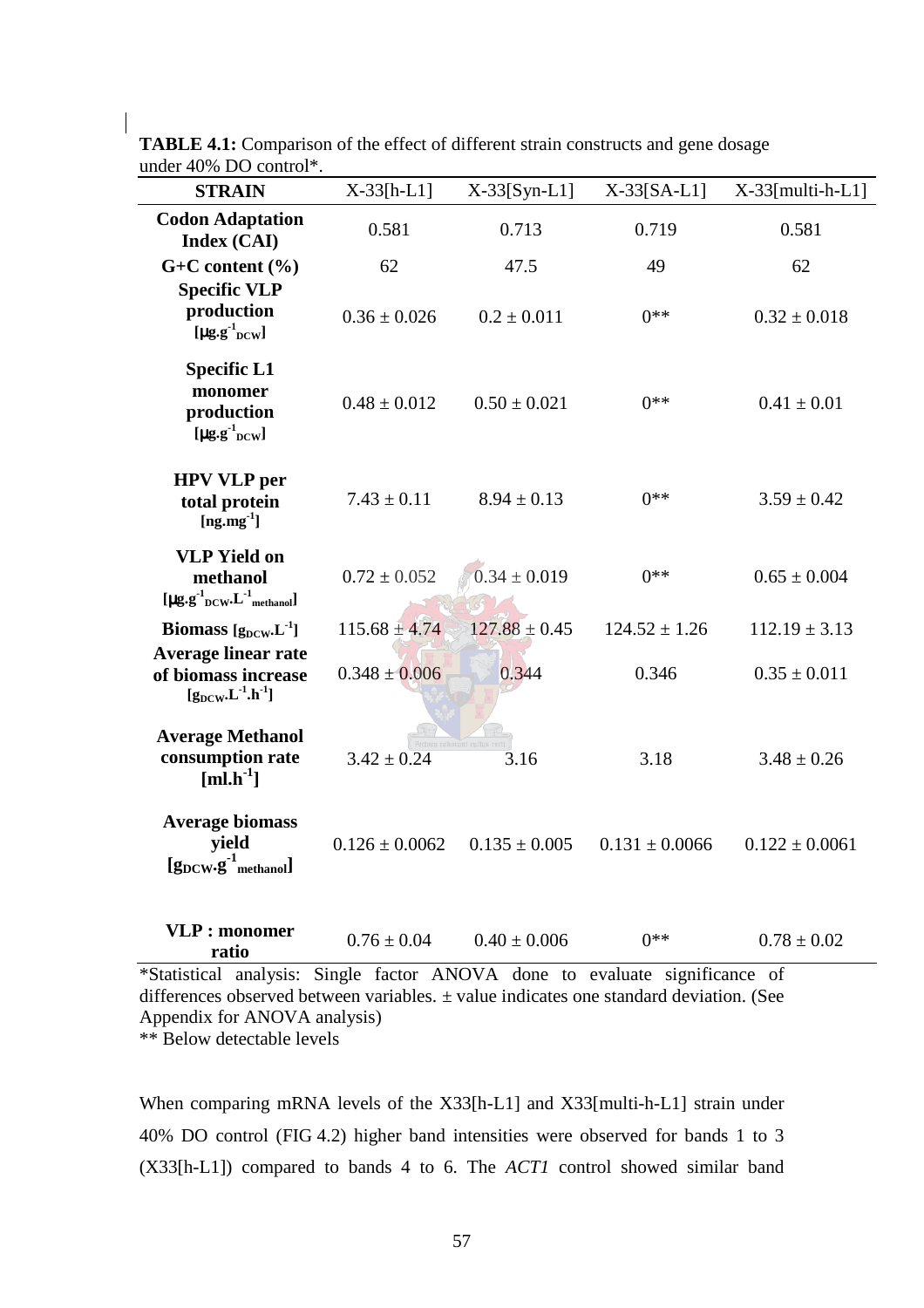intensities for both the X33[h-L1] and the X33[multi-h-L1] strains, indicating that equivalent amounts of total mRNA were introduced to the slot blot.



**FIGURE 4.2: mRNA slot blots comparing mRNA concentration between X33[h-L1] and X33[multi-h-L1]. Top: Bands 1-3 are a triplicate of the X33[h-L1] 40% DO control strategy mRNA followed by bands 4-6 of X33[multi-h-L1] mRNA under the 40% DO control strategy. Bottom: Comparison of** *ACT1* **concentrations for the corresponding X33[h-L1] and X33[multi-h-L1] strain mRNA. Band number 7 is the positive control for the h-L1 mRNA at the top and** *ACT1* **at the bottom.**

# **4.4 Comparison of the effect of methanol addition strategy on the X33[h-L1] strain**

The effect of the methanol addition strategy was investigated in the X33[h-L1] strain (TABLE 4.2) by comparing CMF, 40% DO and 20% DO control strategies. The specific VLP production level  $(\mu g.g^{-1}_{DCW})$  was not significantly affected by the methanol addition strategy while a significant difference in specific monomer levels between three methanol addition control strategies existed. The 20% DO control strategy had the highest specific concentration of monomers  $(0.67 \pm 0.011 \,\mu\text{g}.\text{g}^{-1}_{DCW})$ while the CMF (Constant methanol feed rate) control strategy had the lowest specific monomer concentration  $(0.38 \pm 0.016 \,\mu g \cdot g^{-1}_{\text{DCW}})$  (TABLE 4.2). The HPV VLPs per total protein (ng.mg-1**)** for the 20% DO strategy was significantly higher  $(11.01 \pm 0.66 \text{ ng.mg}^{-1})$  than for the CMF  $(4.8 \pm 0.4 \text{ ng.mg}^{-1})$  and the 40% DO strategy  $(7.43 \pm 0.11 \text{ ng.mg}^{-1})$ . The total proteins per biomass levels were the same for all the control strategies; therefore the increase in VLPs per total protein was due to increased VLP production levels per unit biomass. Although no significant difference existed between the HPV VLP yields on methanol  $(\mu g.g^{-1}_{DCW}.L^{-1}_{methanol})$  for the different control strategies, the biomass levels obtained differed significantly. The 20% DO control strategy had the highest biomass level  $(128.66 \pm 5.5 \text{ g}_{DCW}L^{-1})$ followed by a much lower level for the 40% DO control  $(115.68 \pm 4.74 \text{ g}_{DCW}L^{-1})$ . The CMF control strategy had the lowest biomass level at  $104.2 \pm 2.08$  g<sub>DCW</sub>.L<sup>-1</sup>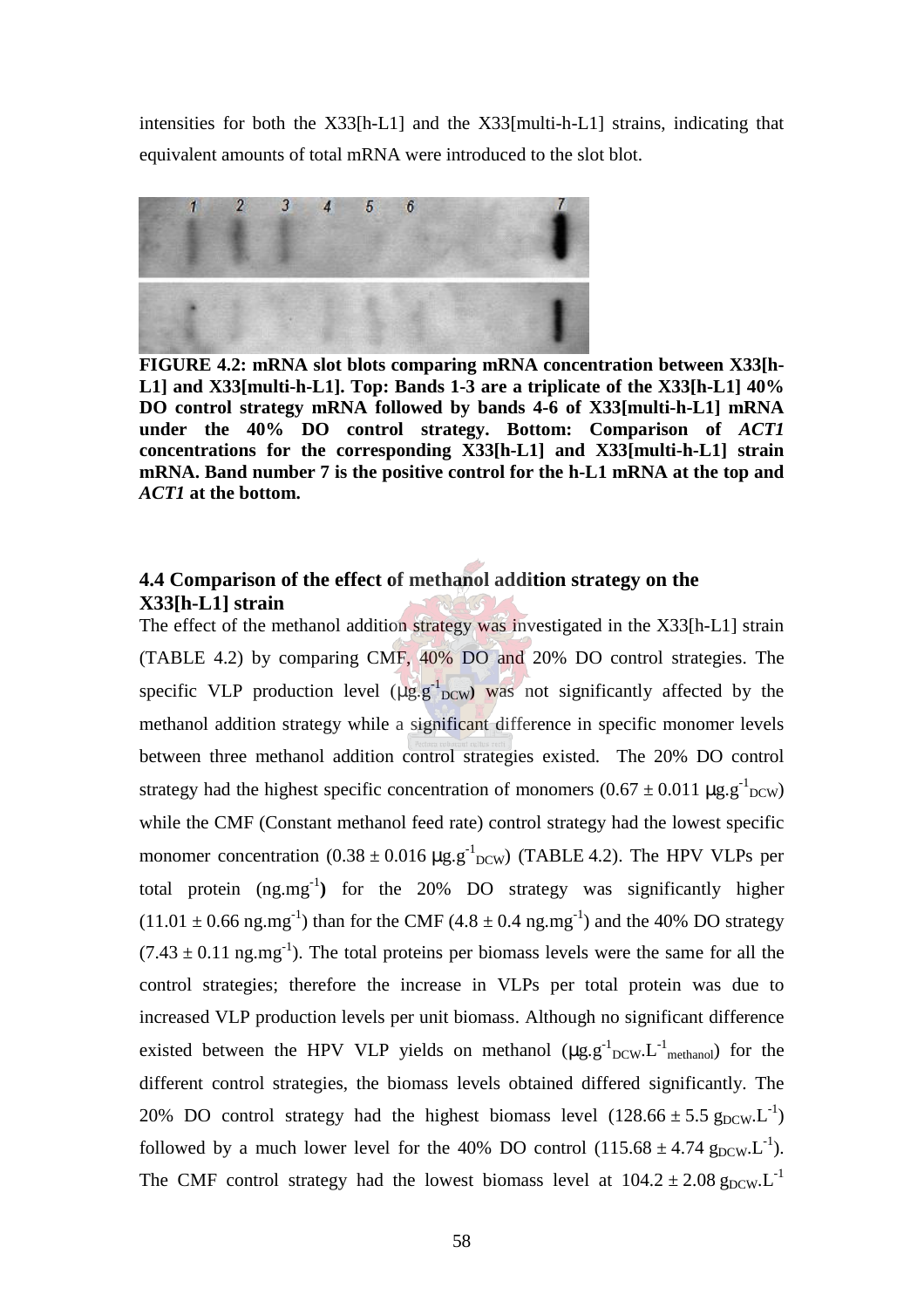(TABLE 4.2). Significant differences could also be observed in the average linear rate of biomass increases  $(g_{DCW}.L^{-1}h^{-1})$  (TABLE 4.2). The 20% DO control strategy had the highest average linear rate of biomass increase  $(0.388 \pm 0.0038 \text{ g}_{\text{DCW}}. L^{-1}h^{-1})$ followed by the 40% DO control strategy  $(0.348 \pm 0.006 \text{ g}_{DCW} L^{-1} h^{-1})$  and lastly the CFM control strategy at  $0.255 \pm 0.0035$   $g_{DCW}$ . L<sup>-1</sup>h<sup>-1</sup>. The methanol consumption rate  $(ml.h<sup>-1</sup>)$  mirrored this trend; the CFM control strategy had the lowest methanol consumption rate  $(1.8 \text{ ml.h}^{-1})$ . A significant difference in methanol consumption existed between the 20% DO  $(3.70 \pm 0.05 \text{ ml.h}^{-1})$  and 40% DO control strategy  $(3.42 \pm 0.14 \text{ ml.h}^{-1})$  (TABLE 4.2). The average biomass yield on methanol follows a similar trend with the 20% DO control strategy having a higher average biomass yield  $(0.146 \pm 0.0033 \text{ g}_{DCW} \cdot \text{g}^{-1} \text{methanol.} L^{-1})$  than both the 40% DO  $(0.126 \pm 0.0062 \text{ gpcw} \cdot \text{g}^{-1})$ and the CMF control strategies  $(0.1 \pm 0.005 \text{ g}_{DCW} \cdot \text{g}^{-1}$ <sub>methanol</sub>. L<sup>-1</sup>) (TABLE 4.2). In terms of the amount of VLPs formed from monomers (TABLE 4.2), there existed a significant difference between the 40% DO and the 20% DO strategy with more VLPs forming from monomers in the 40% DO control strategy  $(0.76 \pm 0.04 \text{ vs. } 0.50 \pm 0.03)$ . The CMF control strategy had the highest VLP to monomer ratio  $(0.89 \pm 0.06)$ .

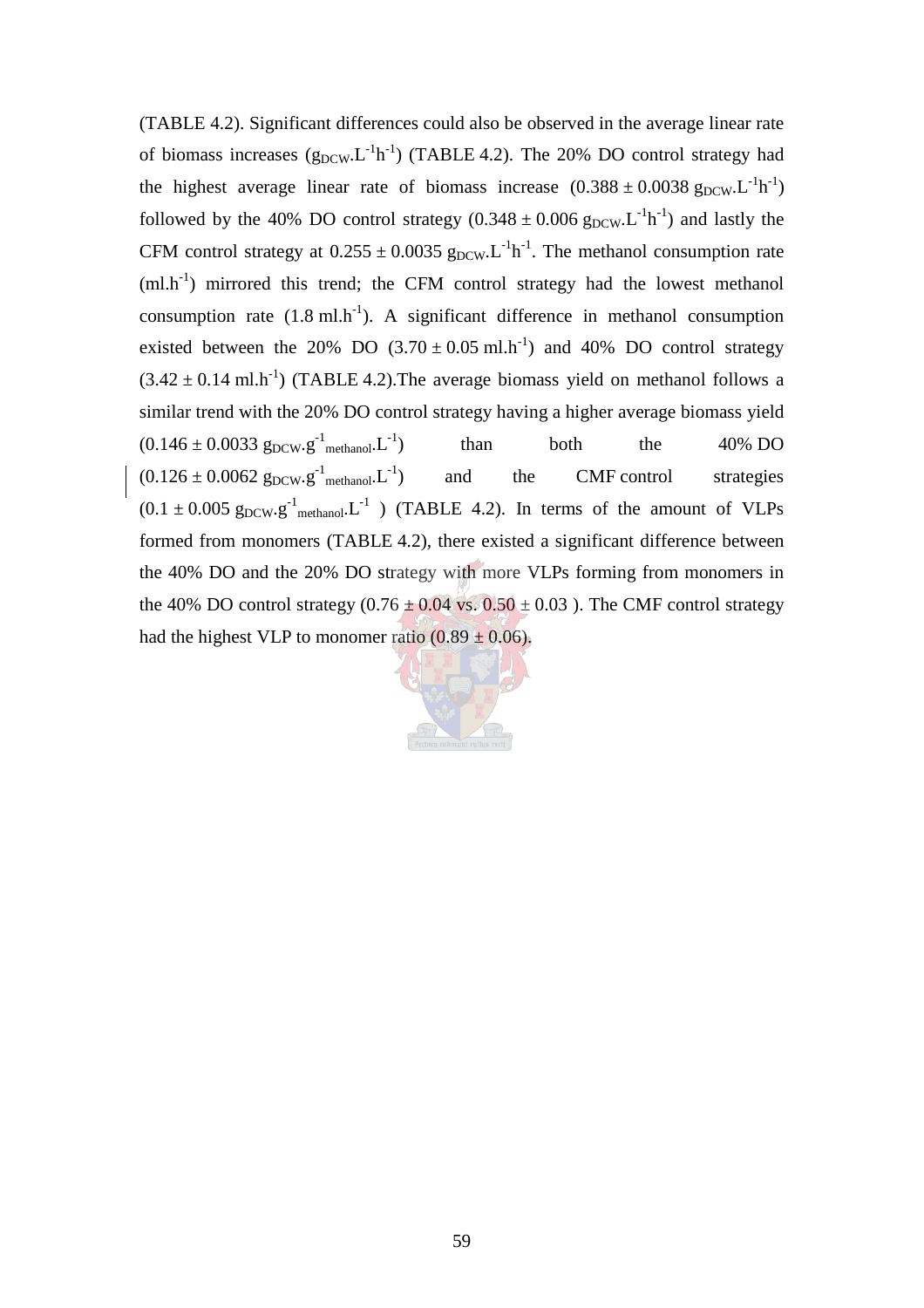| $0$ is what<br><b>CONTROL</b><br><b>STRATEGY</b>                                              | <b>CMF</b>         | 40% DO             | 20% DO             |
|-----------------------------------------------------------------------------------------------|--------------------|--------------------|--------------------|
| <b>Specific VLP</b><br>production<br>[ $\mu$ g.g <sup>-1</sup> <sub>DCW</sub> ]               | $0.30 \pm 0.037$   | $0.36 \pm 0.026$   | $0.33 \pm 0.027$   |
| <b>Specific L1 monomer</b><br>production<br>[ $\mu$ g.g <sup>-1</sup> <sub>DCW</sub> ]        | $0.38 \pm 0.016$   | $0.48 \pm 0.012$   | $0.67 \pm 0.011$   |
| <b>HPV VLP</b> per total<br>protein<br>$[ng.mg-1]$                                            | $4.8 \pm 0.4$      | $7.43 \pm 0.11$    | $11.01 \pm 0.66$   |
| <b>VLP Yield on</b><br>methanol<br>$[\mu g.g^{-1}{}_{\text{DCW}}.L^{-1}{}_{\text{methanol}}]$ | $0.6 \pm 0.075$    | $0.72 \pm 0.0522$  | $0.56 \pm 0.051$   |
| <b>Average Methanol</b><br>consumption rate<br>$[ml.h^{-1}]$                                  | 1.8                | $3.42 \pm 0.14$    | $3.70 \pm 0.05$    |
| Biomass $[g_{DCW}L^{-1}]$                                                                     | $104.20 \pm 2.08$  | $115.68 \pm 4.74$  | $128.66 \pm 5.5$   |
| Average linear rate of<br>biomass increase<br>$[g_{DCW}L^{1}.h^{1}]$                          | $0.255 \pm 0.0035$ | $0.348 \pm 0.006$  | $0.388 \pm 0.0038$ |
| Average biomass yield<br>$[g_{DCW} \cdot g^{-1}]$ methanol                                    | $0.100 \pm 0.005$  | $0.126 \pm 0.0062$ | $0.146 \pm 0.0033$ |
| <b>VLP</b> : monomer ratio                                                                    | $0.89 \pm 0.06$    | $0.76 \pm 0.04$    | $0.50 \pm 0.03$    |

**TABLE 4.2:** Comparison of the effect of methanol addition strategy on the X33[h-L1] strain.

\*Statistical analysis: Single factor ANOVA done to evaluate significance of differences observed between variables.  $\pm$  value indicates one standard deviation. (See Appendix for ANOVA analysis)

# **4.5 Volumetric production levels**

The volumetric production capacity of the VLP production system is of high importance for commercial manufacturing. The X33[h-L1] strain under 20% DO control performed the best of all the strains and control strategies with VLP levels peaking at  $68.53 \pm 4.74 \mu g.L^{-1}$  after 187h of induction (FIG 4.3). There was a statistically significant difference in volumetric production of VLPs in the X33[h-L1]  $(54.76 \pm 6.73 \,\mu$ g.L<sup>-1</sup>) and X33[multi-h-L1]  $(42.6 \pm 1.43 \,\mu$ g.L<sup>-1</sup>) strains under 40% DO control. The X33[h-L1] strain under CMF produced VLP levels of  $30.53 \pm 2.25 \text{ µg}L^{-1}$ . The X33[Syn-L1] strain under 40% DO control produced low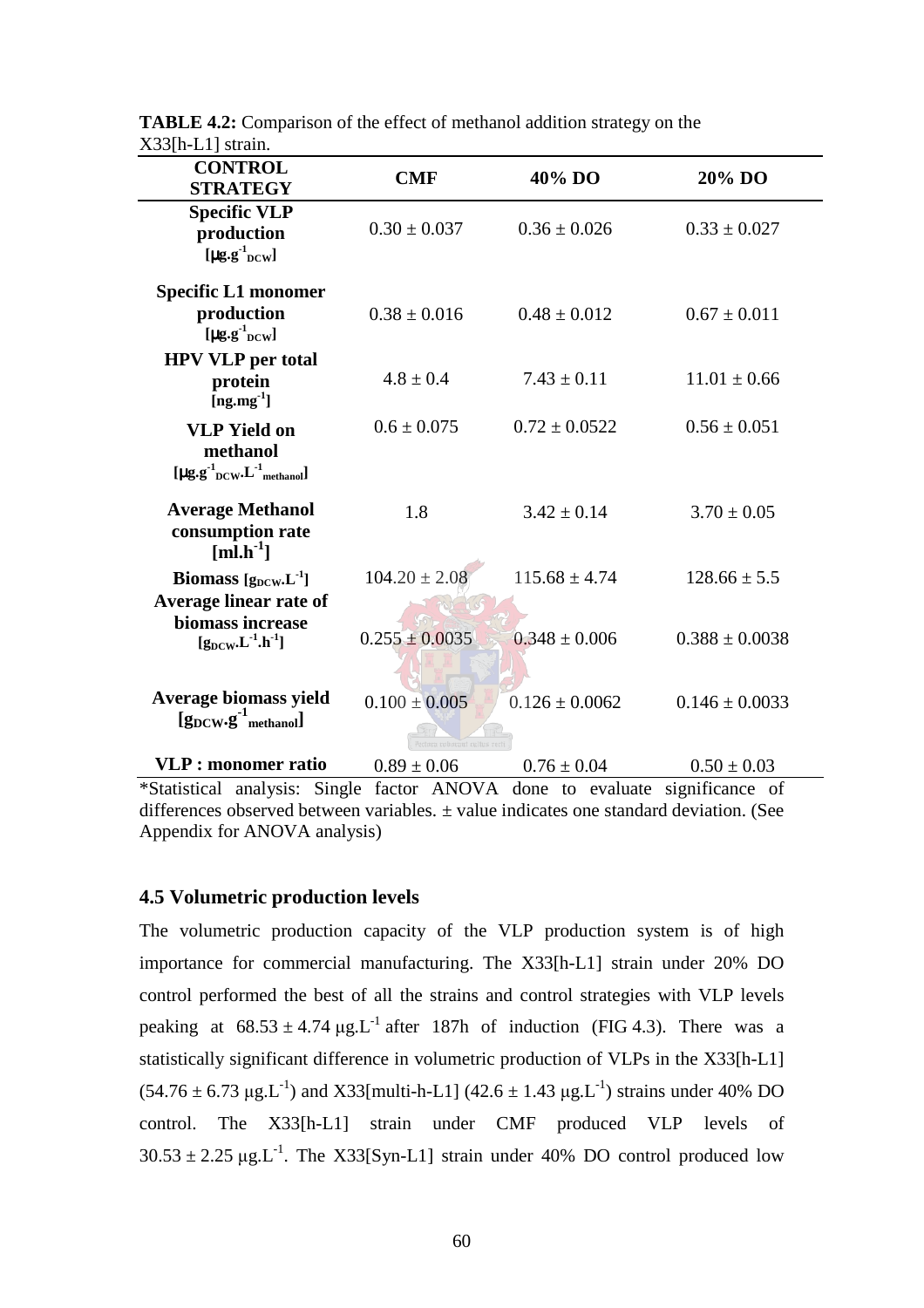volumetric VLP levels  $(22.96 \pm 4.55 \mu g \cdot L^{-1})$ , while no VLP production was observed with the X33[SA-L1] strain. In all cases volumetric monomer levels exceeded VLP levels.



**FIGURE 4.3: Comparison of total volumetric HPV16 L1 VLP concentrations of different strains and cultivation strategies. Error bars indicate one standard deviation.**

#### **4.6 Assembly efficiency and location of the VLPs**

In all the cases studied the amount of VLPs found in the cytoplasm exceeded those found in the membrane fraction (FIG 4.4). A significant difference between the membrane and cytoplasmic specific VLP concentration existed under all conditions and strains investigated except with the CMF control strategy (FIG 4.4). Similar specific VLP concentrations were found in the membrane  $(0.14 \pm 0.0004 \text{ ug.g}_{DCW}^{-1})$ and cytoplasmic fraction  $(0.15 \pm 0.018 \text{ ug.g}_{DCW}^{-1})$ .

No significant differences between the location of the VLPs in the 40% and 20% DO control strategies were found (40% DO: membrane  $0.11 \pm 0.0146$  ug.g<sub>DCW</sub><sup>-1</sup>, cytoplasm  $0.21 \pm 0.0268$  ug.g<sub>DCW</sub><sup>-1</sup>; 20% DO: membrane  $0.12 \pm 0.0142$  ug.g<sub>DCW</sub><sup>-1</sup>, cytoplasm  $0.23 \pm 0.0117$  ug.g<sub>DCW</sub><sup>-1</sup>), but a significantly higher amount of VLPs were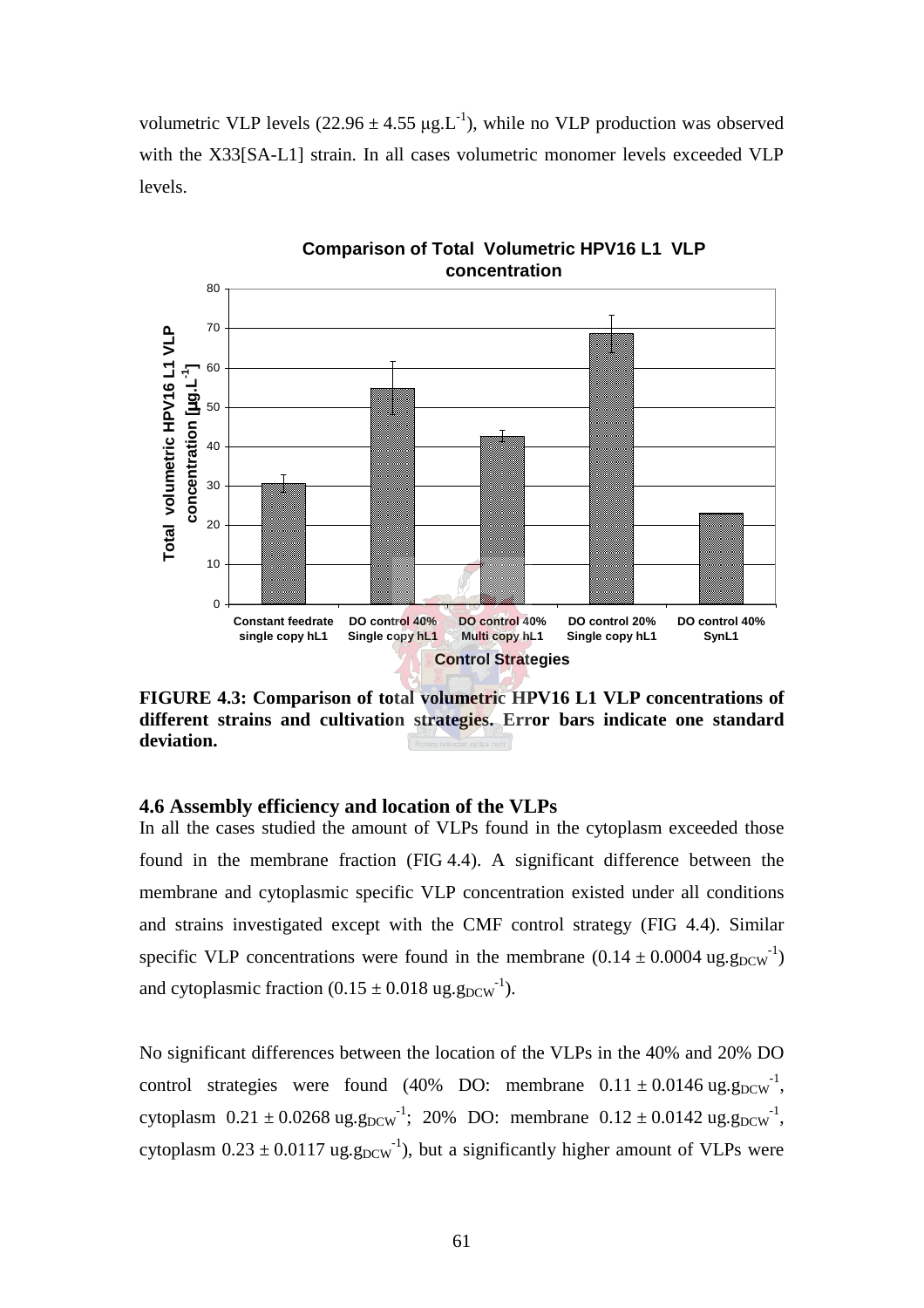located in the membrane fraction  $(0.15 \pm 0.018 \text{ ug. g}_{DCW}^{-1})$  under the CMF control strategy (FIG 4.4).

In terms of different strains, the X33[Syn-L1] strain had significantly lower concentrations of VLPs in both the membrane  $(0.05 \pm 0.0025 \text{ ug.g}_{DCW}^{-1})$  and the cytoplasmic fraction  $(0.15 \pm 0.0089 \text{ ug.g}_{DCW}^{-1})$  under 40% DO control strategy than the X33[h-L1] strain. A comparison of location of the specific VLP concentration of the X33[h-L1] and the X33[multi-h-L1] strain showed no statistical difference.



**FIGURE 4.4: Specific HPV16 L1 VLP concentration in cytoplasmic and membrane fraction.** ( $\Box$ ) Cytoplasmic fraction, ( $\Box$ ) Membrane fraction. Error **bars indicate one standard deviation.**

#### **4.7 Shake flask experiments**

Shake flask experiments were carried out for all three single copy constructs and GS115[lacZ] control strain (producing intracellular β-galactosidase) at a 0.5, 1, 2, 3% methanol concentration prior to bioreactor experiments to investigate methanol induction efficiency. GS115[lacZ] was used as a positive control for induction. β-galactosidase assays showed no activity in the GS115[lacZ] strain compared to the pBluescript *E.coli* control. ELISAs of intracellular protein extracts from the strains containing the HPV16 gene indicated that there were no discernable levels of HPV16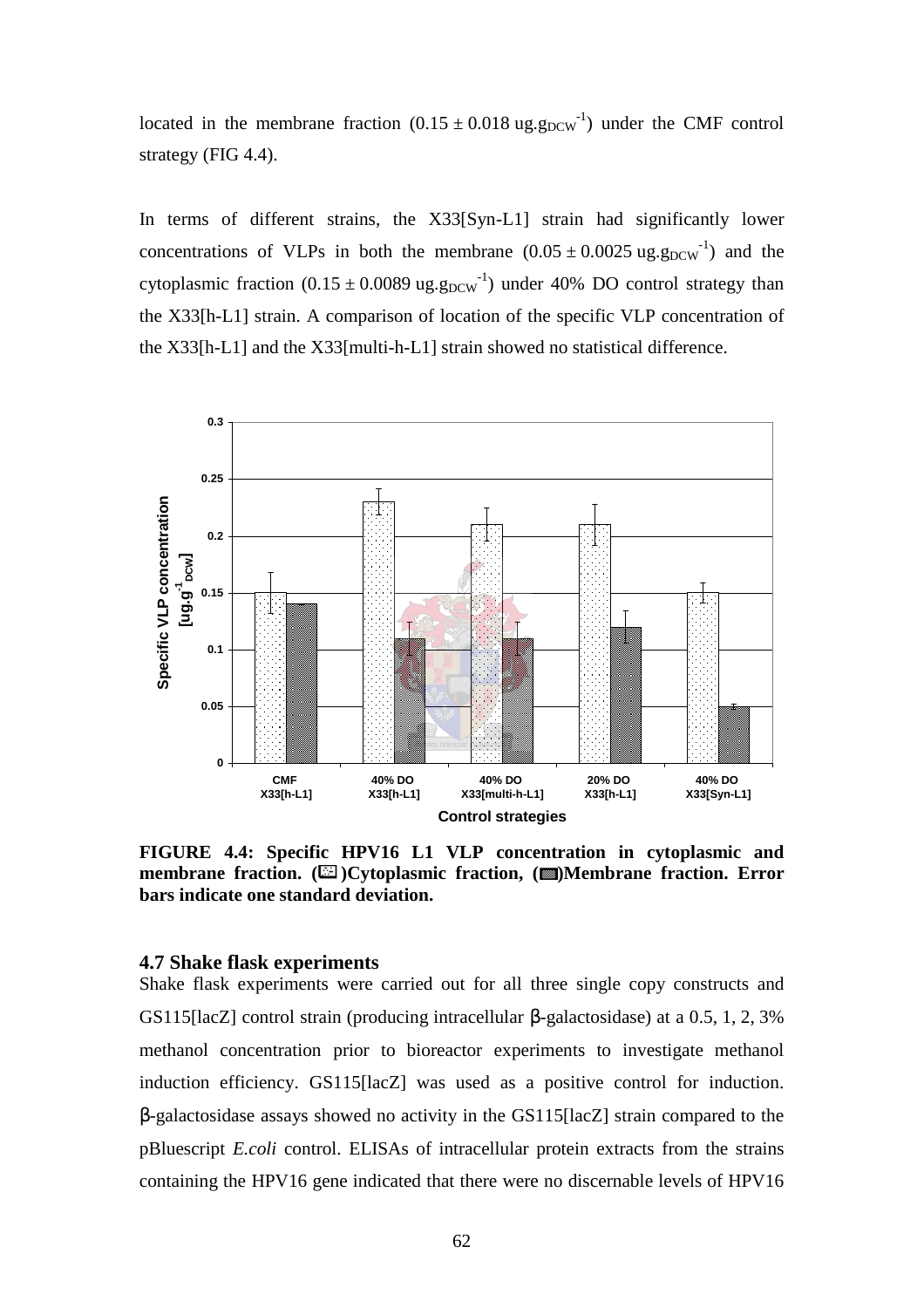L1 protein present either as VLPs or as monomers. A possible explanation was insufficient induction resulting in no expression of both β-galactosidase and the HPV16 L1 proteins. It was suggested that β-galactosidase plate assays should be carried out to ascertain whether induction occurred on plates.

## **4.8** β**-galactosidase plate assays**

Blue zones, indicating β-galactosidase activity, surrounded the *LacZ* expressing strain after one day on all the plates at 1, 2 and 3% methanol concentrations (FIG 4.5). The negative control (X33[h-L1] strain) showed no blue zone. It was not possible to quantify which methanol concentration led to the most efficient induction of the *LacZ* gene. It was however evident that induction conditions were sufficient on the plates but not in shake flasks. No further quantification of HPV VLP production levels in shake flasks was undertaken.



**FIGURE 4.5:** β**-galactosidase plate assays (blue zones indicate induction occurring and** β**-galactosidase being produced).**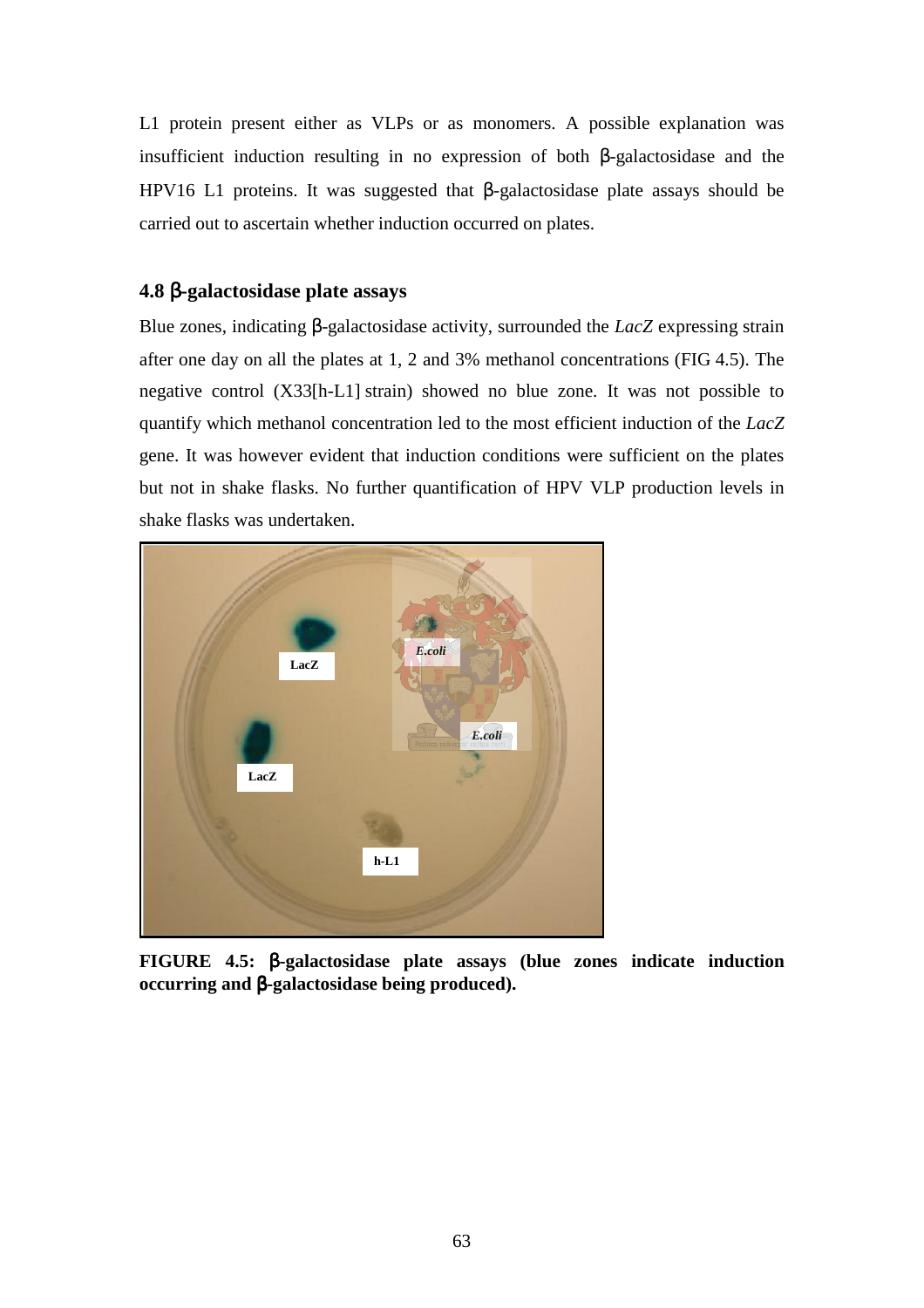#### **5. Discussion**

#### **5.1 Introduction**

HPV6 L1 VLPs were previously successfully produced in *P. pastoris* (Li *et al.,* 2003), while to our knowledge HPV16 L1 VLPs have not previously been produced in *P. pastoris*. The production of HPV16 L1 VLPs by recombinant expression in *P. pastoris* was therefore investigated as a production system and compared to the expression systems currently used for expression of HPV16 VLPs, namely baculovirus infected insect cells and *S. cerevisiae*. Three different gene constructs were investigated as well as a strain with multiple gene integrations. During the bioreactor cultivations three different induction strategies were applied. The effect of two different dissolved oxygen concentrations on heterologous protein production in the dissolved oxygen control strategy was investigated, while the second strategy involved a constant feed rate of the methanol inducer. Attention was given to where the VLPs were located intracellularly and the ratio of VLPs to monomer L1 proteins as an indication of VLP assimilation efficiency.

## **5.2 Comparison of strains with different gene constructs**

## **5.2.1 Codon adaptation, G+C content and the effect of Mut phenotype**

The higher A+T content of the Syn-L1 and SA-L1 genes expressed in *P. pastoris* negatively affected HPV16 L1 VLP production. TABLE 4.1 indicates a high G+C content and subsequently a low A+T content for all genes transformed into the *P. pastoris* strains used in this study. The X33[h-L1] strain with a higher G+C content (62%) had much higher specific VLP concentrations in comparison with the X33[Syn-L1] and X33[SA-L1] strains. In the expression of HPV6 L1 proteins in *P. pastoris* (Li *et al.,* 2003), abolishing of the AT-rich regions (lowering the A+T content) on the gene proved crucial toward the successful production of the heterologous product. This supports the finding that the X33[h-L1] gene construct had a lower A+T content and therefore was a better HPV VLP producer than the other two gene constructs. In contrast, Hu and colleagues (2006) found that increasing the A+T content content in the design of their synthetic scFv gene from 44 to 57% had a positive effect on expression levels in *P. pastoris*. Sinclair and Choy (2002) state that codon bias in mammals tends towards a high G+C content and subsequently a lower A+T content. Transforming these genes into lower eukaryotes such as yeast may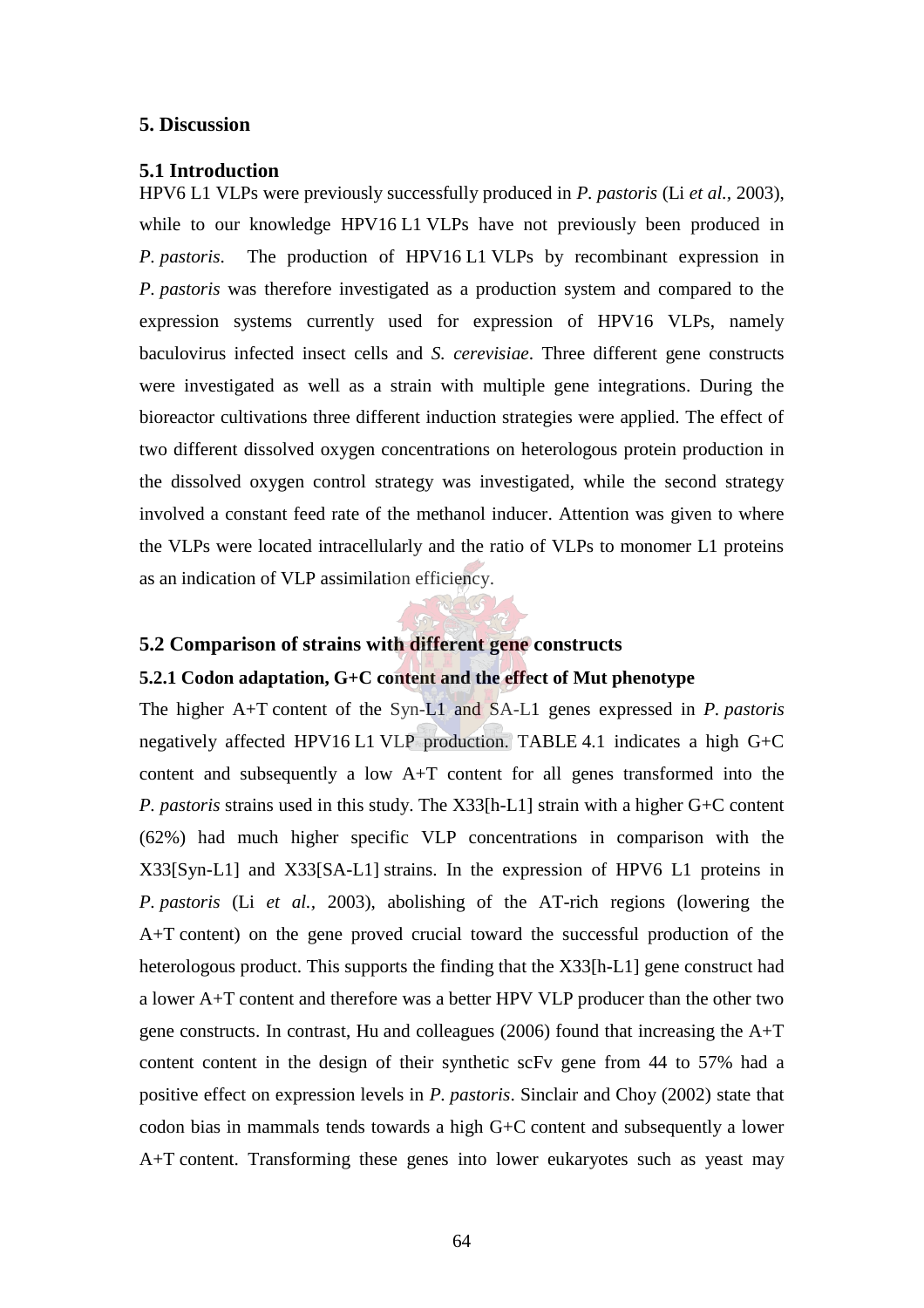affect mRNA secondary structure. As yeasts generally have more A+T biased sequences a high G+C content may actually decrease protein production, irrespective of the actual codon choice.

VLP production levels did not follow codon bias (CAI) under 40% DO control. Under 40% DO control the X33[h-L1] strain performed better than the X33[Syn-L1] or X33[SA-L1] strains (TABLE 4.1). A 2.39-fold difference in volumetric production level between the X33[h-L1] and X33[Syn-L1] strains support this observation (TABLE 4.1). The CAI as indicated in TABLE 4.1 is higher for the X33[Syn-L1] and SA-L1 genes than for the h-L1 gene  $(\pm 1.23 \text{ fold higher})$ . No detectable VLP production was observed in the X33[SA-L1] strain, while a small amount of monomers were detected. This may be explained by the fact that neither gene was optimized for expression in *P. pastoris* and may still contain codons that are rarely used in *P. pastoris* and would thus influence protein production negatively. Lu *et al.,* (2003) also found that use of preferred *Pichia* codons increased heterologous expression. Specific VLP levels in the X33[Syn-L1] strain were comparable, but still lower than the X33[h-L1] strains under any control strategy (TABLE 4.1). The same control strategies were applied to all three strains, therefore the inferior production results must be due to the different genes and their integration into the *P. pastoris* genome. Considering that the same cultivation strategy was used in all the strains, variations in specific VLP production could not be due to differences in biomass generation or methanol consumption rates. Average linear biomass increases were not significantly different, therefore G+C content of the different genes and their codon adaptation influenced production levels.

The  $\text{Mut}^+$  methanol utilizing phenotype of the employed host strain may have contributed to low HPV16 VLP production levels. Cregg and co-workers (1987) found that the Mut<sup>+</sup> phenotype produced 10-fold less HBsAg than the Mut<sup>s</sup> phenotype. In the Mut<sup>+</sup> strain the maximum expression level obtained in a  $0.1$  L cultivation was 140  $\mu$ g.L<sup>-1</sup>. This correlates well with our study, where we obtained a maximum expression of  $68.5 \mu g L^{-1}$ . Vassileva and co-workers (2001) expressed HBsAg in *P. pastoris* using a Mut<sup>s</sup> phenotype. This indicates that for an intracellular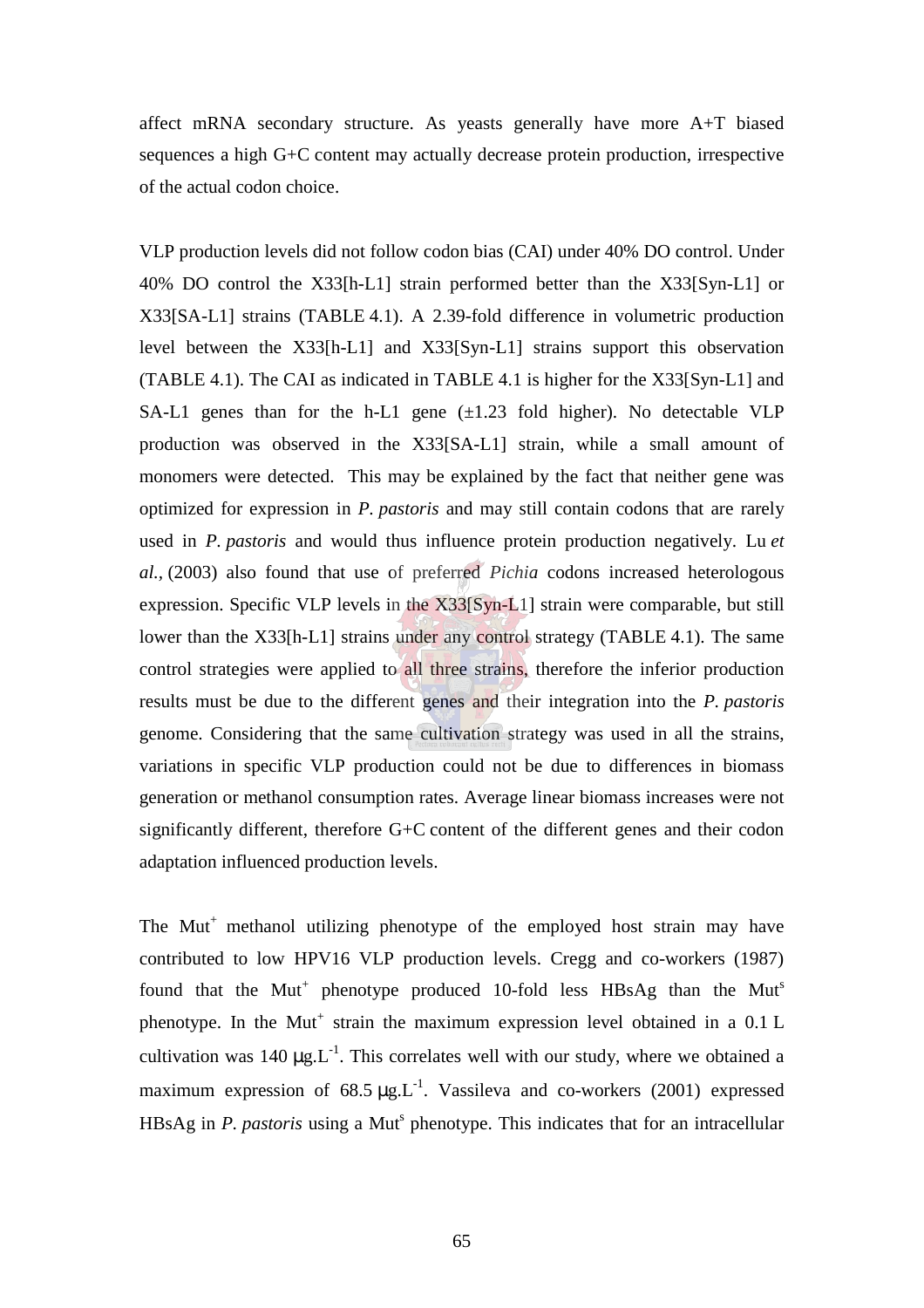product that requires efficient assembly of monomer proteins to maintain immunogenicity the use of a Mut<sup>s</sup> or Mut strain is favoured.

#### **5.2.2 The effect of multiple gene integrations**

The single copy h-L1 construct was superior to the multi copy h-L1 strain for the production of HPV16 L1 VLPs by *P. pastoris*. It is commonly believed that vector copy number is a determining factor affecting protein yield in intracellular foreign protein production (Vassileva *et al.,* 2001). When evaluating volumetric production levels (FIG 4.1) it was seen that the X33[multi-h-L1] strain had lower specific monomer and VLP concentrations compared to the X33[h-L1] strain, while average linear biomass increases, methanol consumption and VLP to monomer ratio were not significantly different. The higher levels of VLP production in the X33[h-L1] strain concurs with the higher levels of mRNA transcription observed in this strain compared to the X33[multi-h-L1] strain (FIG 4.2). Production differences between single and multi-copy gene integrations may be ascribed to the tempo of mRNA production and mRNA stability at steady state. The disparity in transcription levels (FIG 4.2) between the single and multi-copy gene integrations can be ascribed to gene integration factors. Multi-copy gene integration may have occurred in a genomic locus that is poorly transcribed. As the *ACT1* control gave similar band intensities for the X33[h-L1] and the X33[multi-h-L1], one would expect band intensities for the X33[multi-h-L1] strain to be of similar or increased values, although this was not the case in this study. Vassileva and co-workers (2001) studied the effect of increased copy number and found that increased copy number resulted in production levels that exceeded the limits of the particle assembly process. Unlike this study it was found that the particulate or VLP form increased with increasing copy number. This study seems to correlate better with that of Hu and co-workers (2006) who found that an increased copy number did not significantly increase expression levels.

Clare *et al.,* (1991) studied the effect of both gene dosage and Mut phenotype on expression levels and found that at one gene copy there was no significant difference between Mut phenotypes, but that at 9 gene copies the Mut<sup>s</sup> phenotype performed  $20\%$  better than the Mut<sup>+</sup> phenotype. A similar trend was found in the specific production levels (TABLE 4.1), although the difference was not statistically significant. The use of a Mut<sup>s</sup> phenotype for intracellular protein production in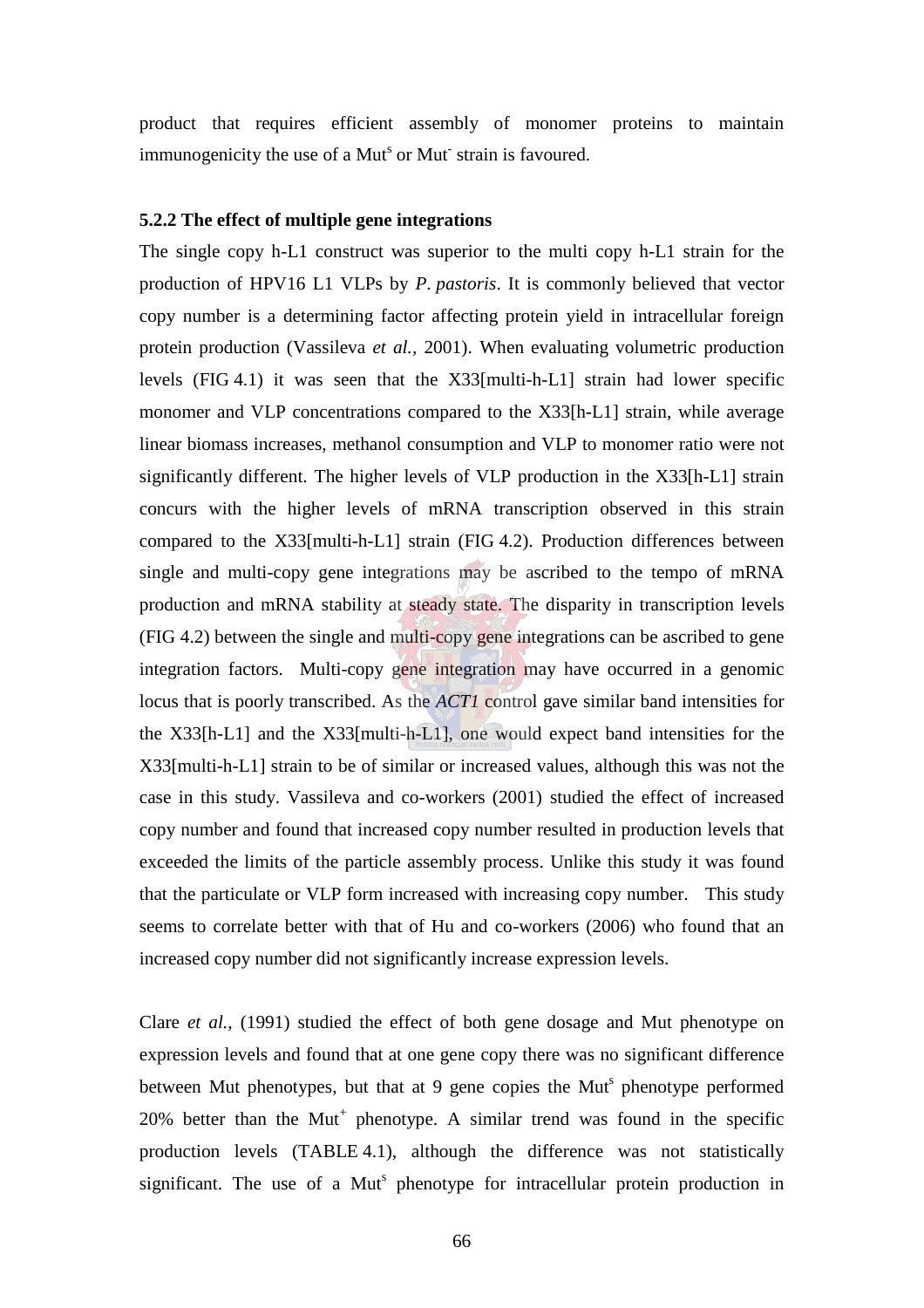*P. pastoris* is preferred and higher production levels are generally achieved with increased gene dosages in this phenotype in comparison with intact *AOX*1 constructs (Cos *et al.,* 2005). TABLE 4.1 shows that the multi copy strain had lower biomass concentration than the single copy strain. This indicated that the decrease in volumetric production levels was in part due to the decreased biomass concentration observed for the X33[multi-h-L1] strain, but most likely to lower transcription level of the gene.

The amount of HPV monomers and VLPs per mg per biomass showed a marked decrease in the multi copy strain (TABLE 4.1) a consequence of the multiple gene integration. Vassileva and co-workers (2001) hypothesized that due to stress caused by induction with methanol, particulate deposition of HBsAg VLPs would increase in the membrane fraction. This was not the case in this study.

## **5.3 The influence of methanol addition control strategy**

Investigation of the volumetric production levels  $(\mu g.L^{-1})$  in FIG 4.1 showed that the 20% DO strategy produced the highest volumetric monomer  $(104.82 \mu g.L^{-1})$  and VLP concentrations (68.53  $\mu$ g.L<sup>-1</sup>) due to the positive effect on biomass production, while HPV VLP yield per unit biomass was not affected (TABLE 4.2). The level of methanol induction was therefore similar in all control strategies and the main reason for volumetric VLP production differences was the increased biomass production (TABLE 4.2), resulting in higher biomass levels observed for the 20% DO control strategy in comparison to the other strategies. Both the CMF control strategy (2.24-fold lower) and the 40% DO strategy (1.25-fold lower) produced lower volumetric HPV16 L1 VLP concentrations compared to the 20% DO control strategy.

The higher biomass levels were obtained with the 20% DO strategy (TABLE 4.2). This was caused by the feeding of methanol for longer intervals and more continuously than for the 40% DO strategy, resulting in a higher total amount of methanol fed during the culture. The lowest biomass concentration (104.2  $g_{DCW}L^{-1}$ ) was obtained in the CMF strategy where methanol was fed at very low constant rates compared to the DO strategies, resulting in the lowest total amount of methanol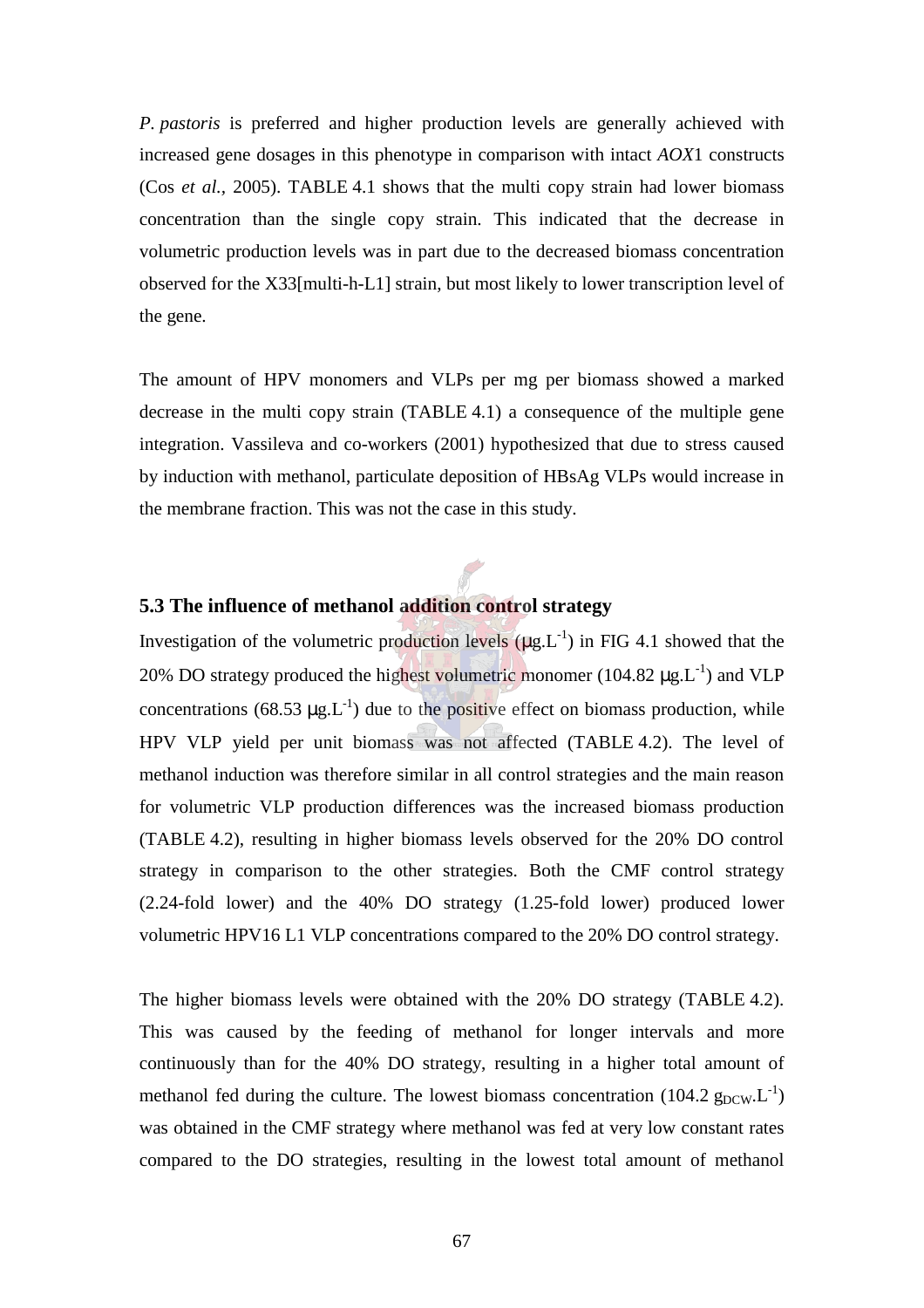addition. After approximately 120 h the biomass concentration leveled off in the CMF strategy and no further increase in biomass was observed. This was because the methanol feeding strategy supplied methanol at too low rates and the culture growth was limited by the methanol feed rate. This trend was also observed for the 40% DO strategy (maximum biomass level: 115.7  $g_{DCW}L^{-1}$ ) although this leveling off was observed at approximately 150 h. The slackening off in biomass generation was better explained in FIG 4.1 which indicates that the methanol feed rate remains more or less constant after 120 h. The 20% DO control strategy has a much higher maximum biomass level (TABLE 4.2) (128.7  $g_{DCW}$ , L<sup>-1</sup>) and no leveling off in biomass production was observed.

The methanol consumption rate was significantly higher for the 20% DO control strategy (TABLE 4.2). A lower dissolved oxygen set-point resulted in an increased methanol feed rate, which subsequently caused biomass generation at a faster rate. The average methanol consumption per hour for the 20% DO control strategy  $(3.7 \pm 0.05 \text{ ml} \cdot \text{h}^{-1})$  was approximately twice that of the CMF control strategy  $(1.8 \text{ ml.h}^{-1})$ , with the 40% DO control strategy  $(3.42 \pm 0.014 \text{ ml.h}^{-1})$  methanol consumption was slightly slower than for the 20% DO control strategy (TABLE 4.2). The maximum yield of product on methanol  $(\mu g. g^{-1}_{DCW}. L^{-1}_{methanol})$  was very similar for the CMF control and DO control strategies. The yield of biomass on methanol (TABLE 4.2) indicates that the 20% DO control strategy had the greatest yield of biomass on methanol followed by the 40% DO control and the CMF control. This contributed greatly to the higher levels of VLPs observed in the 20% DO control strategy.

### **5.4 Location and assembly efficiency of VLPs**

VLPs mostly occurred in the cytoplasm at higher levels than was present in the membrane fraction (FIG 4.4). The most significant difference between localisation of VLPs in the different strain constructs were between the X33[Syn-L1] and the X33[h-L1] strain. More VLPs (1.76-fold) occurred in the cytoplasm of the X33[h-L1] strain than in the X33[Syn-L1] strain. This was supported by the lower (1.85-fold) VLP to monomer ratio observed in the X33[Syn-L1] strain (TABLE 4.2). Therefore,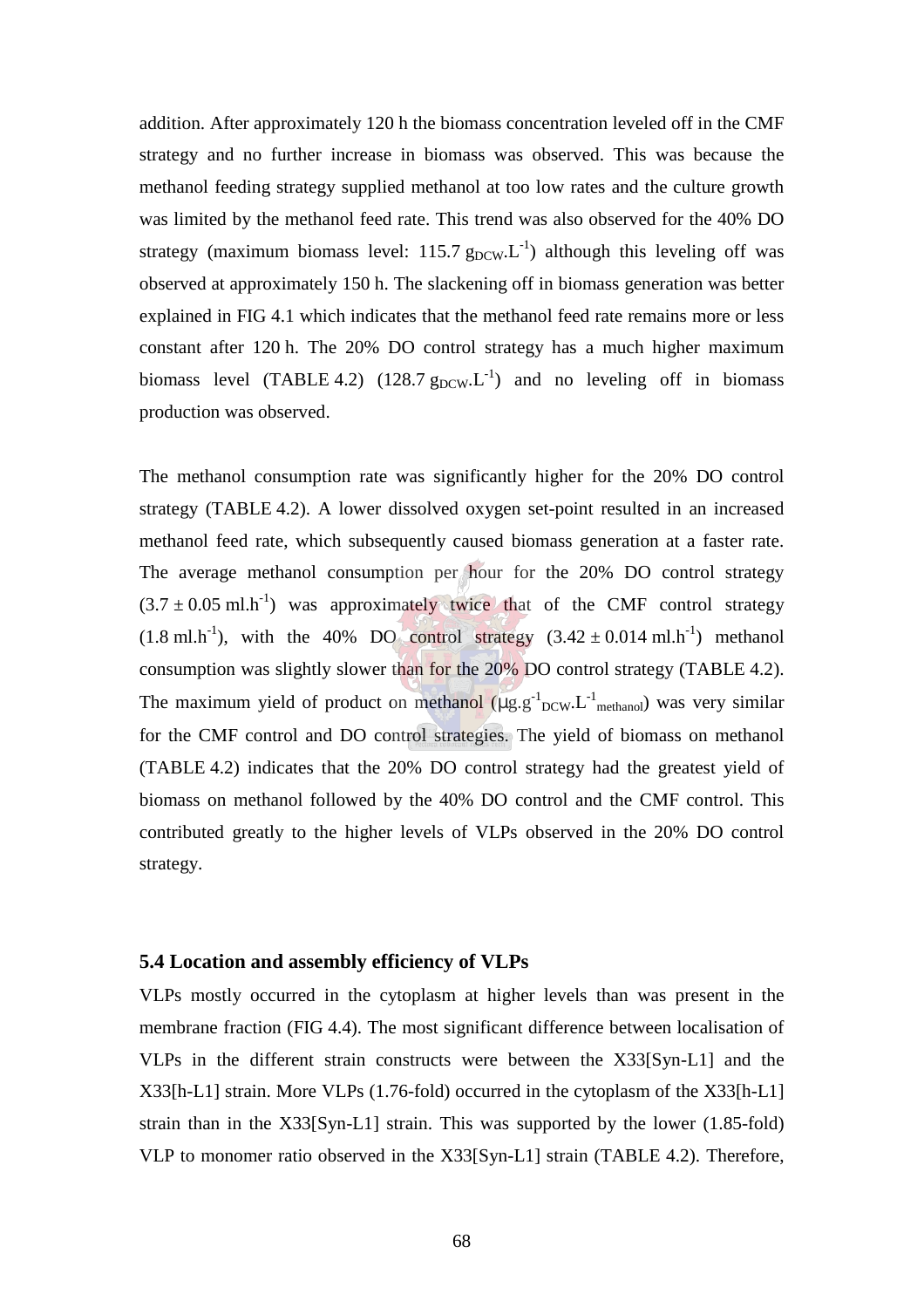fewer VLPs were formed, which led to a lower VLP concentration in the cytoplasm. Similar concentrations of VLPs occurred in the membrane fraction. When comparing the X33[h-L1] and the X33[multi-h-L1] strains (FIG 4.3), no significant difference existed between the VLP concentrations in the cytoplasmic location and a notable decrease in VLPs located in the membrane of the X33[multi-h-L1] strain. No significant decrease in the VLP to monomer ratio was observed for the X33[multi-h-L1] strain relative to the X33[h-L1] strain.

Higher specific monomer concentrations for the DO control strategies relative to the CMF control strategy indicate better induction efficiency, while lower VLP to monomer ratios observed for the DO control strategies indicated a bottleneck in the assembly process. In terms of methanol addition control strategy the most notable difference in location of VLPs occurred between the 20% DO and the 40% DO control strategy (FIG 4.3). The concentration of VLPs located in the cytoplasm of the 20% DO control strategy was 1.48-fold lower than the VLP concentrations observed with the 40% DO control strategy. This correlated with a decrease in VLP to monomer ratio  $(0.48 \pm 0.032 \text{ vs. } 0.4 \pm 0.018)$  (TABLE 4.1) and supports the observation that at higher induction efficiencies a bottleneck in assembly occurs due to higher L1 monomer concentrations and VLPs are not assembled. The highest VLP to monomer ratio was observed with the CMF control strategy where methanol addition was much slower than for the DO control strategies. Therefore slower methanol addition produced lower L1 monomer concentrations and allowed time for the L1 monomers to assemble into VLPs.

The hydrophobicity of the L1 particles caused those that did not assemble into VLPs to associate with the cell membranes. FIG 2.4 indicated that there existed a large region of hydrophobicity on the L1 protein. It was also known from the study by Chen and co-workers (2000) that the pentamer-pentamer bonds were facilitated by the hydrophobicity of certain areas on the pentamer structure. Apparently, when pentameres did not find other pentameres to adhere to, they would attach to the cell membrane. The presence of higher L1 monomer concentrations in the 20% DO control strategy with the X33[h-L1] strain impaired the ability of the pentameres to find each other to assemble into VLPs and subsequently attached to the membrane. This was also illustrated in the X33[Syn-L1] strain where there was similar specific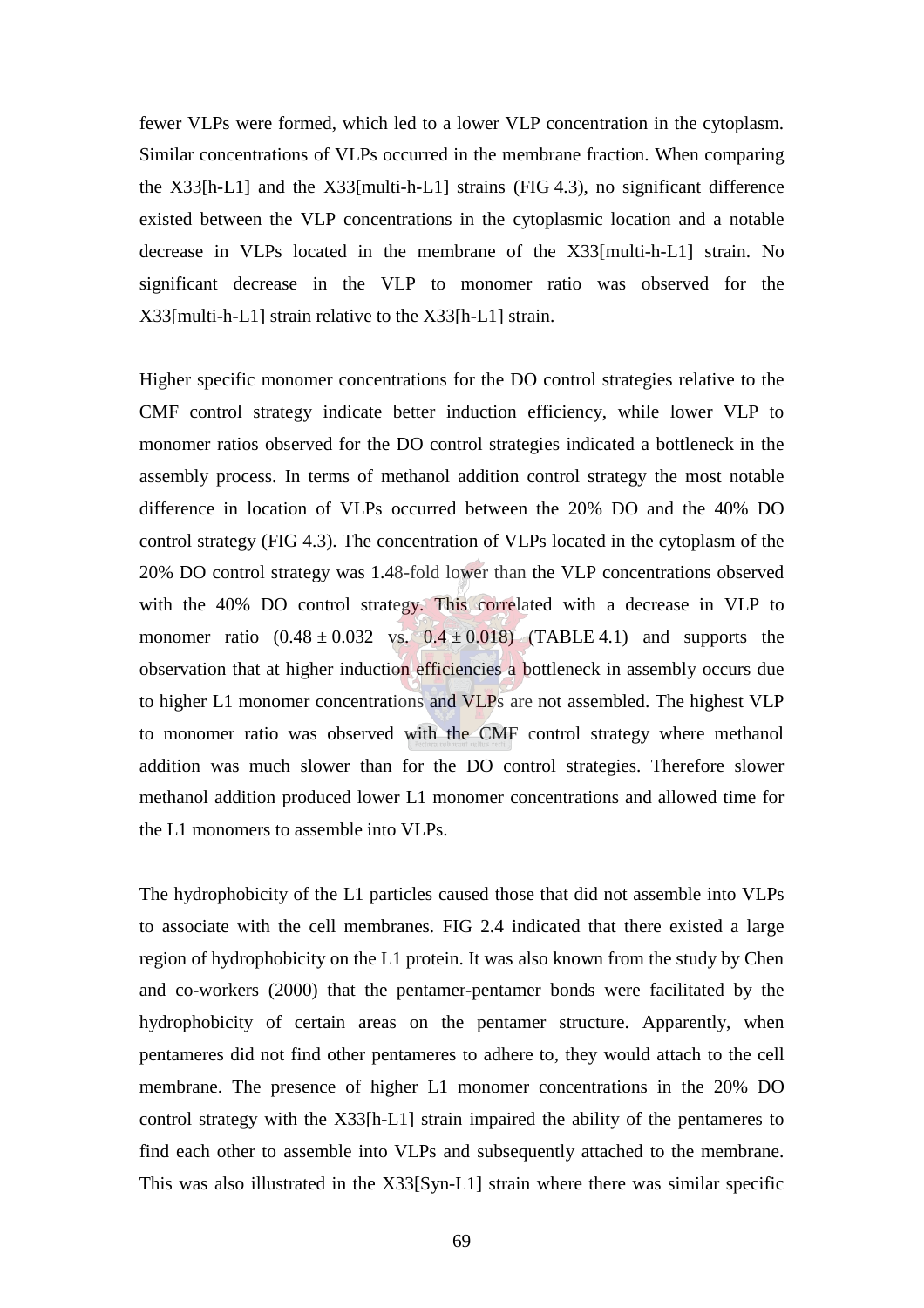L1 monomer concentrations but a lower VLP to monomer ratio  $(0.26 \pm 0.042)$ , indicating that there existed an ideal monomer concentration related to the folding capacity that facilitated VLP assembly so that the VLPs remained in the cytoplasm. In the native virion the L2 minor protein also has a hydrophobic region by which it binds to the HPV capsid (Finnen *et al.,* 2003). This attachment occurred in the hollow region the monomers make when a pentamer assembled. Therefore the HPV VLP that was assembled in the absence of the L2 protein had several sites on the surface of the VLP that should have distinct outward facing hydrophobic areas. This may have caused fully formed VLPs to attach to the membrane.

#### **5.5 Shake flasks**

Methanol induction was insufficient in shake flasks and the problem was compounded by low dissolved oxygen concentrations in the shake flask cultures. Oxygen transfer rate is one of the important factors in cultivation of *Pichia* and insufficient oxygen transfer in the shake flasks contributed to undetectable levels of heterologous gene expression in this system.

Shake flasks were baffled (3 indentations around the perimeter of the flasks) with loose cotton wool lugs covered by foil. The baffles increased mixing efficiency and dissolved oxygen levels in the flasks. In a 250 mL Erlenmeyer flask, a 50 mL starting volume was 20% of the flask volume. This was well within the suggested working volume of between 10 and 30%. Varying the methanol concentrations between the minimum necessary for induction (0.5%) and the maximum suggested concentration (3%) did not enhance HPV 16 L1 VLP production. Independent calibration of the shaking frame with a tachometer indicated that its maximum revolutions per minute were only 120 rpm (in contrast with the prescribed agitation of 300 rpm) and definitely contributed to no detectable HPV16 L1 VLP concentrations.

Another contributing factor to low expression levels was that the  $\text{Mut}^+$  phenotype consumed methanol at a high rate, resulting in a quick loss of induction upon consumption of the inducing carbon source. This effect would result in the production of very low levels of heterologous product. A third contributing factor could be the low biomass concentrations associated with these shake flasks in comparison with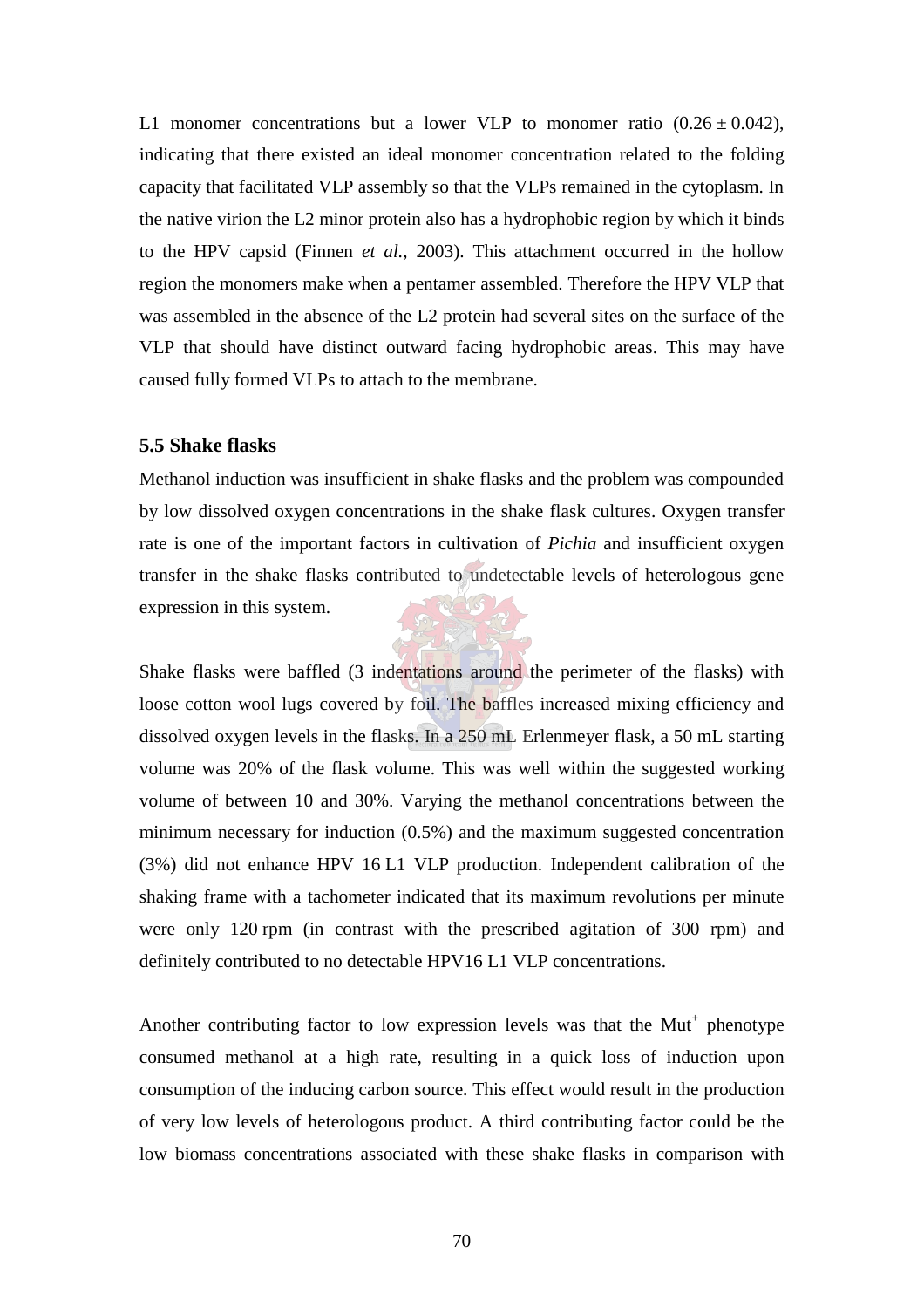higher density in bioreactors (approx. 6  $g_{DCW}L^{-1}$  vs 120  $g_{DCW}L^{-1}$ ). It was shown that even with high density cultivation very low concentrations of HPV16 L1 monomers or VLPs were present. In retrospect, HPV VLP levels in shake flasks, if any, would be below the detection level of the ELISA used in this study.

#### **5.6** β**-galactosidase plate assays**

The β-galactosidase plate assays verified that the *LacZ* gene was present in the GS115[LacZ] control strain and being induced. The blue zones (FIG 4.5) indicated that there was β-galactosidase activity. Therefore insufficient induction conditions in shake flasks inhibited heterologous protein production and necessitated the use of bioreactors where induction could be sufficiently maintained.

### **5.7 Benchmarking with alternative recombinant expression systems**

HPV16 L1 VLP concentrations obtained in *P. pastoris* in this study are comparable to the study by Li et al., (2003), but much lower than expression levels obtained in baculovirus infected insect cells. However, based on the expression levels of HBsAg VLPs obtained in *P. pastoris*, this system has the ability to increase HPV VLP production capacity.

To our knowledge the only study on the production of HPV VLPs was done by Li et al., (2003) on HPV6. A maximum VLP concentration of  $125 \text{ µg.L}^{-1}$  was achieved. This level is comparable to our maximum VLP concentration of 68.5  $\mu$ g.L<sup>-1</sup>. We were unable to compare VLP concentration in *S. cerevisiae*, but through personal communication (E. Rybicki, Molecular and Biosciences Department, UCT, Cape Town) know that a concentration of approximately  $1 g.L^{-1}$  was obtained in the baculovirus infected insect cell system.

Although an HBV VLP vaccine is similar in concept to an HPV VLP vaccine, the HPV VLP is much more difficult to assemble and more complex than the HBsAg VLPs. A comparison of HPV VLP production levels with HBsAg production levels would, however, give an indication of what has been accomplished in *P. pastoris* with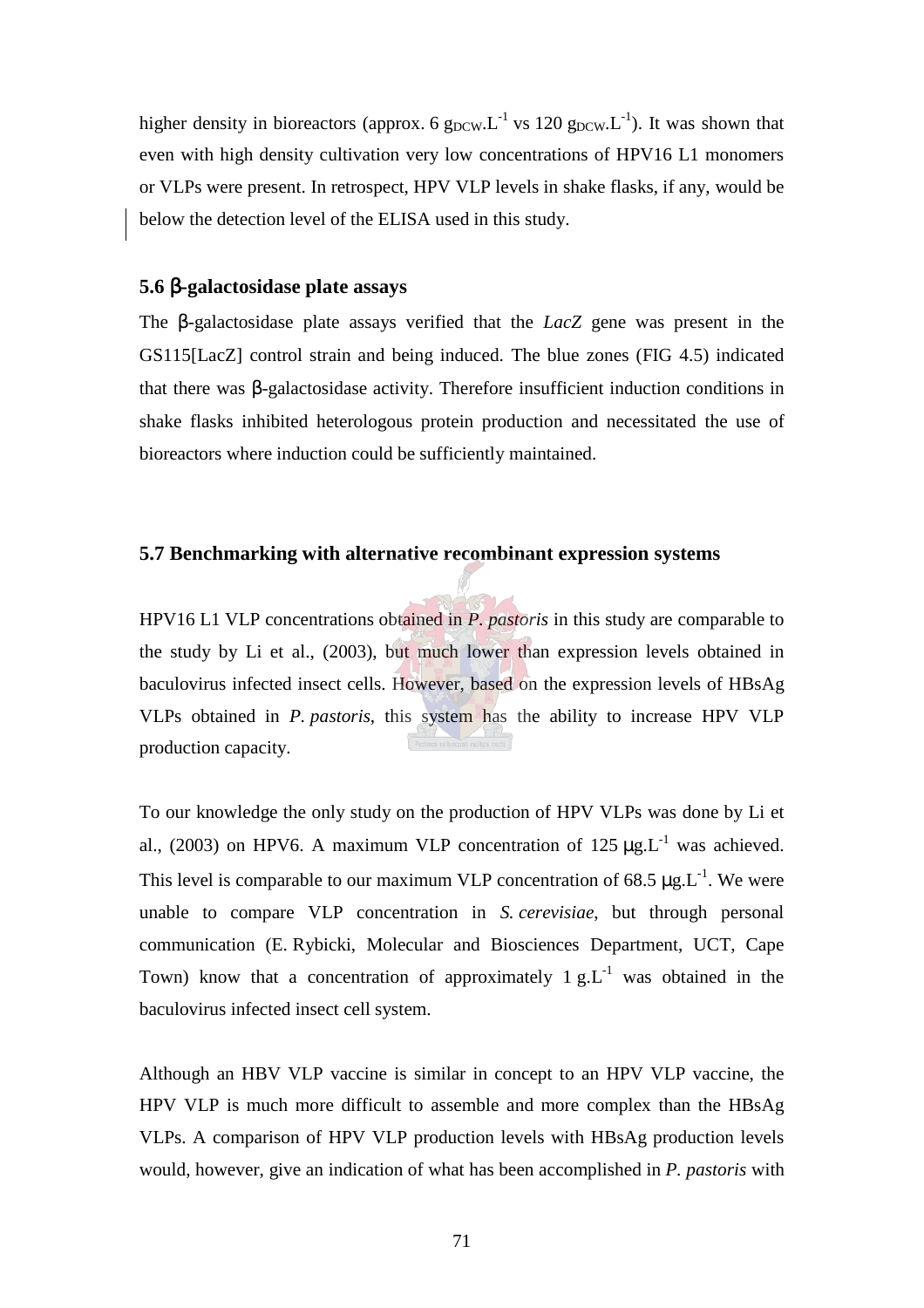other VLP vaccines. In a study by Cregg *et al.*, (1987) a maximum level of 0.38 g.L<sup>-1</sup> HBsAg VLPs was obtained in a fed-batch system. In a later study by Chauhan and co-workers (1999) a maximum level of  $1 g.L^{-1}$  was obtained with fed-batch cultivations. Compared to batch cultivation of *A. niger* (James *et al.,* 2007)*,* in which HBsAg production levels reached maximum levels of 3.6 mg.L**-1**. Maximum HBsAgVLP concentrations in *H. polymorpha* (also a methylotroph) were 100 mg.L-1 (R. Weyhenmeyer, Rhein Biotech, GmbH, Dusseldorf, Germany). It can be seen that *P. pastoris* has a significant capacity for VLP production and has proved itself as a valuable alternative expression system in the VLP vaccine arena.

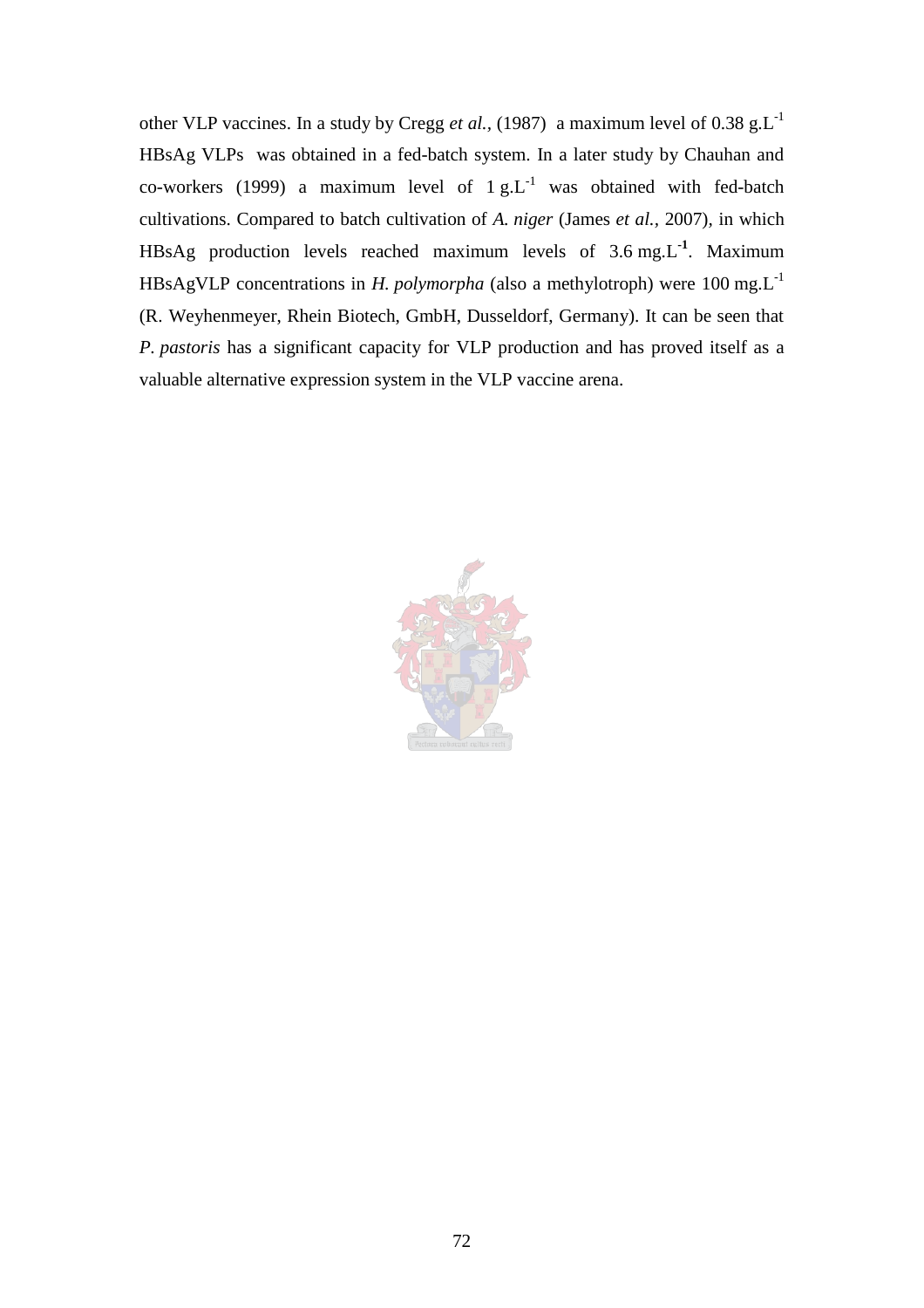## **6. Conclusions**

This study has successfully proven that HPV16 VLPs and monomers can be expressed in *P. pastoris* at detectable levels. An investigation into the effect of codon bias, G+C content and gene dosage delivered the following results:

- 1. Despite a higher codon adaptation index for both the X33[Syn-L1] and X33[SA-L1] strains, the X33[h-L1] strain had significantly higher HPV16 VLP production levels. This discrepancy could be ascribed to the presence of rare codons on the gene that are rarely used in *P. pastoris,* negatively influencing heterologous protein production.
- 2. The lower A+T content of the h-L1 gene positively influenced HPV 16 VLP production in the X33[h-L1] strain.
- 3. Lower transcription levels in the X33[multi-h-L1] strain, as indicated by a mRNA slot-blot, caused decreased VLP production levels compared to a single gene integration. Lower transcription may be due to gene integration at a poorly transcribed genomic locus.
- 4. Multiple gene integration in Mut<sup>-</sup> or Mut<sup>s</sup> phenotype may still give increased HPV VLP production levels.

Subsequently, an examination of the effect on VLP production of three different methanol addition control strategies with the X33[h-L1] strain led us to conclude the following:

- 1. The 20% DO strategy produced the highest volumetric monomer  $(104.82 \mu g.L^{-1})$  and VLP concentrations  $(68.53 \mu g.L^{-1})$  and was therefore the preferred control strategy for HPV16 L1 VLP production.
- 2. Increased biomass concentrations in the DO control strategies due to greater biomass production and increased methanol consumption in the 20% DO control strategy resulted in higher volumetric VLP concentrations.
- 3. Increased HPV16 L1 monomer concentrations in the 40% and 20% DO control strategy indicated increased induction efficiency.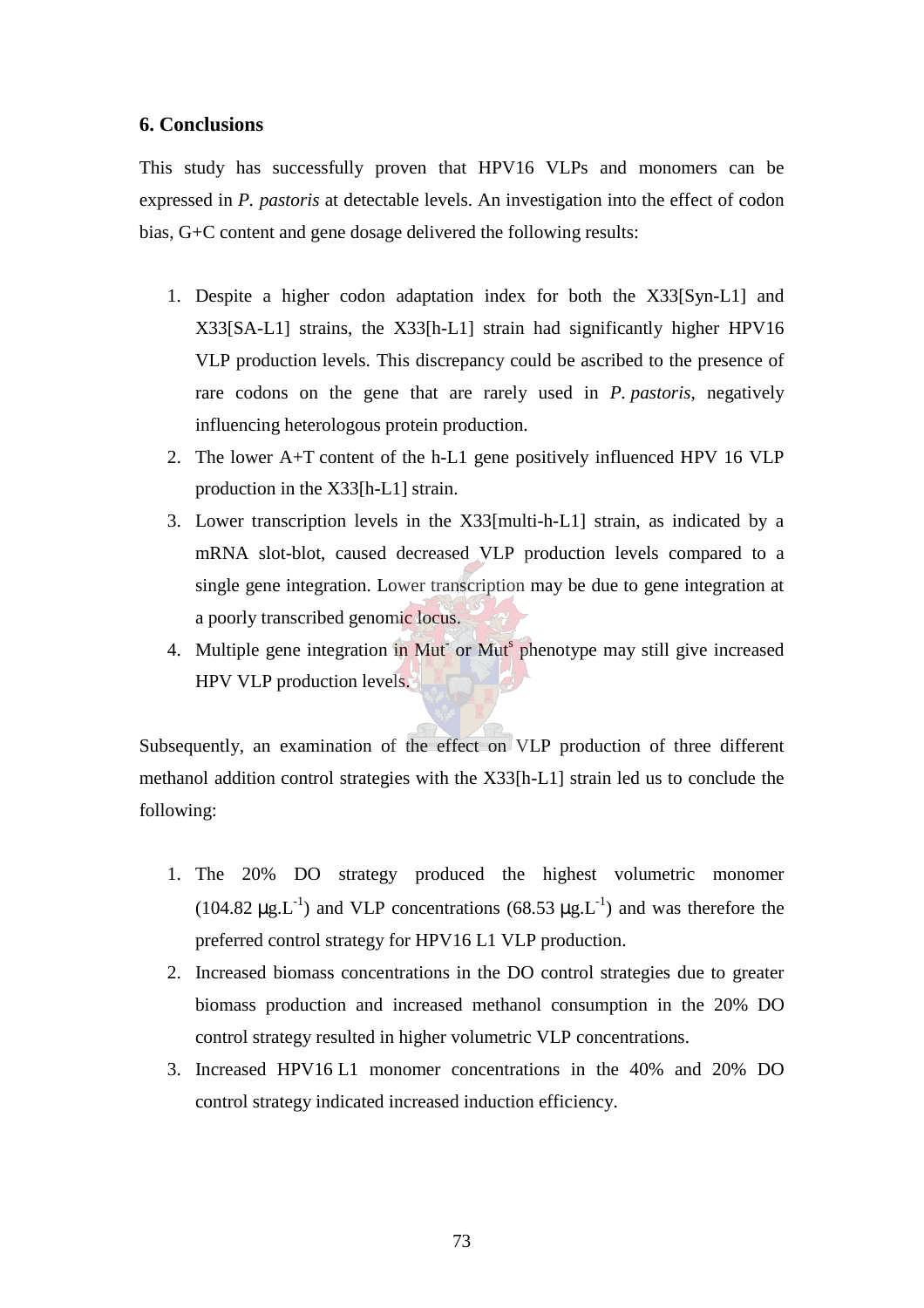- 4. A decreased VLP to monomer ratio in the 20% and 40% DO control strategies indicated lower assembly efficiency and a bottleneck in the assembly process due to increased L1 monomer concentrations.
- 5. The CMF control strategy with a slower rate of methanol addition had a lower induction efficiency indicated by a lower HPV16 L1 monomer concentration.
- 6. During the 20% DO control strategy lower concentrations of VLPs were associated with the membrane fraction, indicating that higher L1 monomer concentrations facilitate VLP assembly in the cytoplasm and not in the membranes.
- 7. The HPV16 L1 monomers associated with the membranes due to hydrophobic areas on the L1 monomer when assembly to VLPs did not occur.

Sufficient induction of the Mut<sup>+</sup> strain was not possible in shake flasks although β-galactosidase plate assays confirmed that the β-galactosidase control strain (GS115[LacZ]) could be induced to produce β-galactosidase. Possible reasons for lack of induction were:

- 1. A contributing factor to low expression levels is that the  $\text{Mut}^+$  phenotype consumes methanol at a high rate, resulting in a quick loss of induction upon consumption of the inducing carbon source. This effect would result in the production of very low to undetectable levels of heterologous product.
- 2. Insufficient oxygen transfer to the shake flask culture due to low shaking speeds.

HPV16 L1 VLP concentrations obtained in *P. pastoris* in this study are comparable to the study by Li et al., (2003), but much lower than expression levels obtained in baculovirus infected insect cells. Based on the expression levels of HBsAg VLPs obtained in *P. pastoris*, this system with the necessary recommended optimisation has the capacity for increased HPV VLP production ability.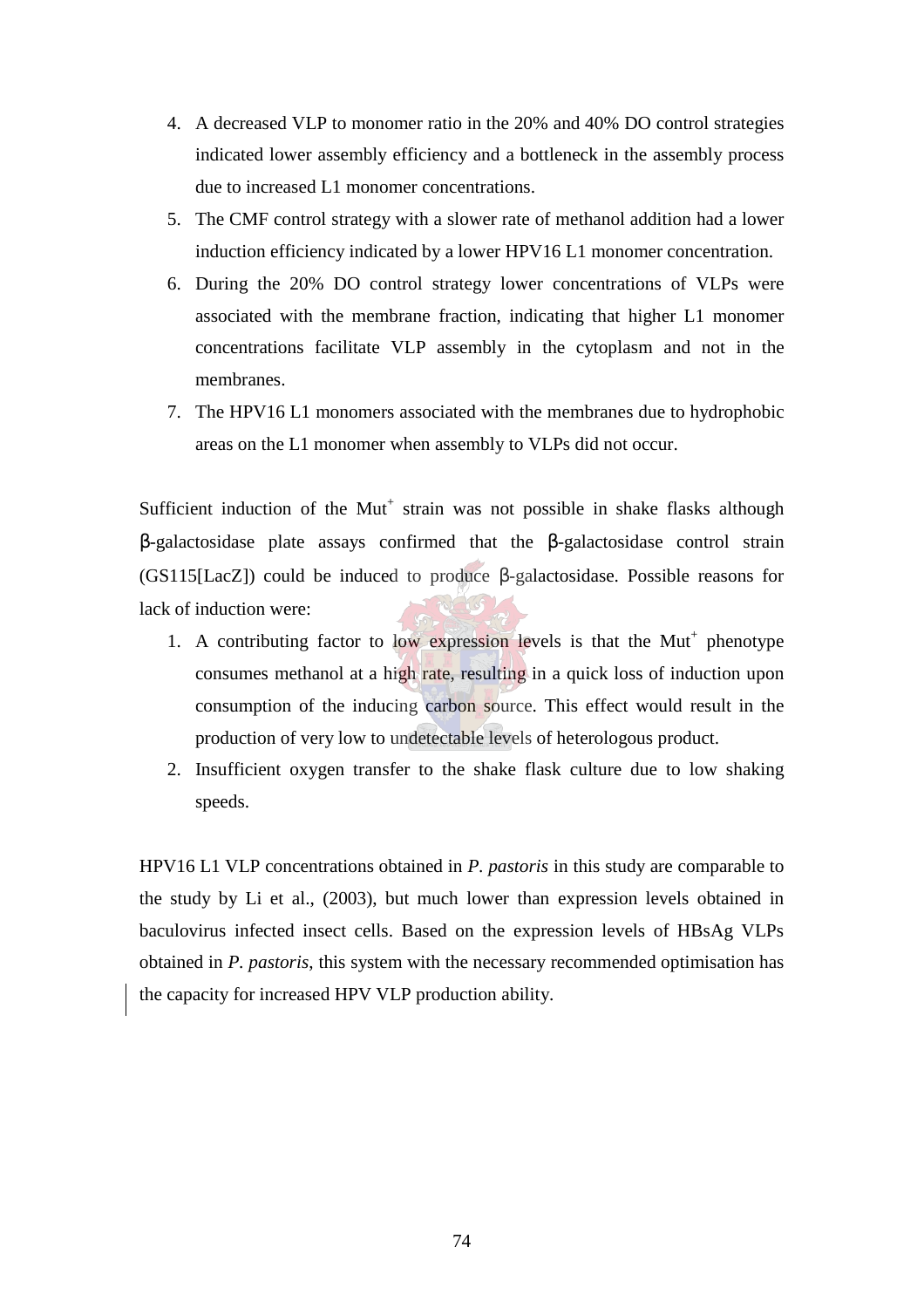### **7. Recommendations and Future prospects**

*P. pastoris* has proven itself as heterologous host for a variety of both intracellular and extracellular proteins. *P. pastoris* can be cultivated in bioreactors with relative ease and obtain high density cultivations on a defined medium. HPV16 VLPs were produced in this system with a certain amount of success, subsequently the following strategy is proposed to possibly further enhance expression. This strategy is composed of two subsections namely molecular and process modifications.

### **7.1 Molecular modifications**

One of the key features of the *Pichia* expression system is its ease of genetic manipulation and established molecular techniques similar to that of *S. cerevisiae*. Throughout the discussion reasons have been proposed for low expression levels in a host that is renowned for high intracellular expression levels. These modifications have been implemented successfully by other researchers as was highlighted in the literature study. In light of this wealth of information on molecular modifications I propose the following:

- Different Mut phenotype: Mut<sup>s</sup> or even Mut have been proven to be successful at producing intracellular proteins. Specifically HBsAg VLP expression levels have been enhanced using this methodology.
- As gene dosage is an important factor in intracellular production, an increase of **gene dosage** within the new Mut phenotype is advised (Cos *et al.,* 2005).
- **Optimisation of codons** in the study by Li *et al.,* (2003) has proven an efficient strategy to improve HPV production in *P. pastoris*. Attention will need to be given to the following essential factors: Use of *P. pastoris* preferred codons and elimination of AT rich regions on the HPV16 L1 gene.

## **7.2 Process modifications**

Methods for control in *Pichia* cultivations abound, but the process remains a simple three phase fed-batch cultivation. The generation of biomass is facilitated in the glycerol batch and fed-batch phase and it is only in the methanol induction phase that different induction control strategies can influence production of heterologous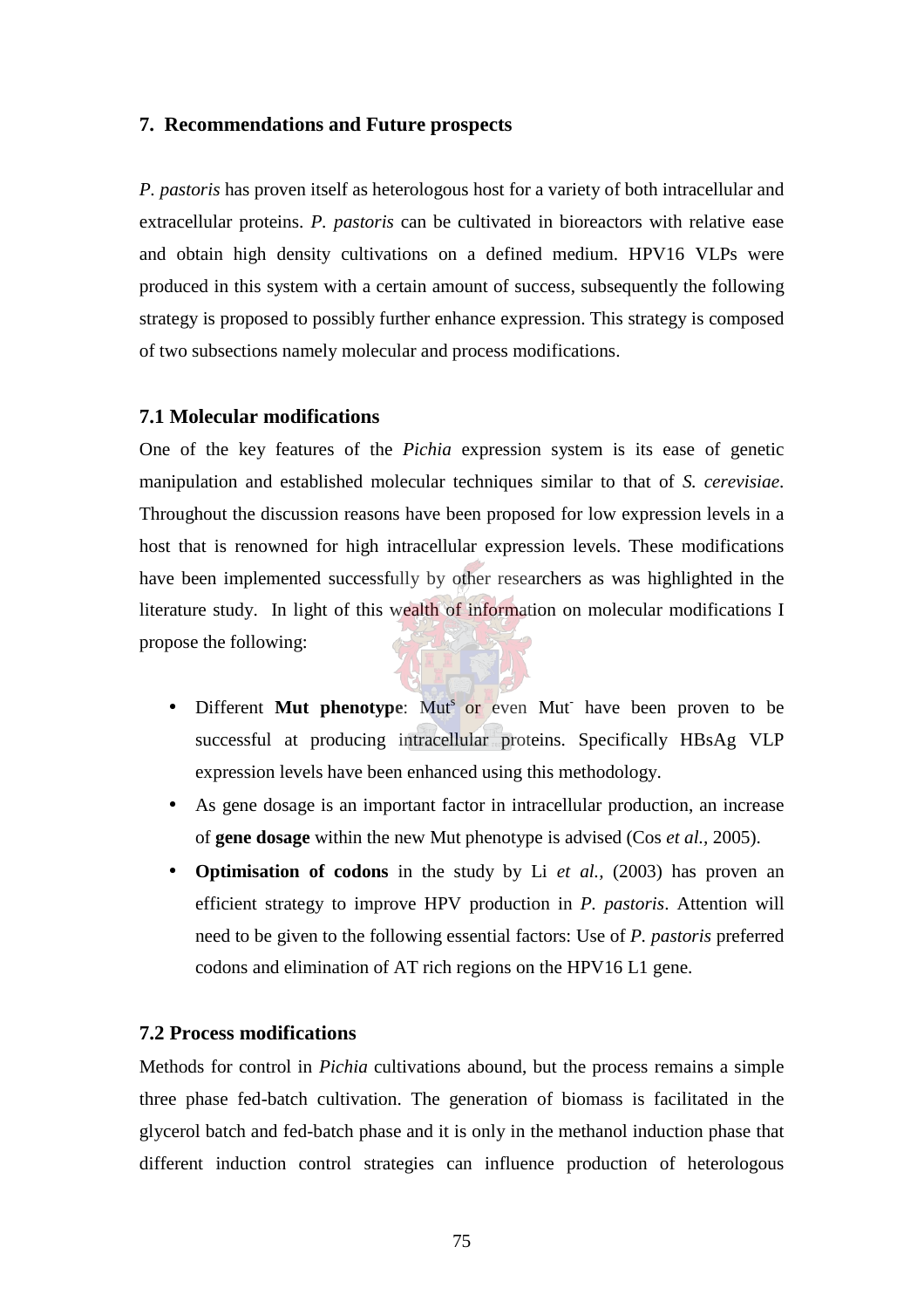proteins. Although dissolved oxygen control strategies are sufficient in most cases to facilitate production, it has some drawbacks as discussed in the literature survey. To overcome these, I recommend the implementation of a **methanol sensor** for online analysis of the methanol concentration of the induced culture. In support of this I cite the fact the *AOX* promoter is more strongly induced in the methanol limited culture. This methanol limitation can be better maintained with a direct methanol sensor.

Throughout the literature study it was rare to encounter bioreactor cultivations under 5L. **Scale up** of cultivations to 5 or 10L cultures would serve to enhance production and reduce the problems encountered in 1L bioreactors such as foaming and overflow. The available 10L bioreactors would however need to be adapted as currently the cooling loops in these bioreactors are not efficient at dissipating the heat generated by the high biomass density.

Hopefully implementation of these strategies would serve to enhance production of HPV16 L1 VLPs in *P. pastoris*. In turn this could give rise to an alternative HPV VLP vaccine candidate that is economically more viable than the current insect cell and *S. cerevisiae* systems.

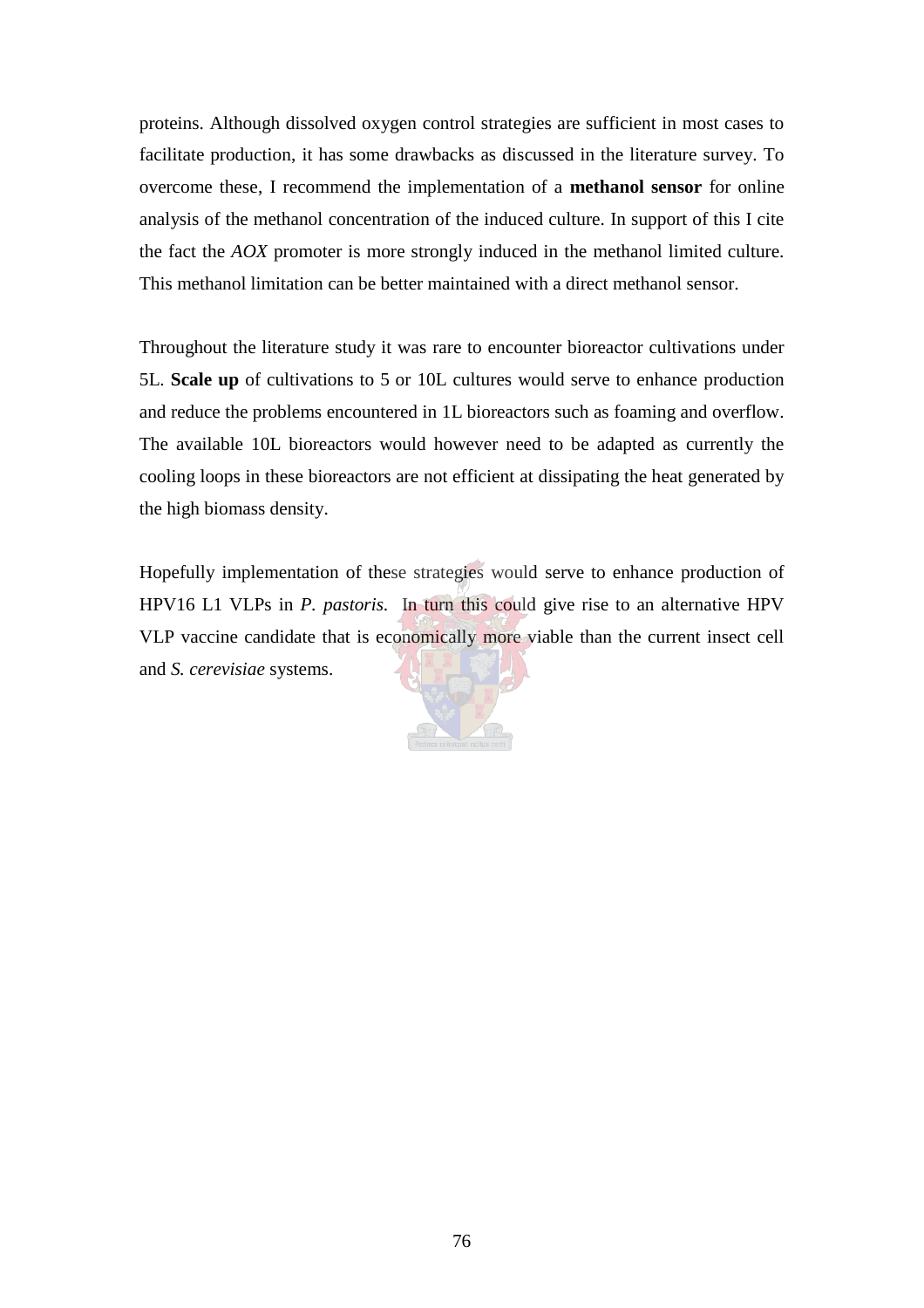## **8. References**

Anthony, C. (1982). The biochemistry of methylotrophs. Academic Press, New York, NY.

Ausubel, F.M., Brent, R., Kinston, R., Moore, D.D., Seidman, J.G., Smith, J.A. and K. Struhl. (1995). Current Protocols in Molecular Biology. John Wiley and Sons, New York.

Baay, M.F.D. Kjetland, E.F. Ndhlovu, P.D. Deschoolmeester, V. Mduluza, T. Gomo, E. Friss, H. Midzi, N. Gwanzura, L. Mason, P.R. Vermorken, J.B. Gundersen, S.G. (2004). Human papillomavirus in rural community in Zimbabwe: The impact of HIV co-infection on HPV Genotype distribution. J. Med.Virol. 73: 481-485.

Baines, W. (1998). Biotechnology from A to Z.  $(2^{nd}$  Edition). New York. Oxford University Press.

Baud D, Ponci F, Bobst M, De Grandi P, Nardelli-Haefliger D. (2004). Improved efficiency of a Salmonella-based vaccine against human pappilomavirus type 16 virus-like particles achieved by using a codon-optimized version of L1. J. Virol. 78(23): 12901-12909

Bosch, F.X. Manos, M.M. Munoz, N. (1995). Prevalence of human papillomavirus in cervical cancer: a worldwide perspective. J Natl Cancer Inst. 87: 796-802.

Bradford, M. (1976) A rapid and sensitive method for the quantitation of microgram quantities of protein utilizing the principle of protein-dye binding. Anal. Biochem. 72:248-254.

Brady, C.P., Shimp, R.L., Miles, A.P., Whitmore, M., Stowers, A.W. (2001). Highlevel production and purification of P30P2MSP119 an important vaccine antigen for malaria, expressed in the methylotrophic yeast *Pichia pastoris*. Protein Expr. Purif. 23: 468-475.

Cereghino, G.P., Cregg, J.M. (1999). Applications of yeast in biotechnology: protein production and genetic analysis. Curr. Opin. Biotechnol.10:422-427.

Cereghino, J. Cregg, J.M. (2000). Heterologous protein expression in the methylotropic yeast *Pichia pastoris*. FEMS Microbiol.Rev. 24:45-66.

Cereghino, G.P. Lin Cereghino, J. Ilgen, C. Cregg, J.M. (2002). Production of recombinant proteins in fermenter cultures of the yeast *Pichia pastoris*. Curr. Opin. Biotechnol. 13: 329-332.

Chauhan, A.K., Arora, D., Khanna, N. (1999). A novel feeding strategy for enhanced protein producion by fed-batch fermentation in recombinant *Pichia pastoris*. Process Biochem. 34:139-145.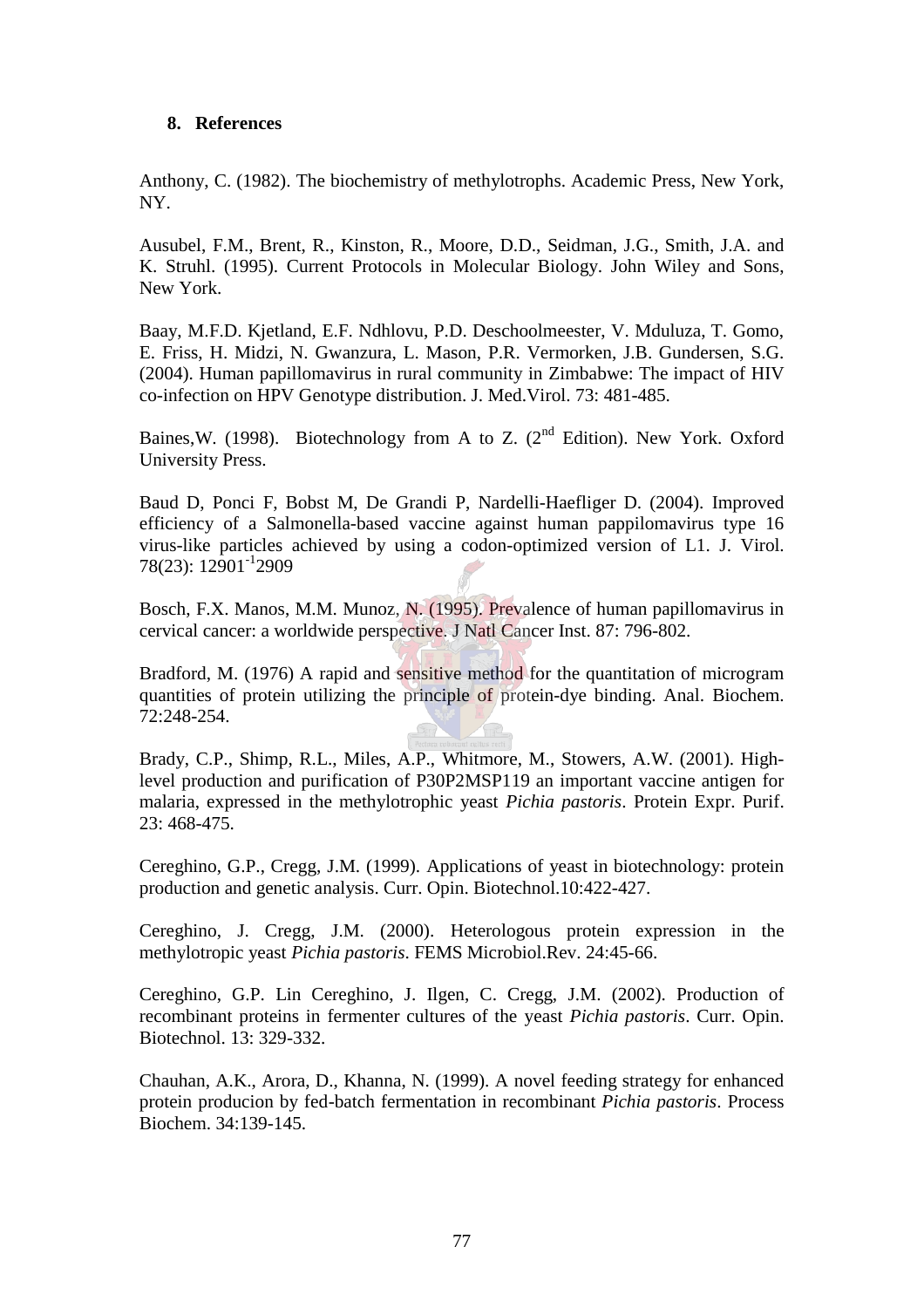Chen, X.S., Garcea, R.L., Goldberg, I., Casini, G., Harrison, S.H. (2000). Structure of small virus-like particle assemble from the L1 protein of Human papillomavirus16. Mol Cell. 5:557-567.

Chiruvolu, V., Cregg, J.M., Meagher, M.M. (1997). Recombinant protein production in alcohol oxidase-defective strain of *Pichia pastoris* in fed-batch fermentations. Enzyme Microb. Technol. 21: 277-283.

Cid-Arregui, A. et al. (2003) A synthetic E7 gene of human papillomavirus type 16 that yields enhanced expression of the protein in mammalian cells and is useful for DNA immunization studies. J. Virol. 77:4928–4937.

Clare, J.J., Romanos, M.A., Rayment, F., Rowedder, J.E., Smith, M.A., Payne, M.M., Sreekrishna, K., Henwood, C.A. (1991a) Production of mouse epidermal growth factor in yeast: high-level secretion using *Pichia pastoris* strains containing multiple gene copies. Gene. 105:205-212.

Clare, J.J., Rayment, F.B., Ballantine, S.P., Sreekrishna, K., Romanos, M.A. (1991b). High-level expression of tetanus toxin fragment C in *Pichia pastoris* strains containing multiple tandem integrations of the gene. Bio/Technology. 9:455-460.

Cos, O., Serrano, A., Montesinos, J.L., Ferrer, P., Cregg, J.M., Valero, F. (2005) Combined effect of the methanol utilization (Mut) phenotype and gene dosage on recombinant protein production in *Pichia pastoris* fed-batch cultures. J.Biotechnol.116: 321–335.

Cregg, J.M., Madden, K.N. (1987a). Developmetn of transformation systems and construction of methanol-utilisation-defective mutants of *Pichia pastoris* by gene disruption. In Biological research on industrial yeast. Edited by Stewart, G.G., Russel, I., Klein, R.D., Hiebsch, R.R. Boca Raton: CRC Press. 2:1-18

Cregg, J.M., Tschopp, J.F., Stillman, C., Siegel, R., Akong, M., Craig, W.S., Buckholz, R.G., Madden, K.R., Kellaris, P.A., Davis, G.R., Smiley, B.L., Cruze, J., Torregrossa, R., Velicelebi, G., Thill, G.P. (1987b). High-level expression anf efficient assembly of Hepatits B surface antigen in the methylotrophic yeast, *Pichia pastoris*. Bio/Technology. 5:479-485.

Cregg, J.M., Vedvick, T.S., Raschke, W.C. (1993). Recent advances in the expression of foreign genes in *Pichia pastoris*. Bio/Technology. 11: 905-910.

DemL, L., Speth, C., Dierich, M.P., Wolf, H., Wagner, R. (2005). Recombinant HIV-1 Pr55gag virus-like particles: potent stimulators of innate and acquired immune responses. Mol. Immunol. 42: 259-277.

De Villiers, E.M., Fauquet, C., Broker, T.R., Bernard, H.U., zur Hausen, H. (2004). Classification of papilloma virusses. Virology. 324:17-27.

Disbrow, G.L. et al. (2003) Codon optimization of the  $HPV<sup>-1</sup>6$  E5 gene enhances protein expression. Virology. 311:105–114.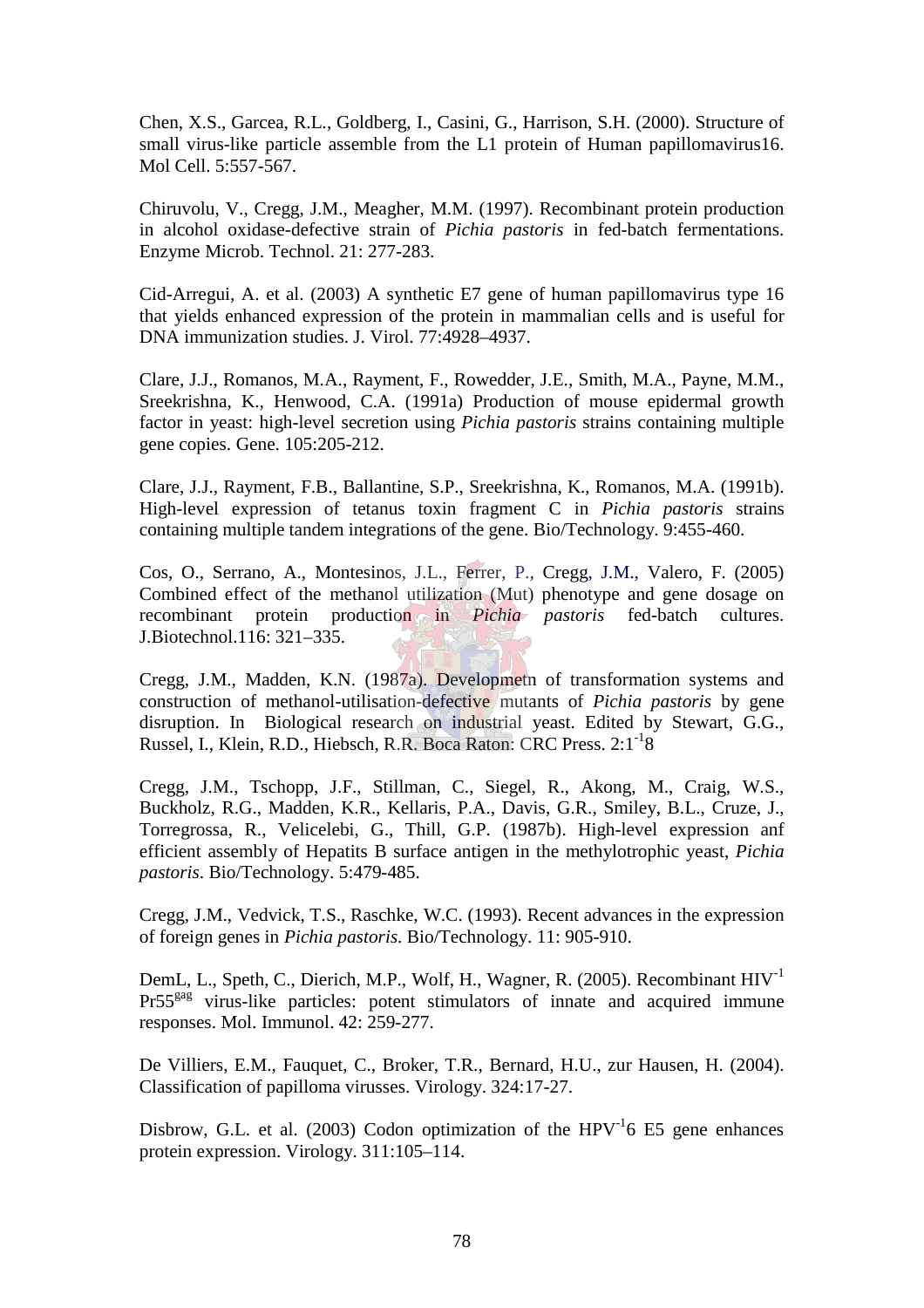Finnen, R.L., Erickson, K.D., Chen, S.X., Garcea, R.L. (2003) Interactions between Papillomavirus L1 and L2 Capsid Proteins. J.Virol. 77(8):4818–4826.

Garcea, R.L. Gissmann, L. (2004). Virus-like particles as vaccines and vessels for the delivery of small molecules. Curr Opin Biotechnol. 15:513-517.

Gellissen, G., Hollenberg, C.P. (1997). Application of yeasts in gene expression studies: a comparison of *Saccharomyces cerevisiae*, *Hansenula polymorpha* and *Kluyveromyces lactis* – a review. Gene. 190: 87-97.

Giroglou, T., Sapp, M., Lane, C., Fligge, C., Christensen, N.D., Streeck, R.E., Rose, R.C. (2001). Immunological analyses of human papillomavirus capsids. Vaccine. 19: 1783-1793.

Goldie, S.J. (2002). Health economics and cervical cancer prevention: A global perspective. Virus Research. 89:301-309.

Greenstone, H.L., Nieland, J.D., De Visser, K., De Bruijn, M.L.H., Kirnbauer, R., Roden, R.B.S., Lowy, D.R., Kast, W.M., Schiller, J.T. (1998). Chimeric papillomavirus virus-like particles elicit antitumor immunity against the E7 oncoprotein in an HPV16 tumor model. Proc.Natl.Sci.USA. 95:1800-1805.

Grgacic, E.V.L, Anderson, D.A. (2006).Virus-like particles: Passport to immune recognition. Methods. 40:60–65.

Gustafsson, C., Govindarajan, S., Minshull., J. (2004). Codon bias and heterologous protein expression. Trends Biotechnol. 22:346-353.

Hagensee, M.E. Yaegashi, N. Galloway, D.A. (1993). Self-assembly of human papillomavirus type 16 capsids by expression of the L1 protein alone or by coexpression of the L1 and L2 capsid proteins. J.Virol. 67: 315-322.

Hasslacher, M., Schall, M., Hayn, M., Bona, R., Rumbold, K., Luckl, J., Griengl, H., Kohlwein, S.D., Schwab, H. (1997). High-level intracellular expression of hydroxynitrile lyase from the tropical rubber tree *Hevea brasiliensis* in microbial hosts. Protein Expr. Purif. 11:61-71.

Heino, P., Dillner, J., Schwartz, S. (1995). Human Papillomavirus Type 16 Capsid Proteins Produced from Recombinant SemLiki Forest Virus Assemble into Virus-like Particles. Virology. 214:349–359.

Higgens, D.R.,Cregg, J.M. (1998). Introduction to *Pichia pastoris*. In: Methods in molecular biology. Edited by: D.R. Higgins and J.M. Cregg. *Pichia* Protocols .Vol. 103.

Hohenblum, H., Gasser, B., Maurer, M., Borth, N., Mattanovich, D. (2004). Effects of gene dosage, promoters and substrates on unfolded protein stress of recombinant *Pichia pastoris*. Biotechnol. Bioeng. 85(4):367-375.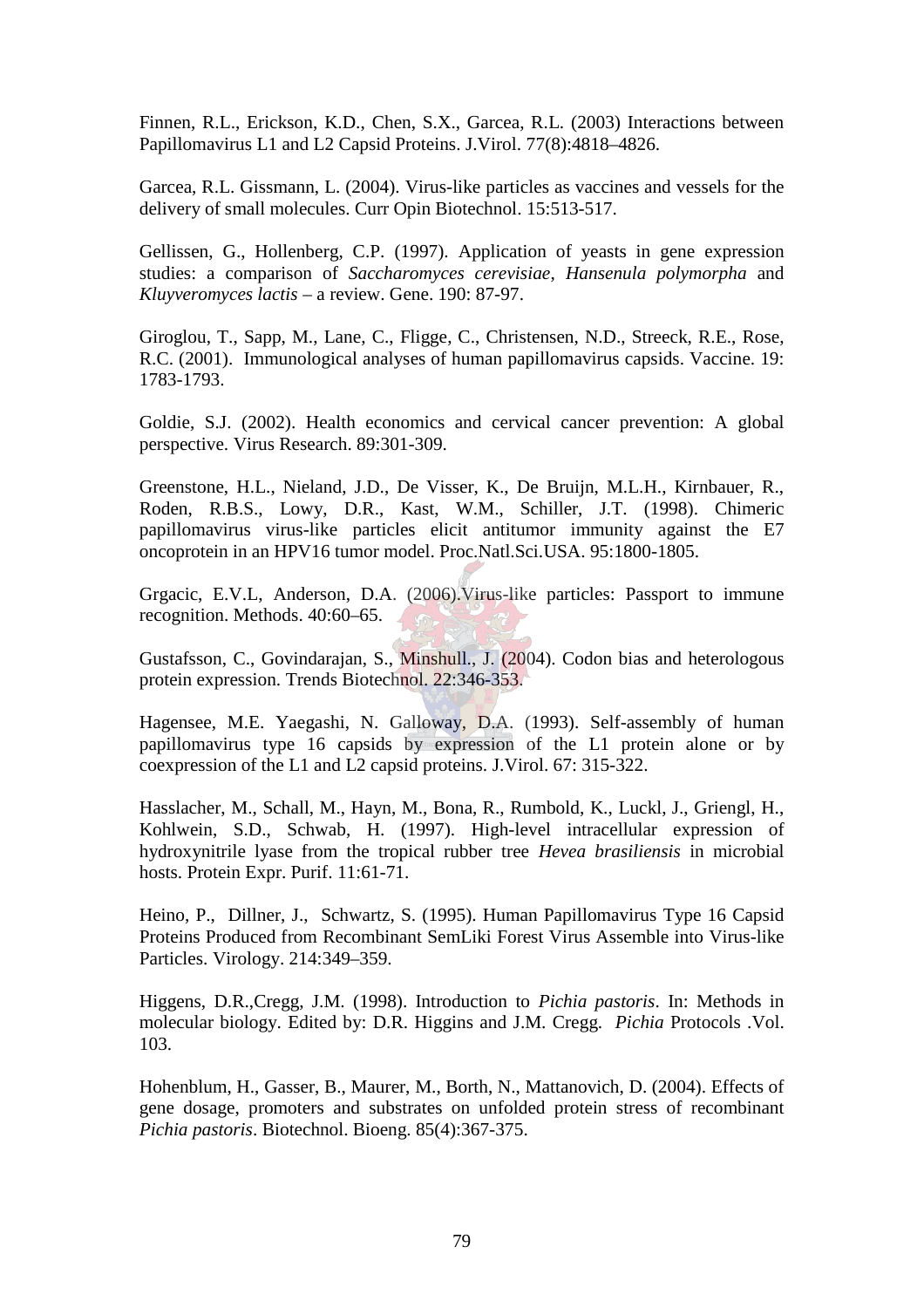Hu, S., Li, L., Qiao, J., Guo, Y., Cheng, L., Liu, J. (2006). Codon optimisation, expression, and characterisation of an internalizing anti-ErbB2 single-chain antibody in *Pichia pastoris*. Protein Expr. Purif. 47: 249-257.

Huang, K., Lin, S. (2000) Vaccine. 18. Suppl1: S35-S38.

Houard, S., Heinderyckx, M., Bollen, A. (2002). Engineering of non-conventional yeasts for efficient synthesis of macromolecules: the methylotrophic genera. Biochimie. 84:1089–1093.

International Agency for Research on Cancer (IARC). Human papillomaviruses. Monographs on the evaluation of carcinogenic risks to humans. Lyon, IARC/WHO 64, (1995).

International Agency for Research on Cancer (IARC). The current status of development of prophylactic vaccines against human papillomavirus infection. Report of a technical meeting, Geneva. (1999).

International Aids Vaccine initiative (IAVI) Report. (2005). 9(4):23

Inan, M., Meagher, M.M. (2001). The effect of ethanol and acetate on protein expression in *Pichia pastoris*. J. Biosci. Bioeng. 92 (4): 337-341.

Inan, M., Meagher, M.M.. (2001). Non-repressing carbon sources for alcohol oxidase (*AOX1*) promoter of *Pichia pastoris*. J. Biosci. Bioeng. 92 (6): 585-589.

Invitrogen Corporation *Pichia* expression kit, "Protein Expression: A mAnual of Methods for Expression of Recombinant Proteins using pPICZ and pPICZa in *Pichia pastoris*." Version G, Invitrogen, Carlsbad, CA USA.

Invitrogen Corporation. (2002) www.invitrogen.com *Pichia* Fermentation Process Guidelines. Version B.

James, E.R. (2005). Optimisation of a recombinant Hepatitis B vaccine through the cultivation and fermentation of *Aspergillus Niger.* Masters Thesis.

Kay, P., Soeters, R., Nevin, J., Denny, L., Dehaeck, C.M.C., Williamson, A. (2003). High Prevalence of HPV16 in South African Women with cancer of the cervix and Cervical Intraepithelial Neoplasia. J.Med. Virol. 71: 265-273.

Jahic, M., Gustavsson, M., Jansen, A., Martinelle, M., Enfors, S. (2003a).Analysis and control of proteolysis of a fusion protein in *Pichia pastoris* fed-batch processes. J. Biotechnol. 102:45-53.

Jahic, M., Wallberg, F., Bollok, M., Garcia, P., Enfors, S. **(**2003b). Temperature limited fed-batch technique for control of proteolysis in *Pichia pastoris* bioreactor cultures. Microb. Cell Fact. 2(1): 6.

Kaufmann, A.M., Schneider, A. (2006). New paradigm for prevention of cervical cancer. Eur J Obstet Gynecol Reprod Biol.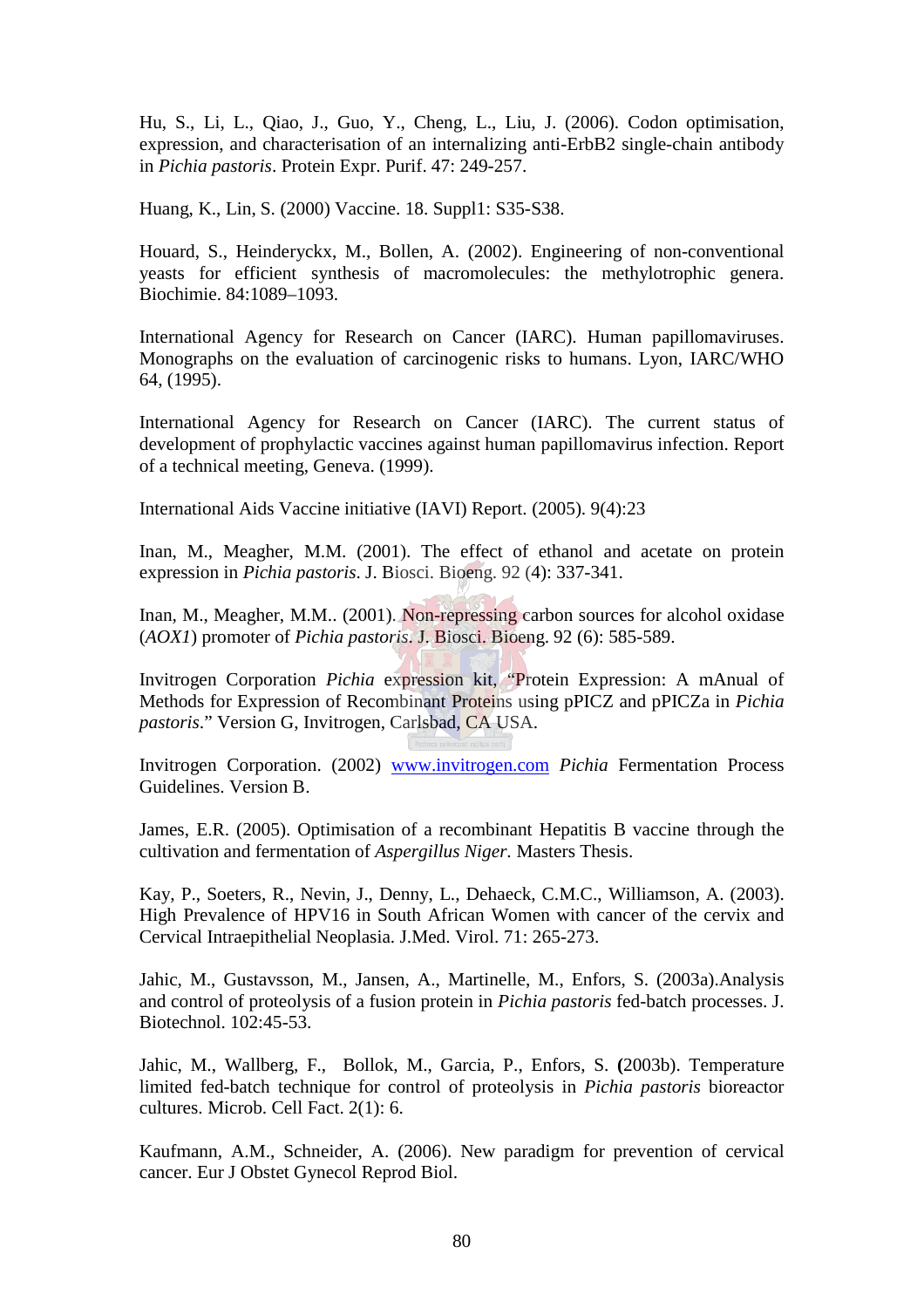Kirnbauer, R., Booy, F., Cheng, N., Lowy, D.R., Schiller, J.T. (1992). Papillomavirus L1 major capsid protein self-assembles in to virus-like particles that are highly immunogenic. Proc. Natl. Acad. Sci. U S A. 89:12180 12184. Kirnbauer, R., Taub, J., Greenstone, H. (1993). Efficient self-assembly of human

papillomavirus type 16 L1 and L1-L2 into virus-like particles. J.Virol. 67: 6929-6939.

Kirnbauer, R. Hubbert, N.L. Wheeler, C.M. Becker, T.M. Lowy, D.R. Schiller, J.T. (1994)**.** A virus-like particle enzyme-linked immunosorbent assay detects serum antibodies in a majority of women infected with human papillomavirus type 16. J.Natl Cancer Inst. 86: 494 - 499.

Kobayashi, K., Kuwae, S., Ohya, T., Ohda, T., Ohyama, M., Ohi, H., Tomomitsu, K., Ohmura, T. (2000). High-level expression of recombinant human serum albumin from the methylotrophic yeast *Pichia pastoris* with minimal protease production and activation. J. Biosci. Bioeng. 89 (1): 55-61.

Kolls, A. Sherris, J. (2000). HPV Vaccines: Promise and Challenges. PATH.

Leder, C. et al. (2001). Enhancement of capsid gene expression: preparing the human papillomavirus type 16 major structural gene L1 for DNA vaccination purposes. J. Virol. 75:9201–9209.

Lee, C.Y., Nakano, A., Shiomi, N., Lee, E.K., Katoh, S. (2003). Effects of substrate feed rates on heterologous protein expression by *Pichia pastoris* in DO-stat fed-batch fermentation. Enzyme Microb. Technol. 33:358-365.

Levi, J.E. Fernandes, S. Tateno, A.F. Motta, E. Lima, L.P. Eluf-Neto, J. Pannuti, C.S. (2004). Presence of multiple human papilloma types in cervical samples from HIV infected woman. Gynecol. Oncol. 92:225-231.

Li, P.C., Zhang, X.G., Zhou, L., Zeng, Y. (2003). Gene optimization is necessary to express HPV type 6 L1 protein in methylotrophic yeast *Pichia pastoris*. Zhonghua Shi Yan He Lin Chuang Bing Du Xue Za Zhi. 17(4):310-314

Liu, H.L., Li, W.S., Lei, T., Zheng, J., Zhang, Z., Yan, X.F., Wang, Z.Z., Wang, Y.L., Si, L.S. (2005). Expression of Human papillomavirus type 16 L1 protein in transgenic tobacco plants. Acta Biochim Biophys Sin (Shangai).  $37(3)$ :153<sup>-1</sup>58.

Liu, S., Chou, W., Sheu, C., Changa, M.D. (2005). Improved secretory production of glucoamylase in *Pichia pastoris* by combination of genetic manipulations. Biochem. Biophys. Research Comm. 326 817–824.

Lowy, D.R., Kirnbauer, R. Schiller, J.T. **(**1994). Genital Human Papillomavirus Infection**.** PNAS. 91: 2436 - 2440.

Lowy, D.R. Schiller, J.T. (1998). Papilloma virus and cervical cancer: pathogenesis and vaccine development. J Natl Cancer Inst Monogr. 23: 27-30.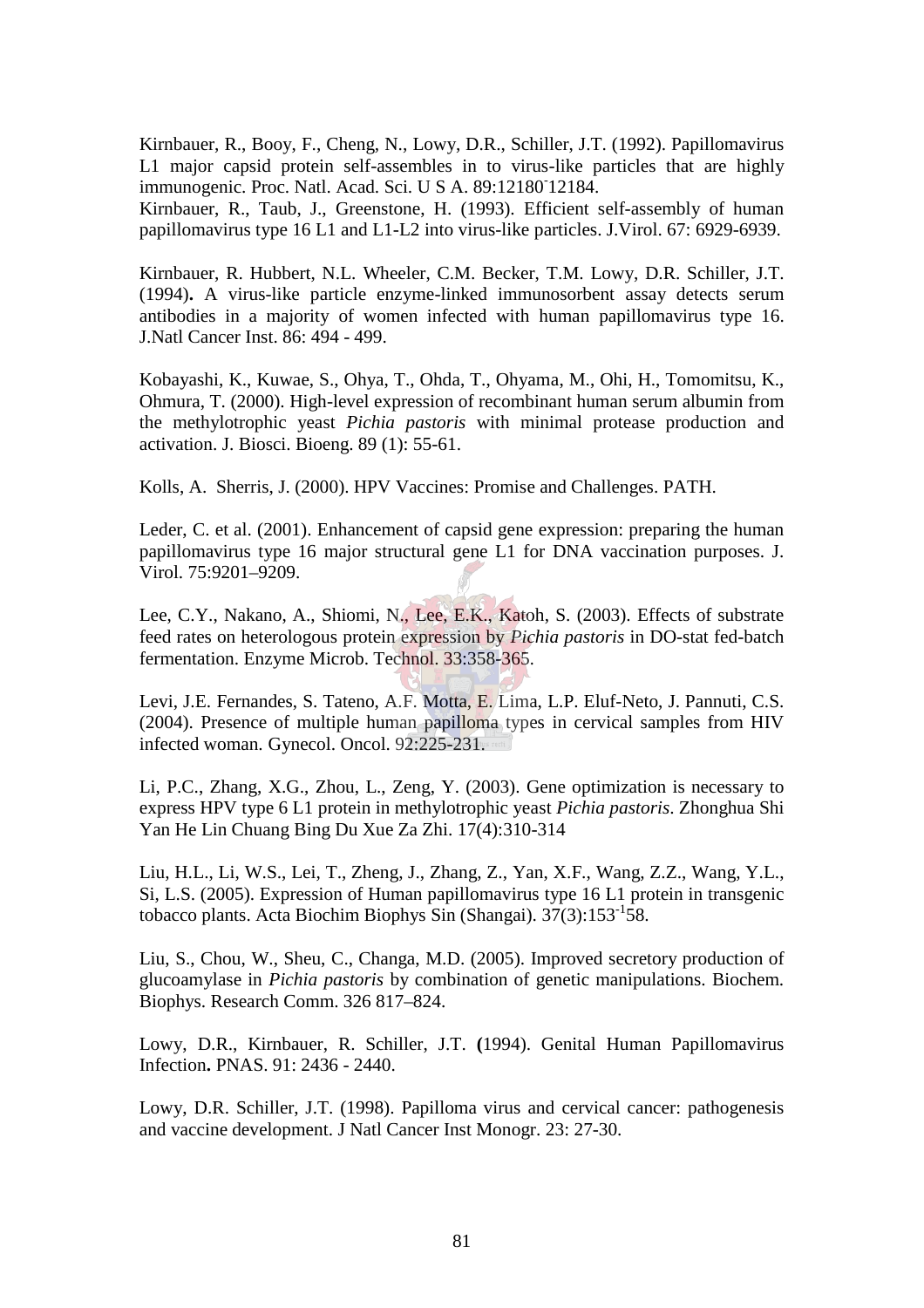Maclean, J., Rybicki, E.P., Williamson, A.L. (2005). Vaccination strategies for the prevention of cervical cancer. Expert Rev Anticancer Ther.  $5(1)$ :  $97^{-1}07$ . Minning, S. Serrano, A., Ferrer, P., Solá, C., Schmid, R.D., Valero, F. (2001). Optimisation of high-level production of *Rhizopus oryzae* lipase in *Pichia pastoris.* J. Biotechnol . 86:59-70.

Munoz, N., Bosch, F.X., de Sanjose, S., Herrero, R., Castellsague, X., Shah, K.V., et al. (2003). Epidemiologic classification of human papillomavirus types associated with cervical cancer. N. Engl. J. Med. 348(6): 518–27.

Neeper, M.P. Hofmann, K.J. Jansen, K.U. (1996). Expression of the major capsid protein of human papilloma virus type 11 in *Saccharomyces cerevisiae*. Gene. 180:1-6.

Outchkourov, N.S. et al. (2002). Optimization of the expression of equistatin in *Pichia pastoris*. Protein Expr. Purif. 24:18–24.

Parkin, D.M. (2002). Global cancer statistics in the year 2001. Lancet Oncol. 2(9), 533–543.

Pattenden, L.K., Middelberg, A.P.J., Niebert, M., Lipin, D.I. (2005). Towards the preparative and large-scale precision manufacture of virus-like particles. Trends Biotechnol. 23: 523-529.

Roden, R.B., Armstrong, A., Haderer, P., Christensen, N.D., Hubbert, N.L., Lowy, D.R., Schiller, J.T., Kirnbauer, R. (1997). Characterisation of a human papillomavirus type 16 variant-dependent neutralizing epitope. J.Virol. 71:6247-6252.

Romanos, M., Scorer, C.A., Clare, J.J. (1992). Foreign gene expression in yeast: a review. Yeast. 8:423-488.

Romanos, M. (1995). Advances in the use of *Pichia pastoris* for high-level gene expression. Curr. Op. Biotechnol. 6:527-533.

Sahm, H. (1977). Metabolism of methanol by yeasts. In: Ghose, T.K., Frechter, A., Blankenbrough, H. (Eds.) Advances in biochemical engineering. Vol 6, Springer Verlag, Berlin. p  $77^{-1}$ 03.

Santi, L., Huang, Z., Mason, H. (2006). Virus-like particles production in green plants. Methods. 40:66-76.

Sasagawa, T., Pushko, P., Steers, G., Gschmeissner, S.E., Hajibagheri, M.A.N., Finch, J., Crawford,L., Tommasino, M. (1995). Synthesis and Assembly of Virus-like Particles of Human Papillomaviruses Type 6 and Type 16 in Fission Yeast *Schizosaccharomyces pombe.* Virology. 206:126-135.

Sasagawa, T., Tani, M., Basha, T., Gigs-Hama, Y., Azar, K.K., Yasuda, H., Sakai, A., Inoue, M. (2005). A human papillomavirus type 16 vaccine by oral delivery of L1 protein. Virus Research. 110:81-90.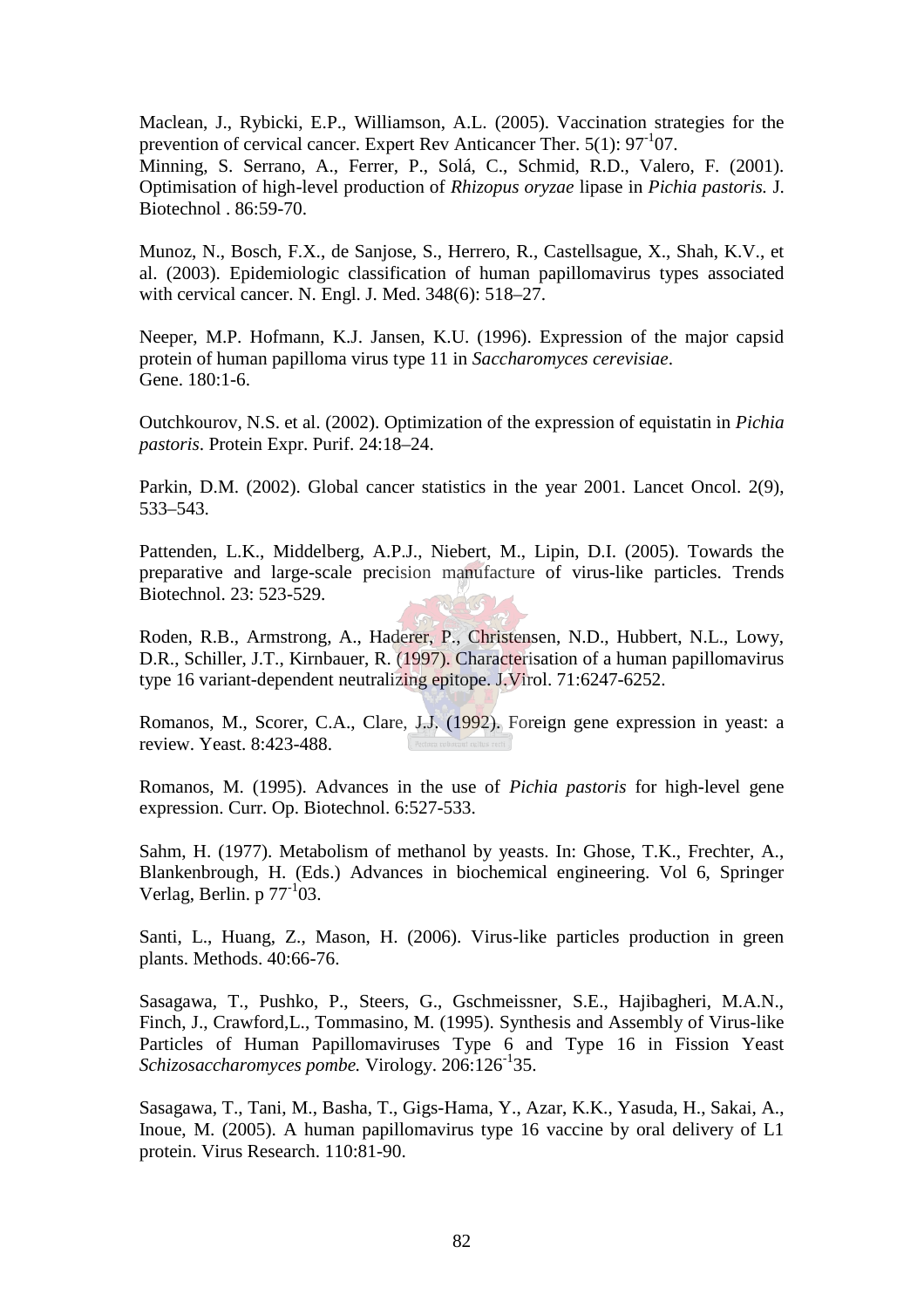Schiller, J.T., Lowy, D.R. (2001). Expert. Opin. Biol. Ther. 1: 571-581.

Shi, X., Karkut, T., Chamankhah, M., Alting-Mees, M., Hemmingsen, S.M., Hegedus, D. (2003). Optimal conditions for the expression of a single-chain antibody (scFv) gene in *Pichia pastoris*. Protein Expr. Purif. 28:321-330.

Sinclair, G. and Choy, F.Y. (2002). Synonymous codon usage bias and the expression of human glucocerebrosidase in the methylotrophic yeast, *Pichia pastoris*. Protein Expr. Purif. 26: 96–105.

Sreekrishna, K.,Brankamp, R.G., Kropp, K.E., Blankenship, D,T., Tsay, J., Simth, P.L., Wierschke, J.D., Subramaniam, A., Birkenberger, L.A. (1997). Strategies for optimal synthesis and secretion of heterologous proteins in the methylotrophic yeast *Pichia pastoris*. Gene. 190:55-62.

Stanley, M., Lowy, D.R., Frazer, I. (2006). Chapter 12: Prophylactic vaccines: Underlying mechanisms. Vaccine. 24S3: S3/106-S3/113.

Steller, M.A. (2003).Human pappilomavirus, it's genes…and cancer vaccines. Cancer cell. Jan: 7-8.

Stratton, J., Chirovulo, V., Meagher, M. (1998). High cell density fermentation. Methods. Mol. Biol.  $103:107<sup>-1</sup>20$ .

Studentsov, Y.Y., Schiffman, M., Strickler, H.D., Ho, G.Y.F., Pang, Y.S., Schiller, J., Herrero, R., Burk, R.D. (2000).Enhanced enzyme-linked immunosorbent assay for detection of antibodies to virus-like particles of Human Papillomavirus. J. Clin. Microbiol. 40(5):1755–1760.

Valenzuela, P., Medina, A., Rutter, W.J., Ammerer, G., Hall, B.D. (1982). Synthesis and assembly of hepatitis B surface antigen particles in yeast. Nature. 298: 347-350.

Varsani, A., Williamson, A.L., Rose, R.C., Jaffer, M., Rybicki, E.P. (2003). Expression of Human papillomavirus type 16 major capsid protein in transgenic Nicotiana tabacum cv Xanthi. Arch. Virol. 148(9): 1771<sup>-1</sup>786.

Vassileva, A., Chugh D.A., Swaminathan, S., Khanna, N. (2001). Expression of hepatitis B surface antigen in the methylotrophic yeast *Pichia pastoris* using the GAP Promoter. J. Biotechnol. 88:21–35.

Vassileva, A., Chugh D.A., Swaminathan, S., Khanna, N. (2001). Effect of copy number on the expression levels of Hepatitis B surface antigen in the methylotrophic yeast *Pichia pastoris*. Protein Expr. Purif. 21:71-80.

Wallboomers, J.M., Jacobs, J.M., Manos, M.M., Bosch, F.X., Kummer, J.A., Shah, K.V., Snijders, P.J., Peto, J., Meijer, C.J., Munoz, N. (1999). Humanpapillomavirus is a necessary cause of invasive cervical cancerworldwide J. Pathol. 189:12<sup>-19</sup>.

Wegner, G.H. (1983). Biochemical conversions by yeast fermentation at high cell densities. US Patent 4: 329, 414.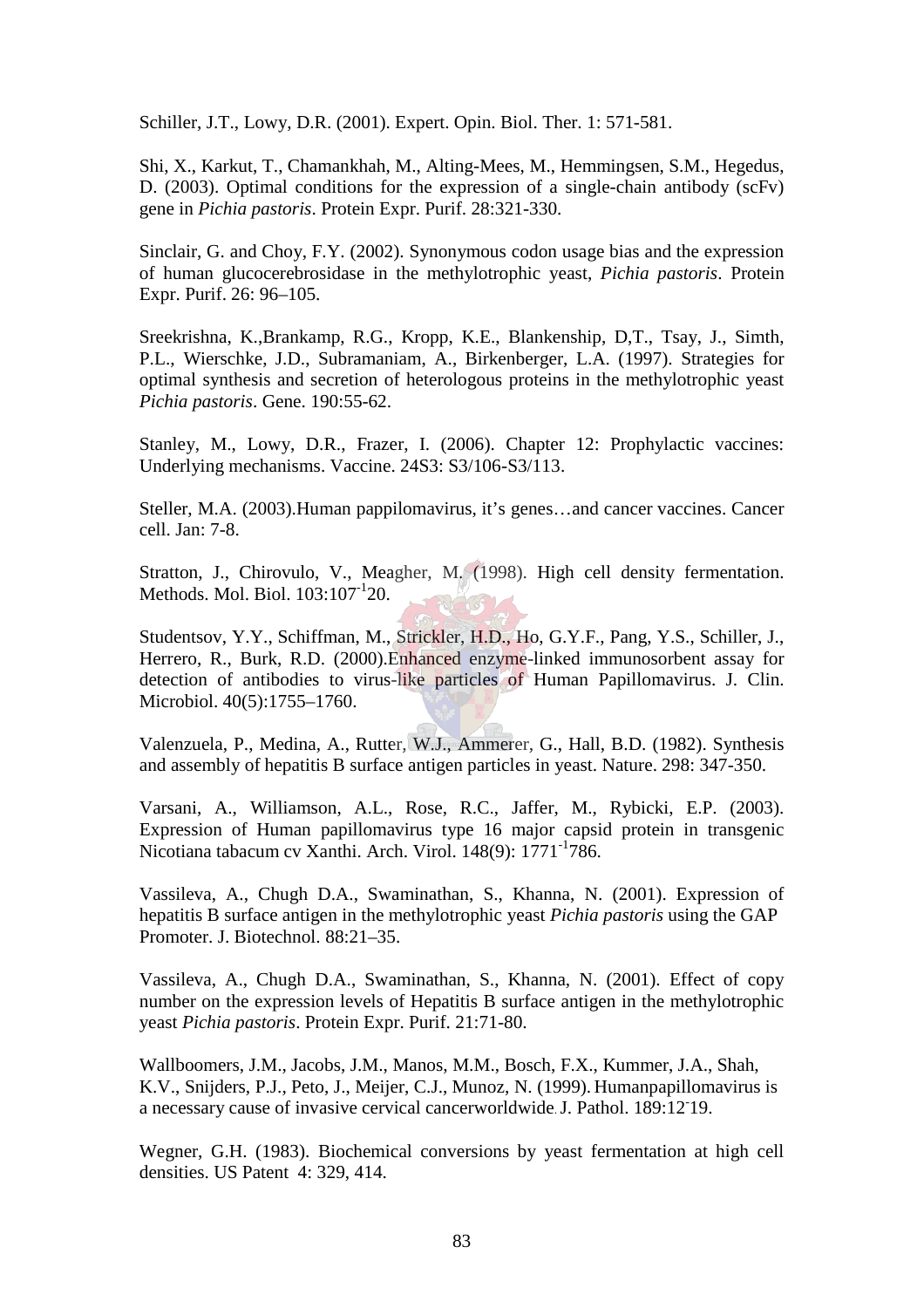Merck. (2006). FDA Approves Merck's GARDASIL. http://www.merck.com/newsroom/press\_releases/product/2006\_0608.html

Villa, L.L, Costa, L.R.R., Petta, C.A., Andrade, R.P., Ault, K.A., Giuliano, R.A., Wheeler, C.M., Koutsky, L.A., Malm, C., Lehtinen, M. *et al*., (2005).Prophylactic quadrivalent human papillomavirus (types 6, 11, 16, and 18) L1 virus-like particle vaccine in young women: a randomised double-blind placebo-controlled multicentre phase II efficacy trial. Lancet. Oncol. 6(5): 271-278.

WHO, 1. The current status of development of prophylactic vaccines against human papillomavirus infection. Report of a technical meeting, Geneva,  $16^{-1}8$  February 1999 http://www.who.int/gpv-documents/

WHO,2. Proceedings of the fourth Global Vaccine Research Forum http://www.who.int/vaccine-documents/

World Health Organisation. (2005) Available online at: http://www.who.int/vaccine research/documents/new vaccines/en/index8.htmL.

Woo, J.H. et al. (2002) Gene optimization is necessary to express a bivalent antihuman anti-T cell immunotoxin in *Pichia pastoris*. Protein Expr. Purif. 25:270–282.

Xie, J., Zhou, Q., Du, P., Gan, R., Ye, Q. (2005).Use of different carbon sources in cultivation of recombinant *Pichia pastoris* for angiostan production. Enzyme Microb. Technol. 36: 210-216.

Yadava, A. and Ockenhouse, C.F. (2003) Effect of codon optimization on expression levels of a functionally folded malaria vaccine candidate in prokaryotic and eukaryotic expression systems. Infect. Immun. 71:4961–4969.

Zhang, W., Bevins, M.A., Plantz, B.A., Smith, L.A., Meagher, M.M. (2000). Modeling *Pichia pastoris* growth on methanol and optimising the production of a recombinant protein, the heavy-chain fragment C of Botulinum neurotoxin, Serotype A. Biotechnol. Bioengg. 70(1):1-8.

Zhou, J. Sun, X.Y. Stanzel, D.J. Frazer, I.H. (1991). Expression of vaccinia recombinant HPV16 L1 and L2 ORF proteins in epithelial cells is sufficient for assembly of HPV virion-like particles. Virology. 185: 251-257.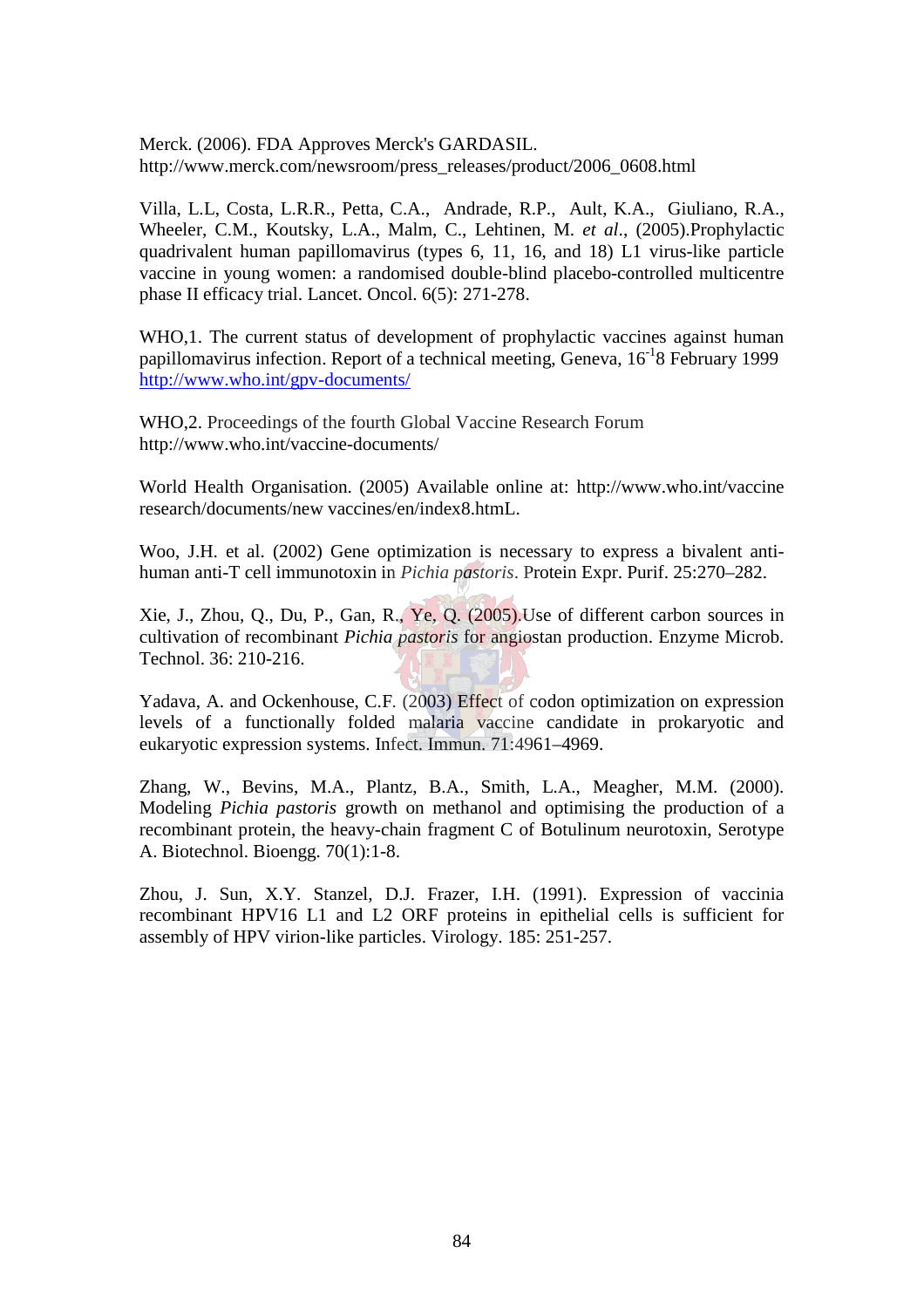# **9. Appendix**

## **9.1 ANOVA**

A single-factor ANOVA was carried out to determine the significance of the experimental data. The critical variables of different experiments were individually compared to each other to determine if a significant difference was apparent. When the p-value was larger than the α-value (largest probability of rejecting *H0*) the null hypothesis (*H0*), which stated that there was a significant difference, was rejected. A 95% confidence interval ( $\alpha$  = 0.05) was established for the results. The  $\pm$  indicated in Table 4.1 and Table 4.2 and the error bars on the charts signifies one standard deviation from the mean.

| Anova analysis for different strains and multiple gene dosage                                                     |                                       |                              |  |
|-------------------------------------------------------------------------------------------------------------------|---------------------------------------|------------------------------|--|
| <b>Measured variable</b>                                                                                          | <b>P-value</b>                        | <b>Significance</b>          |  |
| <b>Specific VLP</b><br>production<br>[ $\mu$ g.g $^{1}$ <sub>DCW</sub> ]<br>X33[Syn-L1] and X33[h-L1]             | 0.0006                                | Significant difference       |  |
| <b>Specific monomer production</b><br>[ $\mu$ g.g <sup>-1</sup> <sub>DCW</sub> ]<br>$X33[Syn-L1]$ and $X33[h-L1]$ | 0.169<br>Pectora roborant cultus rect | No significant<br>difference |  |
| <b>HPV VLP</b> per<br>total protein<br>[ng.mg $^{-1}$ ]                                                           | 1.56E-10                              | Significant difference       |  |
| <b>VLP Yield on</b><br>methanol<br>$[\mu g.g^{-1}_{DCW} L^{-1}_{methanol}]$<br>$X33[Syn-L1]$ and $X33[h-L1]$      | 0.0007                                | Significant<br>difference    |  |
| <b>Average Methanol</b><br>consumption rate<br>$[ml.h^{-1}]$<br>X33[Syn-L1] and X33[h-L1]                         | 0.098                                 | No significant<br>difference |  |
| Biomass $[g.L^{-1}]$                                                                                              | 0.00013                               | Significant difference       |  |
| <b>Average linear biomass</b><br>increase<br>$[{\rm g}_{\rm CDW}$ . ${\rm L}^{-1}$ .h <sup>-1</sup> ]             | 0.54                                  | No significant<br>difference |  |
| VLP: monomer<br>$X33[Syn-L1]$ and $X33[h-L1]$                                                                     | $7.2E - 5$                            | Significant difference       |  |

**TABLE 9.1.1:** ANOVA Statistical analysis of **TABLE 4.1: Comparison of strains and gene dosage effects.**

out of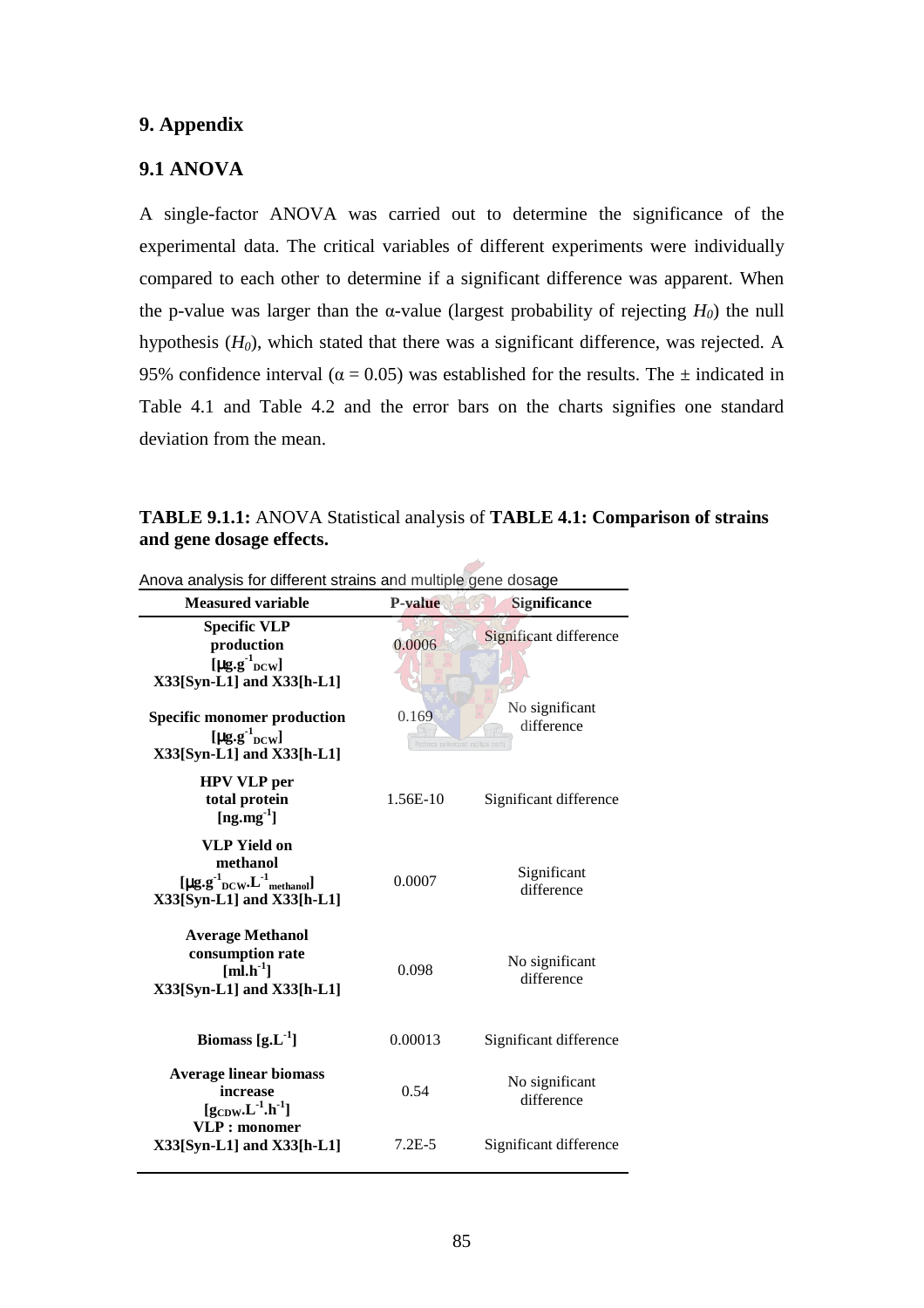## **TABLE 9.1.2:** ANOVA Statistical analysis of **TABLE 4.2: Comparison of different control strategies**

Anova analysis for different control strategies

| <b>Measured variable</b>                                                                                                              | <b>P-value</b>                       | <b>Significance</b>                         |
|---------------------------------------------------------------------------------------------------------------------------------------|--------------------------------------|---------------------------------------------|
| <b>Specific VLP production</b><br>[ $\mu$ g.g <sup>-1</sup> <sub>DCW</sub> ]                                                          | 0.509                                | N <sub>0</sub><br>significant<br>difference |
| <b>Specific monomer production</b><br>$[\mu\text{g}.\text{g}^{\text{-1}}_{\text{DCW}}]$<br><b>CMF &amp; 40% DO</b><br>40% DO & 20% DO | 9.47E-4<br>2.91E-5                   | Significant<br>difference                   |
| <b>HPV VLP</b> per total protein<br>$[ng.mg^{-1}]$                                                                                    | 8.52E-06                             | Significant<br>difference                   |
| <b>VLP Yield on</b><br>methanol<br>$[\mu g.g^{-1}$ <sub>DCW</sub> .L <sup>-1</sup> <sub>methanol</sub> ]                              | 0.103                                | $\rm No$<br>significant<br>difference       |
| <b>Average Methanol</b><br>consumption rate<br>$[\text{ml.h}^{-1}]$<br>$(20\%D0$ and $40\%$ DO)                                       | 0.03                                 | Significant<br>difference                   |
| Biomass $[g.L^{-1}]$                                                                                                                  | 8.92E-08                             | Significant<br>difference                   |
| Average linear biomass increase<br>$[g_{CDW}L^{-1}.h^{-1}]$                                                                           | 1.43E-03<br>ctora roborant cultus re | Significant<br>difference                   |
| VLP : monomer<br>(CMF and 40% DO)                                                                                                     | 0.025                                | Significant<br>difference                   |